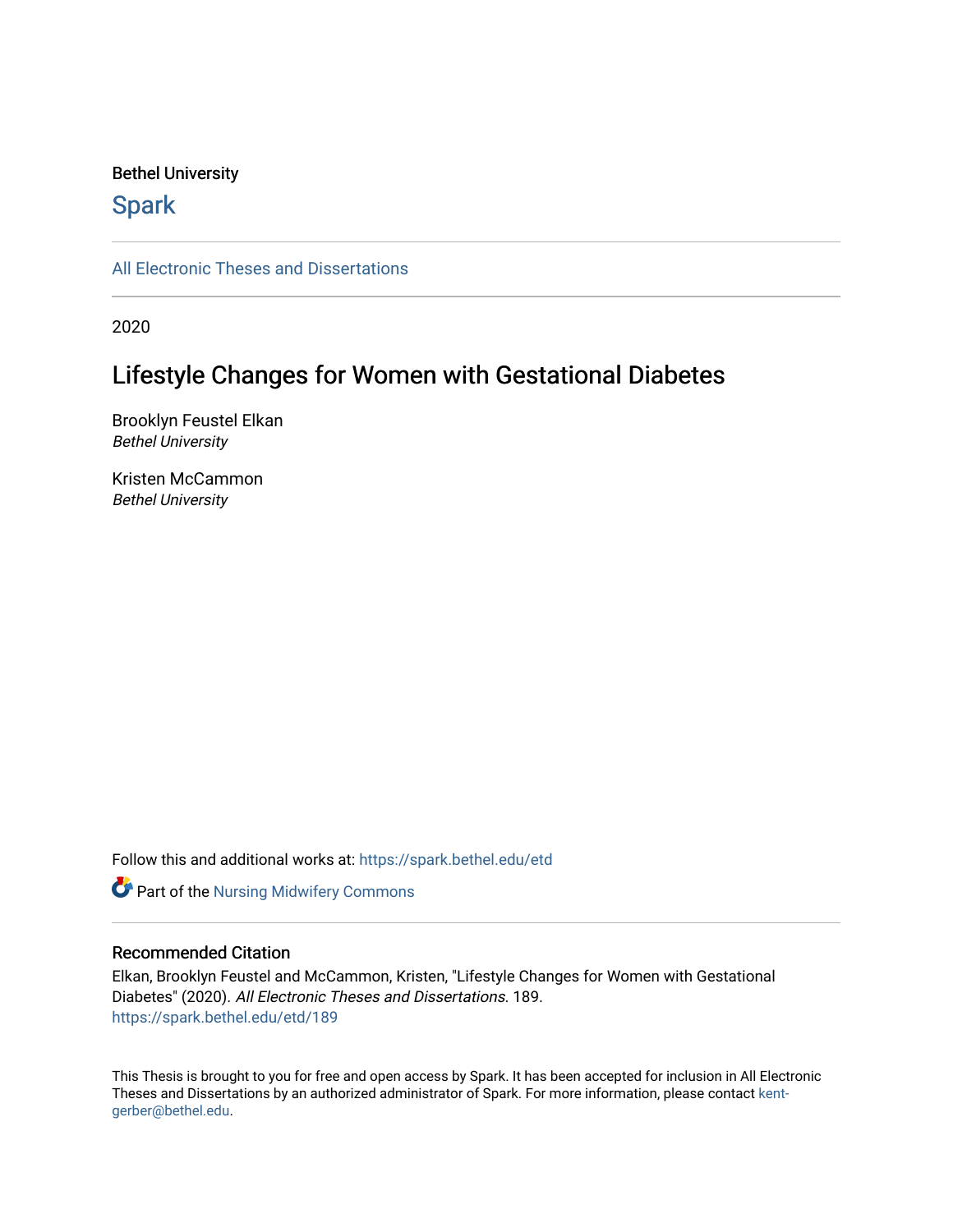## LIFESTYLE CHANGES FOR WOMEN WITH GESTATIONAL DIABETES

# A MASTER'S PROJECT SUBMITTED TO THE GRADUATE FACULTY OF THE GRADUATE SCHOOL

## BETHEL UNIVERSITY

BY

## BROOKYN F. ELKAN

### KRISTEN N. MCCAMMON

## IN PARTIAL FULFILLMENT OF THE REQUIREMENTS

#### FOR THE DEGREE OF

## MASTER OF SCIENCE OF NURSING

MAY 2020

BETHEL UNIVERSITY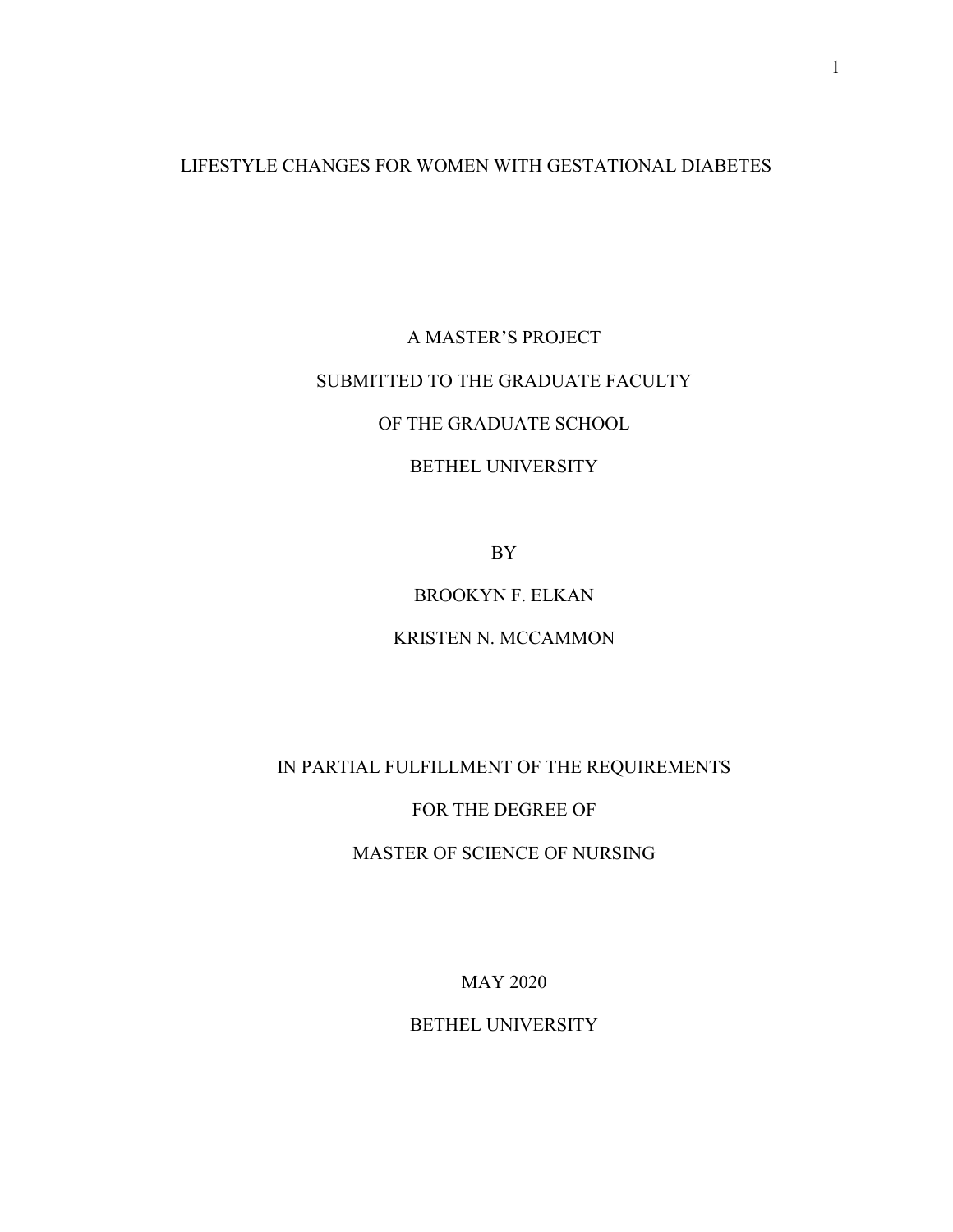# Lifestyle Changes for Women with Gestational Diabetes

Brooklyn F. Elkan

Kristen N. McCammon

May 2020

Approvals:

| Project Advisor Name: Bernita Missal                                 |
|----------------------------------------------------------------------|
| Project Advisor Signature:                                           |
| Second Reader Name: Katrina Wu                                       |
| Second Reader Signature:                                             |
| Director of Nurse-Midwifery Program Name: Jane Wrede, PhD, APRN, CNM |
| Director of Nurse-Midwifery Program Signature:                       |
|                                                                      |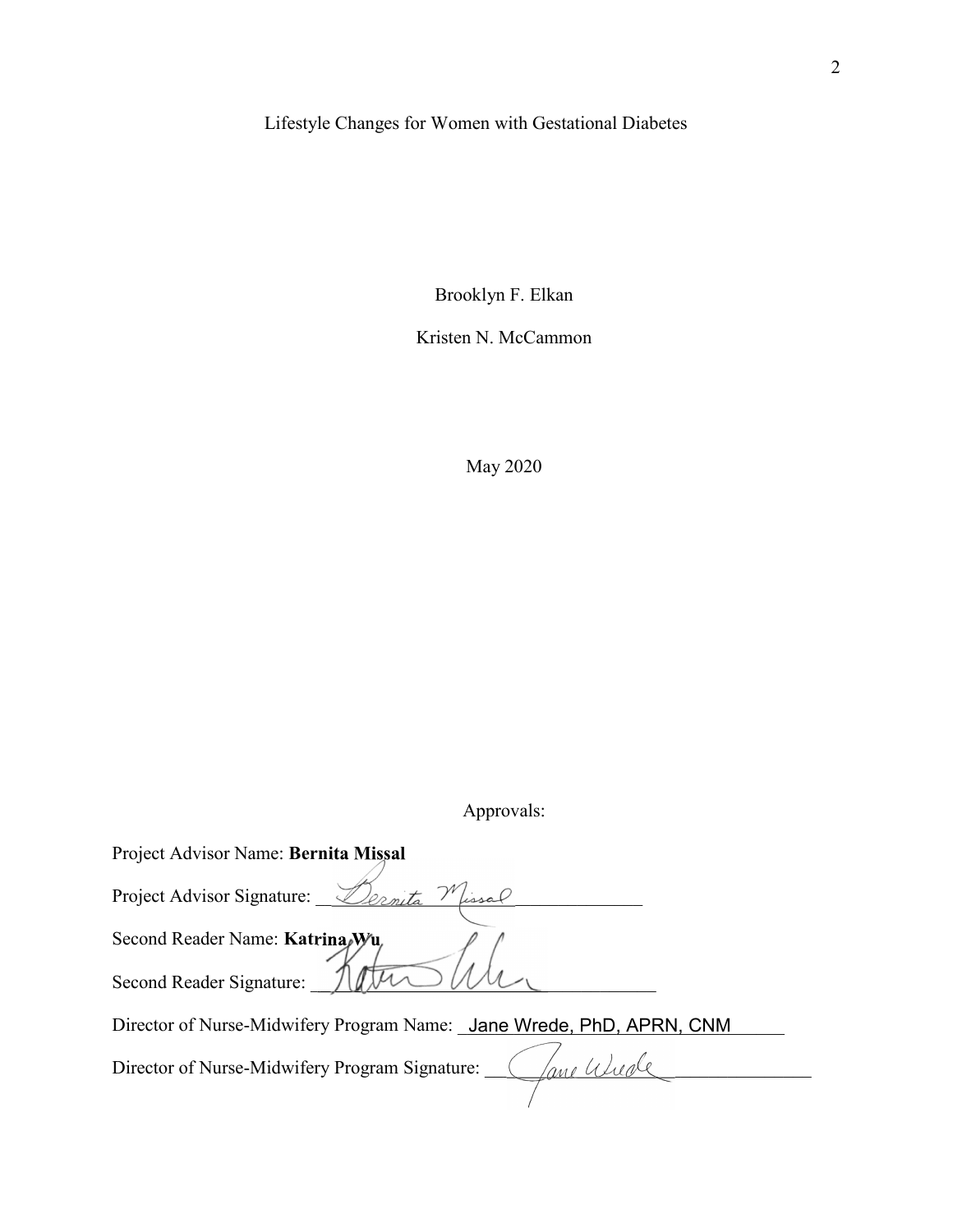#### Brooklyn Elkan Acknowledgements

To my husband Jason, daughter Andalyn, mother Marilyn, stepfather David, mother-inlaw Jackie, my dad Doug, my step-mom Robin, my sister Emily, my brother James, my sister Hannah, and our baby-sitter Natalie who have supported me as I have gone through this program, I thank you. Without your support and understanding I would not have been able to reach this point in my education. My daughter has expressed not wanting to be with a sitter, but I know she has always been in loving arms and well cared for. I look forward to resuming special activities with you all. Also, because of you I have been able to follow my passion for women's health and share with them the love and understanding you have shown me.

Thank you to Dr. Julie Ann Vingers. Thank you for listening to me cry and giving me words of encouragement when needed, whilst helping me find my own confidence so that I could grow as a person, student, nurse, and midwife. You made me feel important in this process and not just a name on a roster. You really got to know me, and your support has been crucial on this journey of mine.

Thank you to my classmates that offered support throughout the semester. Especially Kristen and Amy. Amy for letting me in her home when I needed to travel for school and introducing me to her wonderful family who have all shown me love as well! You have an amazing family. They are a wonderful support system. Kristen and I, who wrote this paper with me, while residing in different states and supporting one another with scholastic and familial issues all along the way. Thank you ladies!

I would also like to thank all the midwives who took the time to mentor me along this journey. Some of you I have worked side-by-side with, others have been direct mentors about all of what it means to be a midwife. Without your honesty and professional examples, I would not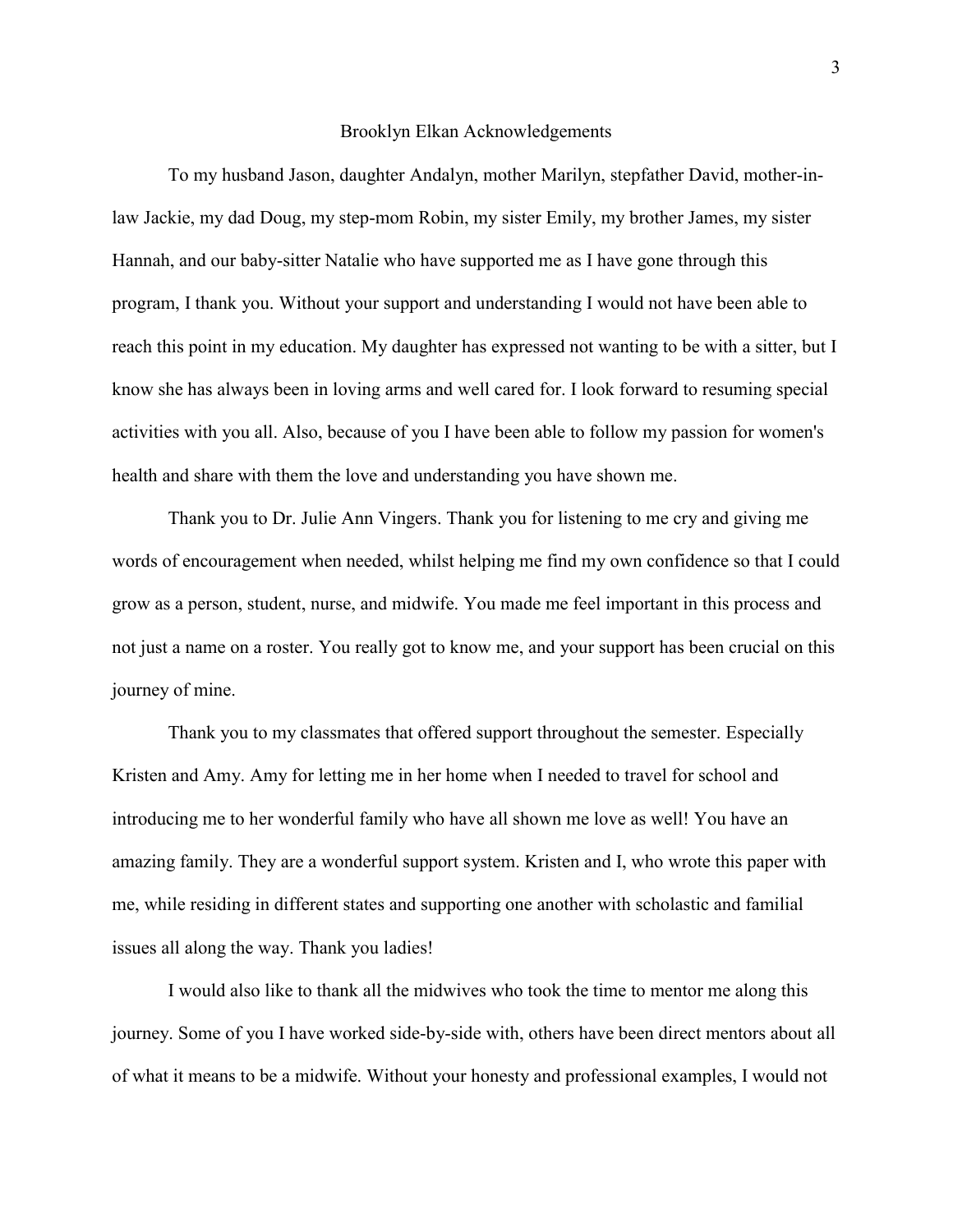feel as prepared to start my new journey. Especially Cassandra, who opened her home to me when I was too tired to drive home after a long call, held me to a higher standard than just a student, and shared her personal stories with me so I could better understand other women's journeys in health and how that translates too what we do within our profession. I am blessed that I will be able to join all of you in representing midwives in our community.

#### Kristen McCammon Acknowledgements

To my husband Matthew, son Landen, daughter Bosten, mother Marilynn, friend Terrie, my baby-sitter Lindsey, and mentor Jennifer who have been there to support me and push me throughout this whole program, I thank you from the bottom of my heart. All of their love, support, and understanding got me though all of the tough times and made me able to succeed. All of these people and many more of my friends and family made sacrifices to get me to where I am today and I will always be indebted to you and will be forever grateful for all you have done to help me get to this point. There have been many times when I couldn't attend events or play with my children, but everyone stepped up to help make sure that their lives were not interrupted. Thank you to my grandmother Mabel who I know would be so proud of me! Thinking of her got me through all of the hard times when I wanted to quit. Even though she was not alive to see me carry out this dream I know that she has been shining down on me from heaven and getting me through every day. I pursued the career of nursing and midwifery partly because I knew that nursing was something my grandmother always dreamed of doing. She was a loving, caring, and nurturing person and she gave me those traits.

Thank you to Dr. Julie Ann Vingers who has always been there to encourage me and been there to help guide me through the trying times I have had. Every time I have talked to you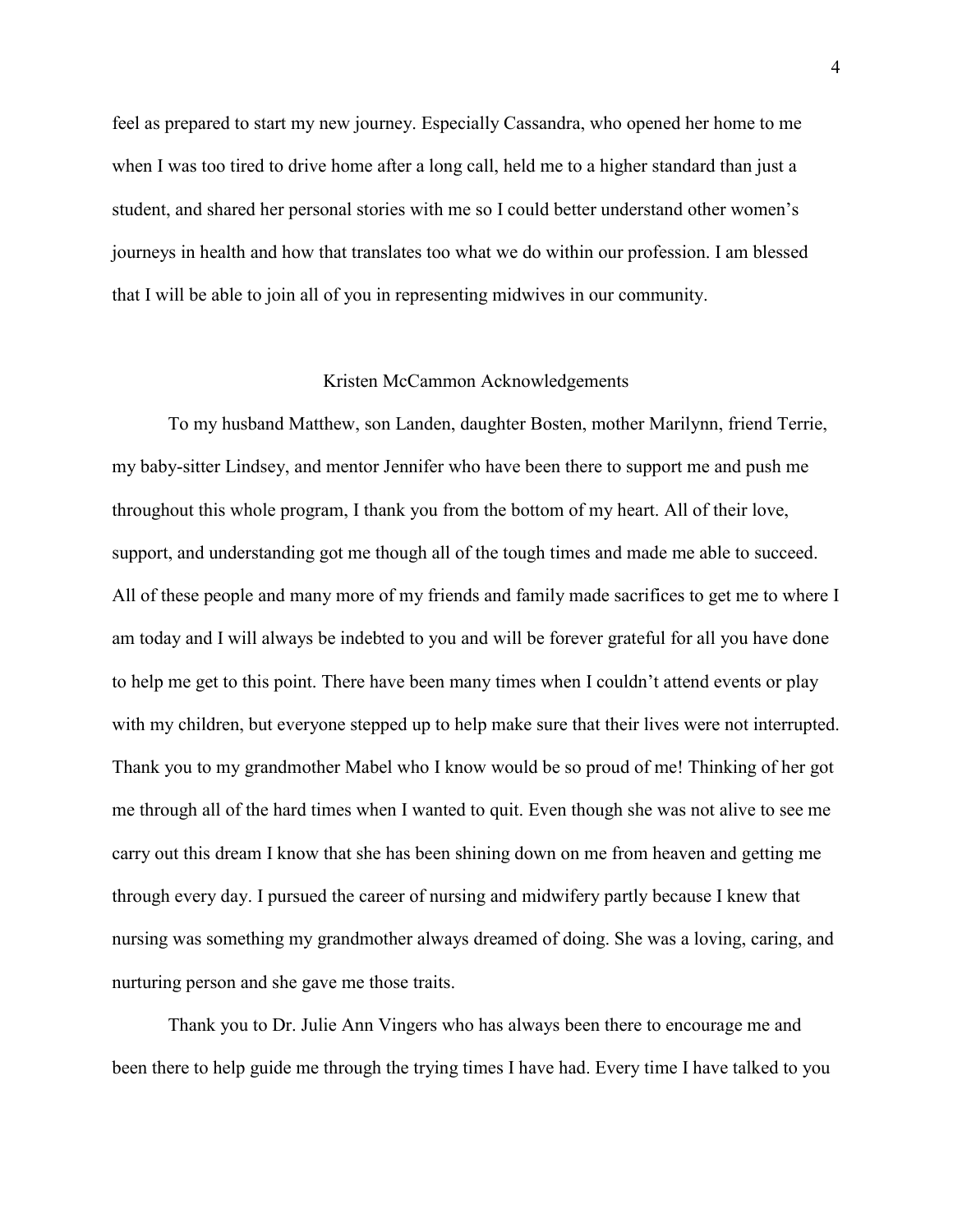you made me feel brave, confident, and on top of the world. Without your support I don't know that I could have made it through this program.

Amy and Brooklyn, my wonderful classmates and friends. Thank you for being a shoulder to cry on. Even though we were all going through this together you would put down anything to be there to listen and support me. I will always cherish your love and support and I know that it will carry with us for the rest of our lives. Amy thank you for accepting me into your family and never hesitating to let me stay with you for intensives. Your family has become my family and you a mentor! You are an amazing mama and I hope you know that every day. Brooklyn, thank you for being my partner in writing this paper and supporting me with anything I needed!

I would also like to thank all the staff and providers at Salem Clinic and Salem Hospital, especially Jennifer who took the time to mentor me and support me through this journey. You have all been my family for the last eight years, but these last three you have made many sacrifices to get me through this program and help me grow as a midwife. All of you have been such wonderful examples for me professionally and personally. I am blessed to call you my work family!

Kristen McCammon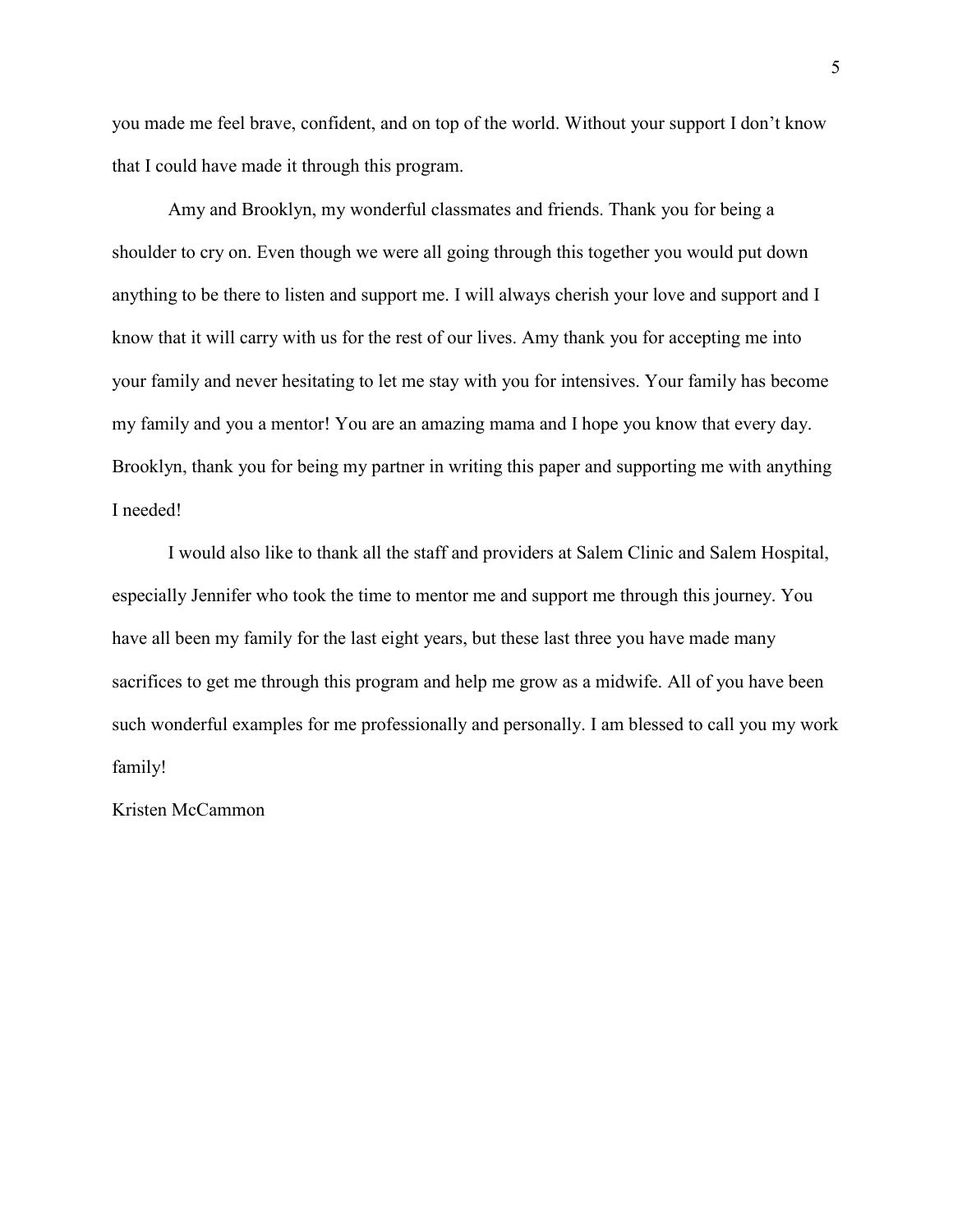#### Abstract

**Background/Purpose:** The purpose of this paper was to evaluate the current literature to see if there was a common thread in treatment/prevention of the progression of gestational diabetes in pregnant women.

**Theoretical Framework:** Dorthea Orem's theory, The Self-Care Deficit Theory, was the theoretical framework used in this critical review of the literature. This theory asserts that patients should be self-reliant and responsible for their healthcare. This is achieved by providers giving them options and advice based on evidence to change their lifestyle and take control. This directly relates to managing GDM, because providers can only counsel the patients on changes, but the patient has to implement the change.

Methods: Twenty scholarly research articles were reviewed using current John's Hopkins Research Evidence Appraisal Tool and then categorized based on an approach to finding a way to reduce the incidence of the progression of GDM A1 to GDM A2.

**Results/Findings:** The most studied methods for treatment of GDM A1 was diet and exercise. A specific diet was not found, but overall a reduction in sweets and carbohydrates with an increase in vegetables, whole grains was encouraged. There was not a specific method of exercise identified, however the common recommendation was moderate exercise for 30 minutes spread out for a total of 150 minutes a week.

**Implications for Research and Practice:** There are numerous areas that need to continue to be researched in order to control the progression and prevent GDM. Larger sample sizes are needed with multiple ethnicities to make the results more generalizable. Another area to be researched is to target gestational weight gain goals that are appropriate for women with GDM. More studies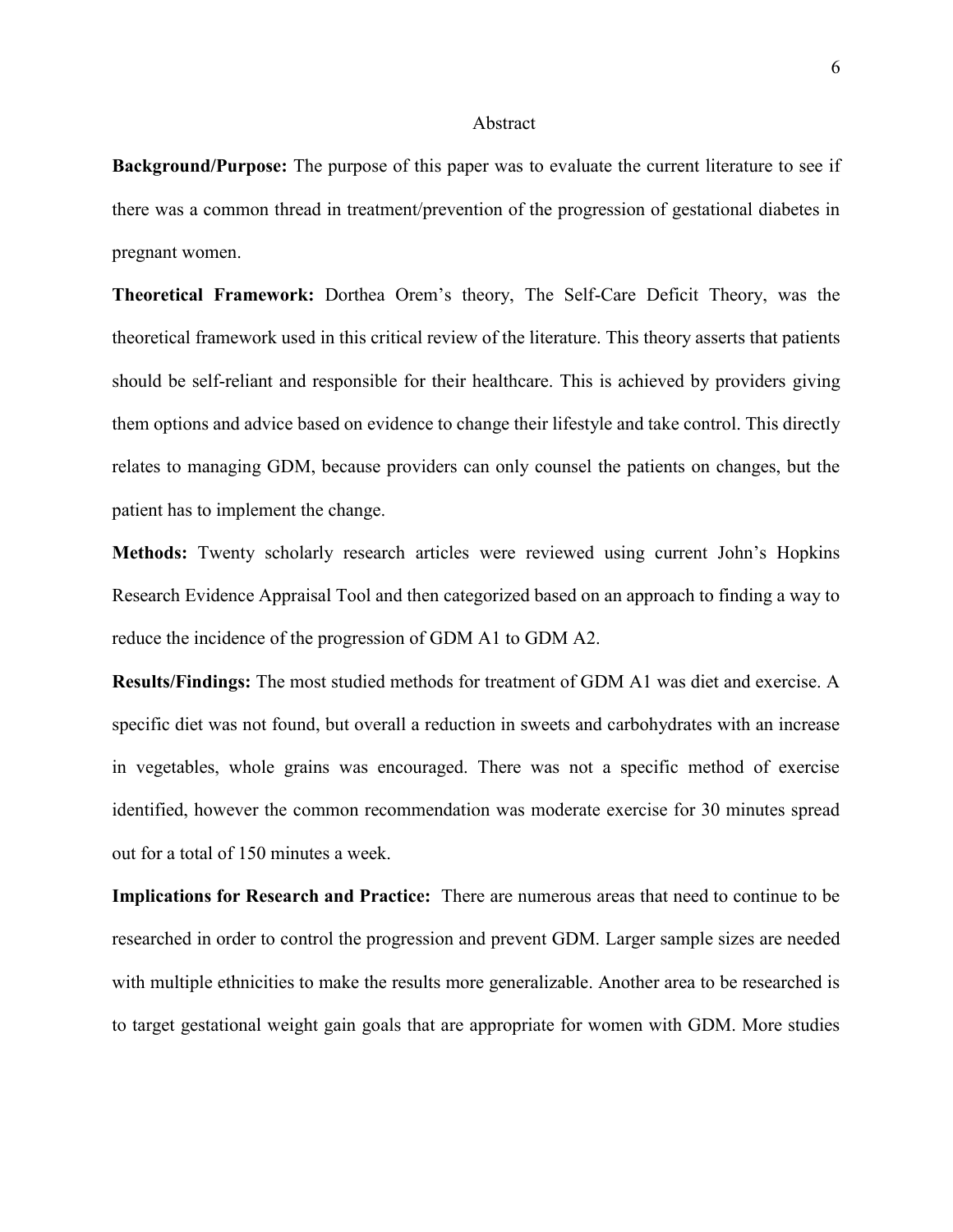will also improve the efficacy of the integration of these changes to increase compliance and better glycemic control.

**Keywords:** Gestational diabetes, GDM, GDM A1, GDM A2, uncontrolled gestational diabetes, uncontrolled GDM A2, diabetes in pregnancy, lifestyle modifications, nutrition in gestational diabetes, diet, exercise, alternative therapies, integration of technology with gestational diabetes, midwifery care for gestational diabetes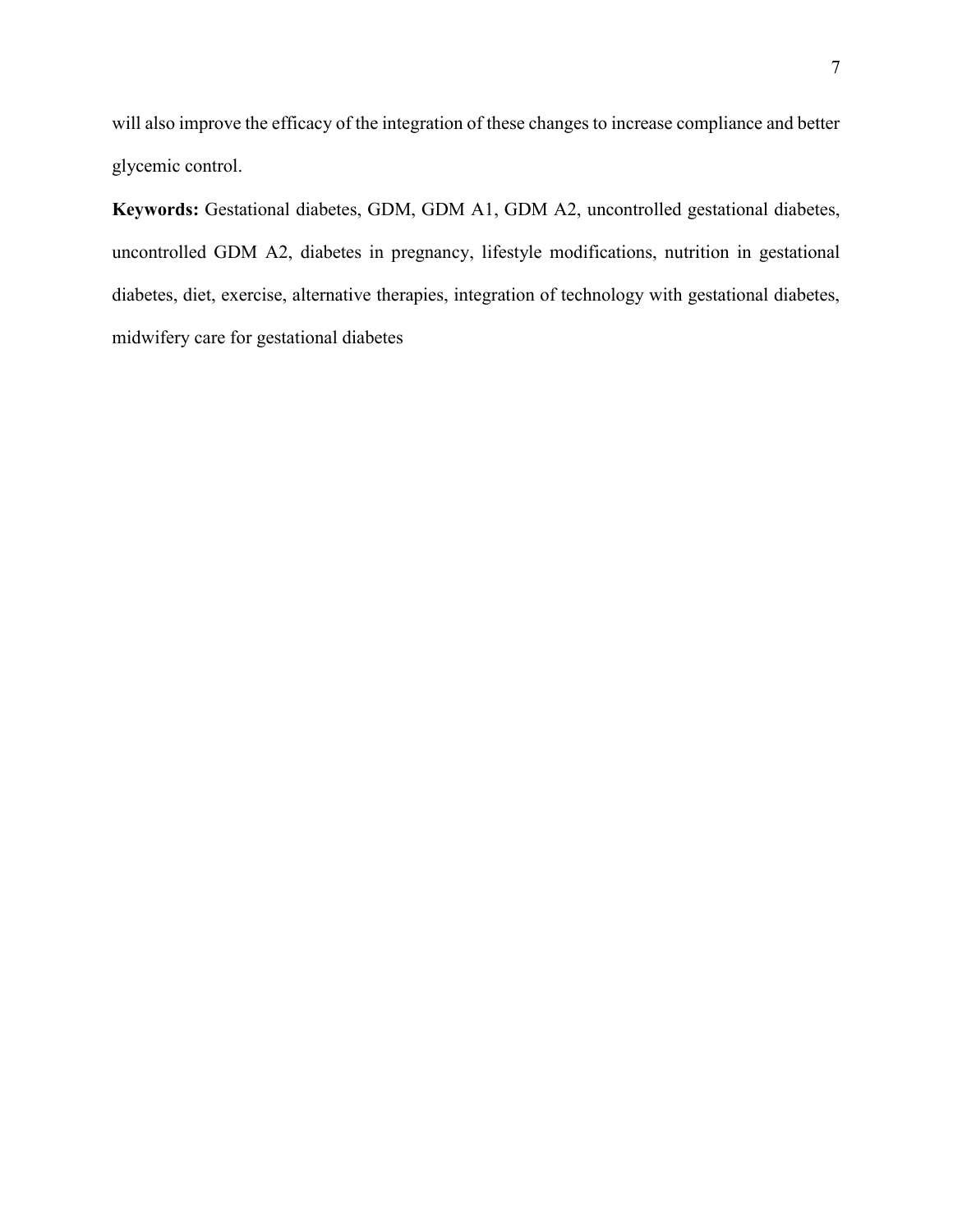## **Table of Contents**

| Treatment of Diabetes Type II and Gestational Diabetes24 |  |
|----------------------------------------------------------|--|
|                                                          |  |
|                                                          |  |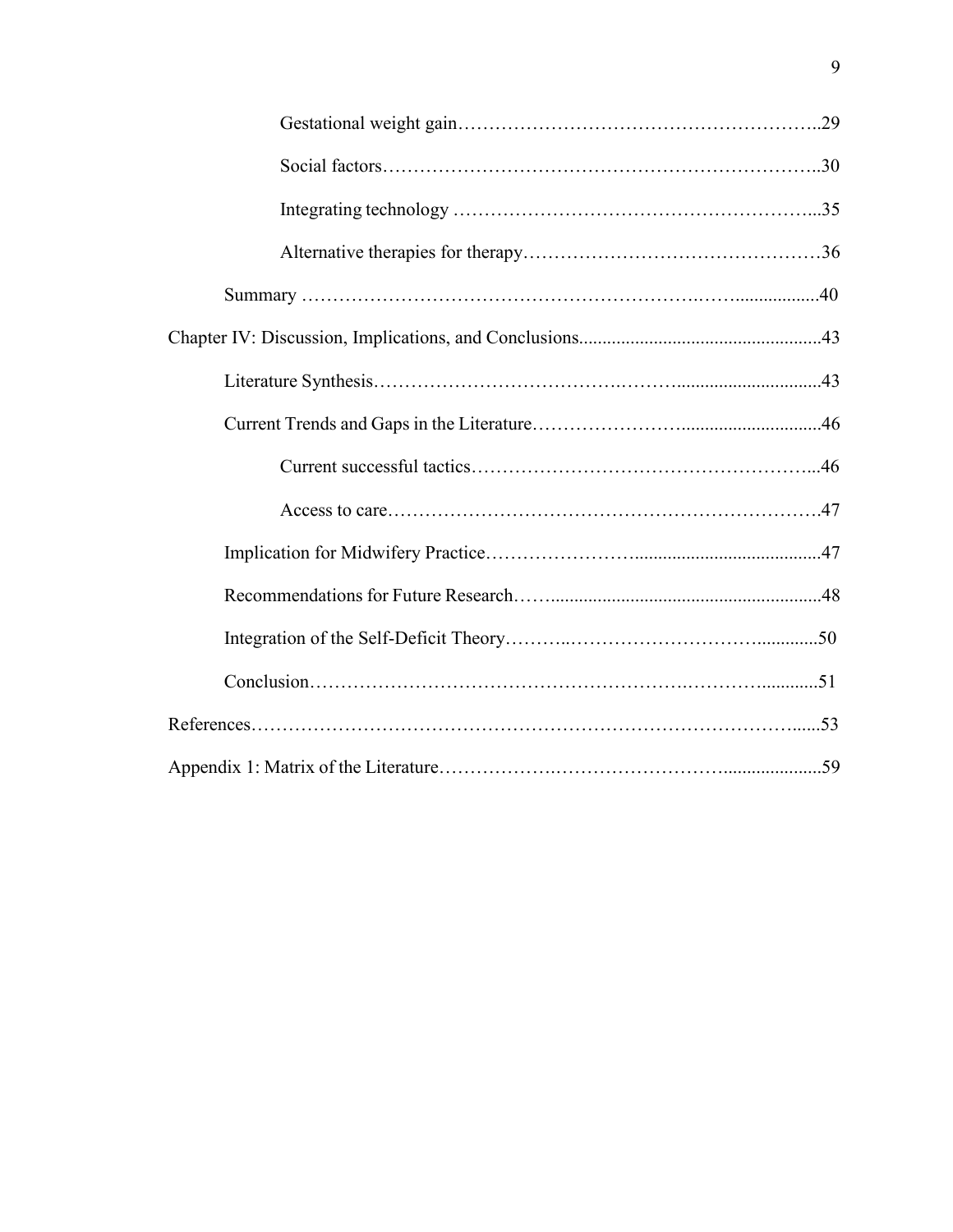#### **Chapter I: Introduction**

Gestational diabetes mellitus (GDM) is a common complication in pregnancy that has increased in prevalence nationwide and encountered daily in obstetrical care. GDM is defined as impaired glucose intolerance due to pancreatic ß-cell dysfunction, which means these patients have an underlying chronic insulin resistance that pregnancy makes more prevalent (Plows, Stanley, Baker, Reynolds, & Vickers, 2018). GDM is diagnosed during pregnancy with routine laboratory screening, usually between 24-28 weeks' gestation unless there are high risk factors and it is tested with the initial pregnancy labs (Harrison et al., 2016). Adequate control of GDM is acquired when patients are able to achieve euglycemia (blood sugars in a normal range). When controlled without medications by diet and lifestyle changes, it is referred to as diet-controlled diabetes or GDM A1. If GDM is not able to be managed with these changes, medications are introduced, and it is referred to as GDM A2 (ACOG, 2018). The rates of type 2 diabetes in the United States have tripled in the last three decades and it is estimated that currently approximately 28 million people in the United States have diabetes (Shellhaas et al., 2019). As of 2009, the incidence of GDM was approximately 7% in the United States (ACOG, 2018).

The presence of GDM does not just have an effect during the pregnancy but can have long-term health effects as well. With poorly controlled GDM there can be a significant increase in negative outcomes for the mother and the child. The long-term effects for the mother include a 35-50% increased risk of reoccurrence of GDM and a seven-fold increase of developing type 2 diabetes mellitus later in life (Harrison et al., 2016). Women who have had GDM have a 50-70% chance of developing type 2 diabetes mellitus later in life, which makes it imperative to help control the progression of the disease and decrease the occurrence for the future health of these women (Shellhaas et al., 2019). GDM increases the chances of macrosomia (fetal weight at birth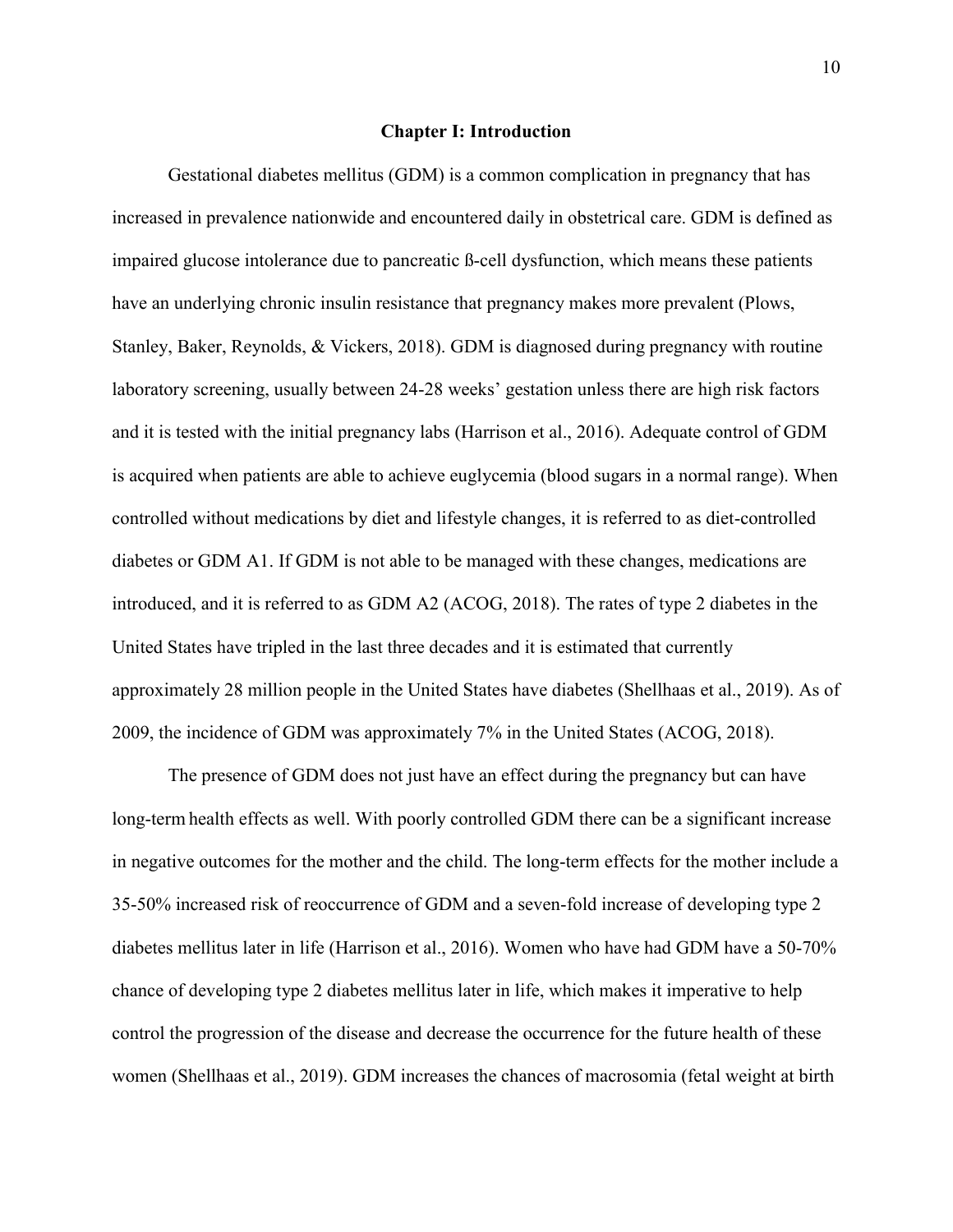over 4,000 grams) and birth complications (Plows et al., 2018). Children that are born from mothers with GDM not only have an increased risk for developing type 2 diabetes in their lifetime, but this also an increased risk for cardiovascular disease and leukemia (Harrison et al., 2016). Midwives and women's health care providers alike need to be informed of the best practice guidelines and education available to help control and possibly prevent the development of GDM to protect the health of mothers and their children.

As a society, if one can increase education, compliance, and management of GDM then the risk of both short-term and long-term health complications for the mother and child can be reduced. One way of doing this can include increasing education and bringing up the potential of a GDM diagnosis during first trimester antepartum visits. Early discussion and intervention could help drastically decrease the development of the disease, as well as increase compliance and management when diagnosed. This PICO question aims to demonstrate that there could be a reduction of gestational diabetes with lifestyle interventions in pregnancy and decrease the progression of GDM A1 to GDM A2. Moreover, the question remains, can it be demonstrated that women from various ethnicities and/or family history backgrounds, who implement physical activity and lifestyle changes into their lives early in pregnancy decrease their rates of gestational diabetes and prevent the diagnosis of GDM or need for medicinal intervention? This paper will address this PICO question and provide a critical review of the literature to identify if lifestyle modifications in pregnant women that are diagnosed with GDM can help in the control of GDM and decrease the progression to GDM A2

#### **Statement of Purpose**

The purpose of this paper is to critically examine scholarly writings and research to distinguish if those diagnosed with GDM can have a reduction in the progression from GDM A1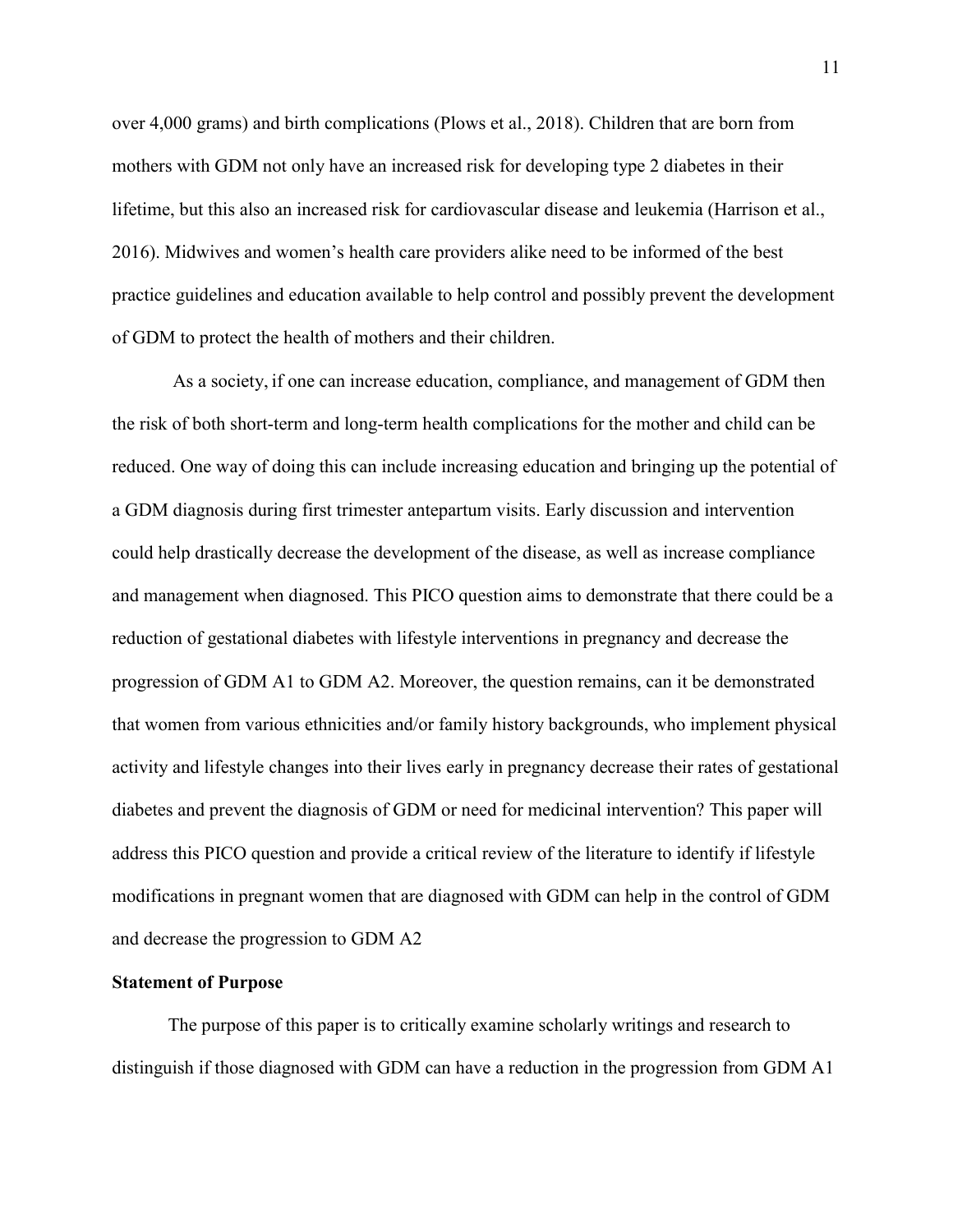to GDM A2, as well as a reduction in delivery complications. The areas of focus will be on diet modifications, social contributors, weight gain, and exercise, both before and during the pregnancy. Further research and examination of these modifications will help to identify the most substantial changes needed to implement into the education given to women in preconception counseling, new obstetric care, and at the time of diagnosis in order to improve the control of their diabetes, as well as long term health for the mother and their child.

#### **Evidence Demonstrating Need**

Worldwide prevalence of the population's health is declining due to obesity and poor health (Diabetes, 2020). Obesity and poor health are risk factors for the development of type 2 diabetes and GDM. It is estimated that by 2030 type 2 diabetes will affect almost half a billion people worldwide (Koivusalo et al., 2016). Women who have GDM have a 10% chance of developing type 2 diabetes soon after delivery and a 70% chance of developing type 2 diabetes within 10 years after delivery (Koivusalo et al., 2016). It would be expected that with the ongoing preference or necessity of a fast-paced lifestyle in most cultures, the increased need for convenience in food choices and lack of time for self-care, the rates of GDM will continue to inflate as those factors have been correlated with GDM and the continued rise of type 2 diabetes. Therefore, understanding ways to help increase social awareness of the impact of those lifestyle choices could prevent GDM and is crucial to the health of women and newborns worldwide as it could help to establish new practice guidelines for health care. Health care providers have the responsibility to provide adequate and functional interventions in order to create a healthier and safer environment for women and their pregnancy. Providers also have the moral responsibility of providing the best care and education for their patients. Women who develop GDM not only have risks of having macrosomia, but GDM also leads to an increased risk for a cesarean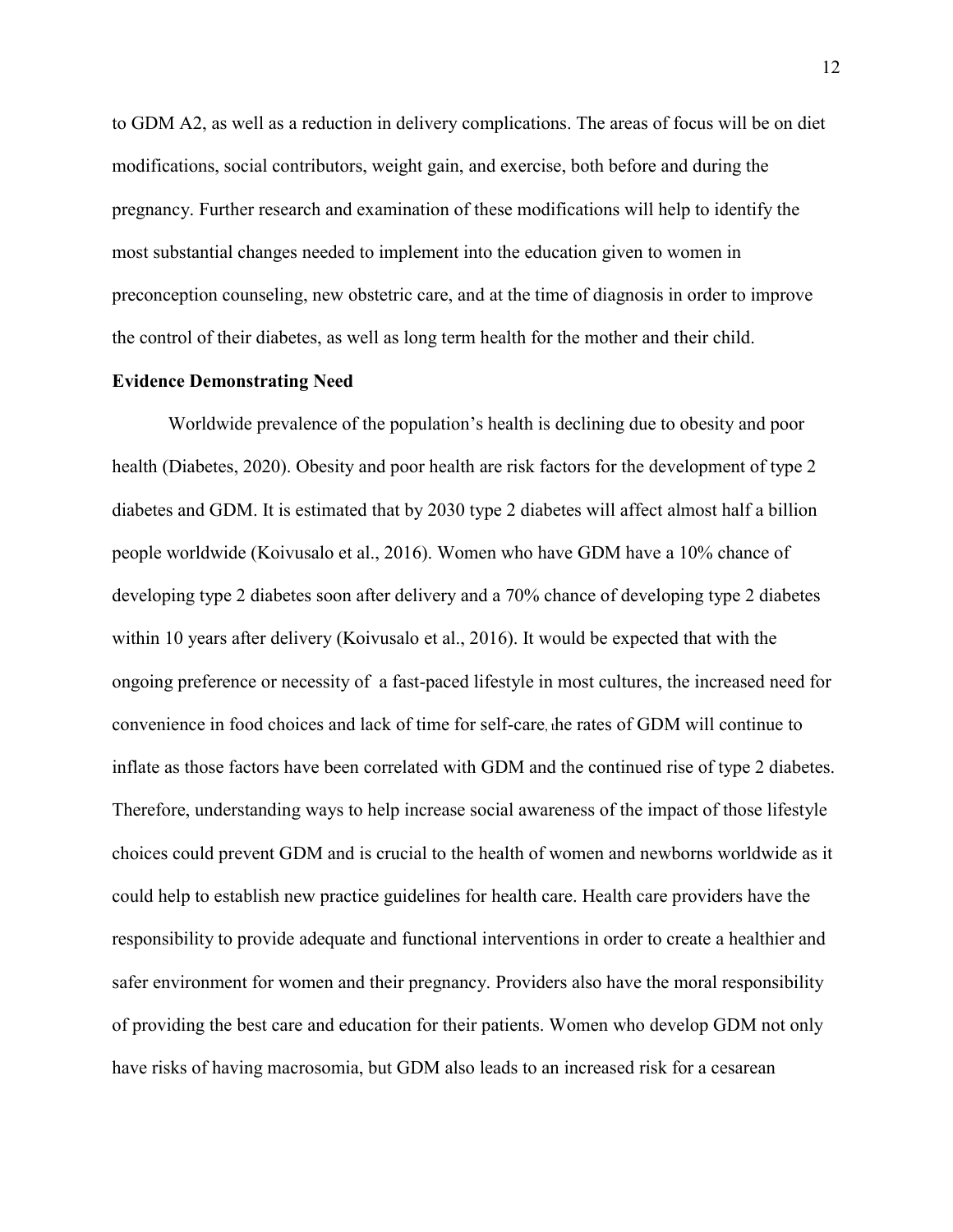delivery and/or shoulder dystocia (Lefkovits et al., 2019). This diagnosis can also have an increased risk of preeclampsia, GDM in future pregnancies, and developing type 2 diabetes later in life compared to women who do not develop GDM (ACOG, 2018). Babies of mothers with GDM have risks of macrosomia, neonatal hypoglycemia, shoulder dystocia, birth trauma, bone fracture, nerve palsy, hyperbilirubinemia, and stillbirth (Lefkovits et al., 2019).

Costs of treating and managing GDM continue to climb as the occurrence of the condition rises. In 2007, it was estimated that 180,000 babies born to mothers with GDM increased medical costs by 636 million dollars (Dall et al., 2014). When women are diagnosed with GDM they utilize more health care access during prenatal care, delivery, and postpartum which leads to an increased expenditure of healthcare funds. An increased rate in cesarean deliveries', adverse pregnancy complications, and effects on the newborns leads to longer hospitalization; therefore, increasing healthcare expenditure. During prenatal care, patients with GDM are also more susceptible to health conditions such as urinary tract infections, increased rates of preeclampsia, and complications of elevated blood sugars (Dall et al., 2014). Additionally, they have more visits to monitor the health of the baby leading to an increase in cost of their care (Dall et al., 2014). The national cost of healthcare related to GDM in 2012 was 1.3 billion dollars, averaging 5800 U.S. dollars per case of GDM (Dall et al., 2014). Therefore, as the rates of GDM increase, the national financial burden increases as well. Conclusively, increasing research and education into prevention of GDM could in the long term lower the healthcare costs for women with GDM.

There have been numerous randomized controlled trials examining exercise and other lifestyle interventions and how they affect the control of type 2 diabetes in adults, but studies are scarce on these interventions in GDM (ACOG, 2018). Limited research and conclusions to the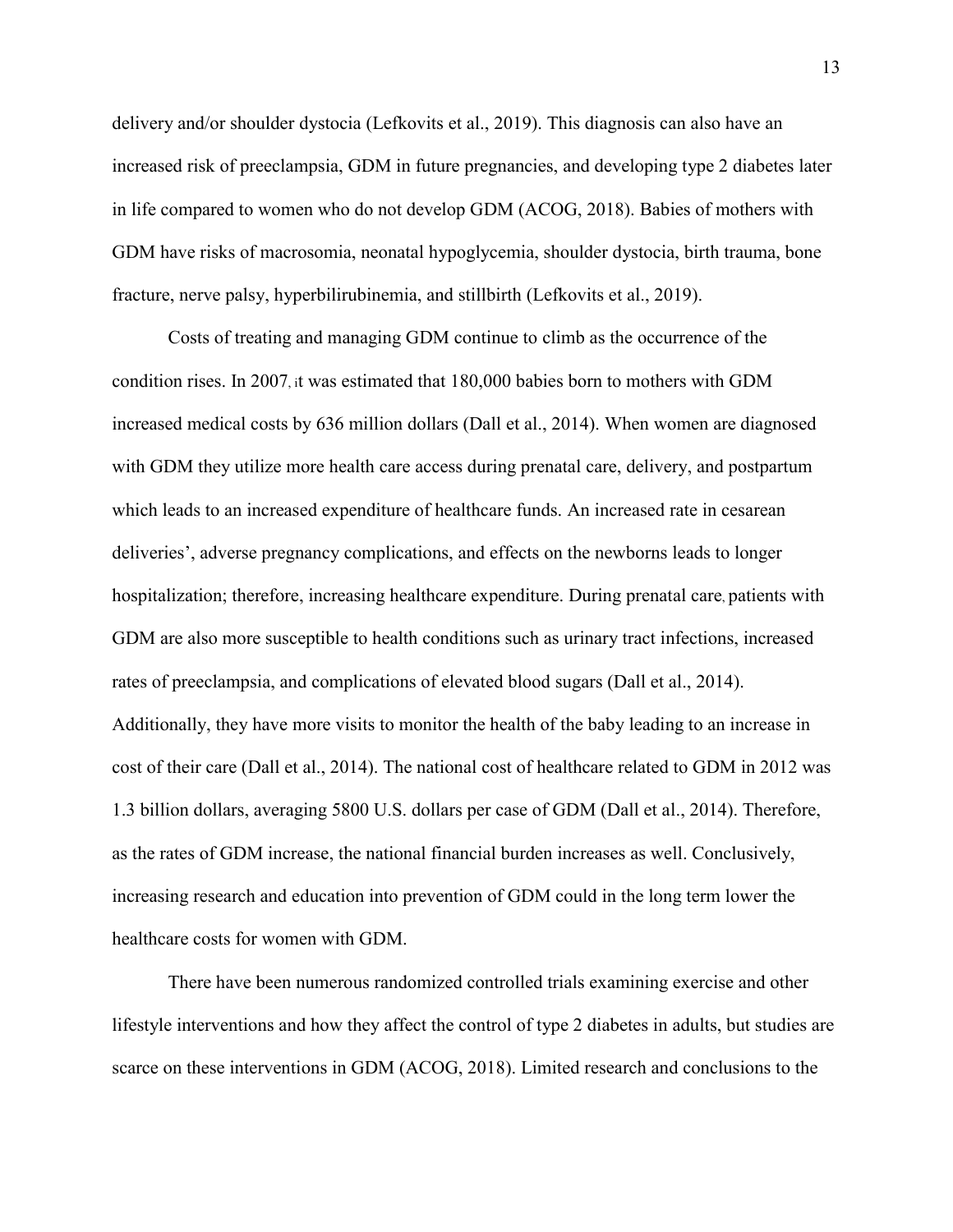best interventions for lifestyle management in GDM necessitates a critical review of the available literature to identify areas of need for continued study to understand the most appropriate actions to decrease the rates of GDM. Additionally, ongoing critical review of literature and research in this area could help to develop safe and effective interventions that can be offered to women throughout the prenatal period to improve pregnancy outcomes and overall health.

#### **Significance to Nurse-Midwifery**

The philosophy of care of the American College of Nurse-Midwives (ACNM) stated that midwives are to affirm the power and strength of women as well as the importance of their health and wellbeing of their families (ACNM, 2012). This statement reiterated that nursemidwives are essential in promoting health habits and educating women on reducing the risks of adverse effects for them and their babies. Midwifery practice should give the most accurate information on prevention and management of GDM. One of the hallmarks for midwifery is to promote continuity of care, as well as health promotion, disease prevention, and health education (ACNM, 2012). Research into GDM and lifestyle interventions and prevention of GDM, can also decrease the progression of GDM to GDM A2 that relates directly to this hallmark of midwifery.

Continuing to be informed on the latest standards of practice is crucial to midwifery care. By doing a critical review of the evidence and research into GDM treatment midwives will be able to better implement changes to make a difference. Reviewing the literature and research on diet modifications, social contributors, weight gain, and exercise and the way that they influence GDM and the progression will help contribute to more precise education backed by evidence. A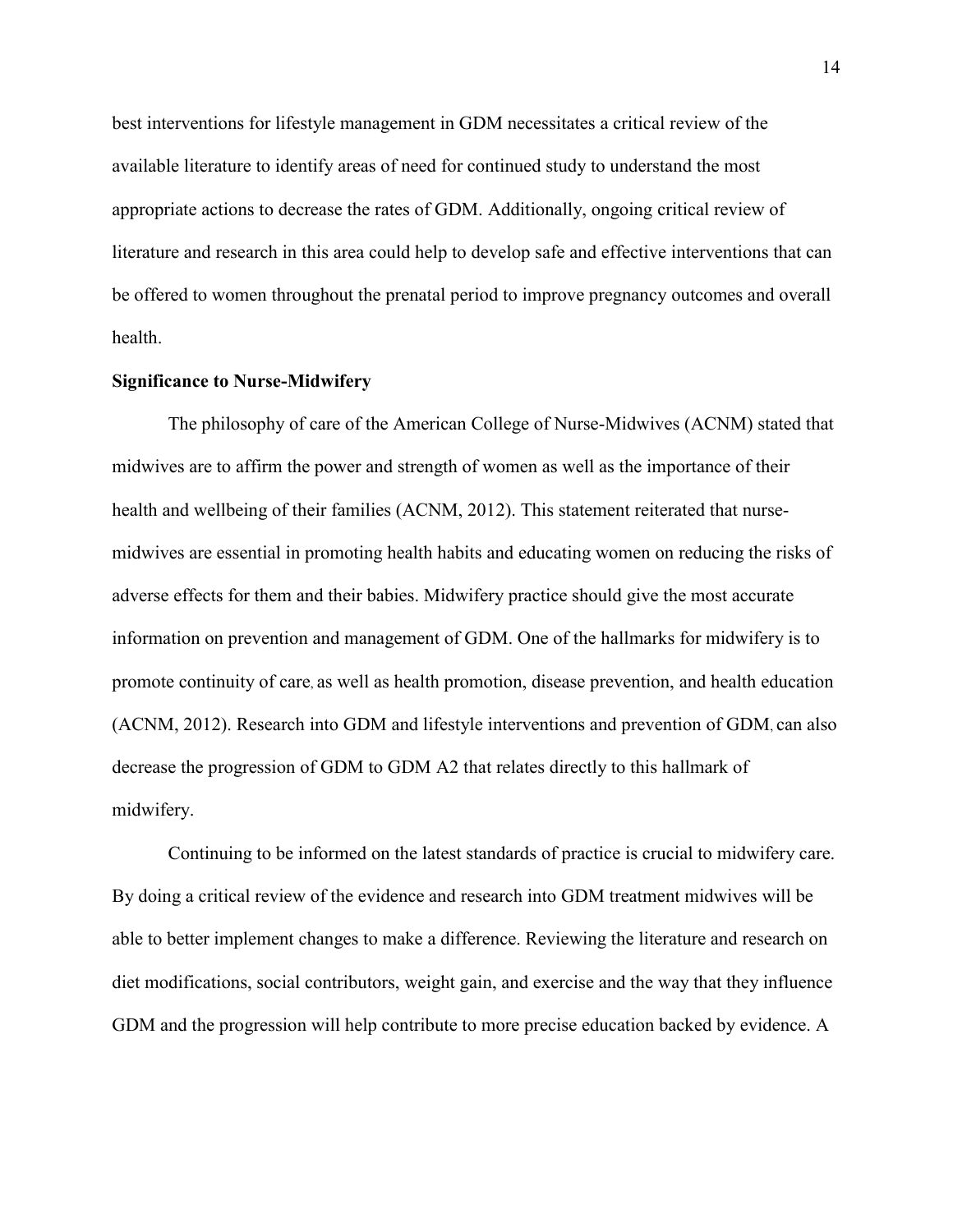better understanding of management and prevention of GDM by lifestyle modifications will also decrease health care funds being spent on GDM and type 2 diabetes.

Lifestyle changes that can be implemented into the lives of these women and their families can be simple and sustainable. It seems that with a few interventions in one's daily life, midwives will not only change the lives of their patients but family members as well, increasing the overall health of society. Midwifery care is known to be associated with a holistic approach to wellness and overall health, it's important to consider lifestyle interventions to prevent the progression of GDM, and to requiring medication or with the likelihood of GDM A1 progressing to GDM A2 patients may no longer be able to receive midwifery care and be transferred to a physician; another compelling argument for continuing research in this area and reduce the level of medical intervention needed.

#### **Theoretical Framework**

The Self-Care Deficit Theory by Orem directly relates to the discussion of managing glucose with lifestyle modifications as it encourages educating women on GDM and the effects of diet and exercise. In following this approach, the clinician is expected to provide their patients with knowledge about potential health problems to prevent future conditions and improve their overall self-care. This theory asserts that patients should be self-reliant and responsible for their health care and by giving them the evidence or options to change their lifestyle; the clinician is offering more responsibility to the patient to take control. This approach thereby helps reduce the risk of a prevalent medical condition such as GDM at an early onset. In Orem's theory, there are six major assumptions; people should be responsible for their care, people are distinct individuals, nursing is a form of action, successfully meeting universal and developmental needs are important in prevention and health, a person's knowledge of potential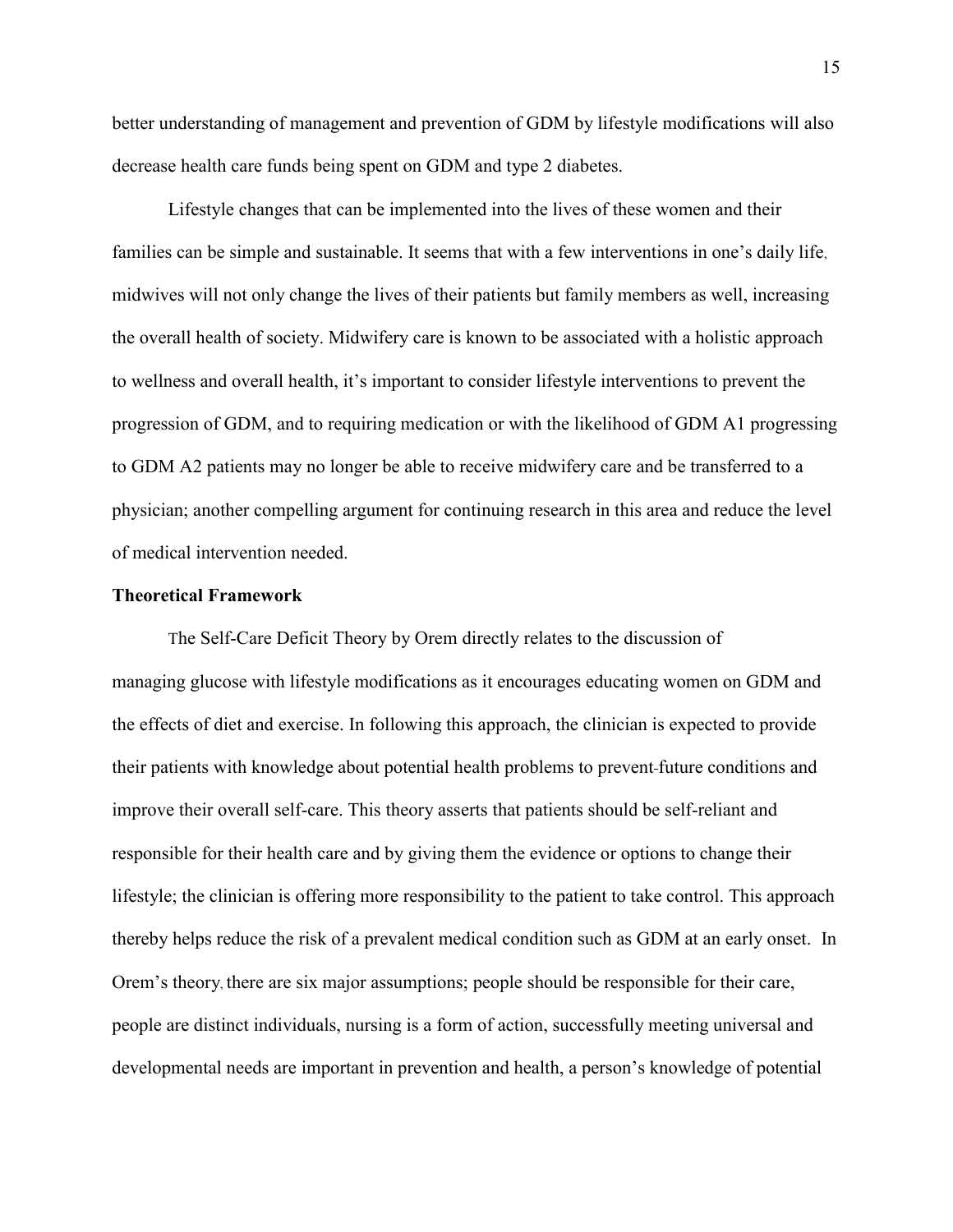health problems are needed to promote self-care, and self/dependent care are learned behaviors (Nursing Theory,  $2016$ ). Orem's model suggested that nursing is required when the individual is not able to provide continuous effective self-care and then identified five methods of helping. These are: acting for and doing for others, guiding others, supporting another, providing an environment to promote personal development, and teaching another (Nursing Theory, 2016). Thus, the clinician's role can be to advocate for patients when their learned self-care behaviors are no longer effective or may relate to a medical condition such as gestational diabetes. By increasing education and preventative factors, patients can recognize the signs earlier in the stages of diagnosis that indicates they have a potential health problem or how to reduce risk of further symptoms and impact.

Incorporating Orem's theory into nursing is broken down into three parts; the assessment, diagnosis, and then implementation and finally evaluation (Orem, 2001). Basic conditioning factors are internal or external elements that can directly affect the individual's ability to engage in self-care that is required (Gatlin & Insel 2015). Orem inferred that people who already demonstrate their own self-care have the acquired ability to meet the requirements for self-care in changing and complex situations (Orem, 2001). Breaking down Orem's theory into this PICO question, in pregnant women who are diagnosed with GDM, what is the difference in progression from GDM A1 to GDM A2 and delivery complications between those who manage glucose with lifestyle modifications prior to and at the time of diagnosis and those who do not manage glucose with lifestyle modifications? One could apply that the therapeutic self-care demand would be the awareness of potential problems and adherence to a new activity regimen. If the patient had not incorporated activity into their lives prior to pregnancy, they could be thought to have an inadequate self-care agency. The provider would then apply the theory and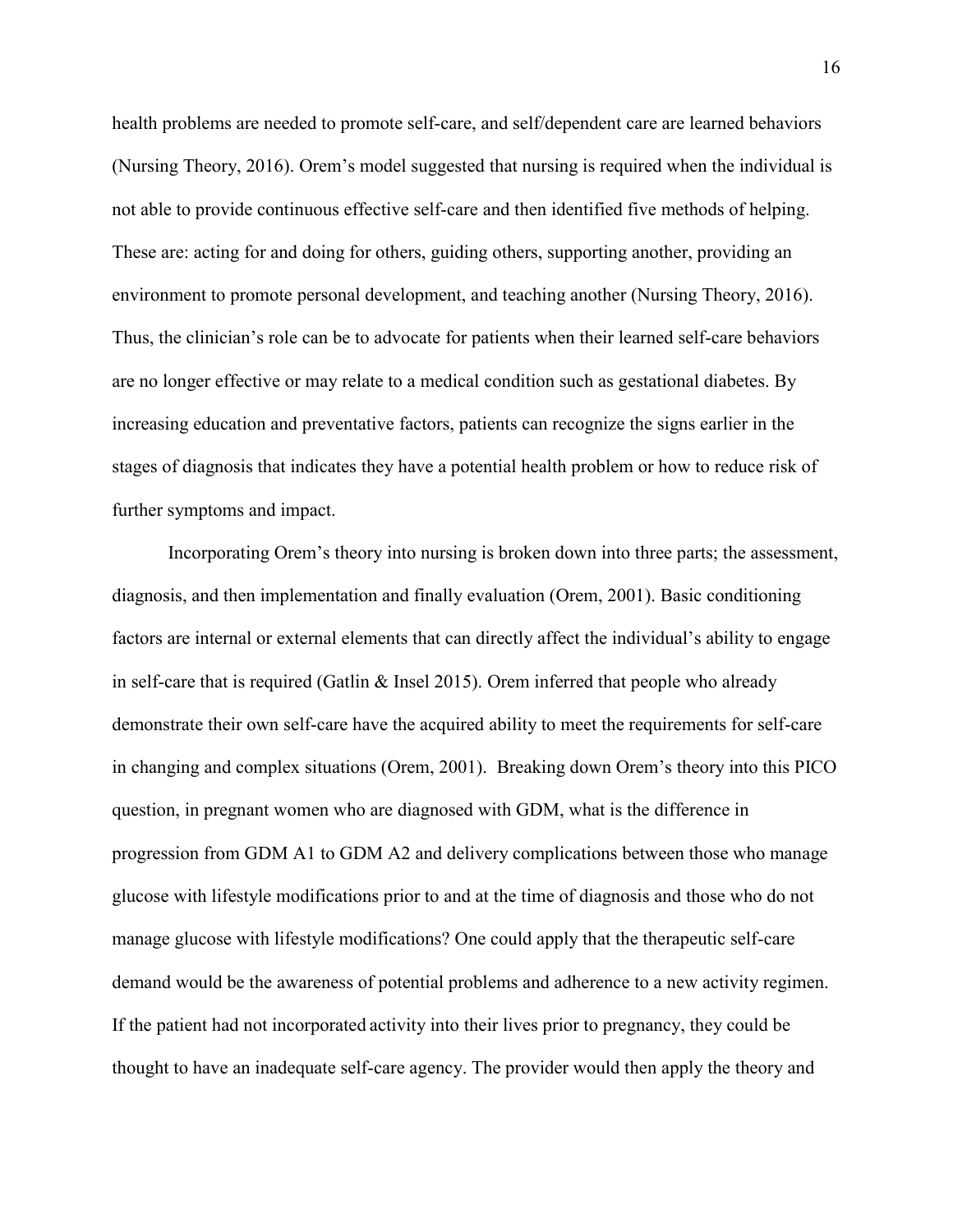teach the patient how to incorporate activity changes and the potential benefits that it could have on their pregnancy and decreasing the risk for gestational diabetes.

Gestational diabetes is common but can be controlled and prevented. This diagnosis can be managed with self-care and added medications. Increasing knowledge of the components that can decrease the risks and control the diagnosis is an important concept to teach women. In response to a gestational diabetes diagnosis, women need to be held accountable for their wellbeing along with the health of their baby when diagnosed with this condition. Therefore, incorporating the Self-Care Deficit theory into education and prevention of gestational diabetes allows their care providers to empower them with the information that they need to take charge of their health and minimize risk to their personal health and their infant. Women taking responsibility for their gestational diabetes and clinician's using the self-care deficit theory can help them potentially avoid the risk or development of gestational diabetes. Additionally, increased knowledge to patients can spread through peer influences and the effect can have a significant impact on society. Women who might not seek medical services or receive the education could potentially hear from a friend, family member, or peer about the health information and recognize their own medical condition, seeking help and treatment when they otherwise would not have been reached. This accurate health information regarding self-care and prevention can spread from person-to-person, increasing the overall wellness as a society to perpetuate a future of improved self-care.

#### **Summary**

Gestational diabetes is increasing in society and can lead to negative impacts for the mother and child not only during pregnancy, but later in life. In order to improve the overall health of women in society it is imperative that risks for developing the condition are decreased.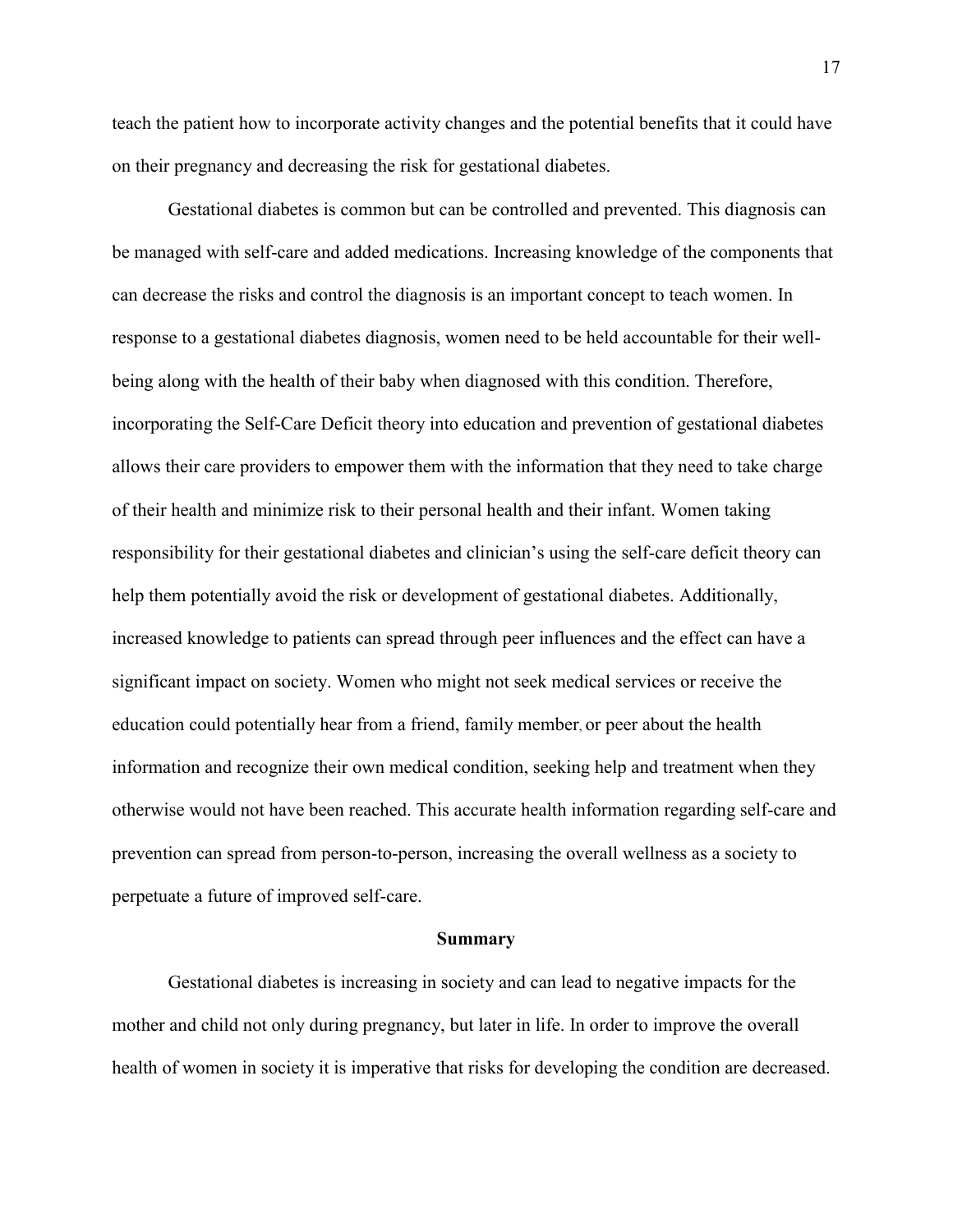A decrease in the risk factors could help prevent this condition, therefore decreasing negative outcomes for mothers and their babies. This evidence from the research does not just impact midwives, but OB/GYNs and primary care providers who are have a role in implementing these changes. Lifestyle changes were also identified to have a tremendous impact on the progression of GDM and the health of patients. The methods that were utilized to search for research and appraise scholarly studies and writings for lifestyle changes in GDM will be explained in chapter two. The third chapter will discuss the findings in the articles with their strengths and limitations in the research along with recommended implementations into midwifery care and obstetric practices. The final chapter will provide a synthesis of the studies reviewed and identify gaps found in the literature along with recommendations for future research.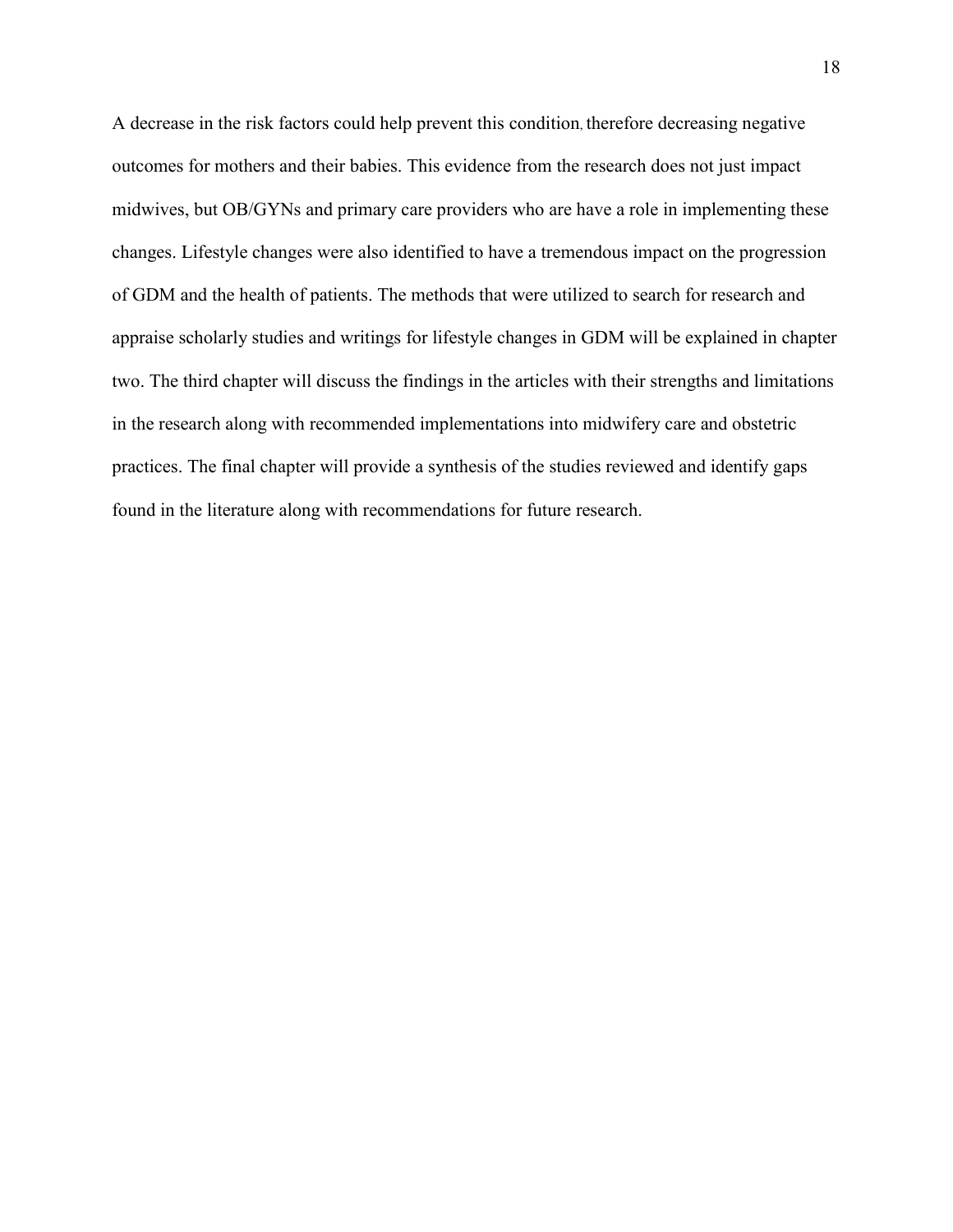#### **Chapter II: Methods**

The purpose of this chapter is to outline the methods used to accumulate scholarly literature in order to determine the effectiveness of alternative therapies in directly treating and preventing the worsening of gestational diabetes. Several databases and the recommendation of a professional peer were utilized. Overall, 1,392 articles were reviewed as represented on the database; through exclusion within titles and content, 20 articles met the inclusion criteria and were utilized in this literature review.

#### **Search Strategies**

The literature review started with a list of resources provided by a peer-certified nursemidwife (CNM) who was also conducting a literature review related to gestational diabetes. Her sources were from CINAHL and PubMed search engines. The 44 articles were reviewed and those that were too old to be relevant (anything older than five years) were eliminated. In addition, any meta-analysis, Cochrane or literature reviews, that were not accessible because of cost and resources available were also eliminated. This left seven articles. The reference lists from these seven articles were reviewed for additional relevant sources which resulted in eight more studies that met inclusion criteria for a total of fifteen articles.

Next, a search utilizing the Bethel University Online Library was performed using the following key terms: gestational diabetes, management, and lifestyle intervention. These key terms were added together as inclusion criteria and individual searches on these topics resulted in too large of a sample size. Then, articles were limited to those that were peer reviewed, available in English, and written within the last two years. This resulted in 1,932 articles. From this grouping of articles, they were further eliminated based on the titles, irrelevant content, studies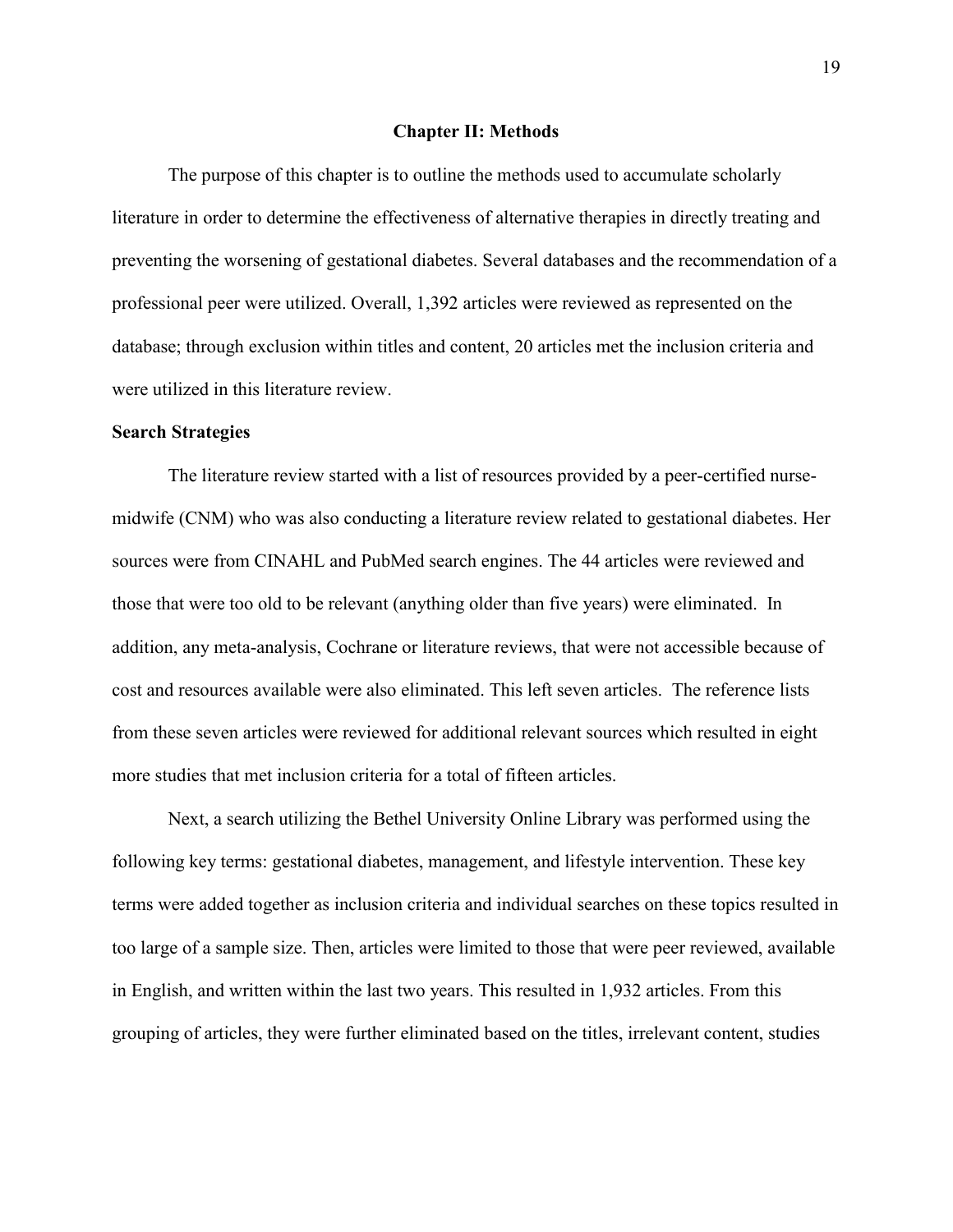with very small sample sizes, Cochrane or other literature review and any meta-analysis. This left 20 articles as noted in the matrix.

### **Criteria for Inclusion and Exclusion of Research Studies**

The research for this study started in 2019. The articles included from the original resources were limited to a five-year range from the origination of the research, despite continuing the project into 2020. The 20 articles that remained were from the years  $2014 - 2018$ . There is one article outside the requirement from 2011, but it was relevant to the overall study and was determined appropriate to include in the literature review. Titles were initially reviewed to eliminate non-pertinent articles. Examples of titles that were automatically ruled out had the use of medicine for GDM control, the impact or emotional toll on a person with gestational diabetes, and childhood diabetes. The focus was on lifestyle modifications that focused on exercise, diet, peer support, phone applications or other digital advances for the treatment and prevention of GDM. Abstracts were then reviewed, and further eliminations were made due to the small sample size, unrelated content, inconclusive findings and other factors such as poor study quality and/or design.

#### **Summary of Selected Studies**

The 20 articles included in this study were then broken down and studied resulting in a retrospective observational study, a cross sectional study, a sociological design study, an observational study, a mixed method design study, an experimental study, and fourteen randomized controlled studies. Research locations were worldwide including the United States (four), Finland (three), Australia (three), China (two), Israel (one), France (one), Spain (one), Switzerland (one), England (one), India (one), Iran (one) and one large study that covered 10 areas in Europe. Since GDM is increasing worldwide, it was determined and was represented in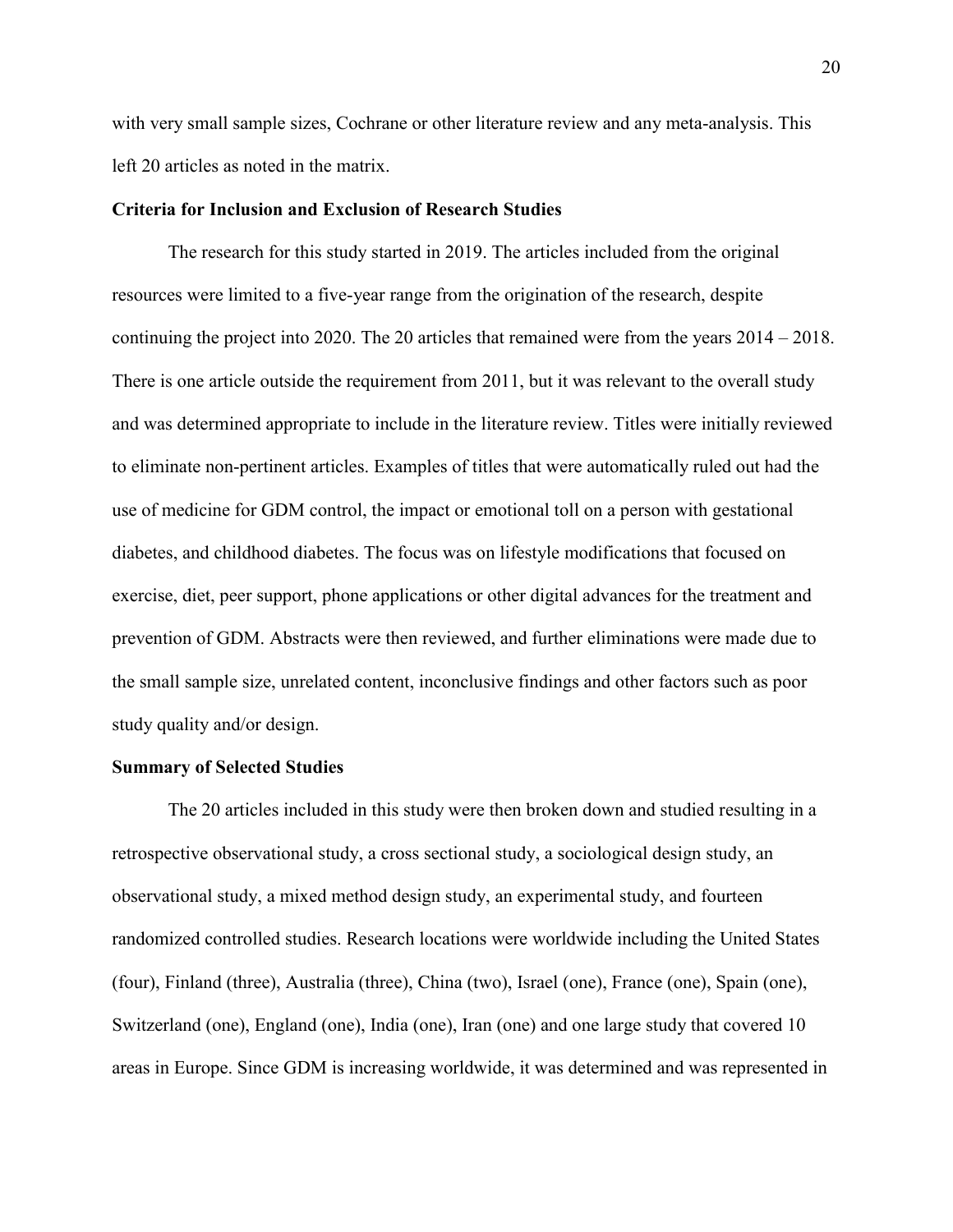the articles, and several approaches from around the world that different approaches should be considered when trying to find a solution (Wang et al., 2017).

#### **Evaluation Criteria**

The Johns Hopkins Research Evidence Appraisal Tool was utilized to then breakdown the remaining articles (Dang & Dearholt, 2018). The articles were categorized into appraisal categories of qualitative, quantitative, and mixed methods. Quantitative studies have numerical data, qualitative studies have narrative data, and mixed methods have a combination of both types of data. Then, studies were evaluated on their level of evidence based on what type of studies were performed, level  $I - IV$ . This resulted in 17 level I studies, two level II studies, and one level III study. Level I studies are randomized controlled trials (RCTs), experimental studies, and systematic reviews of RCTs with or without meta-analysis. Level II studies are quasiexperimental studies, systematic review of a combination of RCTs, quasi-experimental studies, and quasi-experimental studies with or without meta-analysis. Level III studies are nonexperimental studies, systematic review of combination of RCTs, quasi-experimental and nonexperimental studies, and non-experimental with or without meta-analysis. Lastly, they were graded on their strength and quality: A/High, B/Good, or C/Low. There was one study with a A/High rating, and the remaining 19 were B/Good quality. Most studies had good design, but small sample sizes were challenging to evaluate as they could not easily be translated to a larger audience. A high-quality study has generalizable results and requires an adequate sample size to evoke statistical relevance, consistent data, and contains a literature review to substantiate the reasoning for the study. It is rare that a single study can achieve this rating and limited the literature review available.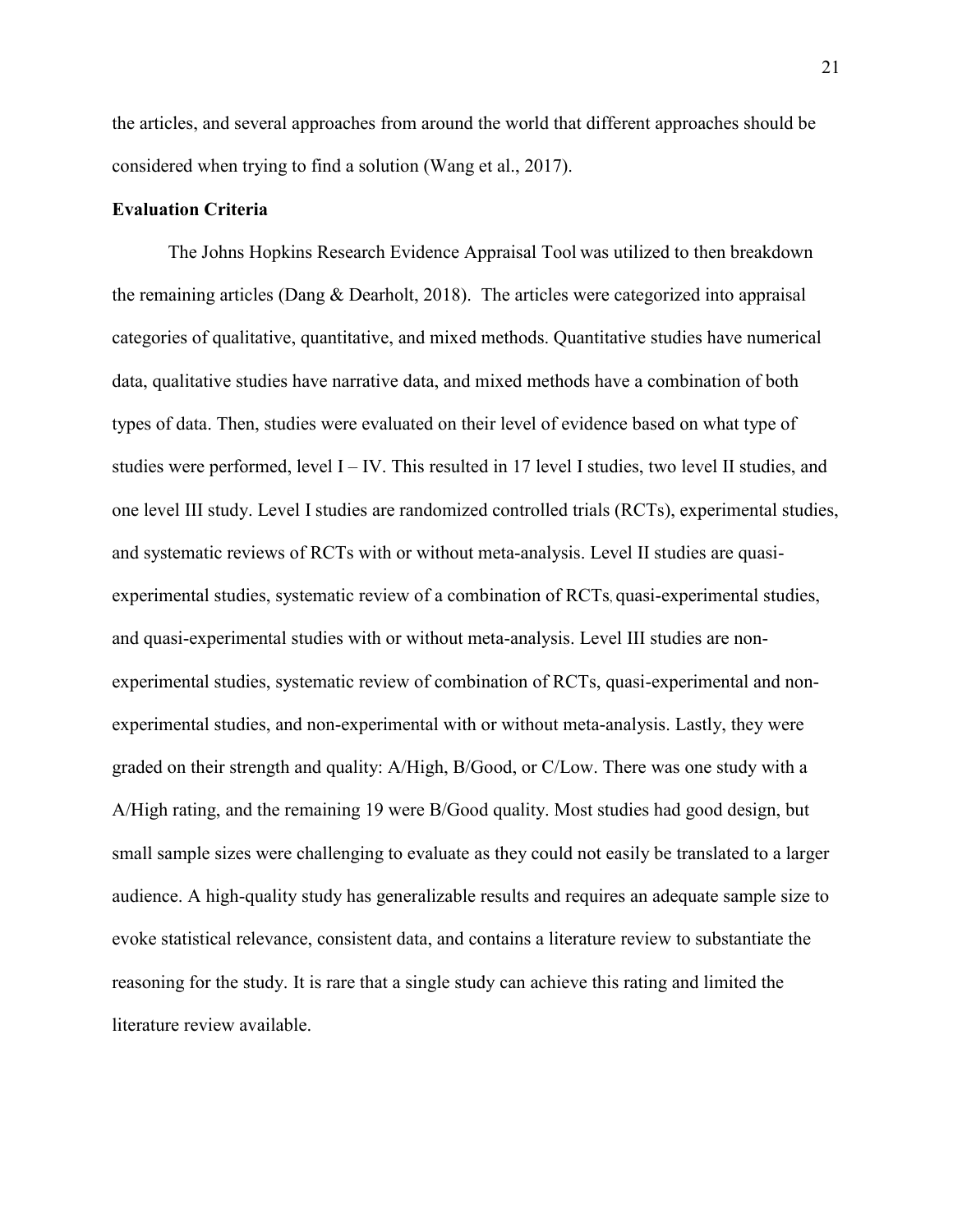#### **Summary**

In the research process, twenty articles were selected for inclusion for the literature review. Sources were from professional colleagues as well as search engines such as PubMed, CINAHL, and the Bethel University Online Library. Specific inclusion and exclusion criteria were set for both researchers to pare down the large amount of research available. The remaining twenty articles ranged from  $2014 - 2018$ , with one article from 2011. Both researchers used the same Johns Hopkins Research Evidence Appraisal Tool for evaluating the research in order to compile the set of articles that remained. Overall, the majority of the articles (85%) were level I articles with a B/Good rating (95%). These articles were determined as comprehensive representations of the current literature and provided a worldwide view of alternative therapies being tested to reduce the incidence and progression of GDM along with promoting the health of both the mother and the infant through alternative therapies.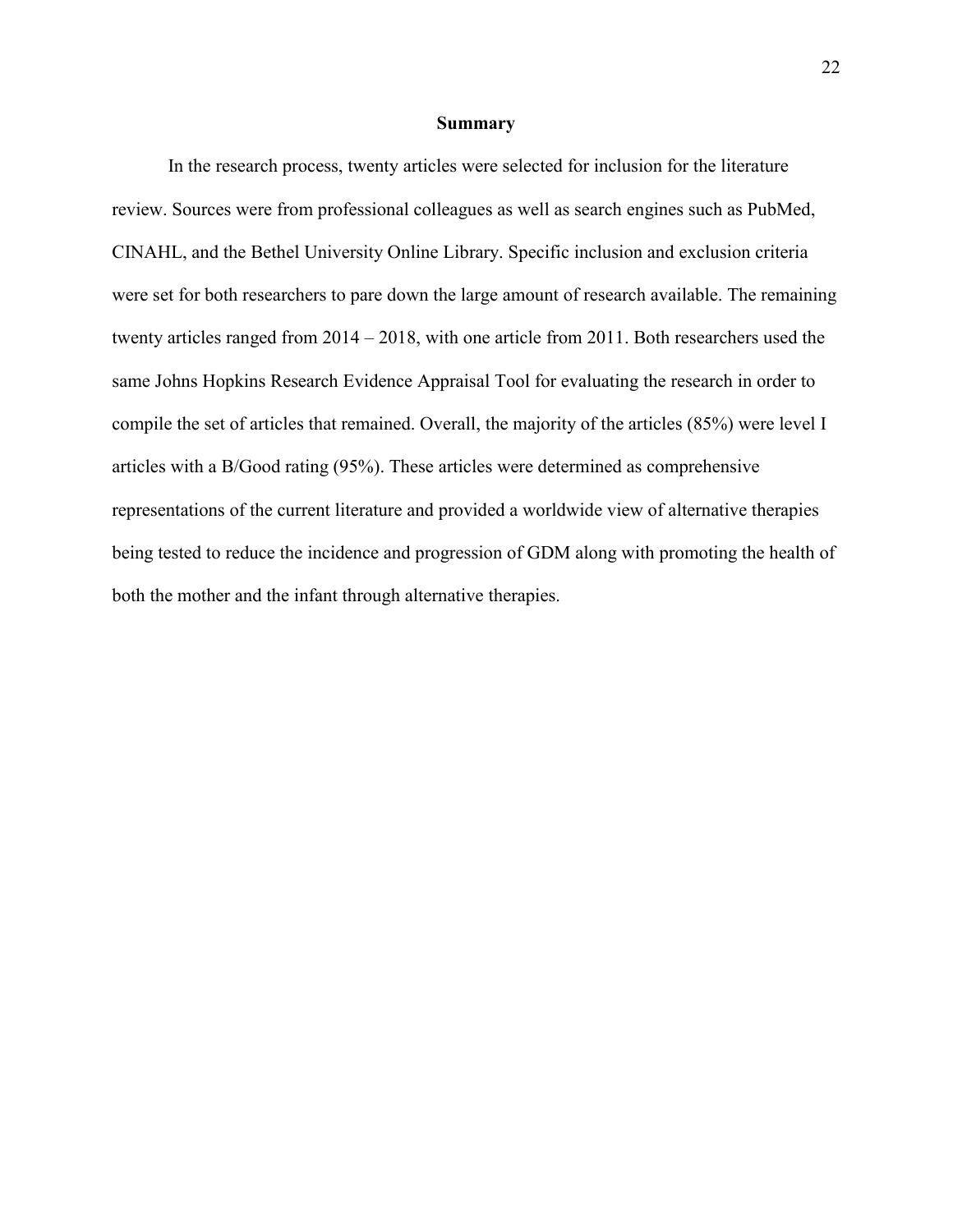#### **Chapter III: Literature Review and Analysis**

In this chapter, the scholarly articles and their studies are broken down by their findings and results. The articles were grouped into alike categories and contrasted with one another to identify commonalities which decrease the incidence of GDM occurring and GDM progressing to GDM A2. The most successful factor remained to be diet and exercise, but the form and how much support given varied greatly without one result standing out more than the others.

#### **Synthesis of Matrix**

The matrix included fifteen randomized controlled studies, one cross sectional study, one mixed methods design, one observational study, one retrospective observational study, and one sociological design study. The level of evidence and quality of each research study were appraised using the Johns Hopkins Research Evidence Appraisal Tool (Dang & Dearholt, 2018). The matrix includes the purpose of the study, descriptions of the samples and settings used, design including the methods and instruments used, results of the study, conclusion, strengths and limitations, as well as the Johns Hopkins evidence appraisal rating, strength, and quality. The matrix is displayed in alphabetical order.

#### **Synthesis of Major Findings**

Of the 20 scholarly articles reviewed, there are several approaches to finding lifestyle modifications in pregnant women who are diagnosed with GDM and decreasing the progression from GDM A1 to GDM A2. All of the studies incorporated some sort of diet and/or exercise routine as part of the routine pre-natal care; but did not study the effectiveness of that treatment. Three studies looked specifically at diet and exercise (Han et al., 2016; Koivusalo et al., 2015; Wang et al., 2015) and two introduced the intervention in the first trimester of pregnancy (Koivusalo et al., 2015; Wang et al., 2015), before the diagnosis of GDM was concluded. Four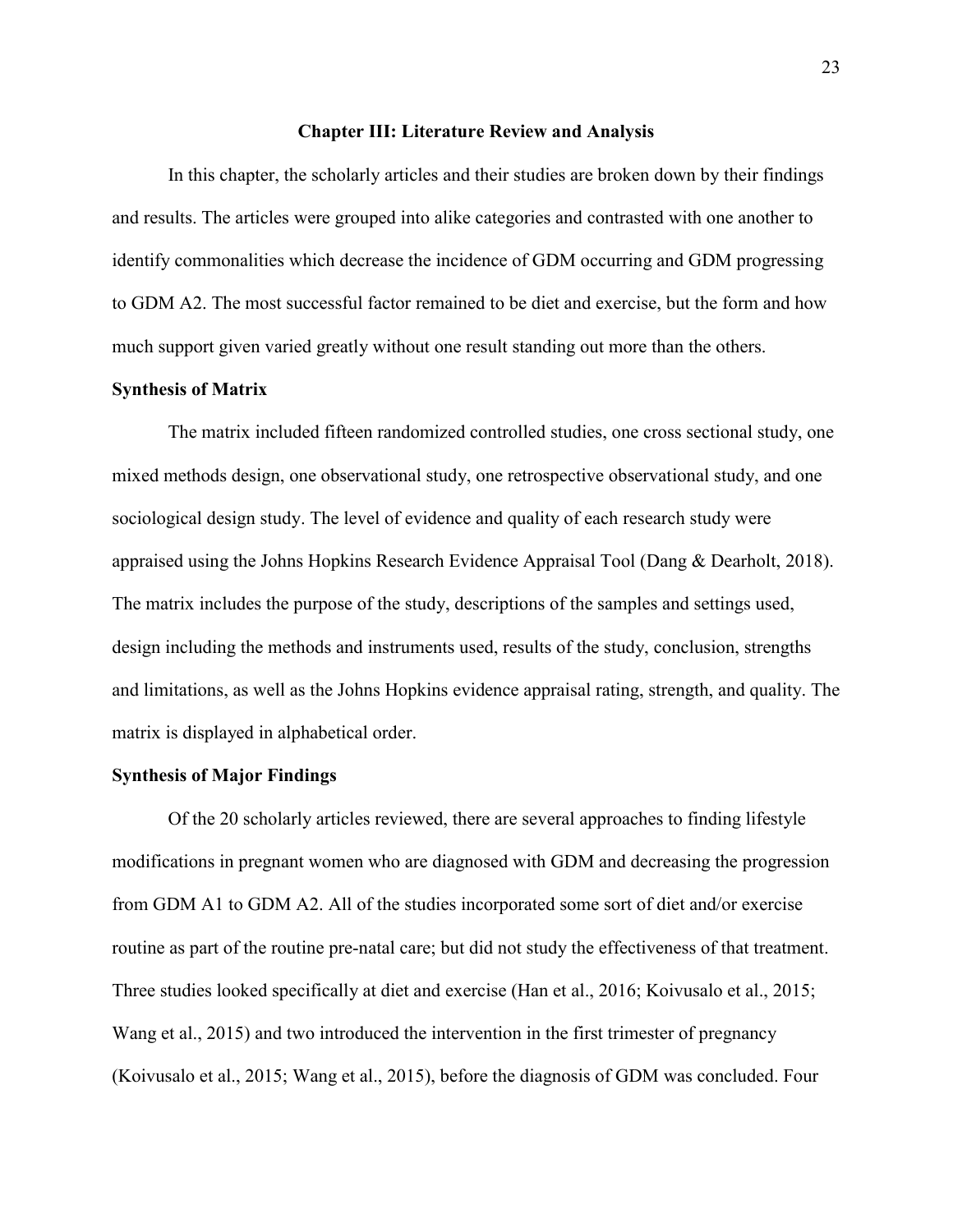studies in this critical review looked at how physical exercise alone specifically affected the progression of GDM (Anjana et al., 2016; Cordero et al., 2015; Halse et al., 2014, Wang et al., 2017). Five studies tried to better understand the social factors affecting why women were developing GDM and/or how it affected their emotional status during their pregnancy (Colicchia et al., 2016; Engberg et al., 2018; Horsch et al., 2016; Jarvie, 2017; Singh et al., 2018). Two studies looked at the use of integrated technology and how it could encourage women to follow the routine interventions suggested (Miremberg et al., 2018; Rasekaba et al., 2018). Another two studies addressed gestational weight gain (GWG) specifically to see if weight gain could be quantified to correlation with the progression of GDM (Aiken et al., 2018; Simmons et al., 2018).The remaining four studies looked at alternative therapies, including self-reporting of home testing (Cosson et al., 2017), integration of vitamins and probiotics (Jamilian et al., 2018), individual counseling (Luoto et al., 2011), and 1:1 group care for those with GDM (Mazzoni et al., 2015). The following section will review those studies and their conclusions.

#### **Treatment of Diabetes Type II and Gestational Diabetes**

Diet and exercise have been known for a long time as an important factor in treating diabetes mellitus type II in non-pregnant women (Wexler, 2020), so it is not surprising that diet and exercise were included in the majority of studies as routine treatment. The main goal of better nutrition and exercise is weight loss and better glycemic control within the body, thus reducing the fluctuation of insulin needs throughout the day. As one will see with the results in pregnancy, most patients with diabetes type II have a difficult time losing large amounts of weight and instead try to maintain their weight (Wexler, 2020). However, a complex 4,413 person study found that dietary adjustments alone can control fasting glucose to a normal level in women with gestational diabetes and reduce their chances of developing diabetes mellitus type II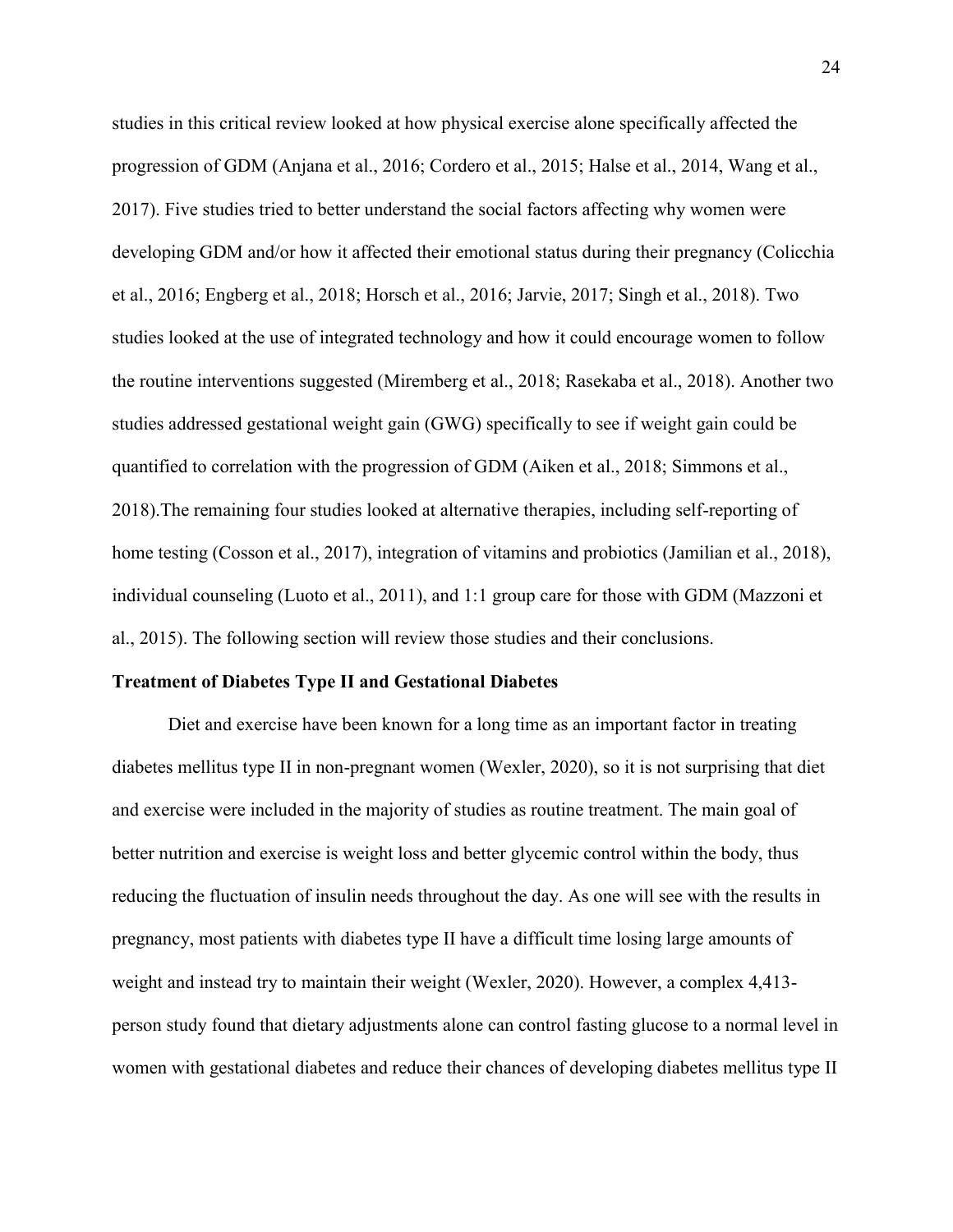later in life (Tobias et al., 2012). As with several of the studies reviewed for GDM, diabetes type II patients are recommended to include 150 hours of moderate exercise per week (Koivusalo et al., 2015; Engberg et al., 2018; Wexler, 2020).

*Diet and exercise.* Two of the studies reviewed were quantitative studies with a Level I strength and a quality of B/good rating. They targeted high risk patients for developing GDM and started their intervention at 6 (Wang et al., 2015) and 13.3 weeks gestation (Koivusalo et al., 2015). Both studies excluded women with pre-existing diabetes. Koviusalo et al. (2015) tested using an early oral glucose tolerance testing (OGTT) and Wang, Ma, and Yang (2015) used fasting plasma glucose (FPG) in the patients noted as high risk to rule out undiagnosed diabetes mellitus type 2. This practice is recommended by the American College of Obstetrics and Gynecology (ACOG, 2018). These studies were conducted in Finland (Koivusalo et al., 2015) and China (Wang et al., 2015). Risk factors used for inclusion in these studies were a history of polycystic ovarian syndrome (PCOS), GDM in a previous pregnancy, a BMI (body max index) greater than 25-30 k/㎡, advanced maternal age (over 35 years old at time of delivery), macrosomia in a previous pregnancy, and family history of diabetes mellitus (Wang et al., 2015).

The results of these two studies varied. Koivusalo et al. showed a 39% reduction in the progression of GDM in patients with at least a history of GDM in the past or a BMI  $\geq$  30 k/m<sup>2</sup> (2015). In this study, women were given group counseling with a dietician and individualized visits with the study nurse at 13.3 weeks gestation, 23.1 weeks gestation, and 35.1 weeks gestation. They were encouraged to maintain moderate exercise for 150 minutes a week and given free access to a pool and exercise groups (Koivusalo et al., 2015). Although the outcome of this study is very promising, it had a small sample size of 269 Finnish women. In addition, Finland has socialized medicine, which offers free healthcare including access to health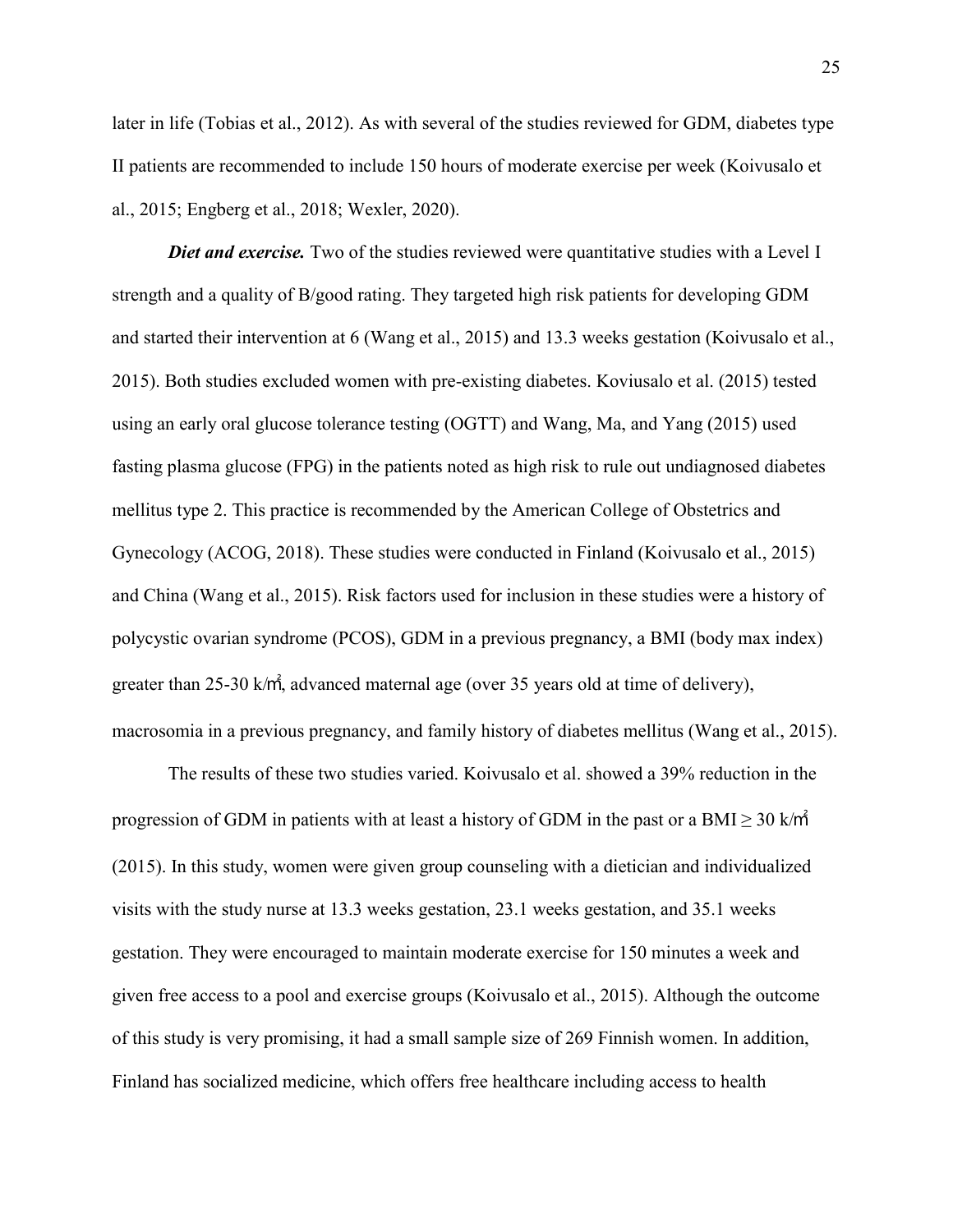facilities/programs. Reproducing these results in the United States may prove to be difficult as the cost of healthcare services individually ranges and can be costly for both participants in a study along with the research design; requiring significant funding to complete.

Wang, Ma, and Yang (2015) did not find that their study proved any statistical significance. This article was also a quantitative study evaluated at Level I strength and a quality of B/good rating. The participants were given courses on nutrition, physical activity, and weight gain by a physician in groups of five women or less. They also saw nutritional counselors who suggested diet and proper weight gain at 12-13 weeks gestation. Then participants resumed routine prenatal care. At 24-28 weeks, the women were given an OGTT (oral glucose tolerance test) per the International Association of Diabetes and Pregnancy Study Groups (IADPSG) recommendation. Both the control group and the intervention group had equal representation of their prior medical history and risk factors. Ultimately 17.16% (23/134) of the intervention group was diagnosed with GDM, whereas the control group had an incidence of 23.91% (33/138). In this  $P = 0.168$ , which did not meet the standards of statistical significance of  $P \le 0.05$  (Wang et al., 2015). Less weight gain was also noted, but not at statistical significance. Although this study had a small sample size it was a level I article with good quality. The researchers only provided extra intervention at one point during their pregnancy and provided no further re-education.

Halse, Wallman, Newnham, and Guelfi (2014) took a different approach and looked at women who were already diagnosed with borderline GDM in Australia and how a booklet with information and a way to record diet and exercise affect adherence to the recommendations determined for them. Once diagnosed, the participants were given booklets to assist in tracking their progress with their diet and exercise habits. These were reviewed at each prenatal visit and goals for weight gain/loss and amount of exercise were adjusted on a monthly basis. Over the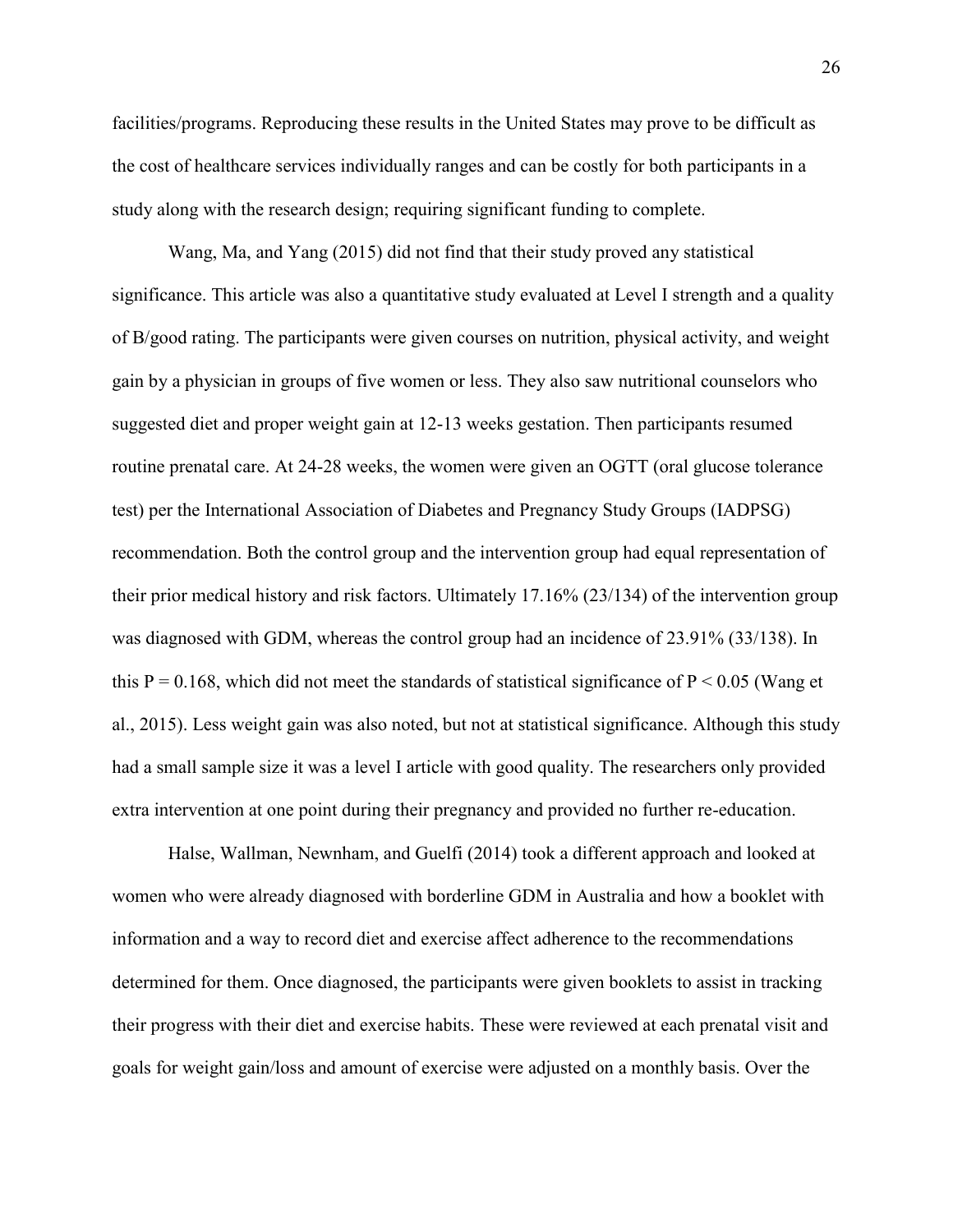course of the program, women went from using the booklet at a rate of 92.9% (52/56) once diagnosed to 78.6% (44/56) at the end of the pregnancy (Halse et al., 2014). After using the booklet for one month, 86.4% of the women achieved their exercise goals. Only 25% of those were met by walking and 80% of them were also achieving their overall goals but only 20-30% by including more vegetables and avoiding foods high in sugar, fat, or salt. Additionally, the research demonstrated that a significant factor in diet changes that improved their health was related to participants choosing better grains and dairy products (Halse et al., 2014). The women who reported success in having a moderately active lifestyle already demonstrated similar choices and were not making any changes which consequently, continued to present positive health outcomes. Despite this uptick in adherence to the program by the third trimester, women experienced less success with the program. Halse et al, (2014) did not provide data on whether the booklet had any effect on women who progressed beyond the diagnosis of borderline GDM to requiring interventions with medicine for GDM II.

*Physical exercise.* All four of the studies chosen for review that focused solely on physical activity were quantitative studies with level I strength and a quality rating of B/good. They covered a wide variety of countries such as Australia (Halse et al., 2014), China (Wang et al., 2017), India (Anjana et al., 2016), and Spain (Cordero et al., 2015). All the studies also included education about proper diet as part of their routine prenatal care, except Wang et al., which was also the only article that specifically targeted overweight/obese individuals ( $24 \le 28$ ) k/㎡). Overall, the conclusions showed that the lower the activity level, the higher the incidence of GDM (Wang et al., 2017; Anjana et al., 2016; Cordero et al., 2015) and poorer glycemic control once already diagnosed with GDM (Halse et al., 2014).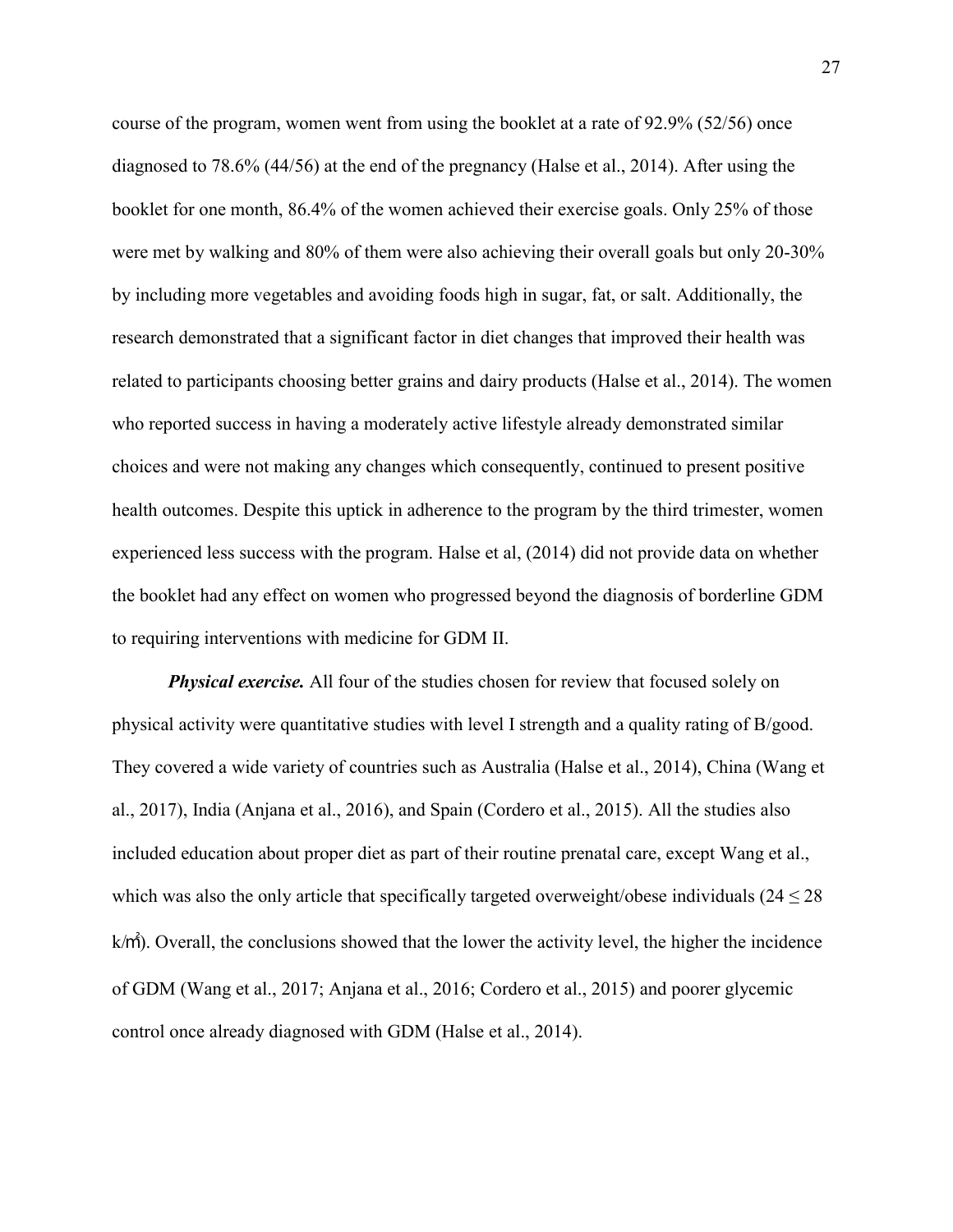The types of exercise varied from study to study. The most successful exercise was introduced at 10-12 weeks' gestation and was a mix of aerobic, stretching, and pelvic floor work twice weekly and water aerobics and stretching once a week (Cordero et al., 2015). All exercise routines were monitored by a fitness specialist and an obstetrician which proved to have a success rate of reducing GDM risk factors by 90% as evidenced by only 1% (1/100) of the intervention group developing GDM and 8.8% (13/146) of the control group developing GDM (Cordero et al., 2015). Wang et al. also introduced their cycling exercise program before 13 weeks' gestation and supervised the activity, but only offered it to high risk pregnant women. They had a success rate of a 45.8% reduction of diagnosis of GDM (2017). Anjana, et al. simply encouraged women to increase their activity by walking more and gave them all pedometers to monitor their activity (2016). They showed that there was an increase in activity once the women were exercising and had awareness that their activity level was being monitored. Of those diagnosed with GDM, 86.2% were sedentary (Anjana et al., 2016). Overall, these studies showed that higher activity levels can reduce the incidence of diagnosis of GDM and that the type of activity can be different, but the highest success is with monitored, free exercise.

The last study by Halse, Wallman, Newnham, and Guelfi looked at introducing homebased exercise once the patient was diagnosed with GDM (2014). They received a home visit to assess their activity level and what they could increase. Household work as well as job requirements were considered when evaluating current exercise level as well as participation in sports and regular exercise. Participants in the intervention group were encouraged to do at least five home based cycling exercises every week till they were 34 weeks' gestation. All groups had ongoing counseling with a diabetes educator and nutritionist (Halse et al., 2014). There was a noticeable decrease in the postprandial blood glucose numbers for the intervention group, but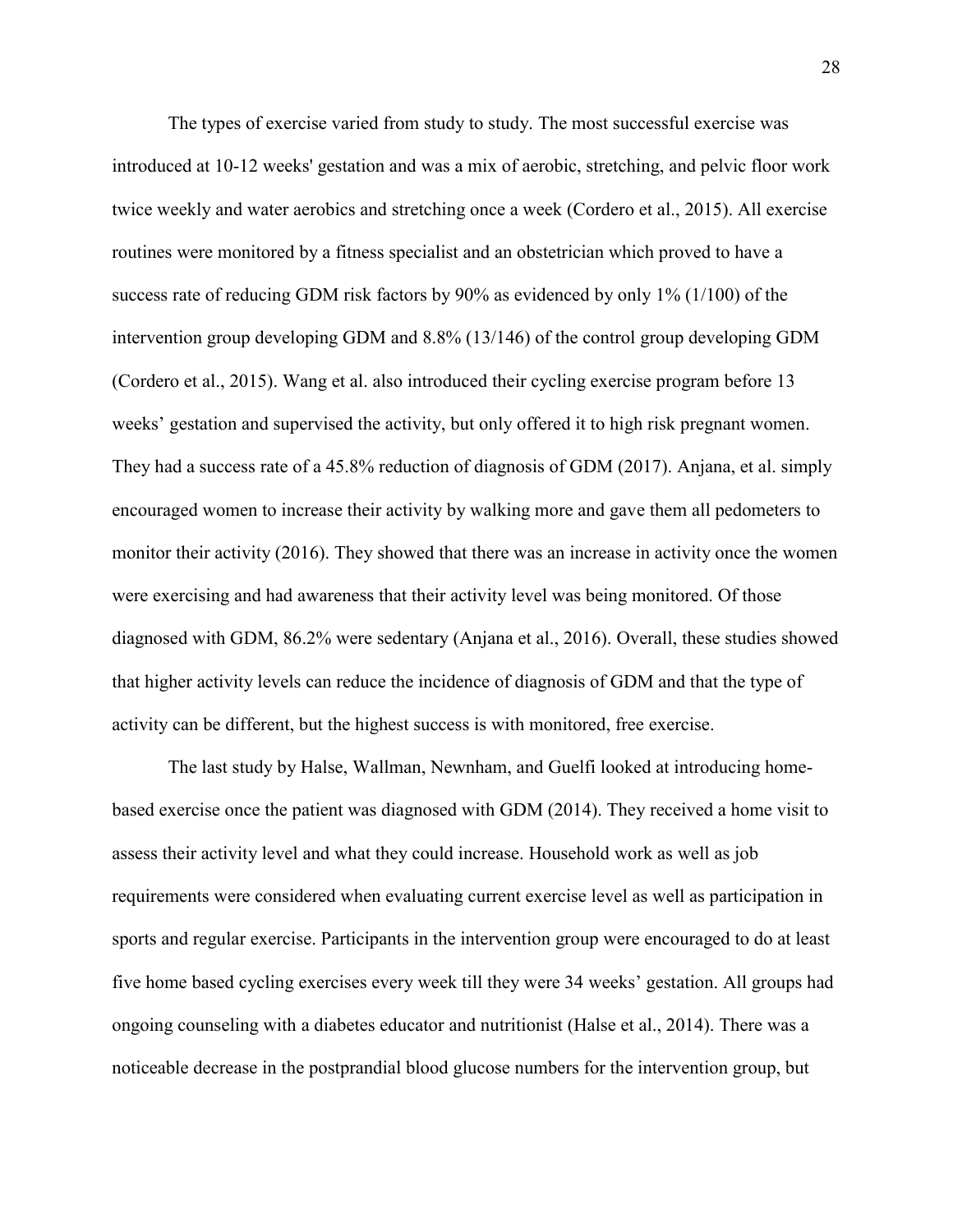only slightly better fasting blood glucose number, and no overall change in A1C levels or insulin response (Halse et al., 2014). This study was only done on 40 women in Australia and was not a large enough sample to justify the results to a larger population. Although the postprandial result is important in showing tight glycemic control, the fasting result is also valuable and was not achieved in this study (ACOG, 2018).

*Gestational weight gain.* Higher weight gain during pregnancy has been linked to an increased risk of developing GDM (Hedderson et al., 2010). The overall weight gain recommended during pregnancy (gestational weight gain) is based on the BMI of the women in pre-pregnancy, which is adversely affected in that the higher the weight the lower the recommendation and if the person is underweight the recommended weight gain is higher (Centers for Disease Control and Prevention, 2019). The two studies that specifically looked at gestational weight gain and its relation to GDM were both quantitative studies with level I strength and quality rating of B/good. These studies took pace over ten European centers (Simmons et al., 2018) and in the United States (Aiken et al., 2018).

Simmons et al. (2018) looked at how exactly gestational weight gain affected the rate of GDM diagnosis. It was a large randomized controlled study with post hoc analysis. This study addressed women who either did not gain enough weight or gain more than recommended. Then, the study introduced either the DALI intervention of lifestyle changes and introduction of Vitamin D, or just healthy eating and physical activity. This intervention was used to determine which intervention would bring more women to their target weight. It was found that women who had the greatest weight gain early in pregnancy were smokers and had never given birth before (Simmons et al., 2018). Those with the highest amount of weight gain between 24-28 weeks' gestation had the lowest fasting glucose. If their weight gain was even further delayed to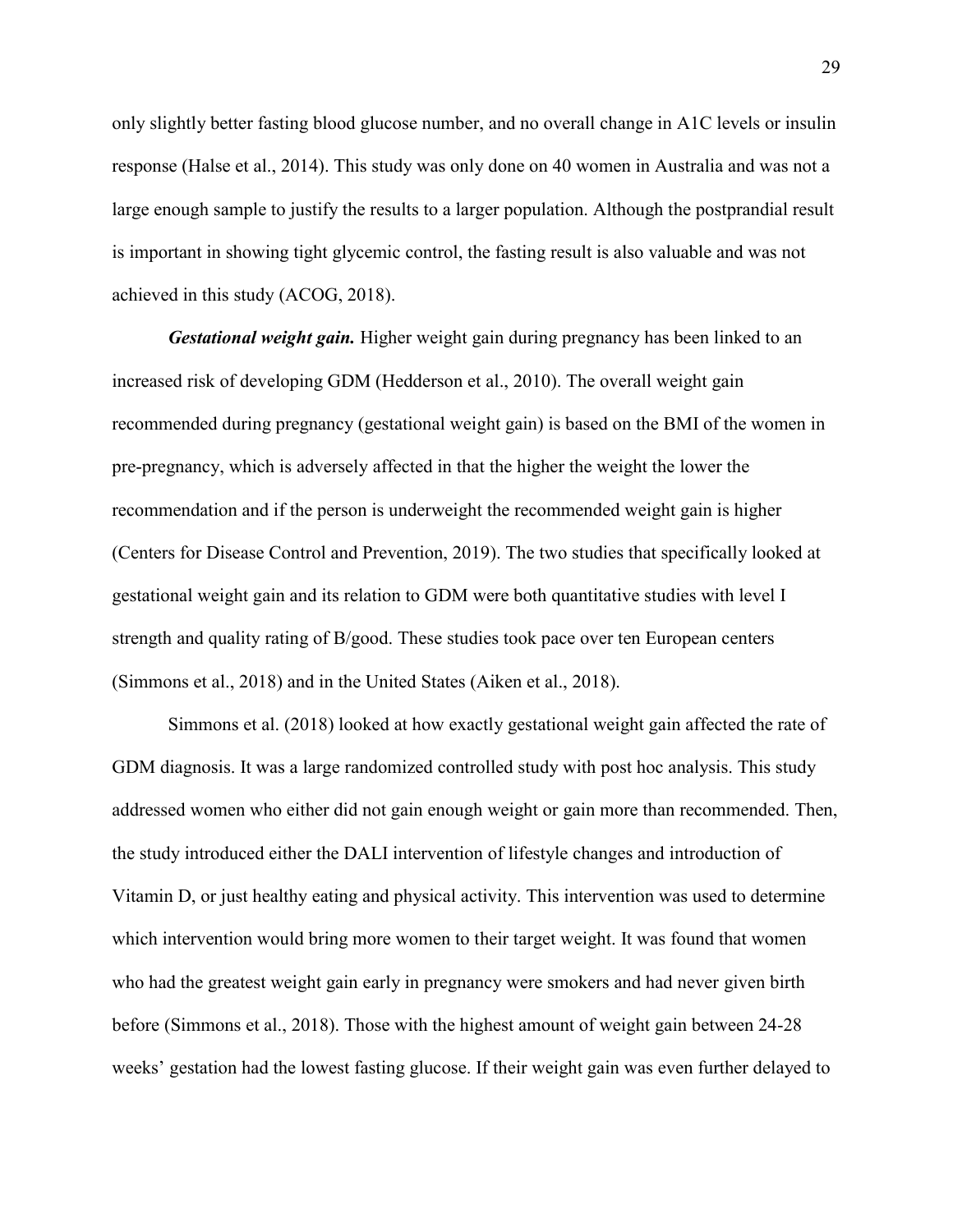35-37 weeks' gestation then they had not only low fasting glucose numbers, but low one-hour and two-hour postprandial glucose levels. Therefore, the later in gestation the weight gain the less incidence of diagnosing GDM; however, the numbers were not significant enough to quantify that the lower the overall gestational weight gain, the lower the incidence of GDM (Simmons et al., 2018). There was a direct correlation noted that the lower the gestational weight gain, the lower the incidence of large for gestational age (LGA) babies being born from those mothers.

Aiken, Hone, Murphy, and Meek (2018) specifically studied how the weight gain in either early gestation, classified as 0-28 weeks, or late gestational weight gain (28-36 weeks') related to both maternal and fetal outcomes. This was a retrospective observational study. Overall higher gestational weight gain was also associated with a higher risk of a cesarean section and higher fetal weight at time of delivery. Early gestational weight gain was associated with the incidence of developing GDM, just as in the Simmons, et al. study. However, the 205 person Simmons et al. study (2018) determined that lifestyle intervention after the second trimester was not enough to elicit a positive response in change and the 546 person study by Aiken, Hone, Murphy, and Meek (2018) showed that controlled late gestational weight gain should be a priority to improve outcomes for both the mother and infant. Together these studies show that the earlier the gestational weight gain, the higher the risk for GDM, and the earlier lifestyle interventions can be introduced the better the outcome, but they should be encouraged even late in gestation.

*Social factors.* The United States has a population of many different religions, ethnicities, and beliefs, there are many different social factors that can affect women with GDM. Social factors have been shown to have an impact on how people deal with stress and emotions, which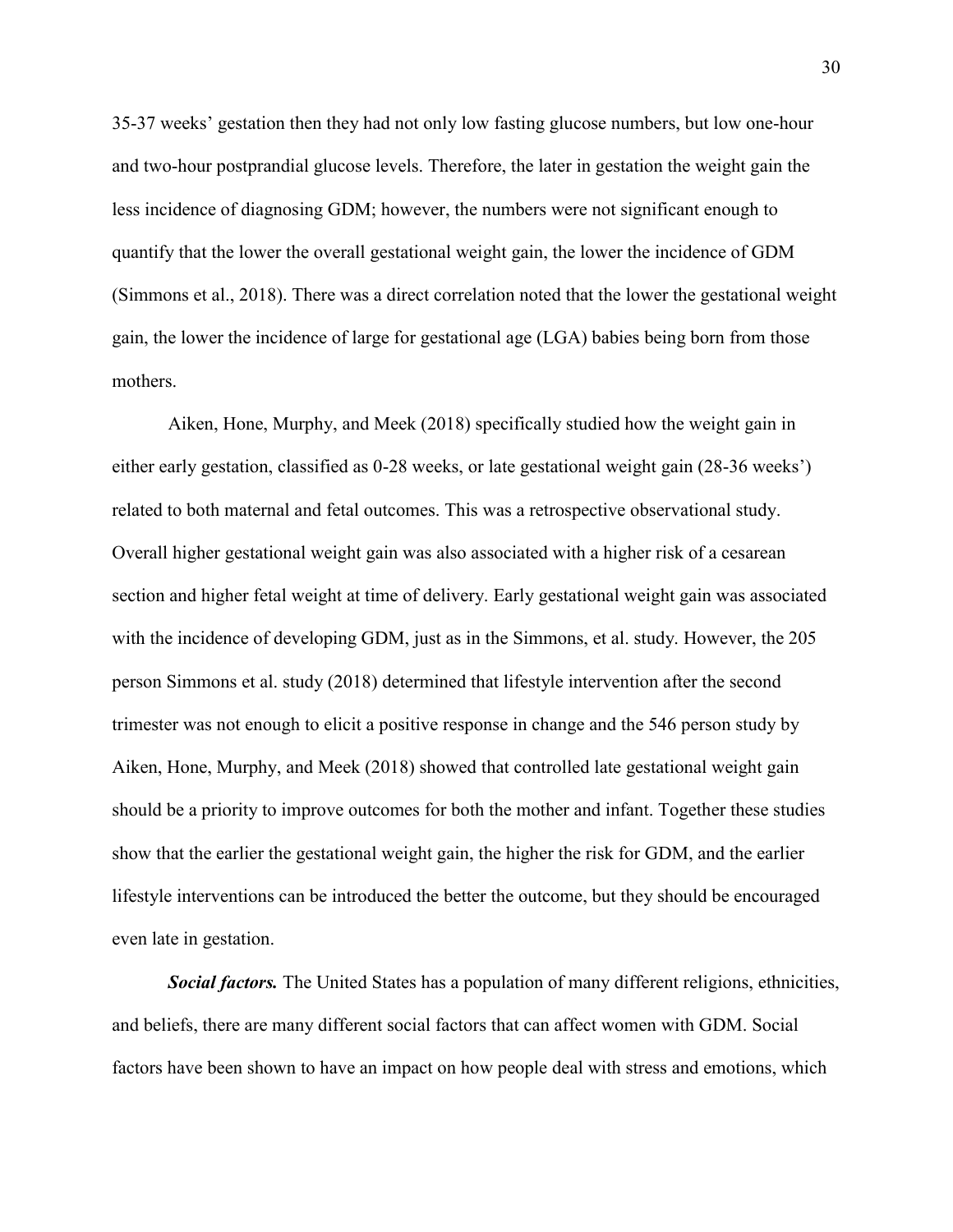consequently affects their physical and emotional health along with their ability to implement effective coping skills. This review included five studies of good quality that investigated the impact of psychological stress and the stress response on the following areas: glucose concentrations, individualized counseling on diet, physical activity, weight management, diet modifications with social support and sweet success program, as well as to determine how women with GDM perceive their treatment.

In a quantitative level I study by Collicchia et al. (2016), the researchers had the purpose of evaluating the association of social factors to the control of glucose in GDM patients. Participants for the study were recruited from high risk clinics and maternal fetal medicine clinics from the University of Pittsburg Medical Center. Surveys were administered to 111 women to collect data after diagnosis and then again at 4-12 weeks after treatment was started. Of the 111 women only 97 completed the follow up questionnaire. These surveys were done by telephone, email, mail, or in person. The data from these surveys determined that 76.5% of women achieved glycemic control. In these women, 44.6 % were treated with dietary modifications, 40.9% received glyburide, and 14.6 % were using insulin for control. In weekly glucose logs that were given to the clinics, there was an average of 17.3% missing values on those logs. In those with good glycemic control, the number of missing values were lower at 12.7% and higher, 32.7%, in those with poor control (p<.001). Women with better glycemic control had a lower baseline BMI, lower fasting values on glucose tolerance testing, more likely to be married ( $p = .004$ ) and have a higher household income ( $p = .041$ ). These women were also less likely to have public insurance  $(p=012)$ , have a history of depression or anxiety  $p=0.015$ ), and exercise three or more times a week ( $p = .002$ ). Collicchia et al. (2016) concluded that chaotic lifestyles, marital status, use of government assistance, and exercise were all associated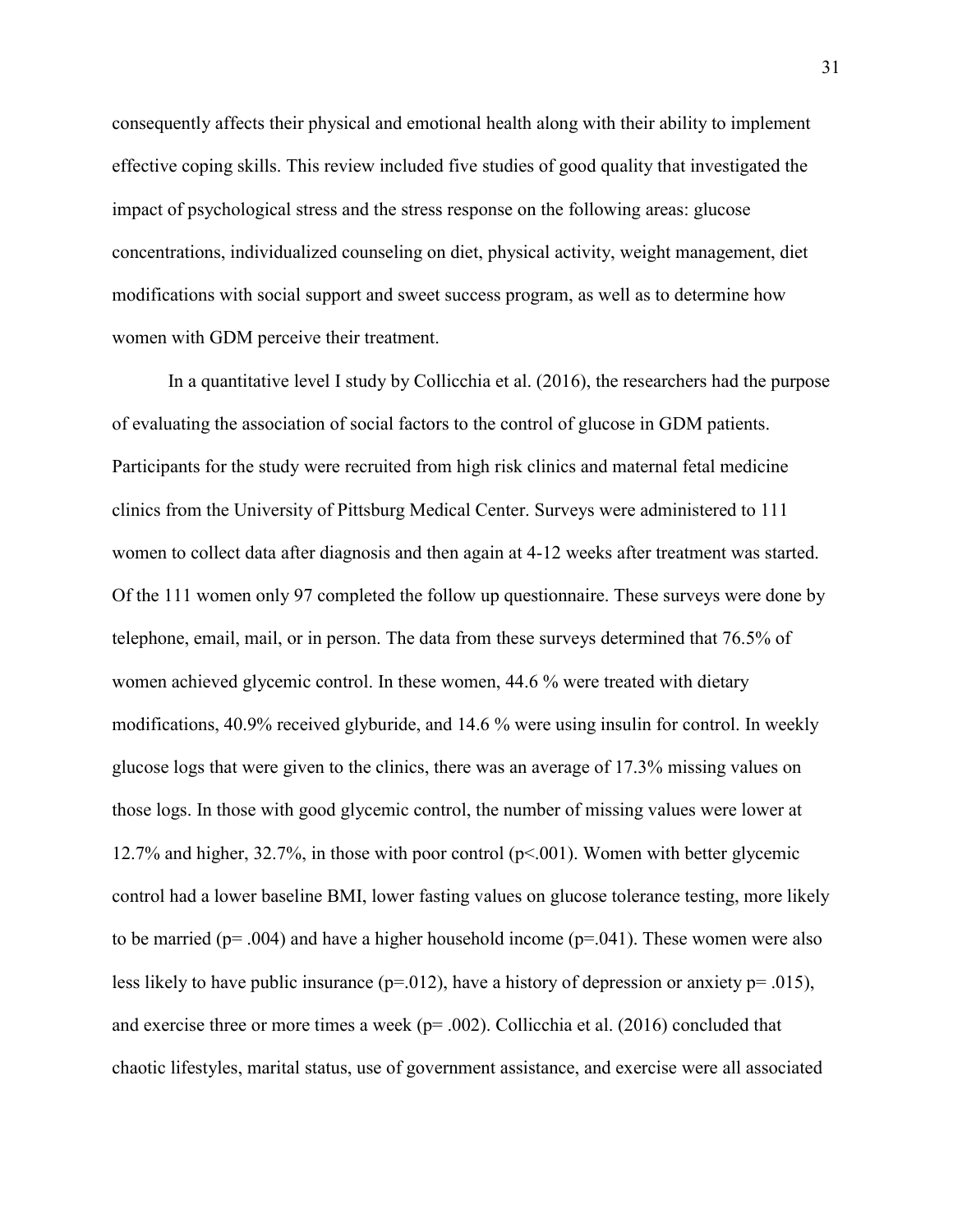with poor glycemic control. After reviewing the modified shortened social support scale score, there was no correlation with a P value of 0.817. When women have a chaotic lifestyle, it was shown that they have difficulty adhering to GDM care and lifestyle changes to control their capillary blood glucose. This pattern was determined to lead to poor control and potential adverse outcomes for mother and the child. Social factors were also significantly correlated to have an influence glycemic control and could be modifiable in order to improve glucose control. Married women and women with a higher household income were shown to have better glycemic control (Collicchia et al., 2016). Women with a history of depression or anxiety as well as those on public insurance were more likely to have poorer glycemic control (Collicchia et al., 2016). There was no association between social support and glycemic control in this study (Collicchia et al., 2016).

Engberg et al. (2018) used a randomized control trial with 266 participants to examine the effects of a lifestyle intervention on self-rated health in participants at high risk for GDM from pregnancy to twelve months postpartum. Data was collected over six years in a maternity hospital in Finland. Participants in the intervention group (n=144) got individualized counseling on diet, physical activity, and weight management from trained staff during each trimester of pregnancy as well as six weeks, six months, and twelve months postpartum. Participants were counseled with recommendations from Nordic Nutrition that optimizes consumptions of fruits, vegetables, berries, and whole grains while lowering the intake of sugar-rich foods. They were also given a physical activity goal of 150 minutes of moderate intensity activity each week. Selfrated health surveys were self-administered for data collection. From the first trimester until the end of the study at 12 months postpartum, self-rated health varied over time (p<0.001). Selfrated health achieved higher scores in the intervention group (good 37%, quite good 49%) versus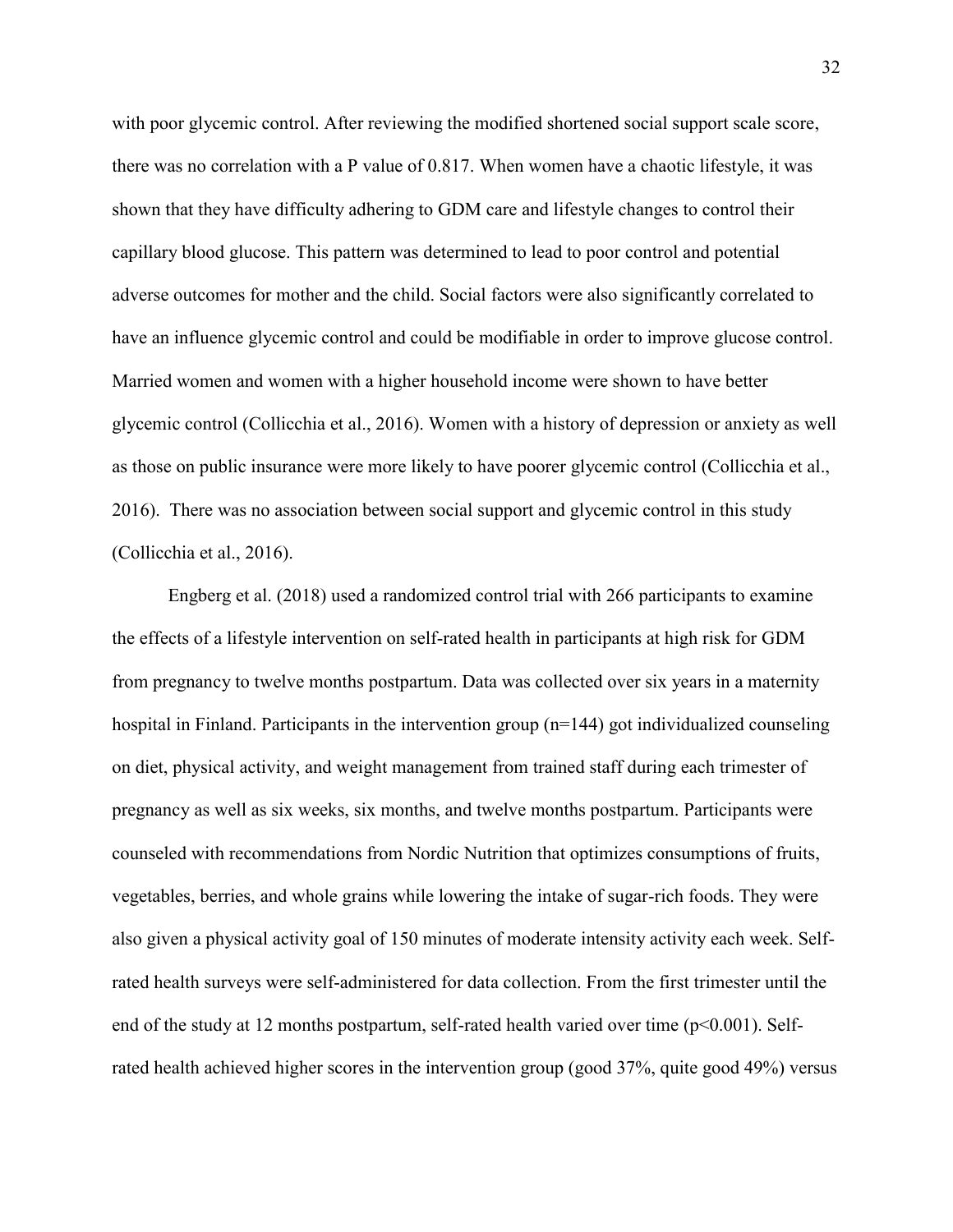the control group (good 27%, quite good 41%), but this data did not reach statistical significance. In this study there was no evidence that the intervention improved the self-rated health scores.

Investigating how the impact of stress exposure, psychological stress responses, and physiological stress response on the glucose concentrations during pregnancy was the crosssectional study approach that Horsch et al. (2016) completed. They approached women in the waiting room during their routine appointment at a Swiss University hospital. In this study, 203 women chose to participate in this study and completed routine GDM screening at 24-30 weeks per the guidelines of the International Association of Diabetes, ADA, and the Endocrine Society. They were asked if they have been exposed to negative pregnancy related major events and negative pregnancy unrelated events. Of these women, 39 (19.2%) were diagnosed with GDM. Those that were diagnosed were significantly older (p=.002), had a higher pre pregnancy BMI  $(p=0.006)$ , and had a higher current BMI ( $p=0.008$ ) when compared with those not diagnosed with GDM. Positive associations that worsened fasting glucose were found between the number of pregnancy related major life events and fasting glucose  $(p=0.26)$ , but there was no association with pregnancy unrelated major life events  $(p > 22)$ . Fasting glucose levels were higher in women who had more anxiety and depressive symptoms or a higher level of general distress  $(p<030)$ and shorter duration of sleep ( $p=009$ ). This study proved that physiological stress responses were not associated with glucose concentrations  $(p>0.05)$ . Horsch et al. (2016) showed that there are indicators of stress exposure and psychological stress responses that are associated with fasting glucose concentrations and that stress exposure and current stress levels are an important risk factor for GDM development.

Moreover, it's important to acknowledge the impact of how women feel about their GDM treatment and the diagnosis of GDM as this has been indicated as an important social factor in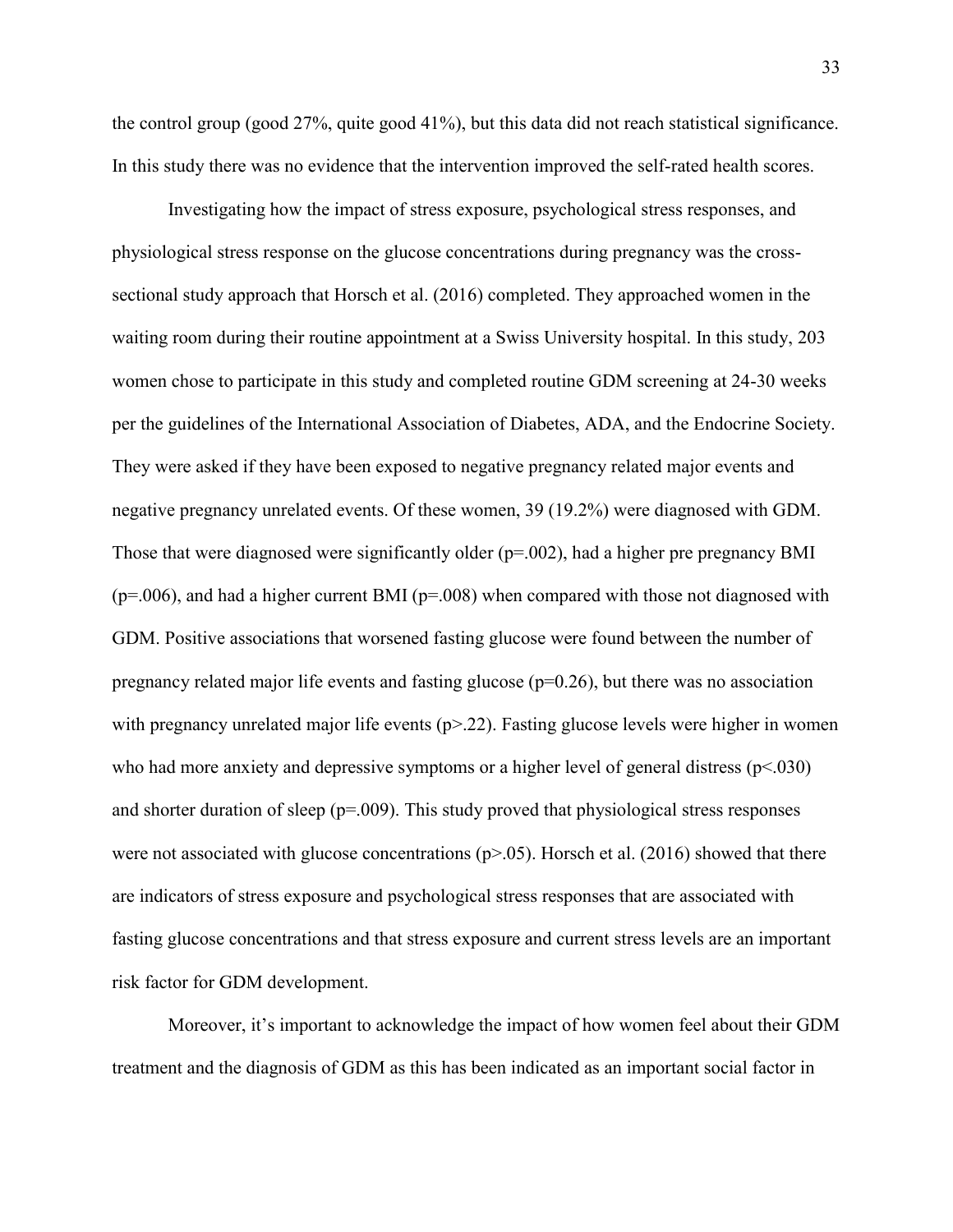the treatment and prevention of GDM. Jarvie (2017) aimed to address this variable in a level I sociological design study with a sample of 27 women. These women were chosen from two hospitals in the South West of England. Women were surveyed using narrative interviews during pregnancy and post birth. Jarvie (2017) found that patients with GDM tend to have more accumulative stressors as well as daily stressors, which lead to lower self-esteem. This highlights that women dealing with this diagnosis tend to have higher stress levels that they are attempting to manage along with the perceived judgment or societal prejudices, often causing additional stress and an impact on their mental health. This judgment could seemingly cause women to feel like the general public as well as the healthcare team has stigmatized them due to their weight and diagnosis as the study correlated that mentioning weight gain increased the amount of stigma these women reported. Another primary concern that was brought forth during this study were the financial concerns, as finances were a barrier to buying the proper food to control weight gain and manage euglycemia.

Knowing the effect of managed GDM on perinatal outcomes and the experiences these women have is important in guiding treatment and care. Singh et al. (2018) used a mixedmethod design to evaluate the outcomes of women who were enrolled in the Sweet Success program in California. This study was split into two phases, the first consisting of 564 women and the second of 29 women from phase one who agreed to participate further. Instruments that were used to collect data were semi-structured interviews. Singh et al. (2018) found that Hispanic women were the most likely to have a cesarean delivery (45.3%) and utilize the emergency department (15%), whereas Southeast and East Asian women were the least likely (4.9%). Not only did ethnicity play a role in cesarean rates, but maternal age and obesity were also shown to be contributing factors. In the interviews, many women reported that with the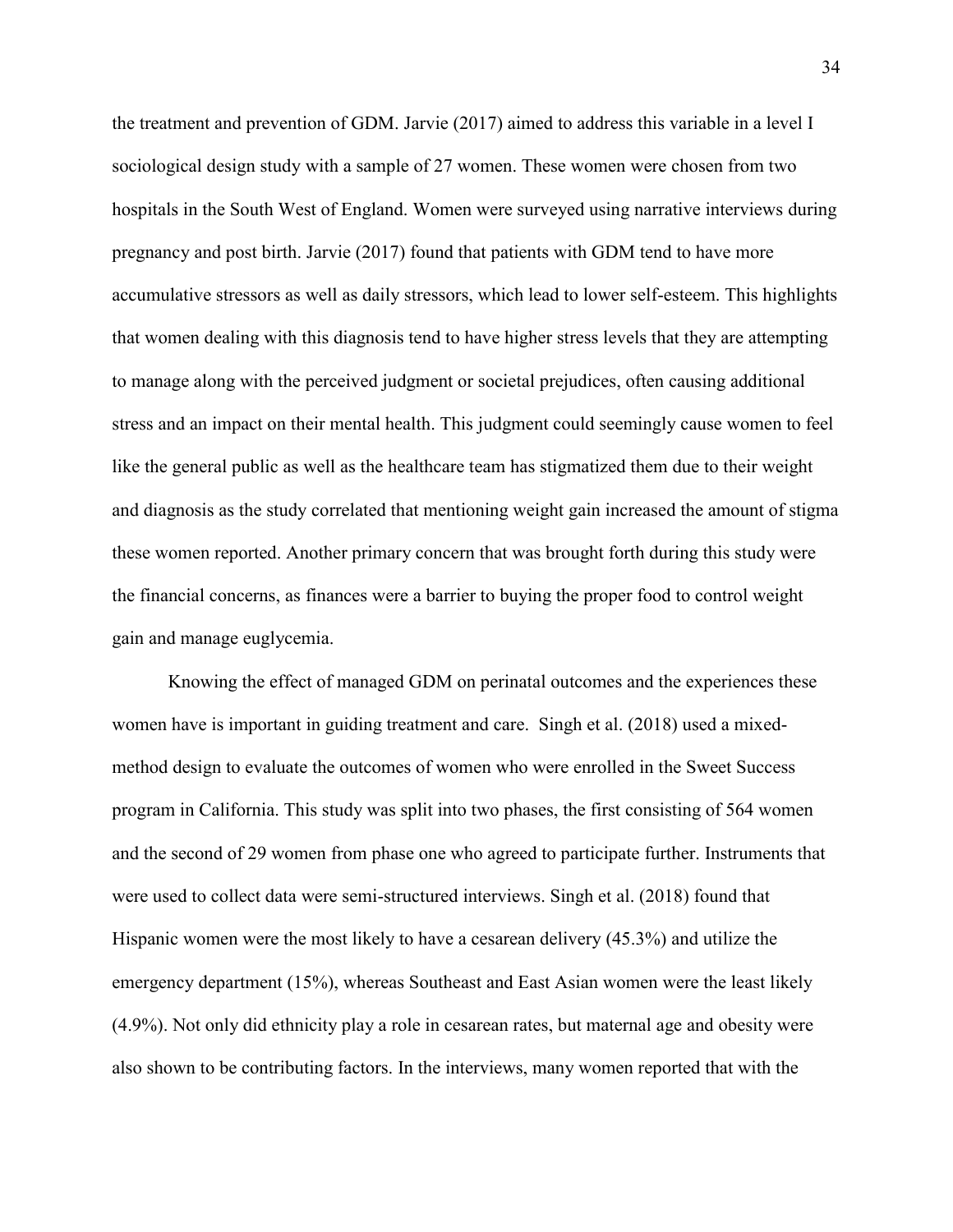diagnosis of GDM they felt like a failure and did not routinely check their capillary blood glucose levels due to being busy and overwhelmed. Women reported that they felt that the healthcare team should be doing a better job of not only providing them with support but connecting them with other patients in similar situations.

*Integrating technology*. Two studies in this review, Miremberg et al. and Rasekaba et al. evaluated the effectiveness of glycemic control and the impact that different methods have on compliance as well as the pregnancy outcomes. These studies each used a different method to encourage tighter glycemic control. When asking women to manage their blood sugars and report capillary blood glucose levels, providers are relying on the patients to report accurate numbers to the office from their glucometer. This is an important factor in addressing GDM as a woman's glucose during pregnancy is the only way to make an accurate conclusion if their diabetes is controlled by diet alone or if medications are needed to keep the readings in range.

In the level I, high quality randomized controlled trial by Miremberg et al. (2018), 120 English and Hebrew speaking and reading women that were newly diagnosed with gestational diabetes at less than thirty-four weeks gestational age were enrolled in a study where sixty of them received a smartphone application to help with tracking their readings. The control group (n= 60) had a 66% compliance rate of tracking capillary blood glucose while the smartphone app group (n=60) had a higher rate compliance at 84%. Insulin use also ended up being lower in the smartphone app group, 8 versus 18 patients in the control group. Daily feedback and communication between patients and their multidisciplinary diabetes in pregnancy team improved not only compliance in patients, but also glycemic control. This lowered the rate of insulin treatment in patients using the application (Miremberg et al., 2018). Within the smartphone app group women reported satisfaction with the application as well as being easy for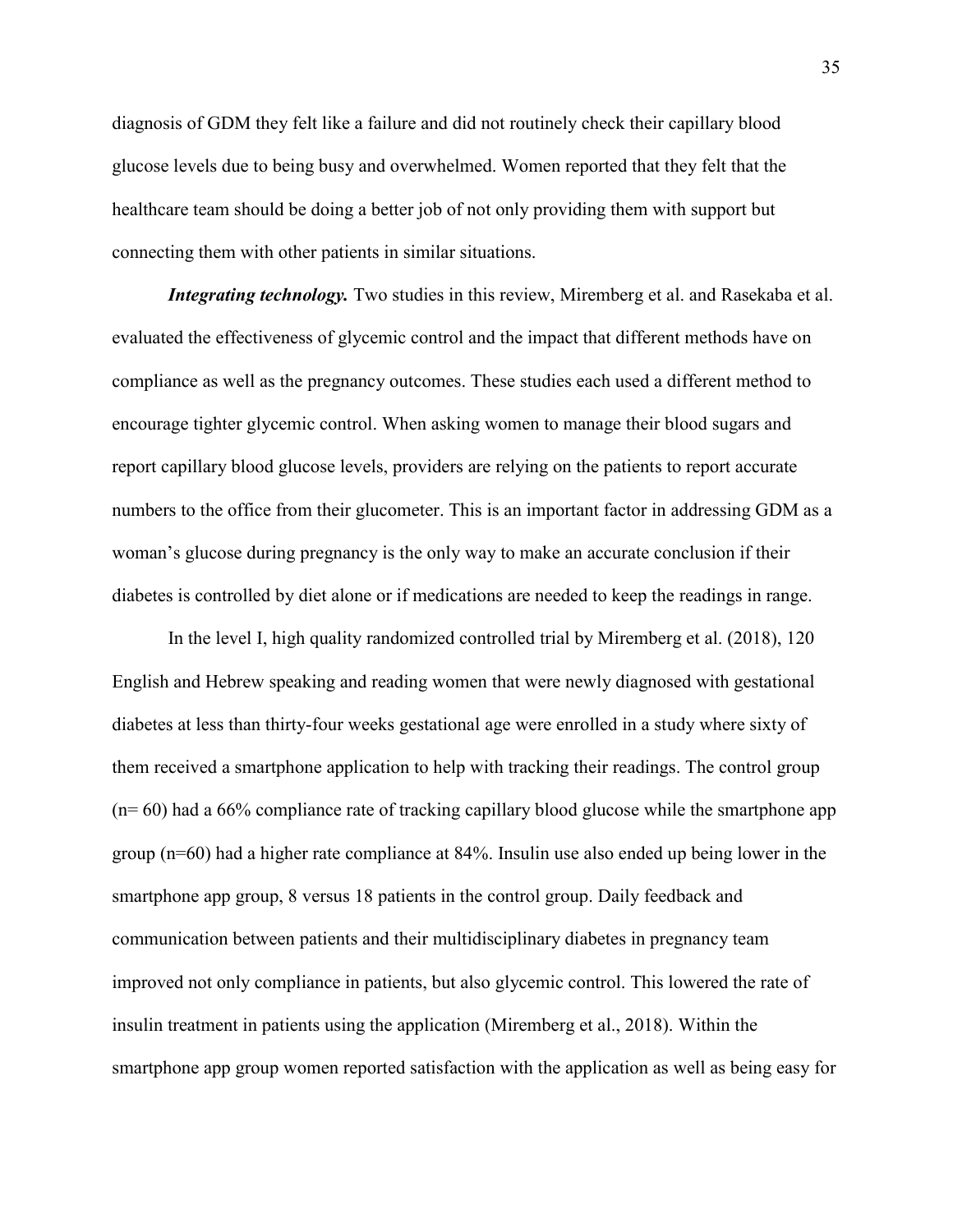the participants to use. The study integrated home data collection with provider feedback creating a link between the two entities (Miremberg et al., 2018).

The Rasekaba et al. study (2018) was a level I, B/good quality exploratory randomized control trial that reviewed the use of telemedicine services in GDM patients. Ninety-five women were recruited for this trial and 61 were placed in the intervention group and 34 in the control group. The intervention group used electronic devices to record their blood glucose levels that were then sent to the provider. Patients in the intervention group reached glycemic control more quickly than those in the control group ( $p = 0.015$ ). Even though euglycemia (normal blood sugar) was achieved sooner in the intervention group there were no differences in the number of face-to-face appointments, cesarean section rate, or fetal complications. This study highlighted the importance of patients being accountable for entering their food choices and blood sugars in a database because it demonstrated that it creates awareness of their overall health and GDM. Due to increased awareness, patients have shown a quicker realization of their blood sugars and how to take better control of them to improve their health. The use of telemedicine or other recording methods may also help the patient achieve glycemic control sooner than if there were no interventions used as there were no known disadvantages to using this method (Rasekaba et al., 2018). One of the major strengths of this study is the outcome that women were studied from the time of their diagnosis to the time of delivery. However, this study is difficult to assess the wider implications due the participant's limited access to computers, smartphone, or internet service and small sample size which also led to uneven randomizations of the control and intervention group.

*Alternative therapies for therapy.* The final four studies that were compiled for this literature review evaluated other lifestyle changes that are not linked to the previous topics.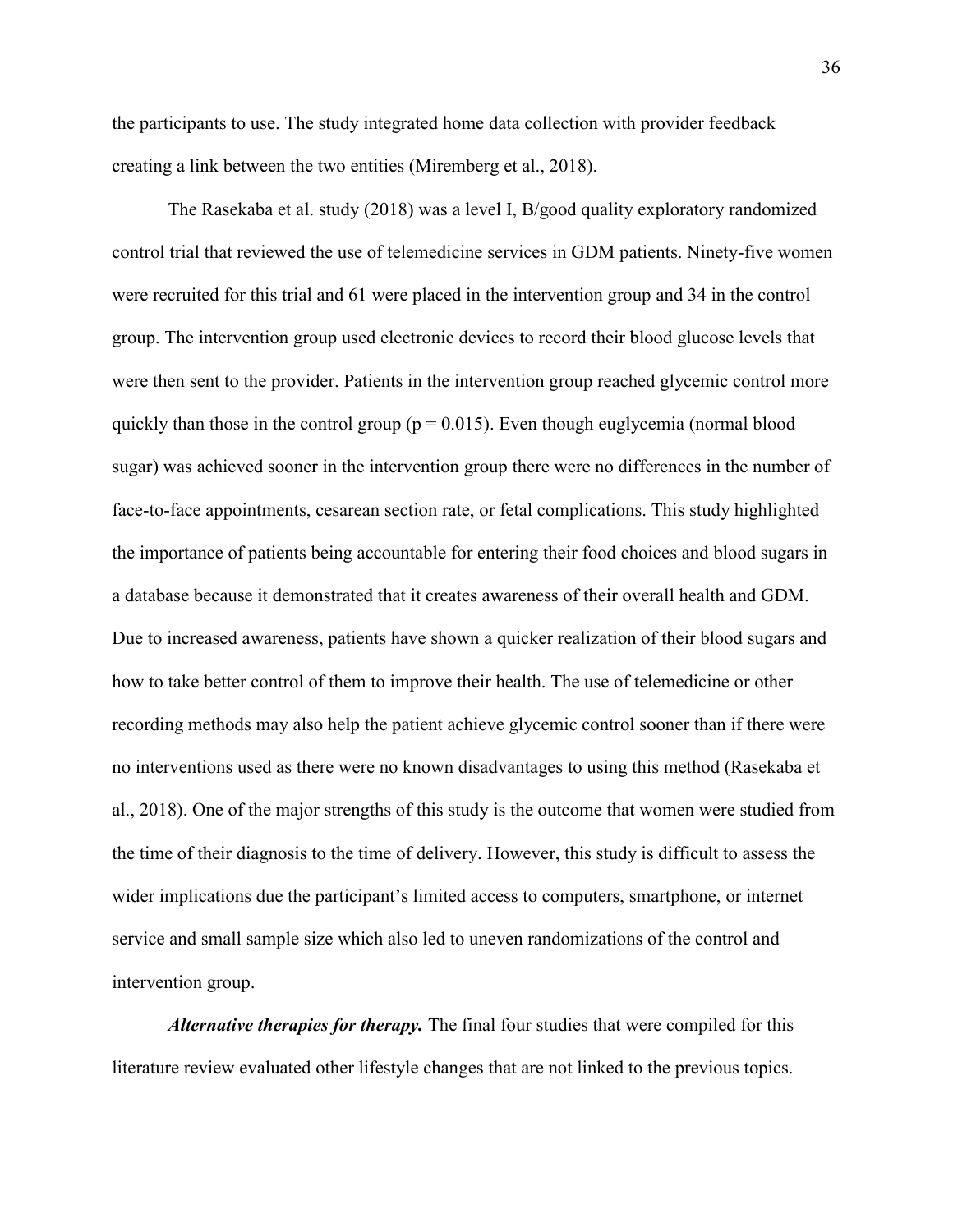Three of these studies were level I studies, and one was a level III and they were all good quality. These include self-reporting of test results, adding vitamin D and probiotics to diets, counseling, and group versus one on one prenatal care and their effects on the management of GDM and pregnancy outcomes.

Self-monitoring blood glucose and reliably turning in logbooks to providers is a common way of tracking blood sugar numbers for management and treatment of GDM. Compliance with self-monitoring blood glucose and the reliability of patient logbooks and the associated determinants and outcomes were evaluated by Cosson et al. (2017) in a level I RTC. This trial took 94 newly diagnosed GDM patients and referred them to a diabetes management program. In this one-day program, women were taught about accurate testing, recording capillary blood glucose (CBGs), and using a postprandial alarm. Information was taken from the logbooks and downloaded from their glucometers. After analyzing patients for 13+3 days, 91 participants 78% performed > 80 % of required pre-prandial tests, and 65.9% performed > 80% of postprandial only, and 61.5% performed > 80% of all required tests. Timing of postprandial testing is important in getting accurate readings, only 46.5% of women performed the tests >80% of the time within a 100-140-minute postprandial range. Women who had inadequate timing of the postprandial testing had a higher baseline HbA1c and a higher HbA1c at delivery, despite more frequent insulin (p<0.01). This study highlights the importance of patients reporting actual CBGs that they are receiving with their meters and was emphasized as a goal in this study. The research concluded that 23.1% of women had < 90% of matching values in the logs and meters. It was also concluded that poor compliance with testing was associated with elevated risk for preeclampsia (p= 0.049). Self-monitoring blood glucose is an integral part of GDM care.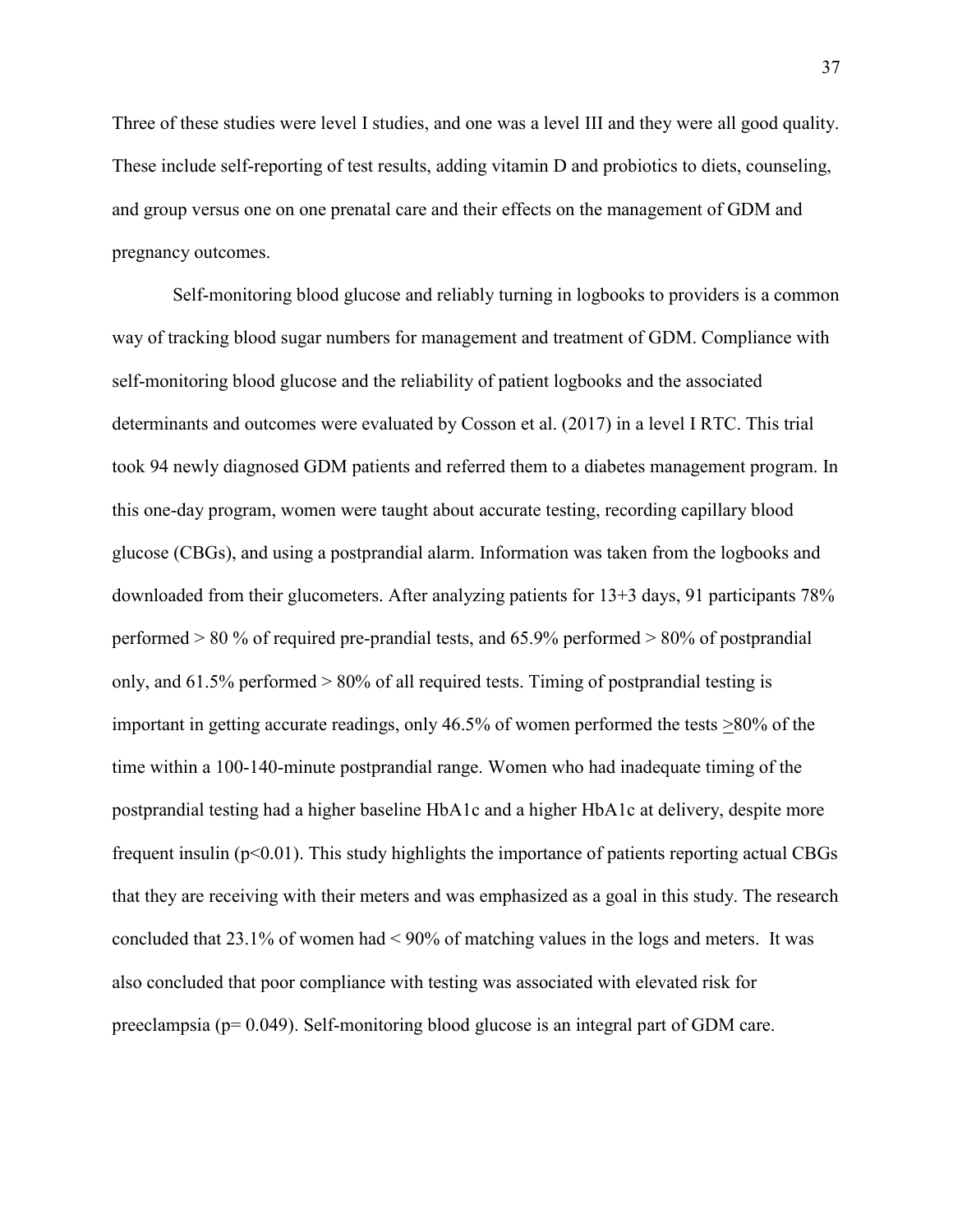Consequently, patients that had a family history of diabetes were more likely to be noncompliant.

Group care is an emerging process for pregnancy and therefore seemed important to address in this literature review as a possible contributing factor in improving patient's health with GDM when most other studies focus on traditional one on one care. Mazzoni et al. (2015) completed an observational study of 165 patients (62 in group care and 103 in traditional care) to compare group care to traditional single patient care. Women who chose to participate in group care had less prenatal visits and less OB (obstetrical) triage problems. The management of their GDM was also affected, they required less antenatal diabetic medications (like insulin), and improved glucose tolerance in the postpartum period. It was reported in the study that women participating in group care had higher rates of increased activity and diet modifications. The peer-to-peer interactions were also shown to enhance their interactions and developed more frequent and in-depth education. Group care in this situation demonstrated a decreased transition to A2GDM and better glucose tolerance postpartum without affecting obstetric or neonatal outcomes.

This review evaluated one study exploring the effectiveness of vitamin D and probiotic supplementation on the metabolic status of women with GDM. Vitamin D deficiency has been previously correlated with an increased risk for GDM as significantly lower concentrations of vitamin D have been reported in patients with GDM (Jamilian et al., 2018). Evidence also suggested that there is a change in the microbiota composition during pregnancy. Probiotics produce antimicrobial substances in the gastrointestinal tract by altering the composition of the microbiota. The rationale being, probiotics may increase the gene expression of vitamin D receptors in the intestinal cells (Jamilian et al., 2018). In this level I RTC, Jamilian et al. (2018)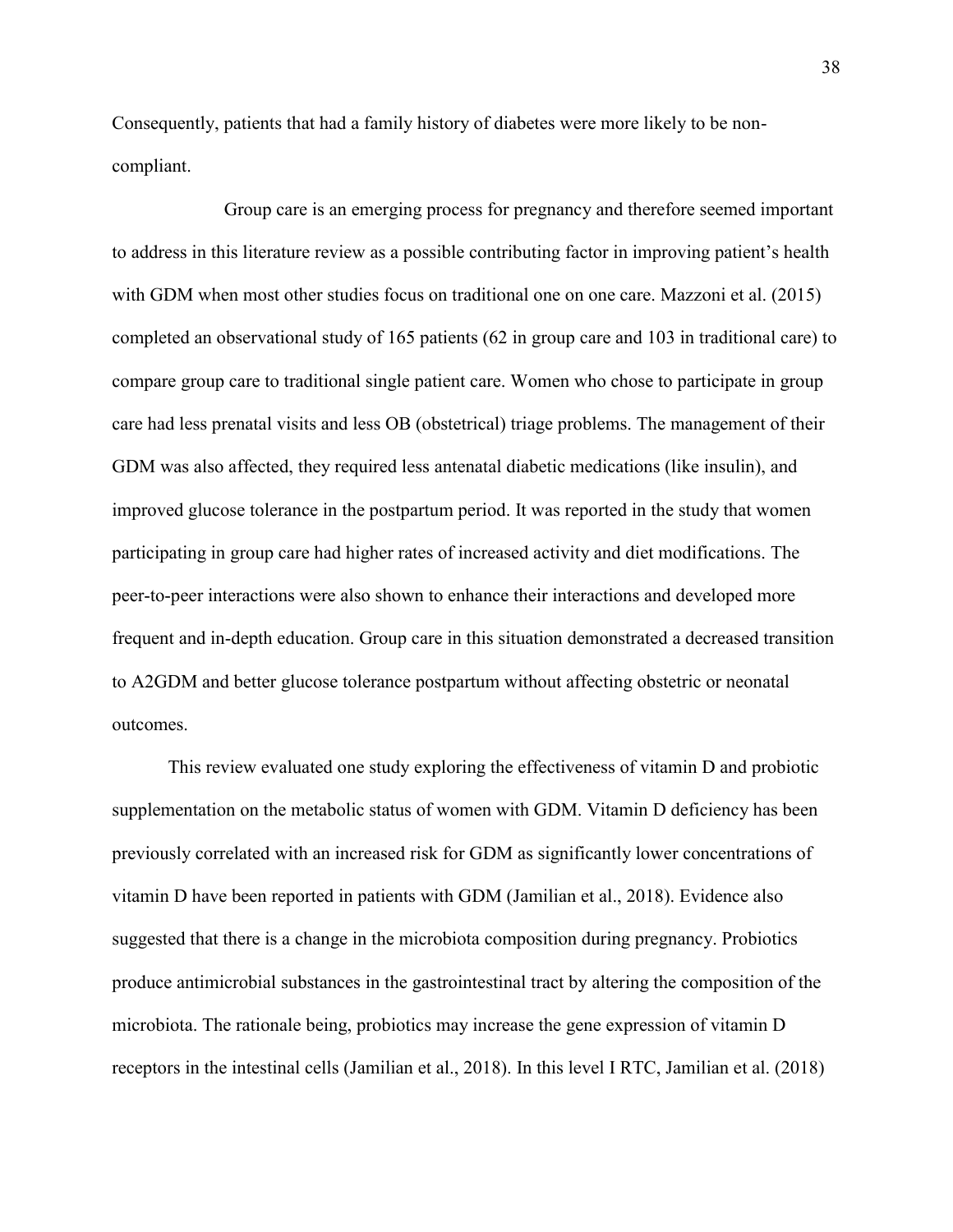studied 87 first time mothers that were diagnosed with GDM. The women were matched by BMI and age and then randomly assigned into three different groups (probiotic and vitamin D, probiotic only, and placebo). There were no significant changes in the macro  $\&$  micro-nutrients in any other groups. The vitamin D and probiotic combination group significantly reduced fasting plasma glucose (95.4 to 83.1) as well as serum insulin levels, and the homeostasis model of assessment-insulin resistance. The probiotic supplementation group also showed a reduction in fasting glucose (96.6 to 86.5), serum insulin levels, and the homeostasis model of assessmentinsulin resistance. There were no reported changes in other metabolic parameters. This research concluded that both vitamin D and probiotic supplementation showed significant improvements in glycemic control in women with GDM (Jamillian et al., 2018).

Lifestyle modifications are known to be a complementary therapy for treatment of GDM, but there are no adequate trials on the primary prevention of GDM. Luoto et al. (2011) aimed to examine whether incorporating intensified individual counseling about lifestyle changes into routine prenatal visits could prevent the development of GDM as well as macrosomia. This sample screened 2271 women, of those 399 were inclined in the study (219 in the intervention group and 180 in the control). During this cluster RTC the intervention of counseling was done at 8-12 weeks until 37 weeks gestational age. Counseling included discussion about weight gain, physical activity, and diet. If a patient was diagnosed with GDM at 26-28 week screening they were referred to specialists for further education. It was found that there were no significant differences in the groups at the baseline or 26-28-week glucose tolerance measurements. Data also showed that in women who were diagnosed with GDM there were no significant differences in total gestational weight gain, preeclampsia, or use of diabetic medications. Babies that were born to mothers in the intervention group did have a lower average weight (3,532 g vs. 3,659 g,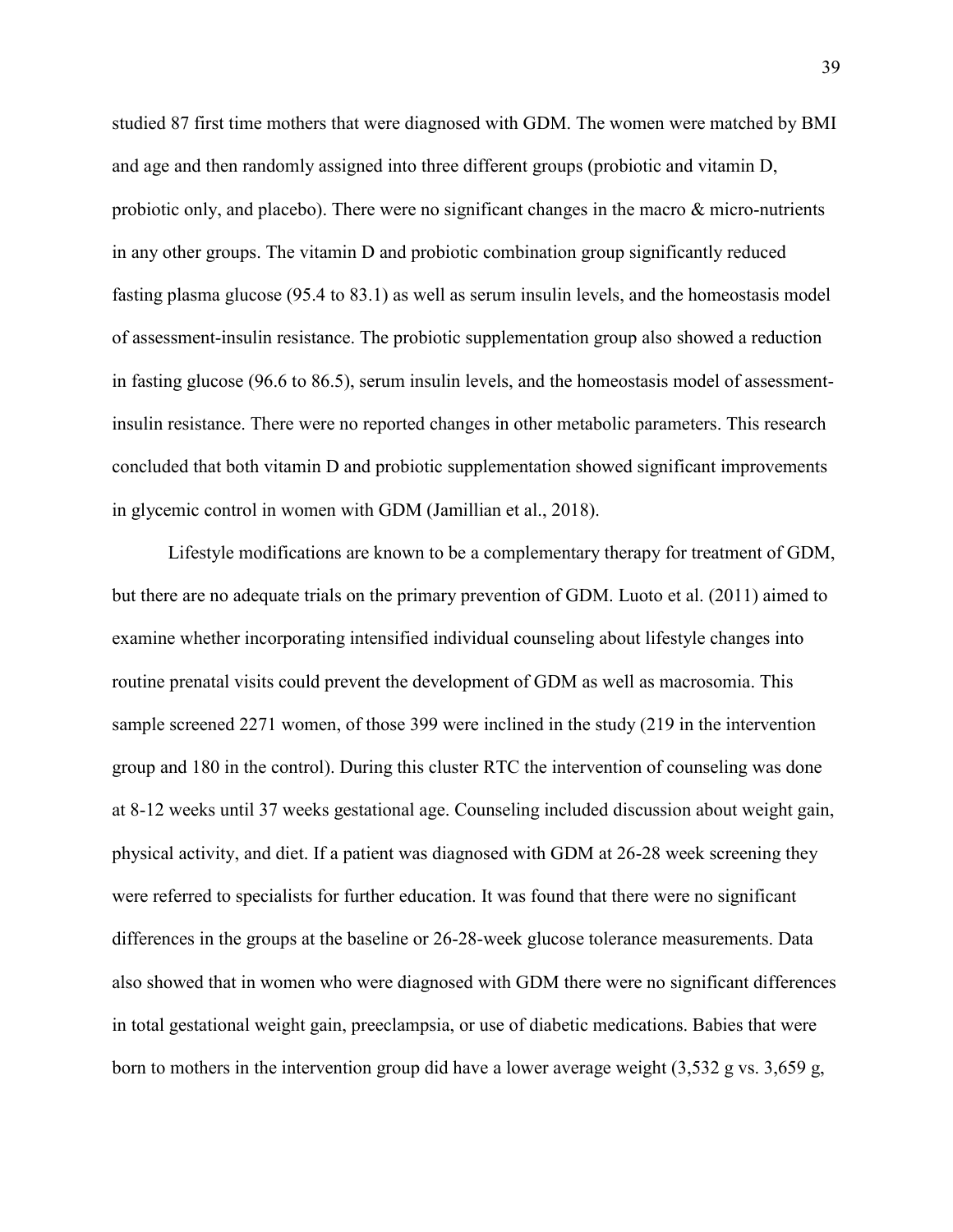p=0.035). Furthermore, the data reports that the birthweight per gestational age continued to be significant after taking into account the clinic, nurse, maternal age, education, sex, parity, prepregnancy BMI, gestational weight gain, and smoking (p=0.024) (Luoto et al., 2011). In comparison of gestational age in infants, the control group had a higher rate of 19.7% compared to the intervention group at 12.1% (p=0.042). The results are inconclusive on the effectiveness of controlling or reducing the number of patients with GDM. It was noted however, that there are beneficial effects of lifestyle counseling in women who adhered to education and had a lower incidence of GDM as well as macrosomia.

#### **Summary**

Overall, there are many factors that lead into the success of a woman either making lifestyle changes early in pregnancy to prevent the progression of GDM entirely, or later in pregnancy so that they do not need medication to control their GDM. Lifestyle interventions requiring diet and exercise were most successful when they were monitored closely and offered for free (Anjana et al., 2016; Cordero et al., 2015; Wang et al., 2017; Koivusalo et al., 2015). When small classes are offered to high risk women for GDM early in their pregnancy and then routine prenatal care is resumed, they reported have low compliance for the lifestyle changes (Wang et al., 2015). When lifestyle modifications were introduced at the beginning of pregnancy and the majority of the pregnancy weight gain was later in pregnancy, they were reported to have a greater chance of reducing the incidence of GDM. Moreover when lifestyle modifications were introduced in the third trimester of pregnancy and the overall gestational weight gain was reduced, it still helped to control postprandial glucose levels and reduce the incidence of fetal weight being large for gestational age at birth (Aiken et al., 2018; Simmons et al., 2018; Halse et al., 2014). The reduction in postprandial glucose levels is important for reducing the incidence of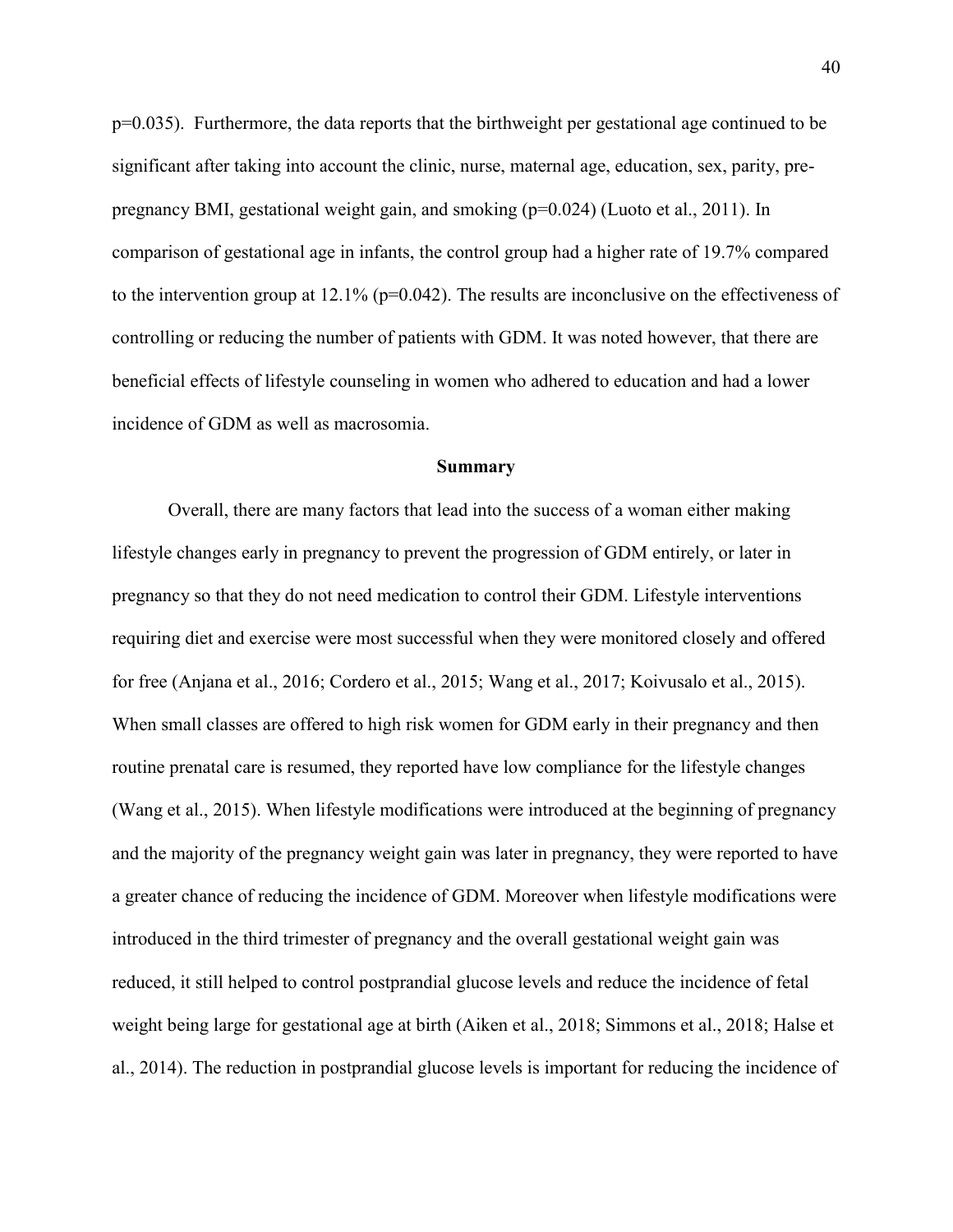medication use for GDM control, but the effect on fasting glucose was not mentioned, and per ACOG medicine should be introduced when fasting glucose is not controlled adequately (ACOG, 2018). Those who were able to make diet changes were more inclined to make better choices of the types of whole grains they consumed over lowering their intake of sweets and increasing their intake of vegetables (Halse et al., 2014). Of those who made physical activity changes, increasing their daily steps/ walking more frequently did not increase their caloric usage unless it was monitored and tracked by the provider (Halse et al., 2014; Anjana et al., 2016). Overall, it was determined that the most effective programs involved both diet and exercise to achieve better glycemic control and had close monitoring of both the exercise and diet offering specialist along with 1:1 care.

There are other alternatives to treating gestational diabetes as well as social factors that affect how well a person can or will follow the recommended lifestyle changes in order to improve their health and the health of their child. Their existing personal social support itself did not affect how well women were able to keep good glycemic control, but social factors did affect their compliance and some of those could be modified (Colicchia et al., 2016). Women with GDM also reported having a low overall rating of their health, even when able to change their diet and exercise habits (Engberg et al., 2018). Women reported feeling judged by their peers and clinicians, which lowered their self-esteem and demonstrated an impact on their mental health (Jarvie, 2017). Women also reported financial concerns when trying to buy healthier food choices and wanting more connection with other women suffering from GDM. The stress of lower self-esteem and past trauma related to pregnancies was shown to increase the risk of developing GDM (Horsch et al., 2016). When having negative feelings about oneself and the GDM diagnosis, the literature concluded that this leads to poor compliance with checking blood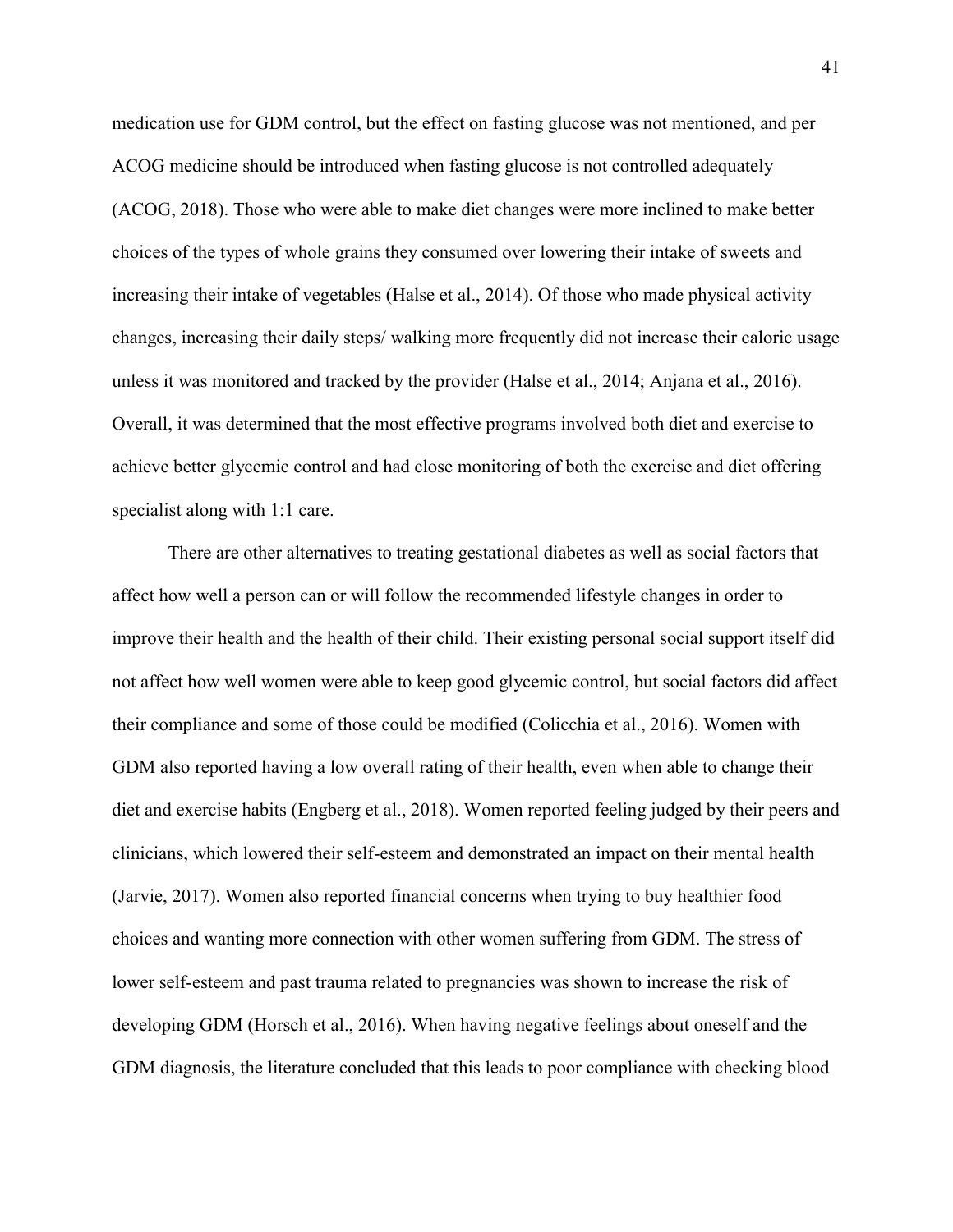sugars, which consequently makes it harder to determine if the patient is controlled (Singh et al., 2018). Most patients also requested more group care, which was shown to result in less progression of GDM (Mazzoni et al., 2015). Those who have poor compliance also demonstrated worse A1C results; therefore, poor compliance with testing is directly related to poor control of GDM and higher use of medicine (Cosson et al., 2017). When women had increased access to technology or telemedicine such as a smart phone app or a database were they could enter their testing results for food choices with feedback from their clinician, they had better glycemic control and less need of medicine to control their GDM (Miremberg et al., 2018; Rasekaba et al., 2018). Ongoing counseling was also shown to be inconclusive in GDM patients (Luoto et al., 2011). However, the inclusion of Vitamin D and a probiotic were shown to be successful additions to lifestyle interventions of diet and exercise in the reduction of the progression of GDM to GDM II (Jamilian et al., 2018)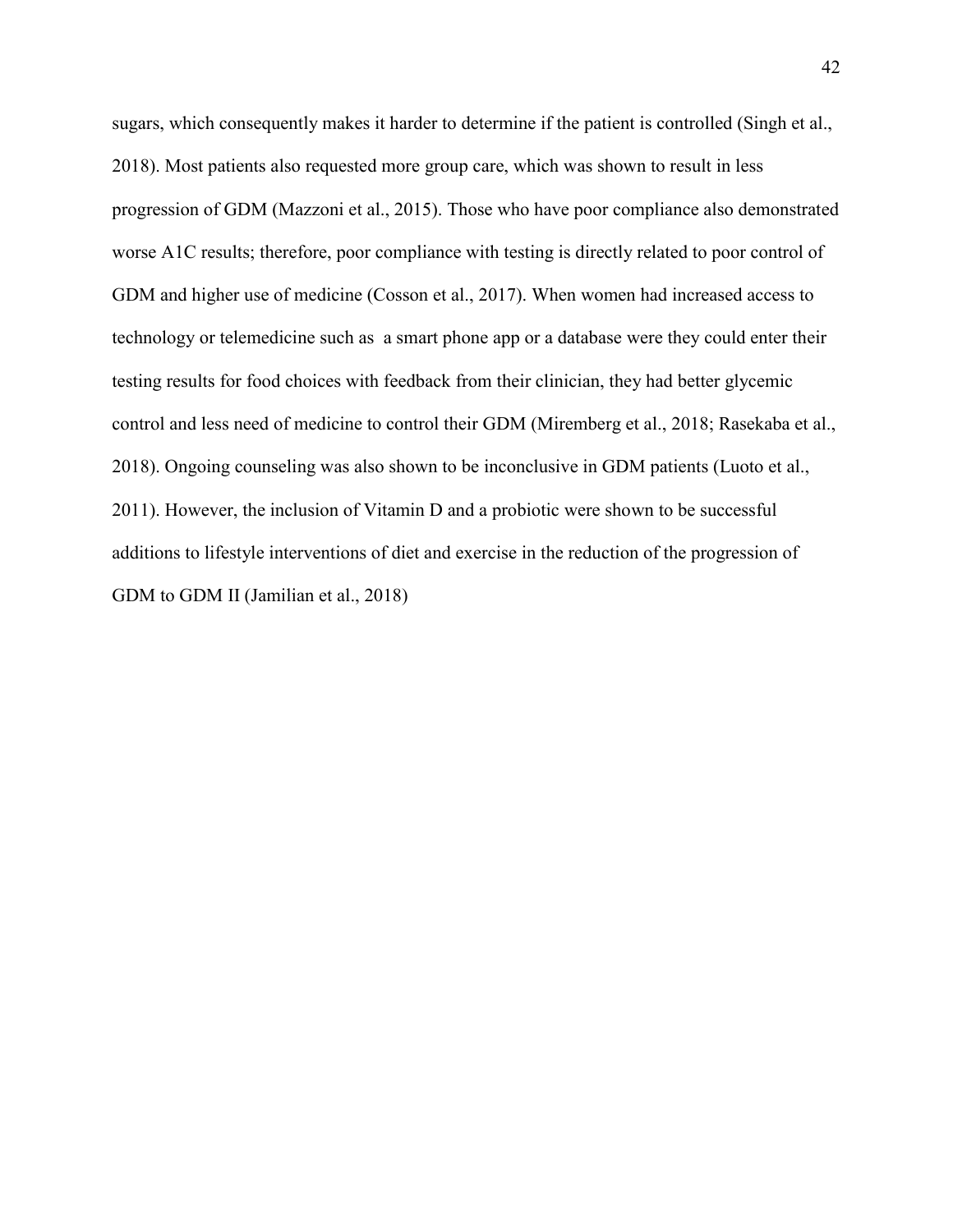#### **Chapter IV: Discussion, Implications and Conclusions**

The purpose for this review was to explore the available literature for efficacious lifestyle interventions to manage Gestational Diabetes Mellitus (GDM) and possibly decrease the progression from GDM A1 to GDM A2, as well as reduce delivery complications. This review investigates 20 scholarly articles that were chosen using the John Hopkins Research Evidence Appraisal Tool and their impact on GDM. Throughout the literature review, many implications for midwifery practice and the opportunities for further research were uncovered. This chapter will discuss the implications of GDM research to midwifery and opportunities for continued research. The integration of Orem's Self-Care Deficit theory in contemplation of the lifestyle interventions in reducing progression of GDM A1 to GDM A2 will conclude the chapter.

## **Literature Synthesis**

Overall, the studies reviewed several methods to determine how to best support women to achieve glycemic control through diet and exercise lifestyle modifications. When looking at the contributing factors for women's diet and exercise patterns, it was determined that social support (Colicchia et al., 2016) and stress levels (Horsch et al., 2016) did not negatively affect glucose readings or have a significant correlation. However, women did report that financial burdens inhibited them from being able to comply with the recommended diets (Jarvie, 2017). Women also reported that they lowered their personal viewing of their health with the diagnosis of GDM, but when participating in exercise and diet modifications they did not improve their own views on their health (Engberg et al., 2018). Specific counseling for women with GDM was inconclusive (Luoto, et al., 2011). When women were asked what they wanted from providers they requested more support and connection with other GDM patients (Singh et al., 2018). In response to women's request for more support with a GDM diagnosis across the literature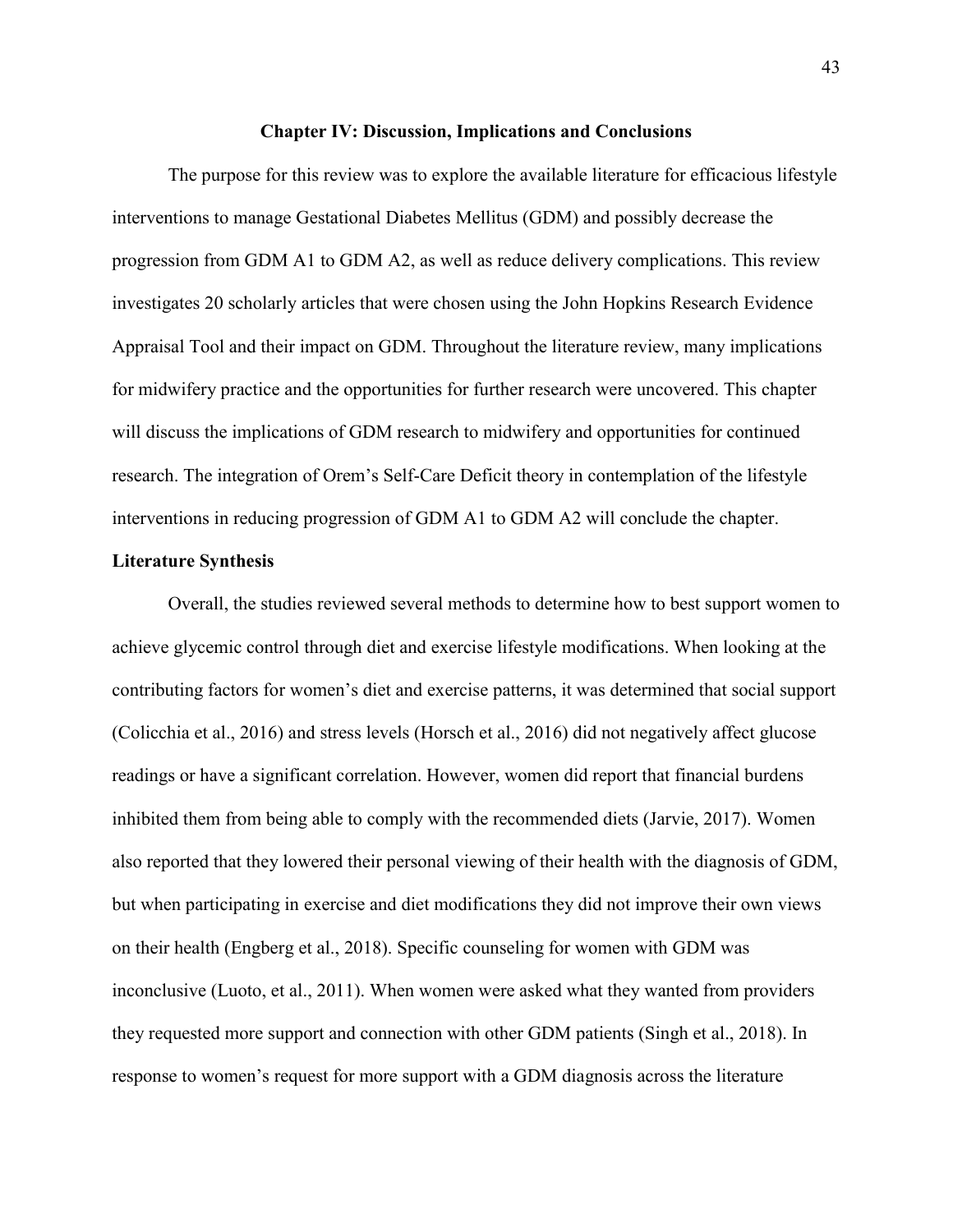review, it was substantiated by research that group therapy was shown to reduce the number of prenatal visits in GDM patients as well as increase the adherence to diet and exercise recommendations, largely reducing the progression of GDM A1 to GDM A2 (Mazzoni et al., 2015). This could be concluded that social factors such as peer support, a sense of connection and improved self-esteem from feeling aligned with others during a stressful situation were indicative of improving a patient's health.

Another study determined a method to reduce the progression of GDM A1 to GDM A2 by adding 50,000 IU of Vitamin D every 2 weeks and a probiotic that was introduced after the diagnosis of GDM. This approach was correlated to decrease the overall fasting glucose of patients, therefore reducing the incidence of needing insulin (Jamilian et al., 2018). Overall, changing social factors alone would not improve GDM outcomes but the initiation of Vitamin D and probiotics, coupled with group therapy could potentially significantly increase the progression of GDM A1 to GDM A2 and provide more holistic support to these women.

In comparison, research that attempted to determine the effectiveness of exercise alone as a treatment for GDM versus combining diet and exercise together, yielded mixed results. One study found that women with a GDM diagnosis are more sedentary, thus indicating the need for increased exercise (Anjana et al., 2016). Overall, the research studies concluded that adjusting diet and exercise is important throughout pregnancy but when the majority of pregnancy weight gain is in the third trimester, it has been found to increase the incidence of GDM diagnosis (Simmons et al., 2018). Research demonstrated that when exercise and diet are changed solely in the third trimester and weight gain is reduced, it has been found to have positive results on the research (Aiken et al., 2018). Several studies reviewed the implications of diet and exercise throughout pregnancy and the impact on the incidence and progression of GDM. Two studies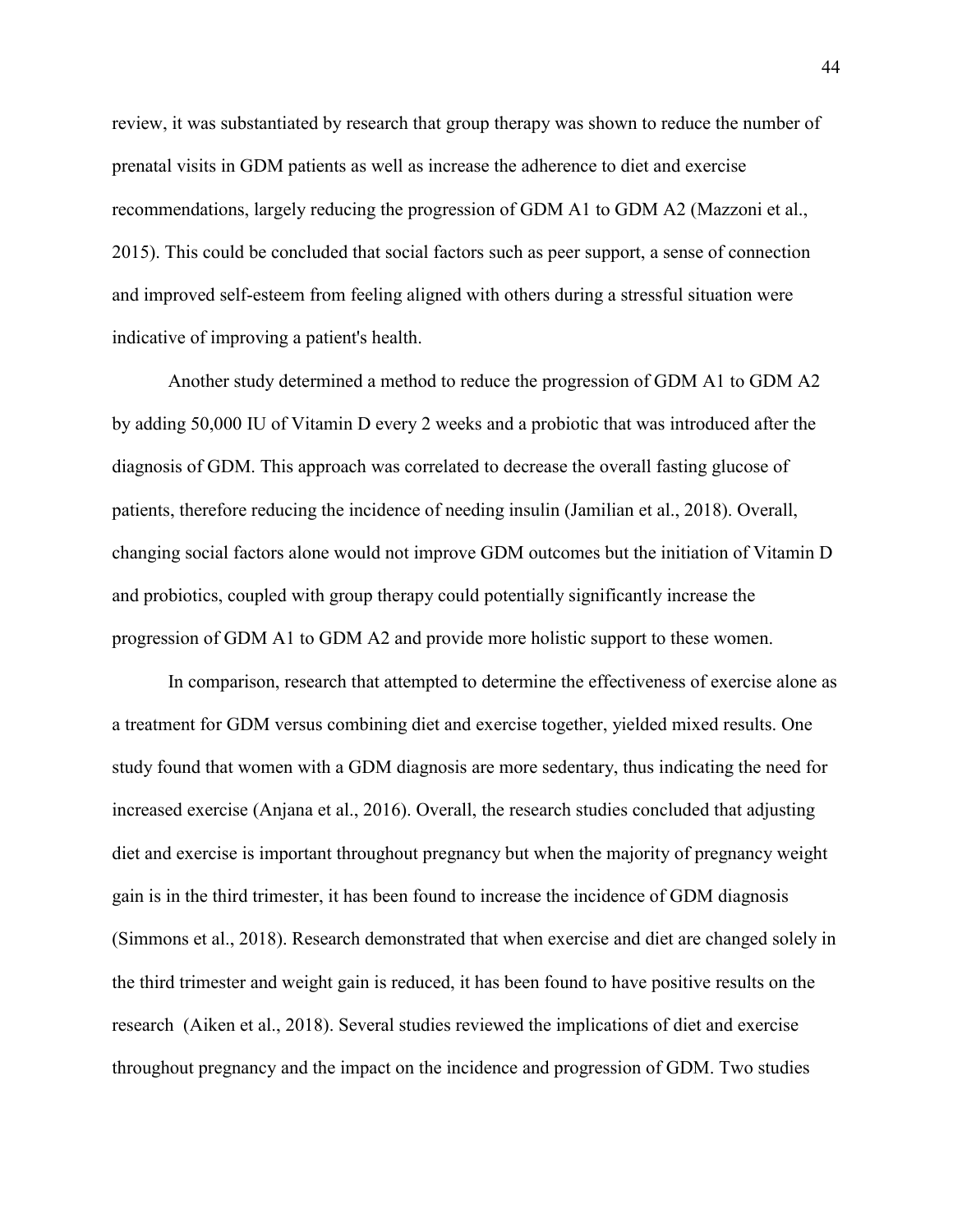that only monitored exercise had positive results of the reduction of GDM by 90% Cordero et al., 2015) and 50% (Wang et al., 2017). Two additional studies gave ongoing instruction and recommendations for exercise throughout pregnancy and one had a reduction in GDM by 39% (Koivusalo et al., 2015) and the other had inconclusive results (Wang et al., 2015). Another study highlighted that when exercise without diet recommendations were given after the diagnosis of GDM, only the postprandial glucose numbers were improved but overall insulin tolerance was not, and the effect directly on GDM progression was not specific (Halse et al., 2014). However, during the cases where strict instruction on diet and exercise were provided, it was noted that women were likely to improve their choices of grains, fruits, and dairy but not improve their exercise, vegetable choices, or reduction in sugars (Han et al., 2016). Whether lifestyle modifications are introduced at the beginning of pregnancy or after diagnosis, there are clear benefits on pregnancy outcomes (Jarvie, 2017). The evidence is clear that diet and exercise will reduce the incidence of the diagnosis of GDM when initiated at the beginning of pregnancy and when initiated after the diagnosis, it will reduce the incidence of GDM A1 to GDM A2; but the best techniques for monitoring and adherence to diet and exercise recommendations is not clear and depends on the resources available.

In reviewing the integration of technology in midwifery or medical practice for the treatment of GDM, it is evident that technology can assist both the provider and the patient. In the research study that was reviewed, several challenges were documented in the current literature: the lack of variance in reporting the correct numbers, lack of testing, and testing outside of the suggested time. Women were asked to keep a log of their glucose monitors to verify their reporting however the reliability of this data is questionable since the literature indicated that women were testing outside the suggested times (Cosson et al., 2017).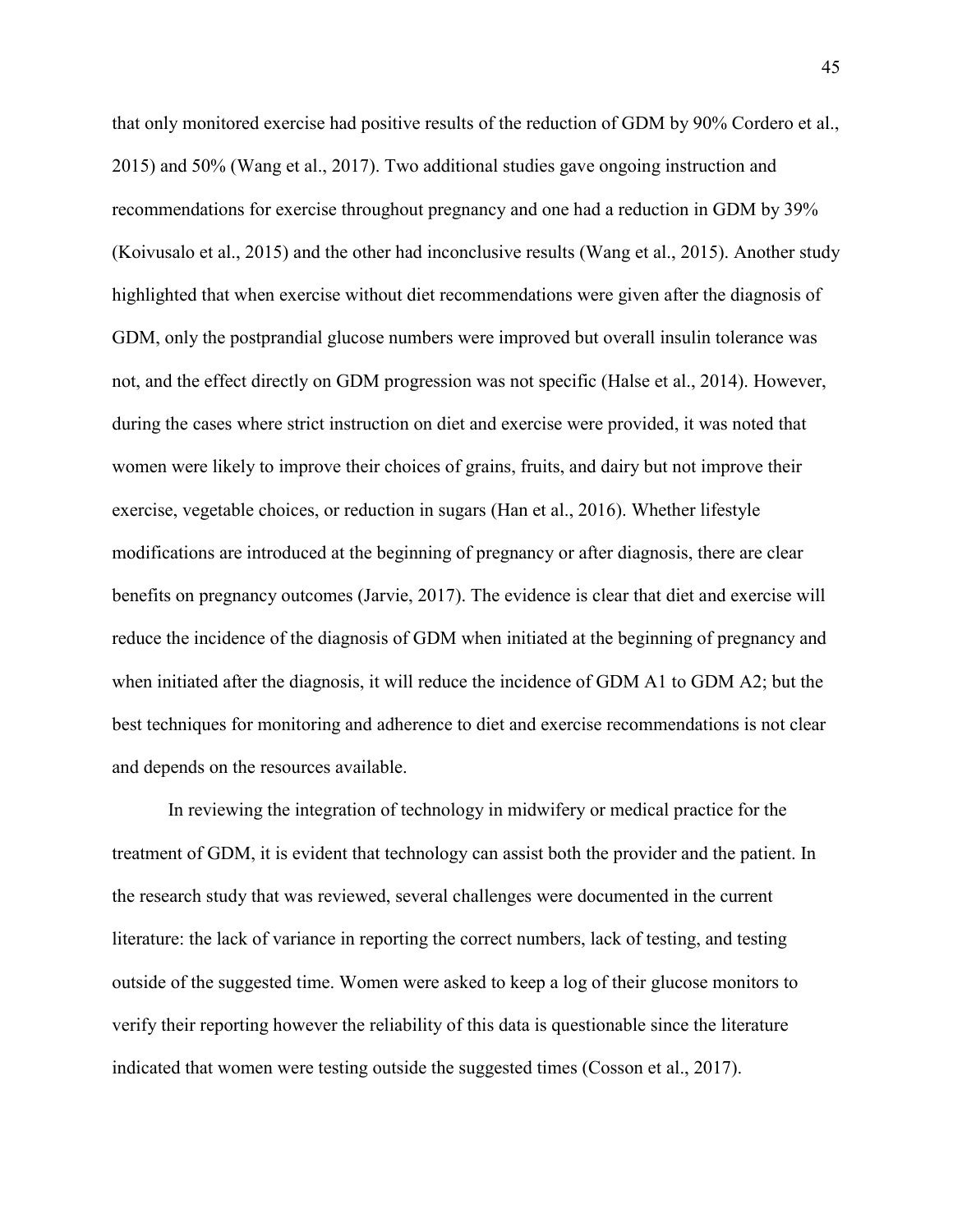Furthermore, women who had higher variances and less frequent testing had higher needs for insulin and a higher risk of developing pre-eclampsia. When using a smart phone application woman reported satisfaction with the application and adhered better to the dietary and exercise recommendations, as well as monitor their blood sugars at the appropriate times and more often (Aiken et al., 2018). The application used directly reported the results to the provider for feedback. Patients did reach euglycemia at a faster rate when utilizing telemedicine instead of waiting till their next office visit (Rasekaba et al., 2018). Thus, the importance of instant feedback, using technology, was reported to improve the outcomes of GDM patients.

#### **Current Trends and Gaps in the Literature**

The studies that were used in this literature review specifically addressed methods to initiate change and improve outcomes for women with GDM and their babies. Although this method is effective for performing a scientific study, it does not capture the holistic picture of an individual and consider that a multitude of factors may indicate the best outcomes for the patient and her baby. The highly successful studies that were reviewed had wide access to resources and education. Several studies provided access to a gym or other local free programs, some even with fitness coaches on hand. This close supervision and universal access to health care services is generally not feasible in the United States as the resources are typically limited based on insurance, location of services or require significant personal cost.

*Current successful tactics.* A limitation that was determined in this literature review was the absence of a systematic study that studied areas around the world with the lowest incidence of GDM and compared the tactics they utilize for more effective treatment. This could be highly beneficial to identifying practices that can be generalized without having to invent a new form of education; thus, reducing time and resources spent on finding a new solution when one already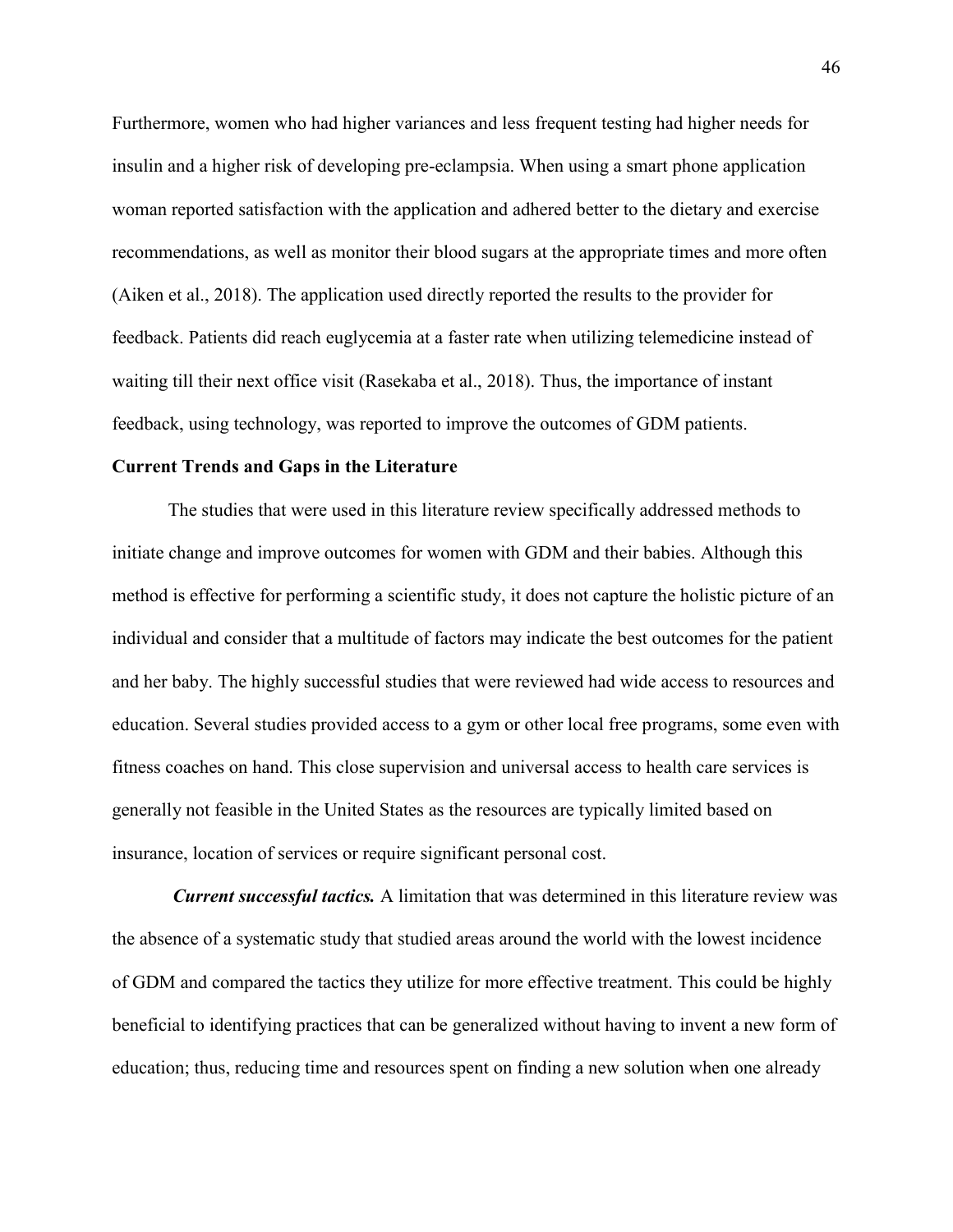exists. If a working solution is found, then further study can be done to expand those programs to areas with different resources. GDM is not a new challenge woman face during pregnancy and creatively reviewing current practice to implement more effective strategies may open new doors for opportunity.

*Access to care.* The types of healthcare in existence globally were also not mentioned in the studies, nor were the access to care. Despite GDM being an identified world problem, there are several different types of healthcare in the world which create different inequalities of care for populations and individuals (Dawkins et al., 2020). The literature review also did not mention the relativity of appointments kept and outcomes for mothers with GDM. Appointment availability, frequency and access to care is data that could be brought to local or larger government agencies to support the need for healthcare supplementation for patients with this disease. Increasing global access to care and recognizing the barriers could also reduce social inequalities and better the outcomes for all women, not just those diagnosed or at both mothers with high risk for GDM and their babies.

### **Implication for Midwifery Practice**

One of the hallmarks of midwifery is to utilize current scientific evidence in clinical practice (ACNM, 2012). This literature review demonstrated areas for improvement for women and their babies when at risk or already diagnosed with GDM. Exercise and diet, including the addition of a probiotic and Vitamin D, should not only be recommended by midwives for control of GDM, but it should be recommended in the first trimester for high risk patients to achieve maximum benefit. It should not only be recommended and reviewed, but the patient should be given a method to track their diet and exercise, either through technology or through a log that the provider can review during their prenatal visit and continue to offer positive reinforcement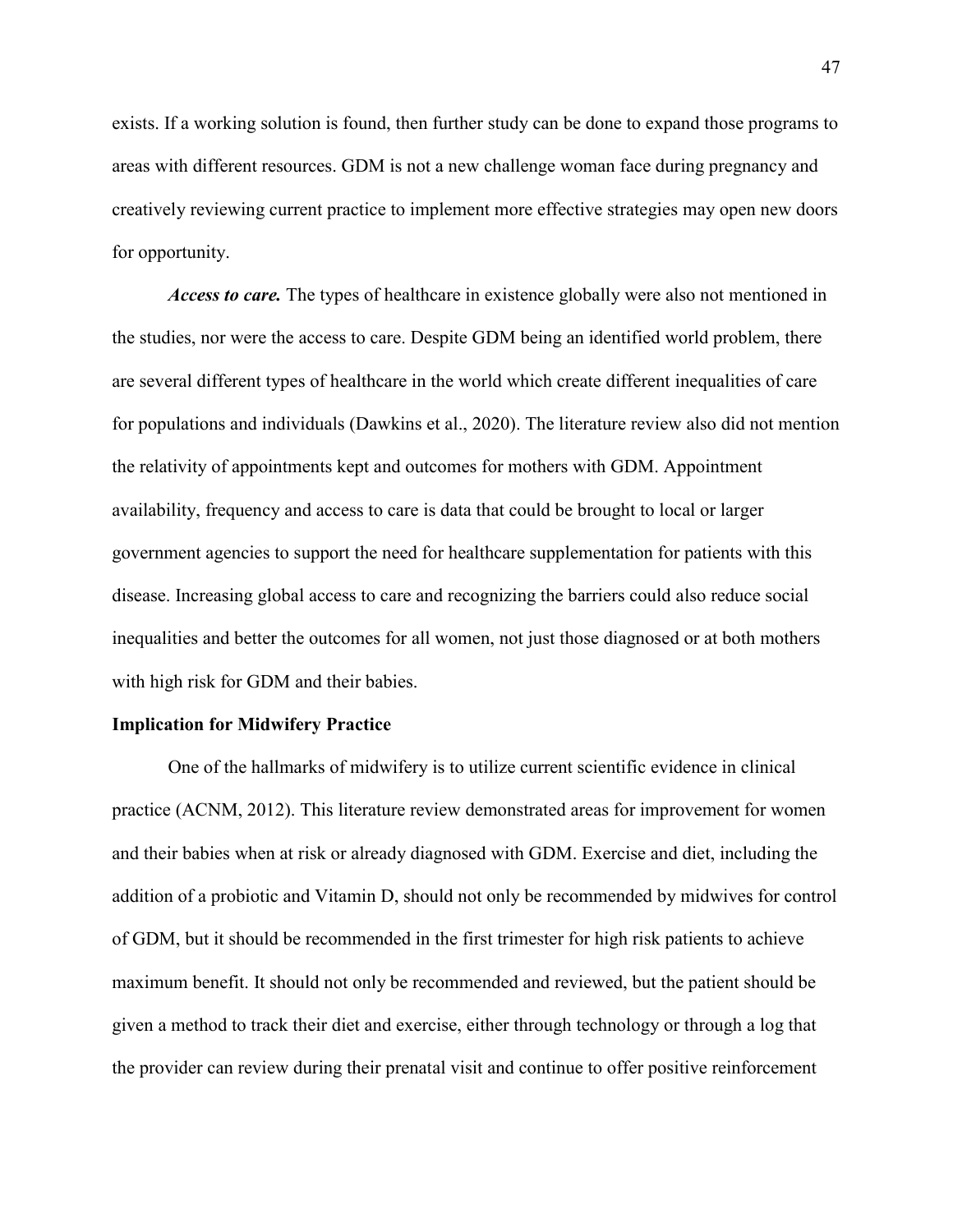and alterations to choices. Logs can be made digital for ease of use for both the patient and the clinician so that timely feedback can be given which was shown to be a contributing factor in tracking health changes effectively. Specific diet and exercise should be tailored to the patient in order to achieve better overall glycemic control and reduce gestational weight gain in the last trimester of pregnancy. Group visits can also improve glycemic control and reduce the progression of GDM AI to GDM A2 along with offering women support that was indicated to be needed for not just their physical health but emotional and mental well-being.

### **Recommendations for Future Research**

After reviewing the current research, there are numerous areas that would enumerate the literature and need continued study to develop recommendations for managing prenatal care and gestational diabetes. Further research and awareness could decrease the stigma of GDM and minimize the occurrence and/or reoccurrence of the disease. Koivusalo et al. (2015) suggests that, in order to reveal the true effects of lifestyle changes, bigger sample sizes are needed with multiple ethnicities in order to be more generalizable as current research does not capture the differences across multiple ethnicities and cultures as this disease is not specific to one population but a global pandemic.

In the instance of gestational weight gain, further methods are needed to explore weight control in GDM. Limiting further weight gain can be a benefit to GDM and stable weight after the diagnosis results in better maternal and neonatal outcomes (Aiken et al., 2018). More research is also needed to identify targets of weight gain that are appropriate for GDM in women who are already at higher risk of pregnancy complications, compared to those who have a normal glucose tolerance in pregnancy. Research conducted by Simmons et al. (2018) suggests that there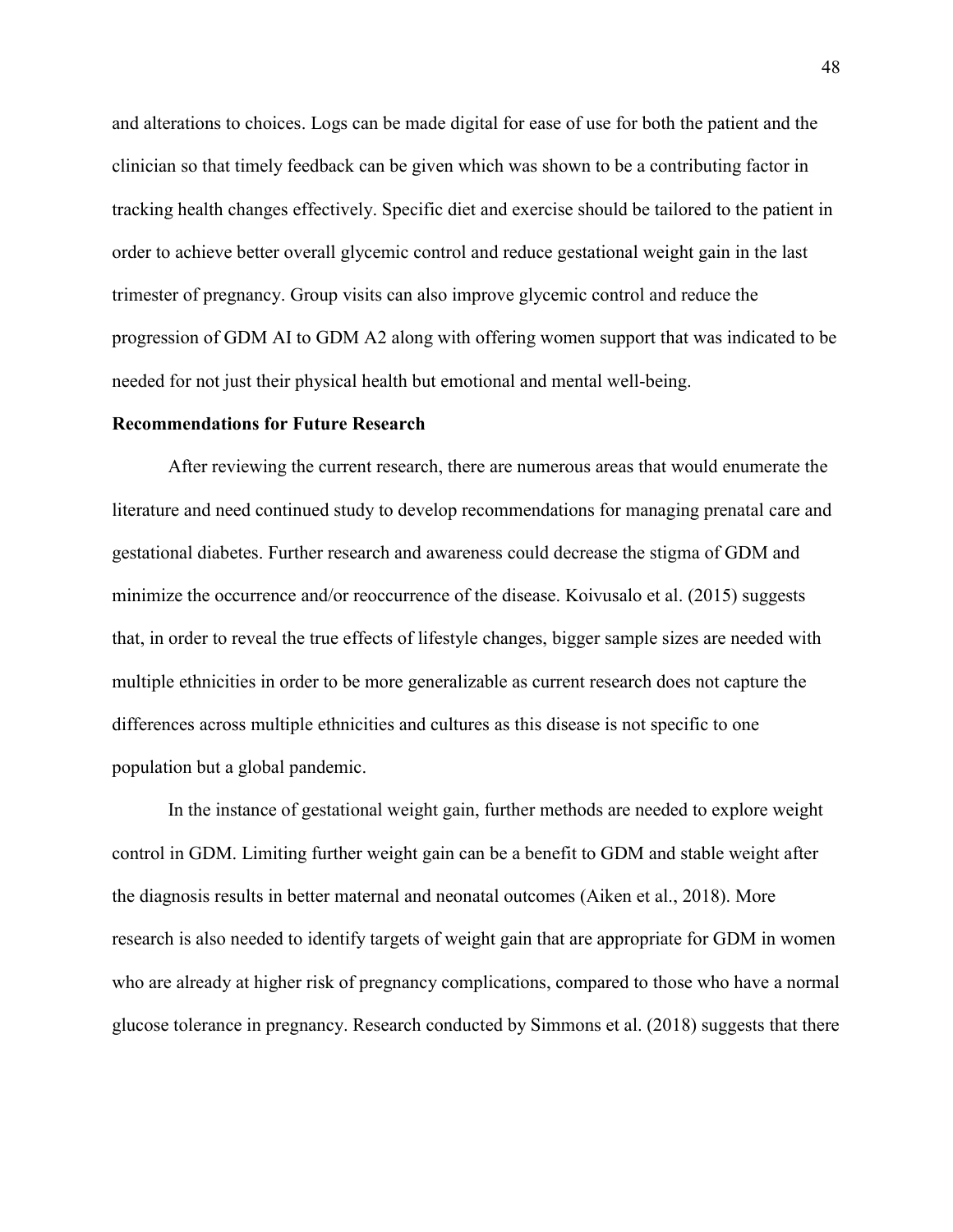is a need for more randomized controlled trials in the first trimester to gain a better understanding of the mechanisms behind a metabolic trajectory in these women.

In order to improve compliance and control of GDM with lifestyle changes, the literature review determined that providers need to improve the motivation in women with GDM to develop better compliance with self-monitoring. Adjusting patient education and being more supportive in the diagnosis and management was demonstrated to increase patient empowerment, self-esteem and thus overall health as social factors play an important role in the control of GDM and the stigma of the diagnosis. Additionally, adequately interpreting the readings of blood sugars is important for developing accurate readings which can impact treatment and patient progress. The literature review also indicated that the assessment of glucose control can be improved by having a process as well as guidance for clinical management by using the memory from the glucose meters (Cosson et al., 2017). Research conducted by Jarvie (2017) suggests that offering women collaborative care can help with management of GDM. Collaborative care and group prenatal care have improved models of care that result in enhanced screening for diabetes and a decrease in resources that are utilized in prenatal and antenatal care (Mazzoni et al., 2015). However, more research is still needed on collaborative and group prenatal care to understand all the benefits.

One of the major recommendations throughout all of the research is that larger sample groups are needed, as well as further studies, in order to prove the efficacy of the integration of these changes to increase the glycemic control in women with gestational diabetes. Due to the complexity of GDM and multiple targets for interventions to improve glycemic control, repeat studies are needed in all aspects with larger sample sizes. These larger studies could elucidate whether these findings are applicable across the world. Results throughout the research show that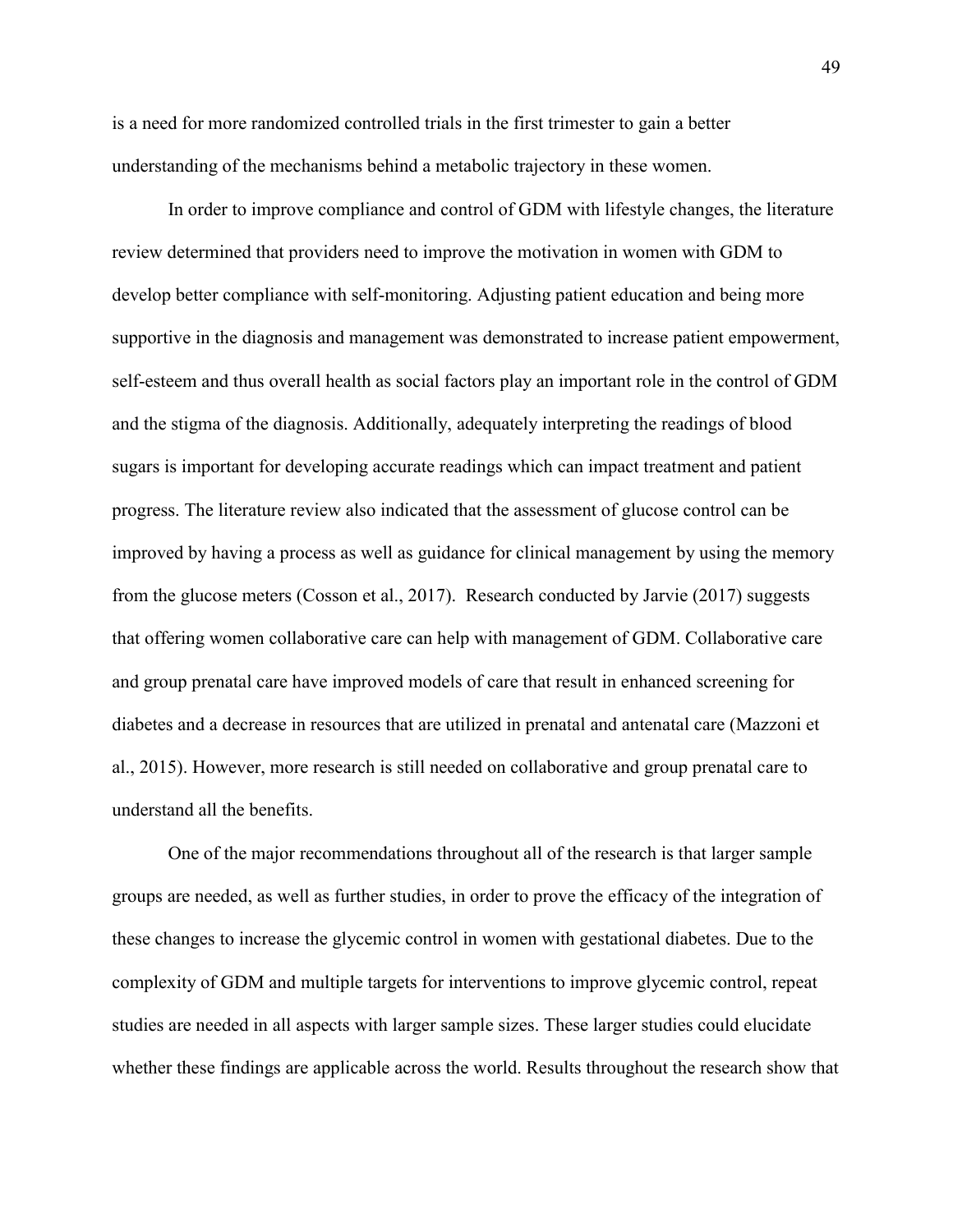preventing GDM in women who have multiple risk factors may be challenging, but it is important to find effective ways to reduce the incidence and manage control in high risk women. Continued research in lifestyle changes will help to ensure more information and results of interventions.

#### **Integration of the Self-Deficit Theory**

The findings in this review have shown the benefits of lifestyle changes and interventions in improving the outcomes of GDM and reducing the progress from GDM A1 to GDM A2. For women to be able to incorporate these lifestyle changes and improve their outcomes, they need to approach their treatment from a holistic perspective and to take an active role in their care/health. Orem's Self-Care Deficit Theory will help direct the responsibility of the patient and the responsibility for their own health with the help of nursing staff and education about lifestyle changes. The Self-Care Deficit Theory was developed by Dorthea E. Orem, as she had the desire to understand the developments that she observed in order to improve nursing practice (Smith & Parker, 2010). Reviewing this model shows there are different ways of looking at a specific circumstance and implementing changes. This overarching theory offers a blueprint for nurse and patient roles, composed of three different underlying theories; theory of self-care, theory of self-care deficit, and theory of nursing systems. (Smith & Parker, 2010). The simplicity of this theory makes it generalizable to an ample array of patients, including pregnant women. It is indicated that health care providers, especially nurse midwives, give patients the information they need for them to take an active role in their health.

The involvement of pregnant women in their own care has clinically significant positive outcomes of their care and the growth of the patient. Patient engagement is consistent with Dorthea Orem's Self-Care Deficit Theory; patients should be responsible for their health and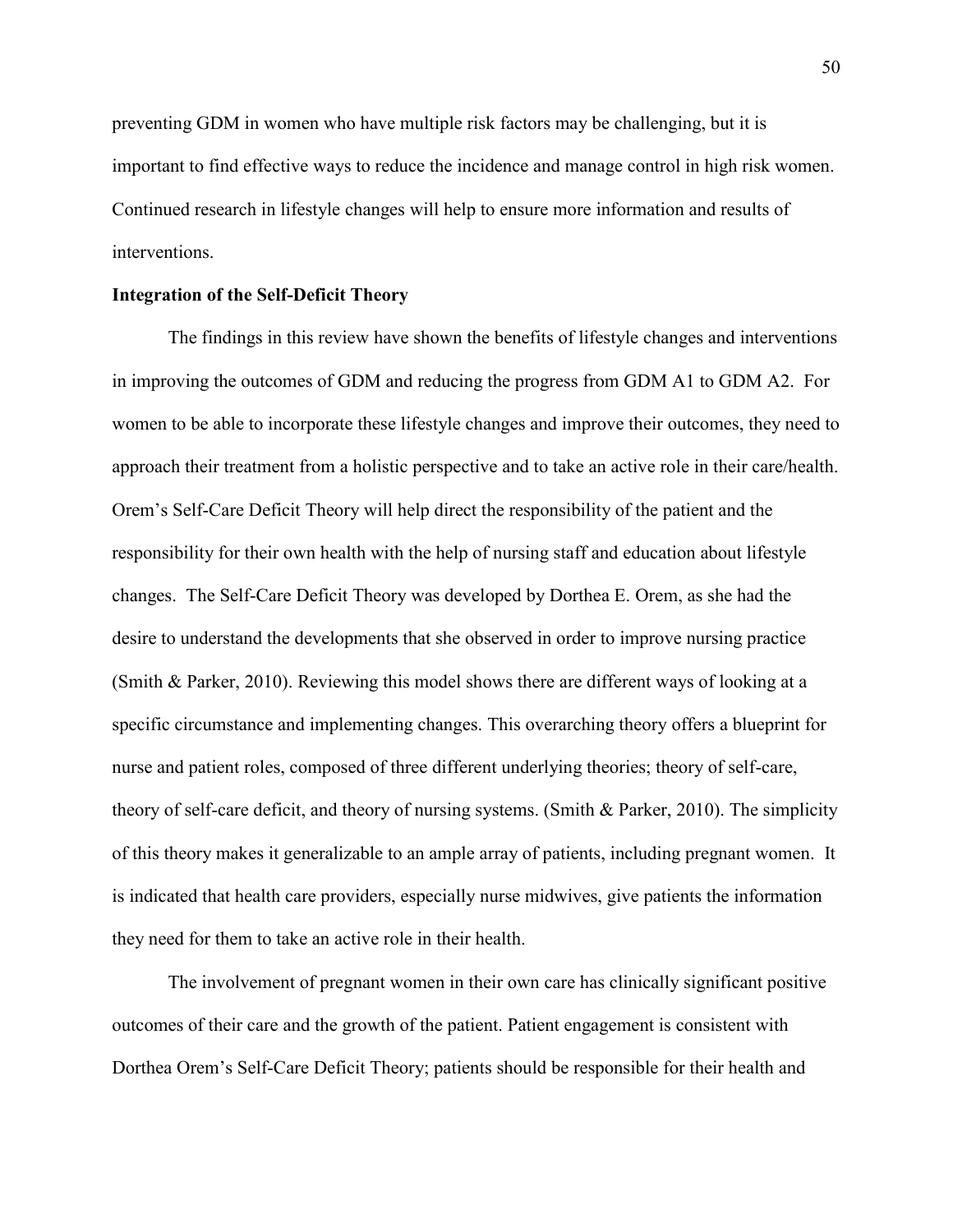take an active role. Orem's theory suggests that patients should have knowledge of potential health problems in order to promote self-care behaviors (Orem, 2001). By knowing what lifestyle interventions are best, can help manage GDM, providers can give women this information and guide them in the direction they need to go but leave the plan of action up to them. Encouraging the patient to make these lifestyle changes will help them be more adherent to the plan to improve their health.

This review of lifestyle changes in women with GDM is focused on allowing patients to take control of their health by making them aware of small and achievable changes that they can make to help with the prevention and treatment of GDM. Nurse midwives can give patients all the resources available to them, but in order to successfully implement the changes, patients need to be actively involved in their own care and take initiative. Due to Orem's theory being based on self-care, this model can help facilitate the successful implementation of lifestyle changes in these women and provides an ideal conceptual framework for this review.

#### **Conclusion**

This critical review has identified effective lifestyle interventions to manage GDM and decrease in the progression from GDM A1 to GDM A2, as well as a reduction in delivery complications. In using the Johns Hopkins Research Evidence Appraisal tool, 20 scholarly articles were analyzed to identify various lifestyle interventions and their significance. The review found that diet and exercise, physical activity, social factors, integrating technology, gestational weight gain, and alternative therapies show promising results in the management of GDM and a decrease in progression from GDM A1 to GDM A2, resulting in a reduction in delivery complications.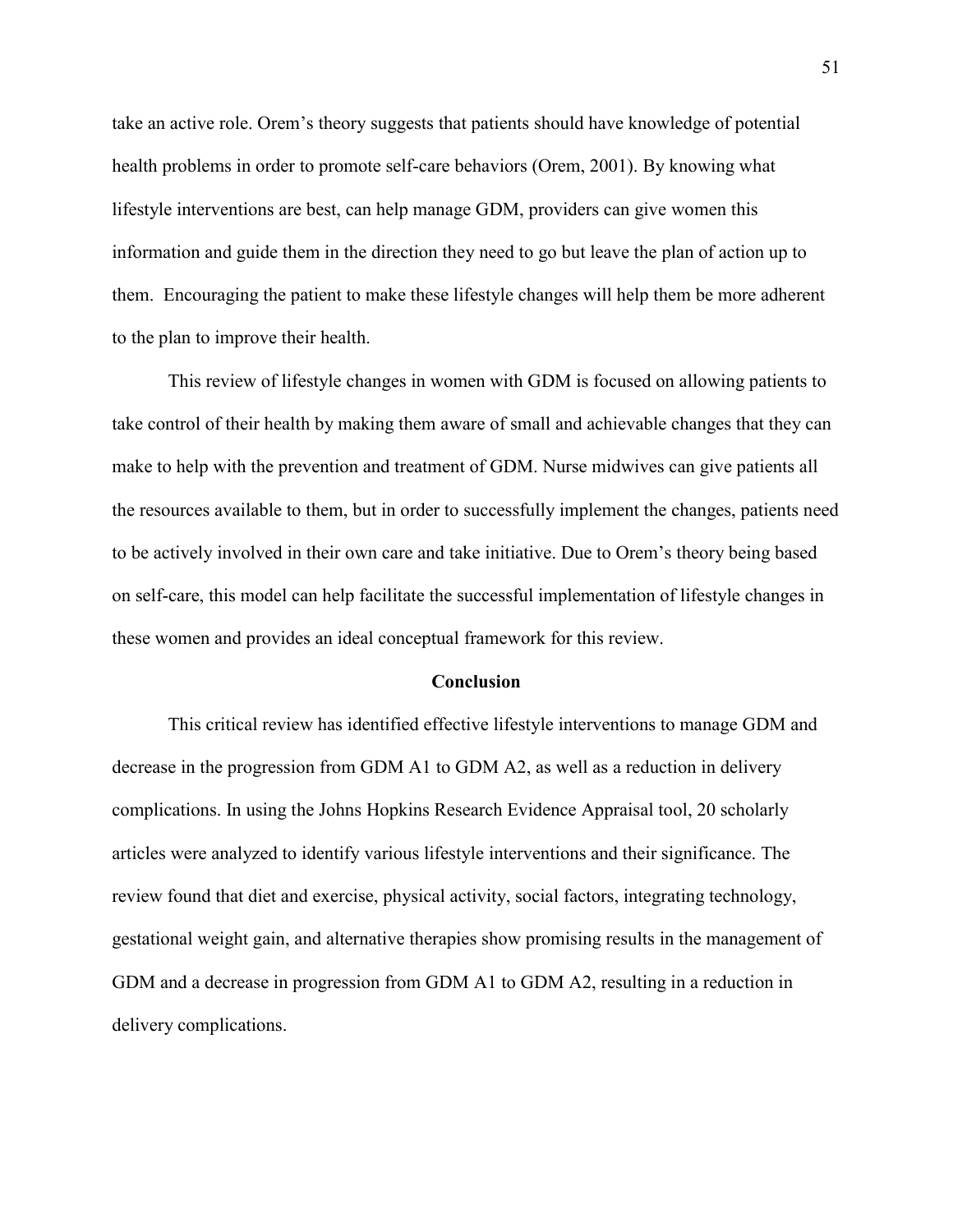Nurse midwives providing prenatal and antenatal care are in an optimal position to educate women on various lifestyle changes and promote maternal well -being to be beneficial to women and pregnant women. The presence of GDM does not just have an effect during the pregnancy, but can have long-term health effects as well, leading to negative outcomes for the mother and child. As of 2009, the incidence of GDM was approximately 7% in the United States and it continues to rise (ACOG, 2018). Pregnancy may be the first time a patient seeks medical care and the impact providers have in patients can influence the care for the rest of their lives. Therefore, nurse-midwives should remain current on research in the field and trends in healthcare, as well as effective interventions. This will help regarding GDM and limiting progression to help promote the health of mothers and their babies. In order to implement these lifestyle interventions to improve health, nurse-midwives should use Orem's Self-Care Deficit Theory to facilitate the achievement of the patient's goals and manage GDM with their own will and lifestyle changes.

Patients can be hesitant to implement changes and come to terms with the diagnosis of GDM, but these alternative lifestyle changes and preconception education found in this review, can be beneficial. The findings of this review would be useful to nurse midwives, OBGYNs, Physicians, Nurse Practitioners, and other medical providers in order to recommend appropriate lifestyle interventions for management of progression of GDM. The most important contribution of the articles researched, and the conclusion of this literature review is in understanding the effectiveness of the lifestyle changes and factors in the prevention of the progression of GDM and adverse delivery complications.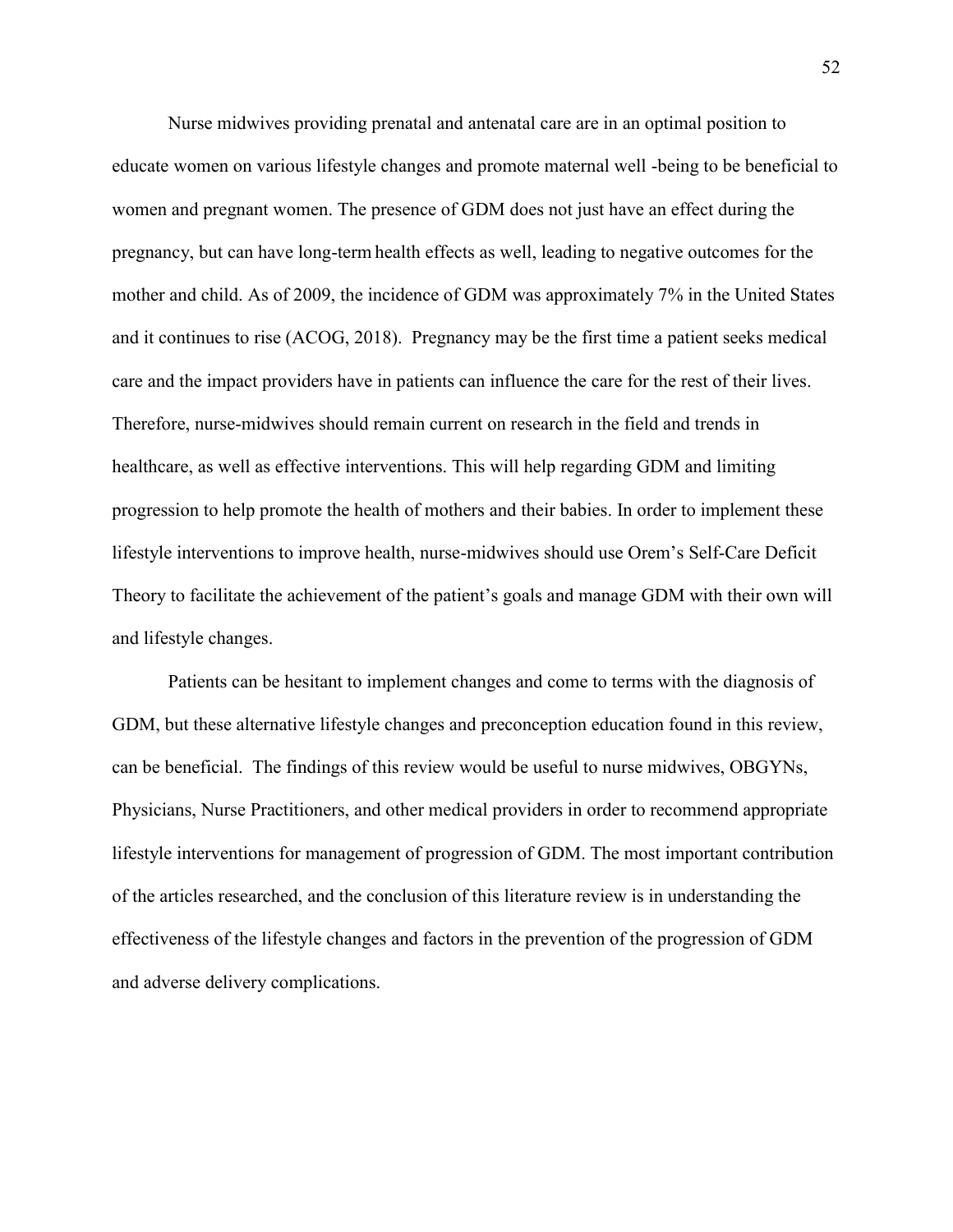ACNM. (2012, Dec). *Core competencies for basic midwifery practice*. Retrieved from American College of Nurse-Midwives:

https://www.midwife.org/acnm/files/ACNMLibraryData/UPLOADFILENAME/0000000 00050/Core%20Comptencies%20Dec%202012.pdf

- ACOG. (2018, Feb). *Practice bulletin: Clinical management guidelines for obstetriciangynecologists: Gestational diabetes*. Retrieved from American College of Obstetricians and Gynecologists: https://www.acog.org/Clinical-Guidance-and-Publications/Practice-Bulletins/Committee-on-Practice-Bulletins-Obstetrics/Gestational-Diabetes-Mellitus
- Aiken, C. E., Hone, L., Murphy, H. R., & Meek, C. L. (2018). Improving outcomes in gestational diabetes: Does gestational weight gain matter? *Diabetic Medicine, 36*(2), 167- 176. doi:10.1111/dme.13767
- Anjana, R. M., Sudha, V., Lakshmipriya, N., Anitha, C., Unnikrishnan, R., Bhavadharini, B., & . . . Mohan, V. (2016). Physical activity patterns and gestational diabetes outcomes  $-$  The wings project. *Diabetes Research and Clinical Practice, 116*, 253-262. doi:10.1016/j.diabres.2016.04.041
- Centers for Disease Control and Prevention. (2019, Jan 17). *How much weight should you gain during pregnancy?* Retrieved from Centers for Disease Control and Prevention: https://www.cdc.gov/reproductivehealth/maternalinfanthealth/pregnancy-weightgain.htm
- Colicchia, L. C., Parviainen, K., & Chang, J. (2016). Social contributors to glycemic control in gestational diabetes mellitus. *Obstetrics & Gynecology, 128*(6), 1333-1339. doi:10.1097/aog.0000000000001740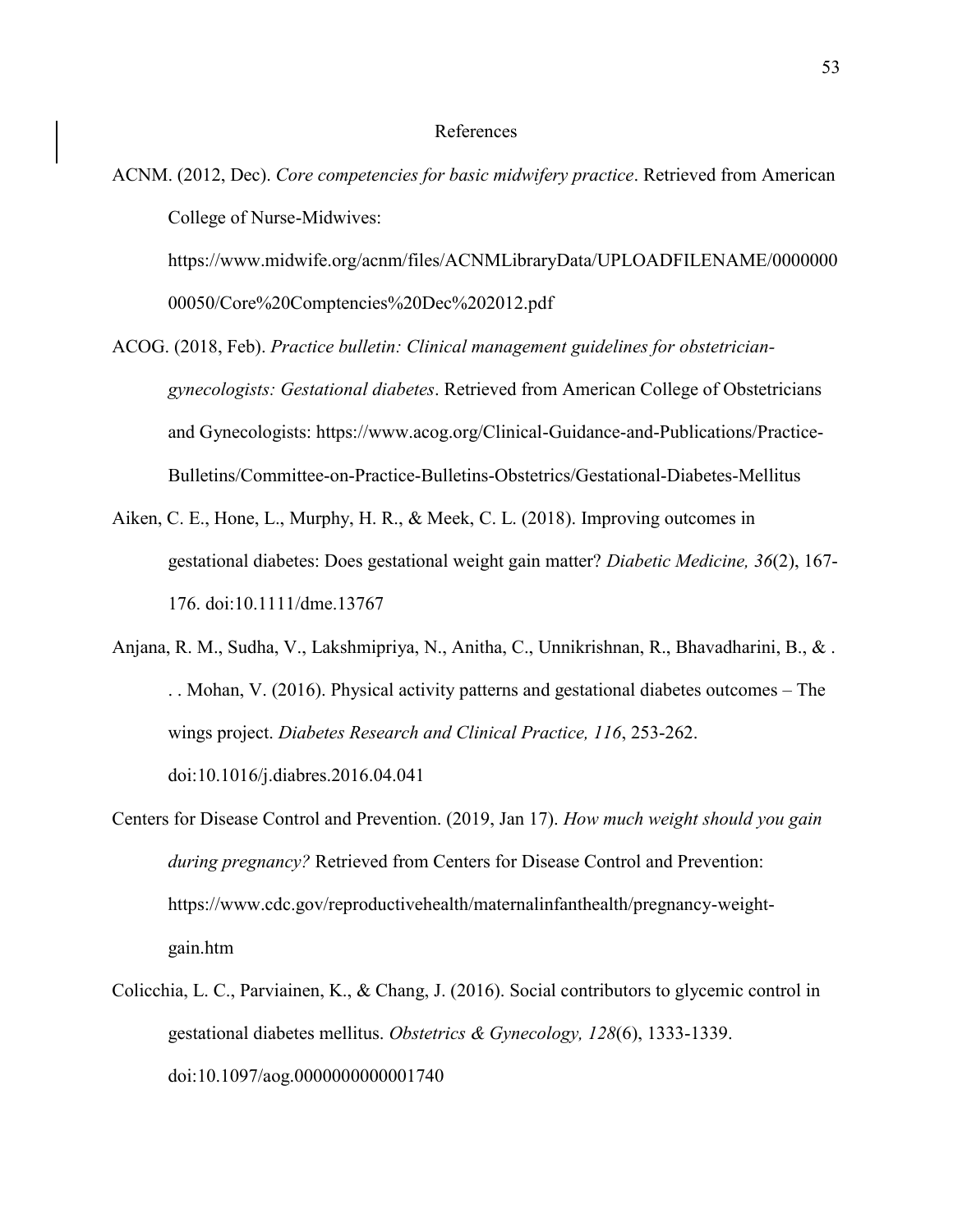- Cordero, Y., Mottola, M. F., Vargas, J., Blanco, M., & Barakat, R. (2015). Exercise is associated with a reduction in gestational diabetes mellitus. *Medicine & Science in Sports & Exercise, 47*(7), 1328-1333. doi:10.1249/mss.0000000000000547
- Cosson, E., Baz, B., Gary, F., Pharisien, I., Nguyen, M., Sandre-Banon, D., & . . . Valensi, P. (2017). Poor reliability and poor adherence to self-monitoring of blood glucose are common in women with gestational diabetes mellitus and may be associated with poor pregnancy outcomes. *Diabetes Care, 40*, 1181-1186. doi:10.2337/dc17-0369
- Dall, T. M., Yang, W., Halder, P., Pang, B., Massoudi, M., Wintfeld, N., & Hogan, P. F. (2014). The economic burden of elevated blood glucose levels in 2012: Diagnosed and undiagnosed diabetes, gestational diabetes mellitus, and prediabetes. *Diabetes Care, 37*(12), 3172-3179. doi:10.2337/dc14-1036
- Dang, D., & Dearholt, D. (2018). *Johns Hopkins nursing evidence-based practice model and guidelines* (Vol. 3). Indianapolis: Sigma Thea Tau International.
- Dawkins, B., Renwick, C., Ensor, T., Shinkins, B., Jayne, D., & Meads, D. (2020). What factors affect patients' access to healthcare? Protocol for an overview of systematic reviews. *Systematic Reviews, 9*(1), 18. doi: 10.1186/s13643-020-1278-z
- *Diabetes.* (2020). Retrieved from World Health Organization: https://www.who.int/healthtopics/diabetes#tab=tab\_1
- Engberg, E., Stach-Lempinen, B., Rono, K., Kautiainen, H., Eriksson, J., & Koivusalo, S. (2018). A randomized lifestyle intervention preventing gestational diabetes: effects on self-rated health from pregnancy to postpartum. *Journal of Psychosomatic Obstetrics & Gynecology, 39*(1), 1-6. http://dx.doi.org/10.1080/0167482X.2017.1286642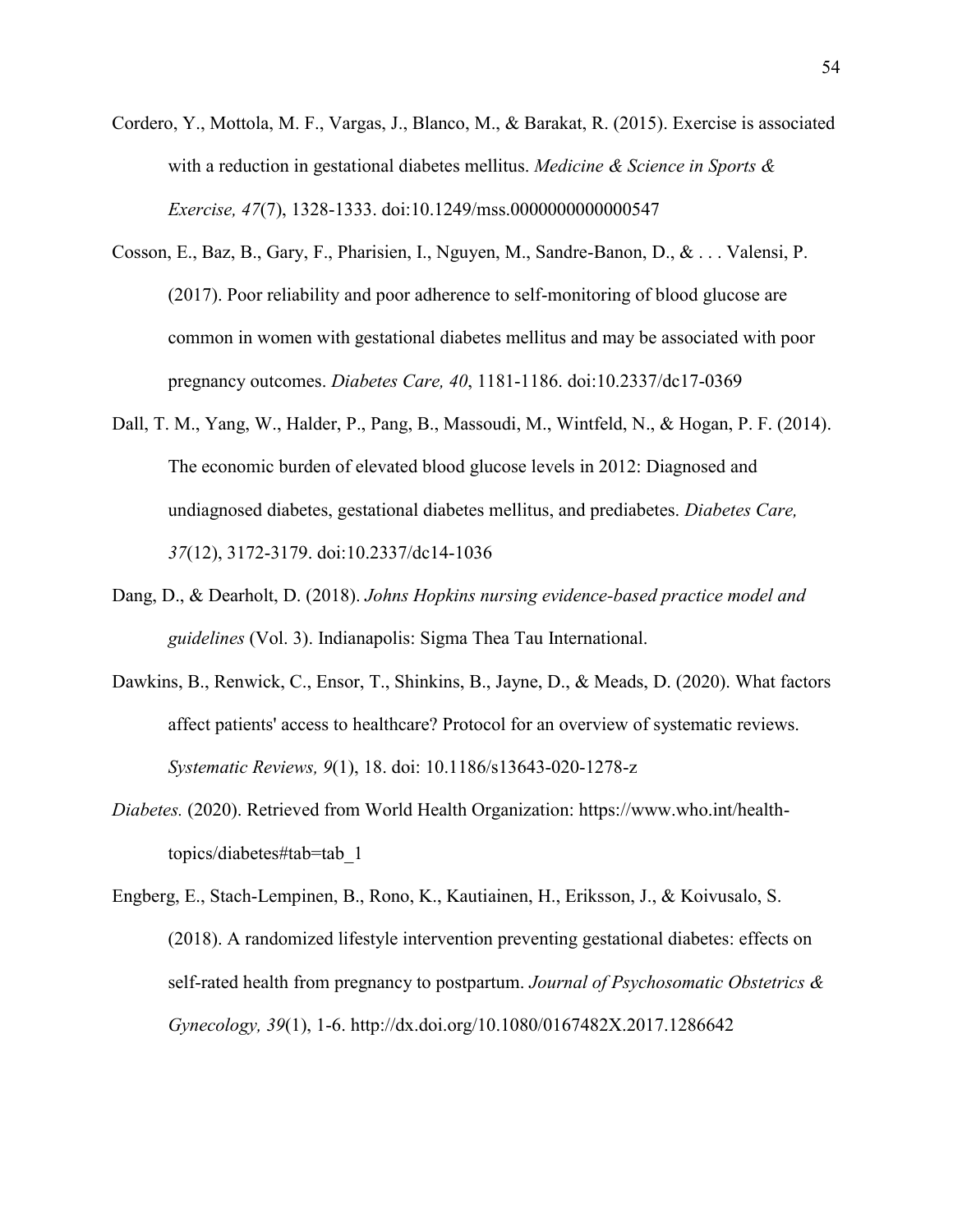- Gatlin, P. K., & Insel, K. (2015). Severity of type 2 diabetes, cognitive function, and self-care. *Bilogical research for nursing, 17*(5), 540-548. doi:10.1177/1099800414557565
- Halse, R. E., Wallman, K. E., Newnham, J. P., & Guelfi, K. J. (2014). Home-based exercise training improves capillary glucose profile in women with gestational diabetes. *Medicine & Science in Sports & Exercise, 46*(9), 1702-1709. doi:10.1249/mss.0000000000302
- Han, S., Middleton, P. F., Tran, T. S., & Crowther, C. A. (2016). Assessing use of a printed lifestyle intervention tool by women with borderline gestational diabetes and their achievement of diet and exercise goals: A descriptive study. *BMC Pregnancy and Childbirth, 16*(42), 44. doi:10.1186/s12884-016-0825-z
- Harrison, A. L., Shields, N., Taylor, N. F., & Frawley, H. C. (2016). Exercise improves glycemic control in women diagnosed with gestational diabetes mellitus: A systemic review. *Journal of Physiotherapy, 62*(4), 188-196. doi:10.1016/j.jphys.2016.08.003
- Hedderson, M., Gunderson, E., & Ferrara, A. (2010). Gestational weight gain and risk of gestational diabetes mellitus. *Obstetrics and gynecology, 115*(3), 597-604. https://www.ncbi.nlm.nih.gov/pmc/articles/PMC3180899/
- Horsch, A., Kang, J., Vial, J., Ehlert, U., Borghini, A., Marques-Vidal, P., & . . . Puder, J. (2016). Stress exposure and psychological stress responses are related to glucose concentrations during pregnancy. *British Journal of Health Psychology, 21*, 712-729. doi:10.1111/bjhp.12197
- Jamilian, M., Amirani, E., & Asemi, Z. (2018). The effects of vitamin D and probiotic cosupplementation on glucose homeostasis, inflammation, oxidative stress and pregnancy outcomes in gestational diabetes: A randomized, double-blind, placebo-controlled trial. *Clinical Nutrition*, pp.2098-2105. doi:10.1016/j.clnu.2018.10.028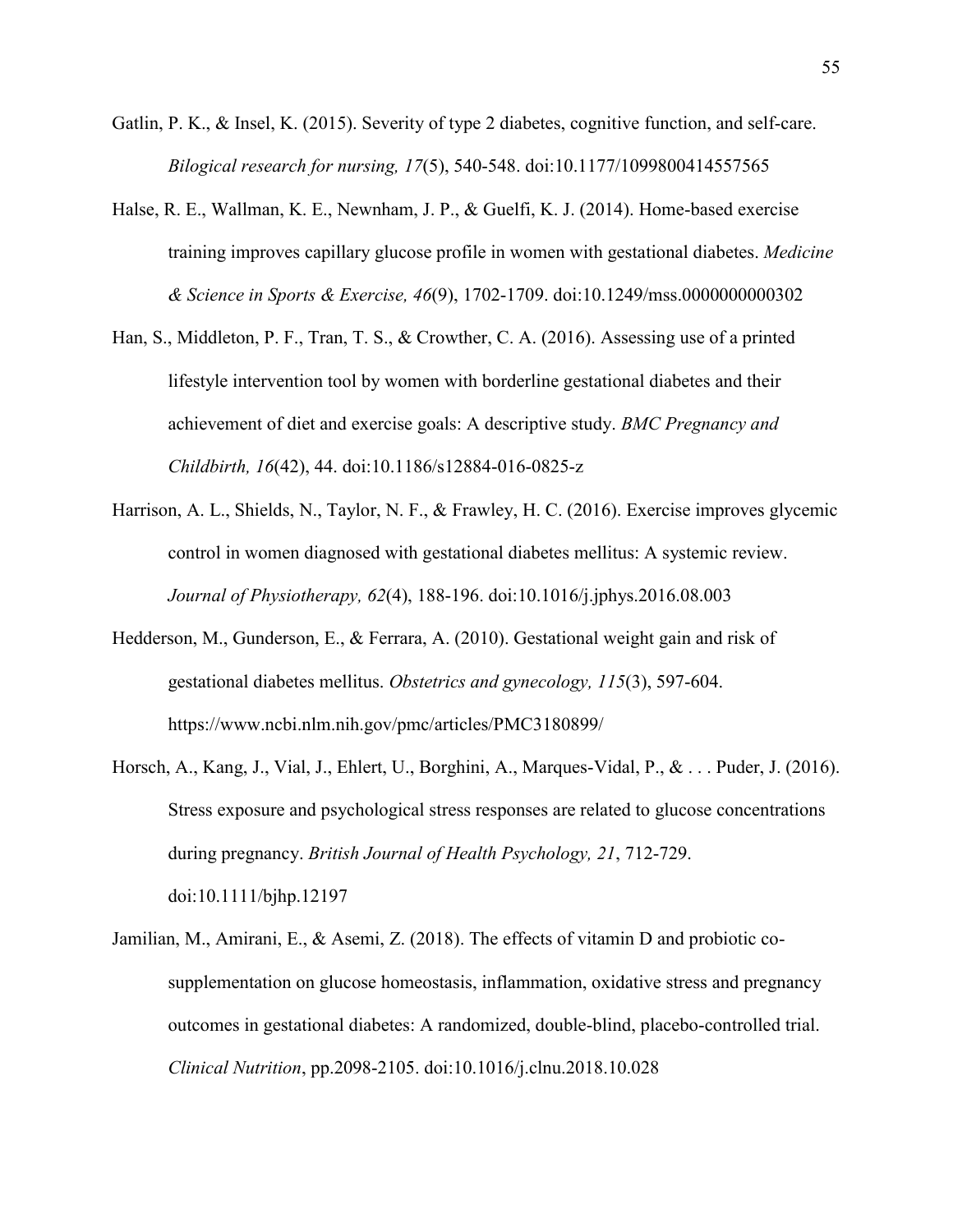- Jarvie, R. (2017). Lived experiences of women with co-existing BMI  $\geq$  and Gestational Diabetes Mellitus. *Midwifery, 49*, 79-86. doi: 10.1016/j.midw.2016.12.009
- Koivusalo, S. B., Rönö, K., Klemetti, M. M., Roine, R. P., Lindström, J., Erkkola, M., & . . . Stach-Lempinen, B. (2015). Gestational diabetes mellitus can be prevented by lifestyle intervention: The Finnish gestational diabetes prevention study (RADIEL). *Diabetes Care, 39*(1), 24-30. doi:10.3390/nu10111568
- Lefkovits, Y., Stewart, Z., & Murphy, H. (2019). Gestational diabetes. *Medicine, 47*(2), 114-118. https://doi.org/10.1016/j.mpmed.2018.11.006
- Luoto, R., Kinnunen, T. I., Aittasalo, M., Kolu, P., Raitanen, J., Ojala, K., & . . . Tulokas, S. (2011). Primary prevention of gestational diabetes mellitus and large-for-gestational-age newborns by lifestyle counseling: A cluster-randomized controlled trial. *PLoS Medicine, 8*(5), p.e1001036. doi:10.1371/journal.pmed.1001036
- Mazzoni, S., Hill, P., Webster, K., Heinrichs, G., & Hoffman, C. (2015). Group prenatal care for women with gestational diabetes. *Journal of Maternal-Fetal and Neonatal Medicine, 29*(17), 2852-2856. doi: 10.3109/14767058.2015.1107541
- Miremberg, H., Ben-Ari, T., Betzer, T., Raphaeli, H., Gassnier, R., Barda, G., . . . Weiner, E. (2018). The impact of daily smartphone-based feedback system among women with gestational diabetes on compliance, glycemic control, satisfaction, and pregnancy outcome: a randomized controlled trial. *American Journal of Obstetrics and Gynecology, 218*(4), 453.e1 - 453.e7, https://doi.org/10.1016/j.ajog.2018.01.044
- Nursing Theory. (2016). *Self-care deficit theory*. Retrieved November 19, 2018, from Nursing Theory: http://nursing-theory.org/theories-and-models/orem-self-care-deficit-theory.php Orem, D. (2001). *Nursing: Concepts of practice* (6th ed.). St. Louis: Mosby, Inc.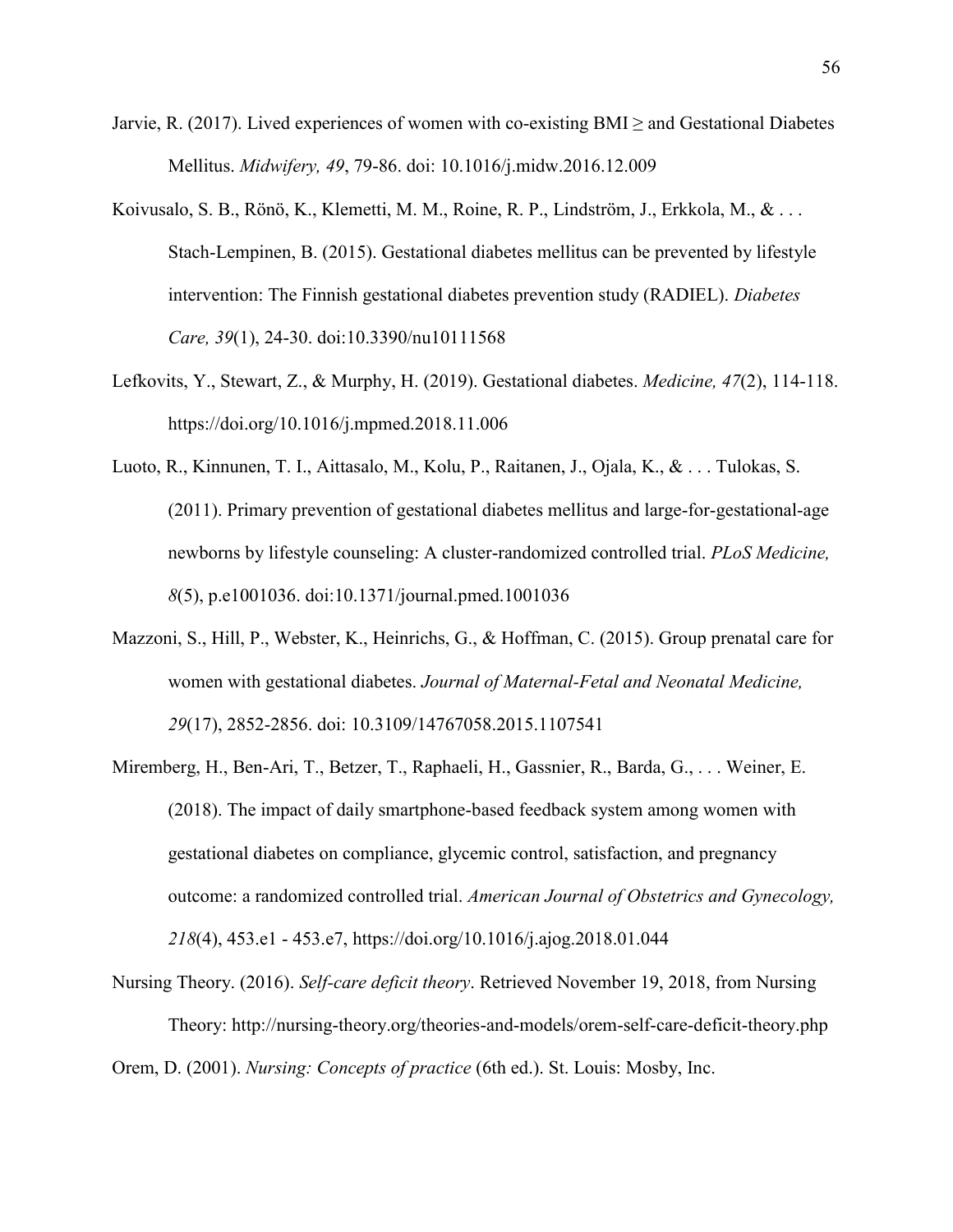- Plows, J., Stanley, J., Baker, P., Reynolds, C., & Vickers, M. (2018). The pathophysiology of gestational diabetes mellitus. *International Journal of Molecular Sciences, 19*(11), 3342. doi:10.3390/ijms19113342
- Rasekaba, T., Furler, J., Young, D., Liew, D., Gray, K., Blackberry, I., & W., L. (2018). Using technology to support care in gestational diabetes mellitus: Quantitative outcomes of an exploratory randomized control trial of adjunct telemedicine for gestational diabetes mellitus (TeleGDM). *Diabetes Research and Clinical Practice, 142*, 276-285. https://doi.org/10.1016/j.diabetes.2018.05.049
- Shellhaas, C., Conrey, E., Crane, D., Lorenz, A., Wapner, A., Oza-Frank, R., & Bouchard, J. (2016). The Ohio gestational diabetes postpartum care learning collaborative: Development of a quality improvement initiative to improve systems of care for women. *Maternal Child Health Journal, 20*(1), 71-80. doi:10.1007/s10995-016-2170-2
- Simmons, D., Devlieger, R., Assche, A. V., Galjaard, S., Corcoy, R., Adelantado, J., . . . Poppel, M. (2018). Association between gestational weight gain, gestational diabetes risk, and obstetric outcomes: A randomized controlled trial post hoc analysis. *Nutrients, 10*(11), 1568. doi:10.3390/nu10111568. doi:10.3390/nu10111568
- Singh, H., Soyoltulga, K., Fong, T., & Billimek, J. (2018). Delivery outcomes, emergency room visits, and psychological aspects of gestational diabetes results from a community hospital multiethnic cohort. *The Diabetes Educator, 44*(5), 465-474, https://doi.org/10.1177%2F0145721718795589
- Smith, M. C., & Parker, M. E. (2015). *Nursing theories and nursing practice* (4th ed.). F.A. Davis Company.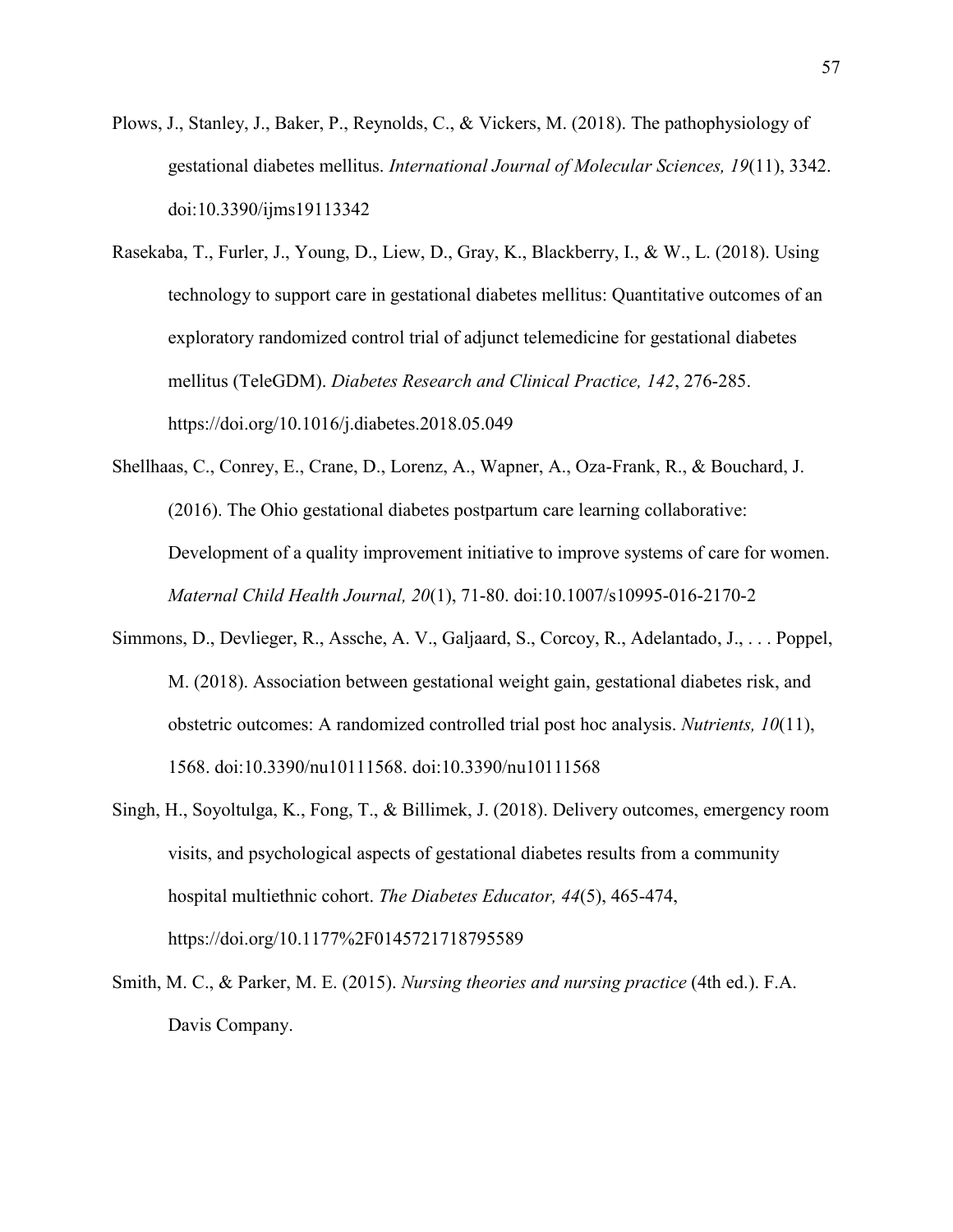- Tobias, D., Hu, F., & Zhang, C. (2012). Healthful dietary patterns and type 2 diabetes risk among women with a history of gestational diabetes. *Archives of internal medicine, 172*(20), 1566-1522. doi:10.1001/archinternmed.2012.3747
- Wang, C., Guelfi, K., & Yang, H. (2016). Exercise and its role in gestational diabetes mellitus. *Chronic Diseases and Transitional Medicine, 2*(4), 208-214, http://dx.doi.org/10.1016/j.cdtm.2016.11.006
- Wang, C., Wei, Y., Zhang, Y., Xu, Q., Sun, Y., Su, S., . . . Yang, H. (2017). A randomized clinical trial of exercise during pregnancy to prevent gestational diabetes mellitus and improve pregnancy outcome in overweight and obese pregnant women. *American Journal of Obstetrics and Gynecology, 216*(4), 340-351. doi:10.1016/j.ajog.2017.01.037
- Wang, S., Ma, J., & Yang, H. (2015). Lifestyle intervention for gestational diabetes mellitus prevention: A cluster-randomized controlled study. *Chronic Diseases and Translational Medicine, 1*(3), 169-174. doi:10.1016/j.cdtm.2015.09.001
- Wexler, D. (2020, Jan). *Initial management of blood glucose in adults with type 2 diabetes mellitus*. Retrieved from UpToDate: https://www.uptodate.com/contents/initialmanagement-of-blood-glucose-in-adults-with-type-2-diabetesmellitus?search=diabetes%20mellitus%20type%202&source=search\_result&selectedTitl  $e=1~150$ &usage type=default&display rank=1#H6062318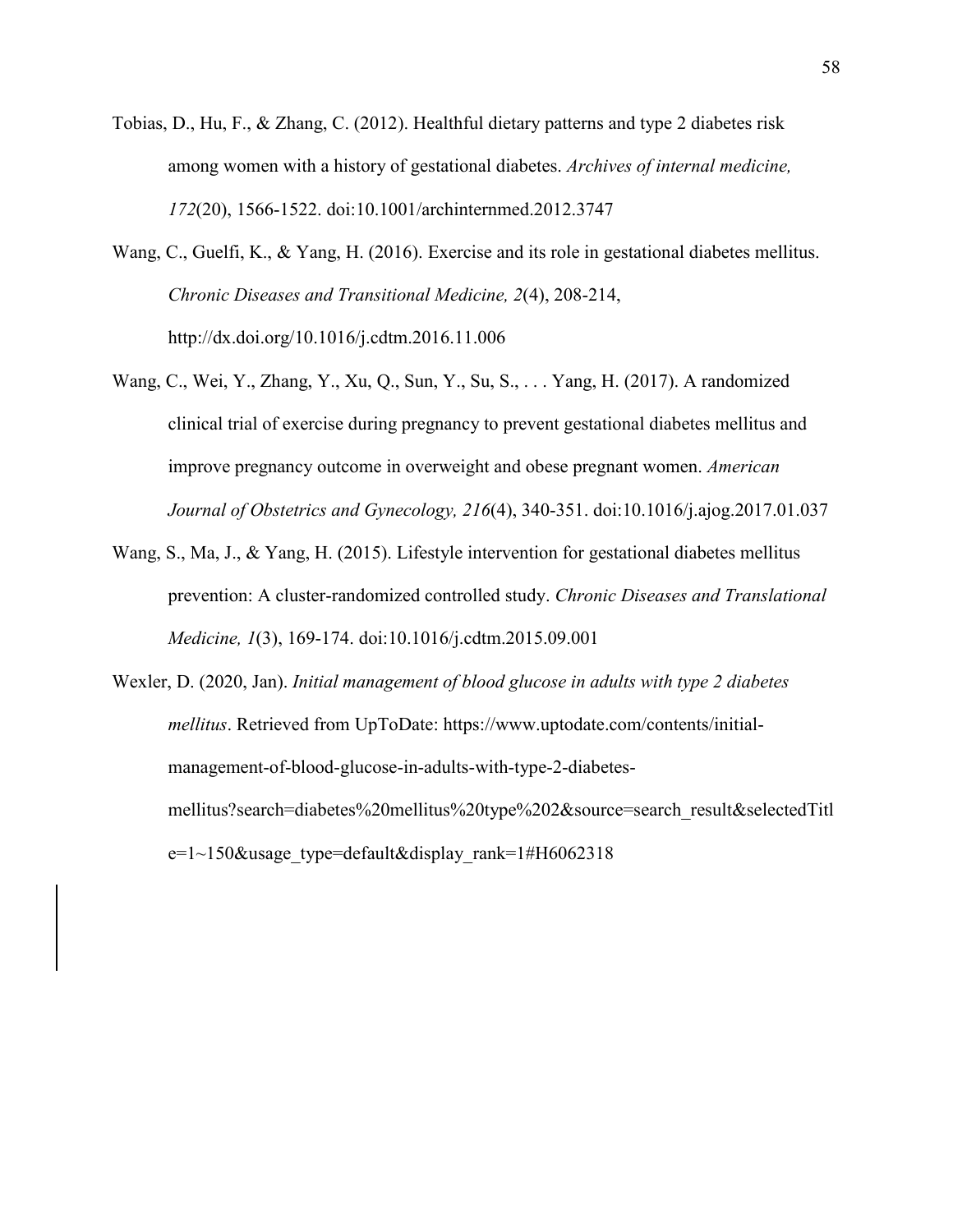**Source:** Aiken, C. E., Hone, L., Murphy, H. R., & Meek, C. L. (2018). Improving outcomes in gestational diabetes: Does gestational weight gain matter? *Diabetic Medicine, 36*(2), 167-176. doi:10.1111/dme.13767

| Purpose/<br><b>Sample</b>                                                                                                                                                                                                                                                                                                                                                                                                                                                                                                                                                                                                                                                                                                                                                  | Design<br>(Method/<br><b>Instruments)</b>                                                                                                                                                                                                                                                                                                                                                                                                                                                                                                                                                                                                              | Results/<br>Conclusion                                                                                                                                                                                                                                                                                                                                                                                                                                                                                                                                                                                                                                                                                  | Strengths/<br><b>Limitations</b>                                                                                                                                                                                                                                                                                                                                                                                                                                                                                 |  |
|----------------------------------------------------------------------------------------------------------------------------------------------------------------------------------------------------------------------------------------------------------------------------------------------------------------------------------------------------------------------------------------------------------------------------------------------------------------------------------------------------------------------------------------------------------------------------------------------------------------------------------------------------------------------------------------------------------------------------------------------------------------------------|--------------------------------------------------------------------------------------------------------------------------------------------------------------------------------------------------------------------------------------------------------------------------------------------------------------------------------------------------------------------------------------------------------------------------------------------------------------------------------------------------------------------------------------------------------------------------------------------------------------------------------------------------------|---------------------------------------------------------------------------------------------------------------------------------------------------------------------------------------------------------------------------------------------------------------------------------------------------------------------------------------------------------------------------------------------------------------------------------------------------------------------------------------------------------------------------------------------------------------------------------------------------------------------------------------------------------------------------------------------------------|------------------------------------------------------------------------------------------------------------------------------------------------------------------------------------------------------------------------------------------------------------------------------------------------------------------------------------------------------------------------------------------------------------------------------------------------------------------------------------------------------------------|--|
| <b>Purpose:</b> To assess<br>whether total gestational<br>weight gain during<br>pregnancy, 0-36 weeks<br>(wks), early gestational<br>weight gain (EGWG) (0-<br>28 wks), or late<br>gestational weight gain<br>$(LGWG)$ (28-36 wks)<br>are associated with<br>maternal-fetal outcomes.<br>Weight control may<br>improve metabolic<br>health and reduce<br>pregnancy<br>complications.<br><b>Sample/Setting:</b><br>546 pregnancies, 417<br>had pre-pregnancy<br>weight documented.<br>Total gestational weight<br>gain (TGWG) in 376,<br>EGWG in 129, LGWG<br>in 144, 36 wks weight<br>Women with a diagnosis<br>of GDM who delivered<br>a singleton infant $\geq$ 24<br>wks at the Cambridge<br><b>Universities NHS</b><br>foundation trust between<br>10/2014 and 3/2017. | Design:<br>Retrospective<br>observational study<br><b>Instruments:</b><br>Participants<br>identified using<br>EHR. Accuracy of<br>diagnosis and<br>treatment was<br>confirmed by hand<br>searching each<br>record.<br>Measurements of<br>maternal weight and<br>height measured at<br>antenatal booking in<br>the community, pre<br>pregnancy BMI was<br>based on this (8-12)<br>wks). If no booking<br>weight self-reported<br>weight used (approx<br>$2\%$ of cases).<br>Weighed every 2<br>wks at the clinic on<br>regularly calibrated<br>scales.<br>Offered GDM<br>screening with<br>random plasma<br>glucose at antenatal<br>booking. If results | <b>Results: TGWG was</b><br>negatively associated<br>with pre-pregnancy<br><b>BMI</b> (beta<br>coefficient -0.79: CI<br>$-0.89$ to $-0.68$ .<br>$p,0.001$ ) and<br>positively associated<br>with infant birth<br>weight z-score<br>(adjusted for sex and<br>gestation, beta<br>coefficient 0.02; CI<br>$0.01$ to $0.04$ ,<br>$p<0.001$ .<br><b>TGWG</b> was<br>associated with fetal<br>growth both<br>positively (LGA<br>$p<0.001$ ) and<br>negatively (SGA<br>p<0.05<br><b>Increased TGWG</b><br>increased likelihood<br>of $c/s$ ( $p<0.01$ ) and<br>reduced likelihood<br>of SVD $(p< 0.001)$<br>EGWG is important<br>for development of<br>GDM but not<br>associated with the<br>studied pregnancy | <b>Strengths:</b><br>Protocols for<br>initiation of GDM<br>treatment, dose<br>titration and<br>delivery planning<br>were done by a<br>single clinical team<br>which minimized<br>unintentional<br>variation within the<br>cohort.<br>Sample size of 546<br>was sufficient to<br>draw useful<br>conclusions.<br>Approved as a<br>service evaluation,<br>IRB granted<br>approval for further<br>analysis of data.<br><b>Limitations:</b><br>Self-reported data.<br>Only done in<br>patients who had a<br>hx of GDM |  |
| The first eligible<br>pregnancy was included<br>when women had                                                                                                                                                                                                                                                                                                                                                                                                                                                                                                                                                                                                                                                                                                             | were $>7.0$ mmol/l or<br>had prev dx of GDM<br>they were offered                                                                                                                                                                                                                                                                                                                                                                                                                                                                                                                                                                                       | outcomes. LGWG<br>was associated with<br>increased odds of                                                                                                                                                                                                                                                                                                                                                                                                                                                                                                                                                                                                                                              |                                                                                                                                                                                                                                                                                                                                                                                                                                                                                                                  |  |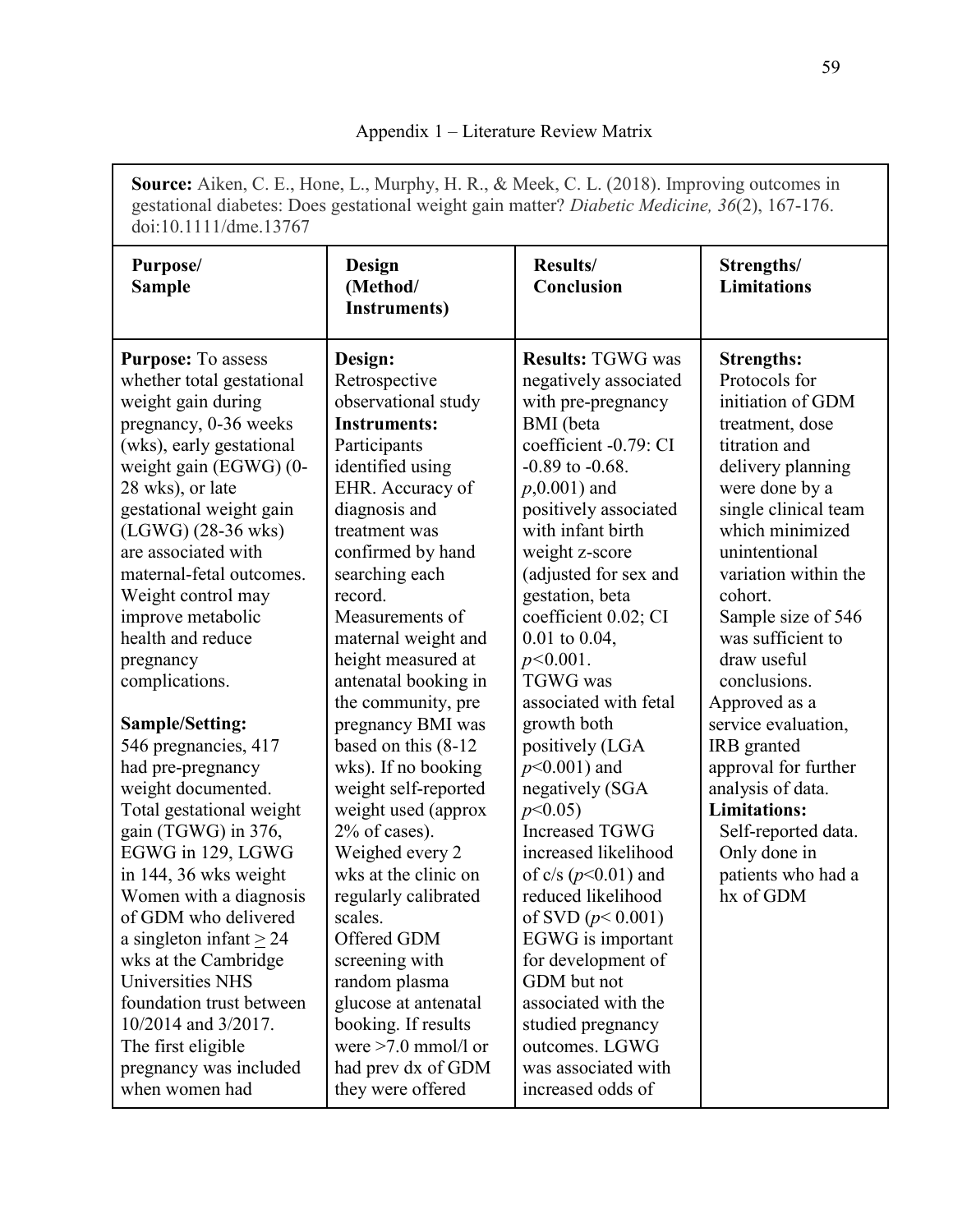| multiple eligible<br>pregnancies.                                                                                                               | 75g OGTT within a<br>week. Participants<br>without pre-existing<br>GDM were screened                                                                                                                                                                                                                                                                                                                                                                                                                                                                                                                                                                                                            | LGA ( $p<0.05$ ) and<br>instrumental delivery<br>$(p<0.01)$ Women<br>who avoided                                                                                                                                                                                                                                                                                                                                                                                                                                                                                                                                                                                                                                                   |  |
|-------------------------------------------------------------------------------------------------------------------------------------------------|-------------------------------------------------------------------------------------------------------------------------------------------------------------------------------------------------------------------------------------------------------------------------------------------------------------------------------------------------------------------------------------------------------------------------------------------------------------------------------------------------------------------------------------------------------------------------------------------------------------------------------------------------------------------------------------------------|------------------------------------------------------------------------------------------------------------------------------------------------------------------------------------------------------------------------------------------------------------------------------------------------------------------------------------------------------------------------------------------------------------------------------------------------------------------------------------------------------------------------------------------------------------------------------------------------------------------------------------------------------------------------------------------------------------------------------------|--|
| Level of evidence:<br><b>Johns Hopkins</b><br><b>Evidence</b><br><b>Appraisal: Quantitative</b><br>Strength: Level II<br><b>Quality: B/Good</b> | at 24-28 wks with<br>50g OGTT. Dx was<br>based on IADPSG<br>criteria.<br>After dx of GDM<br>seen every 2-4 wks<br>and encouraged to<br>monitor CBGs QID.<br>Given dietary advice,<br>advised to follow a<br>low glycemic index<br>diet, and avoid<br>excessive weight<br>gain. Hyperglycemia<br>despite modifications<br>received metformin<br>or insulin per NICE<br>guidelines.<br>Data was analyzed as<br>continuous variables<br>to avoid<br>categorization of<br>quantitative data.<br>Weight gain was<br>assessed per IOM<br>guidelines and as a<br>% of gain from<br>baseline pre-<br>pregnancy weight<br>Associations were<br>assessed using<br>multivariate logistic<br>regression and | substantial weight<br>gain after GDM dx<br>had 0.7 mmol/l<br>lower postnatal 2-h<br>glucose and needed<br>$\frac{1}{2}$ the insulin/day at<br>36 wks compared to<br>those with higher<br>LGWG.<br>Women with $>$<br>LGWG had higher<br>postnatal glucose<br>$(p<0.05$ for fasting<br>and 2h OGTT) The<br>difference in fasting<br>concentrations was<br>$(0.1 \text{ mmol/l}).$<br>Difference was more<br>marked in 2 h<br>OGTT, 5.4 mmol/l<br>$(97 \text{ mg/dl})$<br><b>Conclusion:</b><br><b>Controlling GWG</b><br>should be a priority<br>after diagnosis of<br>GDM to optimize<br>pregnancy outcomes.<br>This will also<br>improve the<br>maternal postnatal<br>glucose. Waiting<br>until after dx of<br>GDM is not too late |  |
|                                                                                                                                                 | results presented as<br>odds ratios. They<br>were considered<br>statistically<br>significant at an<br>alpha level of 0.05.                                                                                                                                                                                                                                                                                                                                                                                                                                                                                                                                                                      | to offer lifestyle<br>interventions to<br>improve pregnancy<br>and maternal<br>outcomes.                                                                                                                                                                                                                                                                                                                                                                                                                                                                                                                                                                                                                                           |  |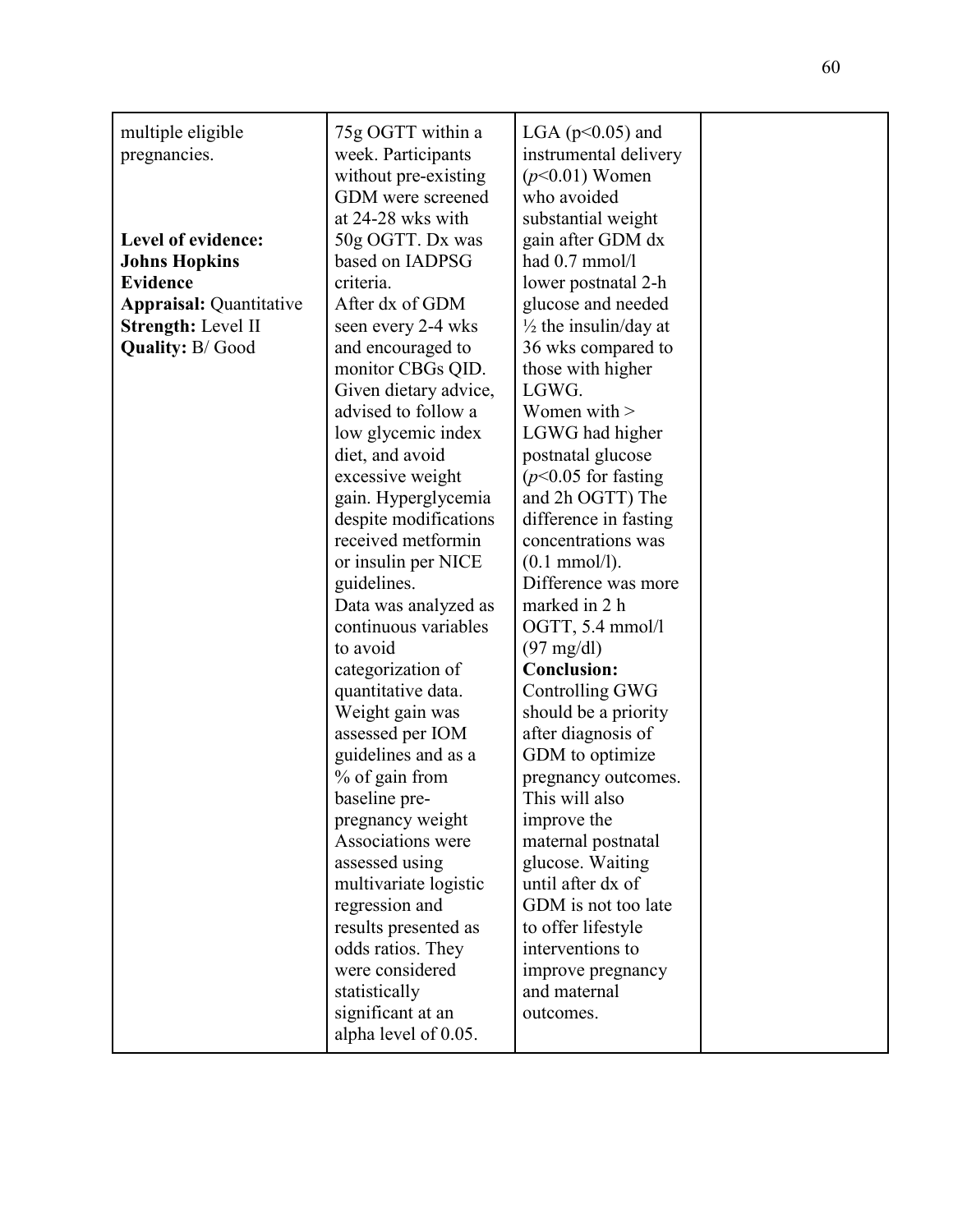**Author Recommendations:** Need to explore methods of weight control in GDM. It is not too late at dx of GDM to benefit from limiting further GWG. A stable weight after GDM dx had the best maternal & neonatal outcomes. Further work is needed to identify targets that are appropriate for GDM who are already at higher risk of pregnancy complications compared to normal glucose tolerance during pregnancy.

**Summary for current clinical practice question:** Weight control in women with GDM is important but controlling weight prior to pregnancy is a better way to prevent GDM. When controlling weight during pregnancy after the dx of GDM patients can have better control of the CBGs and management of their diagnosis.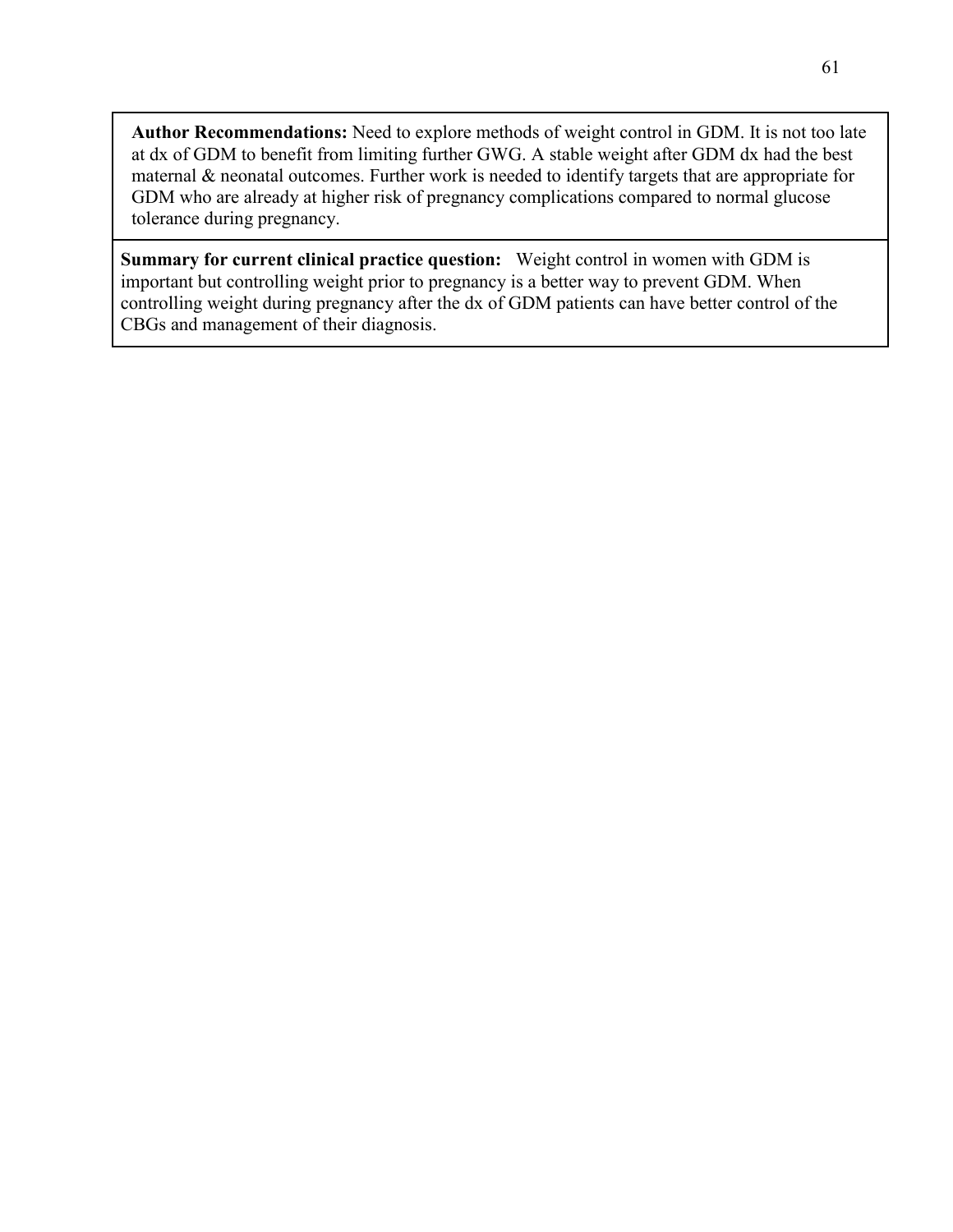**Source:** Anjana, R. M., Sudha, V., Lakshmipriya, N., Anitha, C., Unnikrishnan, R., Bhavadharini, B., ... Mohan, V. (2016). Physical activity patterns and gestational diabetes outcomes - The wings project. *Diabetes Research and Clinical Practice, 116*, 253-262. doi:10.1016/j.diabres.2016.04.041

| <b>Purpose/Sample</b>                                                                                                                                                                                                                                                                                                                                                                                                                                                                                                                                                                 | Design<br>(Method/Instrumen<br>ts)                                                                                                                                                                                                                                                                                                                                                                                                                                                                                                                                                                                                                                                                                                                                               | <b>Results/Conclusion</b>                                                                                                                                                                                                                                                                                                                                                                                                                                                                                                                                                                                                                                                                                                                                                                                                                                                                                                                                                               | Strengths/<br><b>Limitations</b>                                                                                                                                                                                                                                                                                                                                                                                                                                                                                                                                                                                   |
|---------------------------------------------------------------------------------------------------------------------------------------------------------------------------------------------------------------------------------------------------------------------------------------------------------------------------------------------------------------------------------------------------------------------------------------------------------------------------------------------------------------------------------------------------------------------------------------|----------------------------------------------------------------------------------------------------------------------------------------------------------------------------------------------------------------------------------------------------------------------------------------------------------------------------------------------------------------------------------------------------------------------------------------------------------------------------------------------------------------------------------------------------------------------------------------------------------------------------------------------------------------------------------------------------------------------------------------------------------------------------------|-----------------------------------------------------------------------------------------------------------------------------------------------------------------------------------------------------------------------------------------------------------------------------------------------------------------------------------------------------------------------------------------------------------------------------------------------------------------------------------------------------------------------------------------------------------------------------------------------------------------------------------------------------------------------------------------------------------------------------------------------------------------------------------------------------------------------------------------------------------------------------------------------------------------------------------------------------------------------------------------|--------------------------------------------------------------------------------------------------------------------------------------------------------------------------------------------------------------------------------------------------------------------------------------------------------------------------------------------------------------------------------------------------------------------------------------------------------------------------------------------------------------------------------------------------------------------------------------------------------------------|
| <b>Purpose:</b><br>To compare<br>physical activity<br>patterns in women<br>with and without<br>GDM and assess<br>the effects of an<br>exercise<br>intervention on<br>change in physical<br>activity patterns,<br>blood glucose<br>levels, and<br>pregnancy<br>outcomes in GDM<br>Sample/<br>Setting:<br>1086 pregnant<br>women with GA<br>less than 28 wks<br>attending 6<br>maternity clinics<br>located in<br>Chennai, South<br>India between<br>11/13 to 12/14.<br>Exclusions:<br>women with pre-<br>existing diabetes,<br>multiple<br>pregnancies, or<br>assisted<br>pregnancies. | Design: RCT<br><b>Instruments:</b><br>Women with GDM<br>were enrolled into the<br>model of care (MOC)<br>during their antenatal<br>visits to maternity<br>clinics. Women<br>received in depth<br>education about GDM<br>and its implications<br>for them and their<br>babies. Instructions on<br>dietary principles,<br>monitoring, and<br>pharmacotherapy<br>management of GDM<br>were given.<br>All women with GDM<br>were offered<br>individualized 1on1<br>counseling about the<br>benefits of physical<br>activity in pregnancy<br>and encouraged to<br>meet guidelines at<br>every visit. A<br>pedometer was given<br>to encourage an<br>increase in step count.<br>The intervention was<br>provided by trained<br>nutritionists and<br>health care<br>professionals for a | <b>Results: 247 were dx with</b><br>GDM. 836 did not have<br>GDM. Physical activity data<br>was available for 84.4%.<br>Patterns for physical activity<br>analysis in 795 (189 had<br>GDM and 606 no GDM).<br>No sig. differences in age,<br>GA, BMI, fasting and 1-h<br>and 2h glucose values and<br>HbA1c.<br>Dx with GDM were<br>significantly older, had<br>higher BMI, likely to have a<br>family hx of diabetes and<br>previous hx of GDM<br>compared to those without.<br>20 with GDM $(10.6\%)$ were<br>on insulin. GDM were more<br>sedentary compared to those<br>without $(86.2\% \text{ vs.}$<br>61.2%)10.7% met<br>recommended guidelines for<br>physical activity (8.7% non<br>GDM and 16.9% GDM<br>$p=0.001$ . After the MOC<br>there was a sig.<br>improvement in activity and<br>decrease in sedentary<br>behavior in GDM. Before<br>MOC moderate activity<br>15.2%, sedentary 84.8%.<br>After MOC moderate<br>activity 26.5% sedentary<br>73.5% ( $p$ <0.001) Fasting | <b>Strengths:</b><br>First study to<br>have looked at<br>maternal and<br>fetal outcomes of<br>women with<br>GDM after<br>exercise<br>intervention.<br>Adequate sample<br>size, good<br>response and<br>follow up<br>rates. Low cost<br>intervention that<br>was easily<br>adapted into<br>routine care.<br>Approved by the<br>Institutional<br>Ethics<br>Committee of the<br><b>Madra Diabetes</b><br>Research<br>Foundation.<br>Informed consent<br>was obtained<br>from all<br>participants.<br><b>Limitations:</b><br>The absence of a<br>comparator<br>group. Done in<br>selected antenatal<br>centers and not |
|                                                                                                                                                                                                                                                                                                                                                                                                                                                                                                                                                                                       | mean of 12 wks.                                                                                                                                                                                                                                                                                                                                                                                                                                                                                                                                                                                                                                                                                                                                                                  | and postprandial CBGs                                                                                                                                                                                                                                                                                                                                                                                                                                                                                                                                                                                                                                                                                                                                                                                                                                                                                                                                                                   | generalized.                                                                                                                                                                                                                                                                                                                                                                                                                                                                                                                                                                                                       |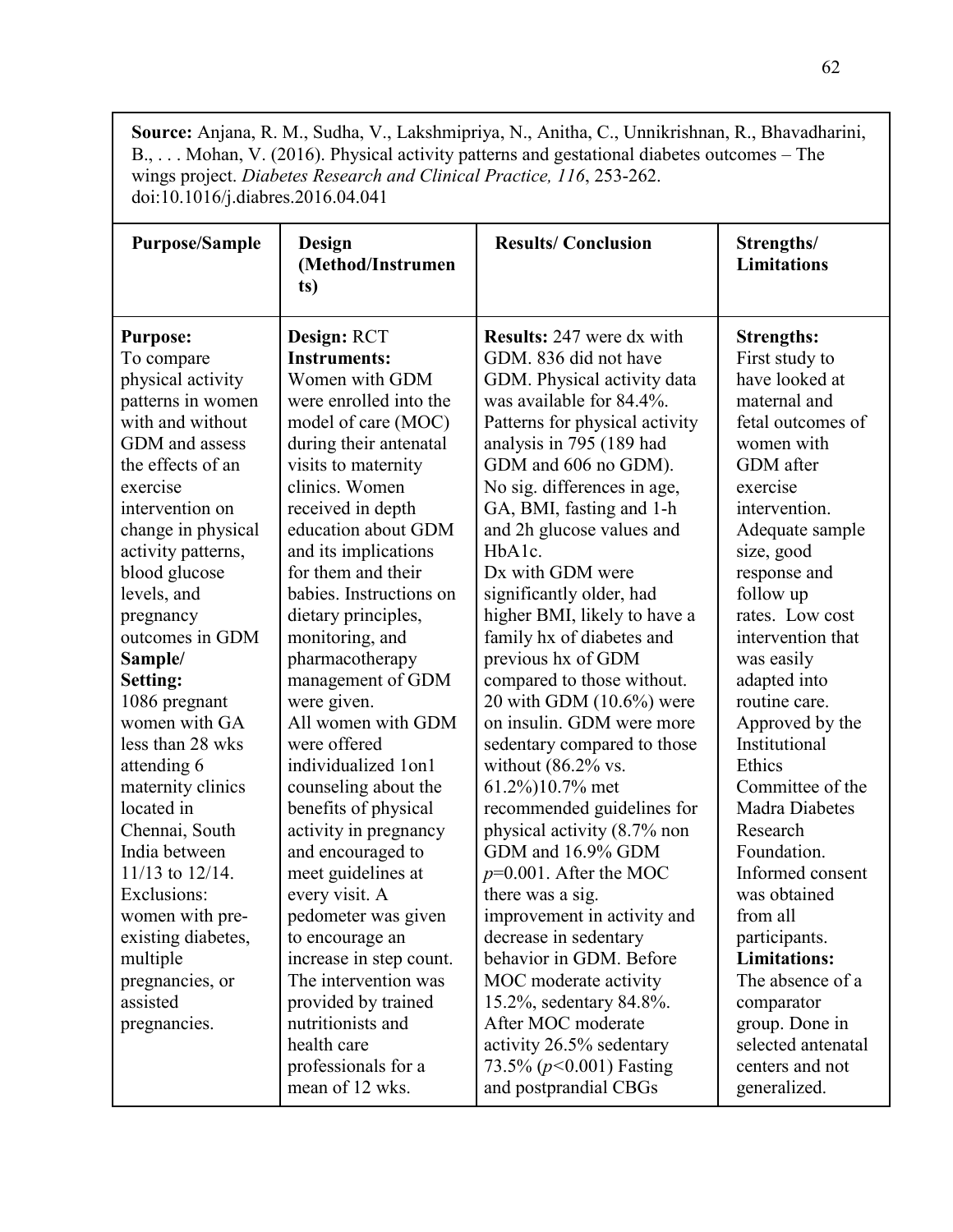| <b>Level of</b><br>evidence:<br><b>Johns Hopkins</b><br><b>Evidence</b><br>Appraisal:<br>Quantitative<br><b>Strength Level: I</b><br><b>Quality:</b><br>B/Good | Intervention was<br>reinforced at every<br>antenatal visit. A<br>"after model of care"<br>visit $(30-35 \text{ wks GA})$<br>questionnaires were<br>repeated.<br>Physical activity was<br>measured using the<br><b>Madara Diabetes</b><br><b>Research Foundation-</b><br>Physical activity<br>questionnaire that<br>measured work,<br>transport, recreational,<br>and general activity,<br>this was measured<br>once before MOC and<br>once after MOC to<br>assess changes in<br>physical activity<br>changes. | decreased after the MOC,<br>$p<0.001$ . No change in<br>HbA1c before or after<br>MOC. C/S rate was 60.9%<br>(42.3% emergency), 32.5%<br>had normal delivery, and<br>6.6% had instrumental<br>delivery. 94% delivered at<br>term. 13.2% macrosomia,<br>3.3% NICU admission,<br>1.3% neonatal<br>hypoglycemia and others.<br>Recreational walking<br>showed a 70% decreased<br>risk for adverse neonatal<br>outcomes ( $p=0.04$ ).<br><b>Conclusion:</b><br>Physical activity levels are<br>inadequate amongst this<br>group studied.<br>Sedentary behavior was<br>more common with GDM.<br>A low cost, culturally<br>appropriate model of care<br>can bring about significant<br>improvements in physical<br>activity in GDM. These<br>changes are associated with<br>improved glycemic control<br>and reduction of adverse<br>neonatal outcomes. GDM<br>with increased sedentary<br>time have a 4-fold increase<br>of adverse neonatal<br>outcomes. | Pedometer data<br>was only<br>available to a<br>subset of women<br>who were<br>motivated by it.<br>Interventions<br>consisted of<br>dietary and<br>exercise it was<br>difficult to tease<br>out effects of diet<br>versus exercise. |
|----------------------------------------------------------------------------------------------------------------------------------------------------------------|---------------------------------------------------------------------------------------------------------------------------------------------------------------------------------------------------------------------------------------------------------------------------------------------------------------------------------------------------------------------------------------------------------------------------------------------------------------------------------------------------------------|-----------------------------------------------------------------------------------------------------------------------------------------------------------------------------------------------------------------------------------------------------------------------------------------------------------------------------------------------------------------------------------------------------------------------------------------------------------------------------------------------------------------------------------------------------------------------------------------------------------------------------------------------------------------------------------------------------------------------------------------------------------------------------------------------------------------------------------------------------------------------------------------------------------------------------------------------------|-------------------------------------------------------------------------------------------------------------------------------------------------------------------------------------------------------------------------------------|
|----------------------------------------------------------------------------------------------------------------------------------------------------------------|---------------------------------------------------------------------------------------------------------------------------------------------------------------------------------------------------------------------------------------------------------------------------------------------------------------------------------------------------------------------------------------------------------------------------------------------------------------------------------------------------------------|-----------------------------------------------------------------------------------------------------------------------------------------------------------------------------------------------------------------------------------------------------------------------------------------------------------------------------------------------------------------------------------------------------------------------------------------------------------------------------------------------------------------------------------------------------------------------------------------------------------------------------------------------------------------------------------------------------------------------------------------------------------------------------------------------------------------------------------------------------------------------------------------------------------------------------------------------------|-------------------------------------------------------------------------------------------------------------------------------------------------------------------------------------------------------------------------------------|

**Author Recommendations:** Larger studies are needed to elucidate whether the findings from this study are applicable in GDM across the world. Research also needs to be done to understand the mechanisms of the benefits of physical activity and the long-term benefits.

**Summary for current clinical practice question:** Physical activity has an impact on GDM, but still needs to be researched for the long-term benefits. Adding physical activity after the diagnosis of GDM can help with better control of GDM.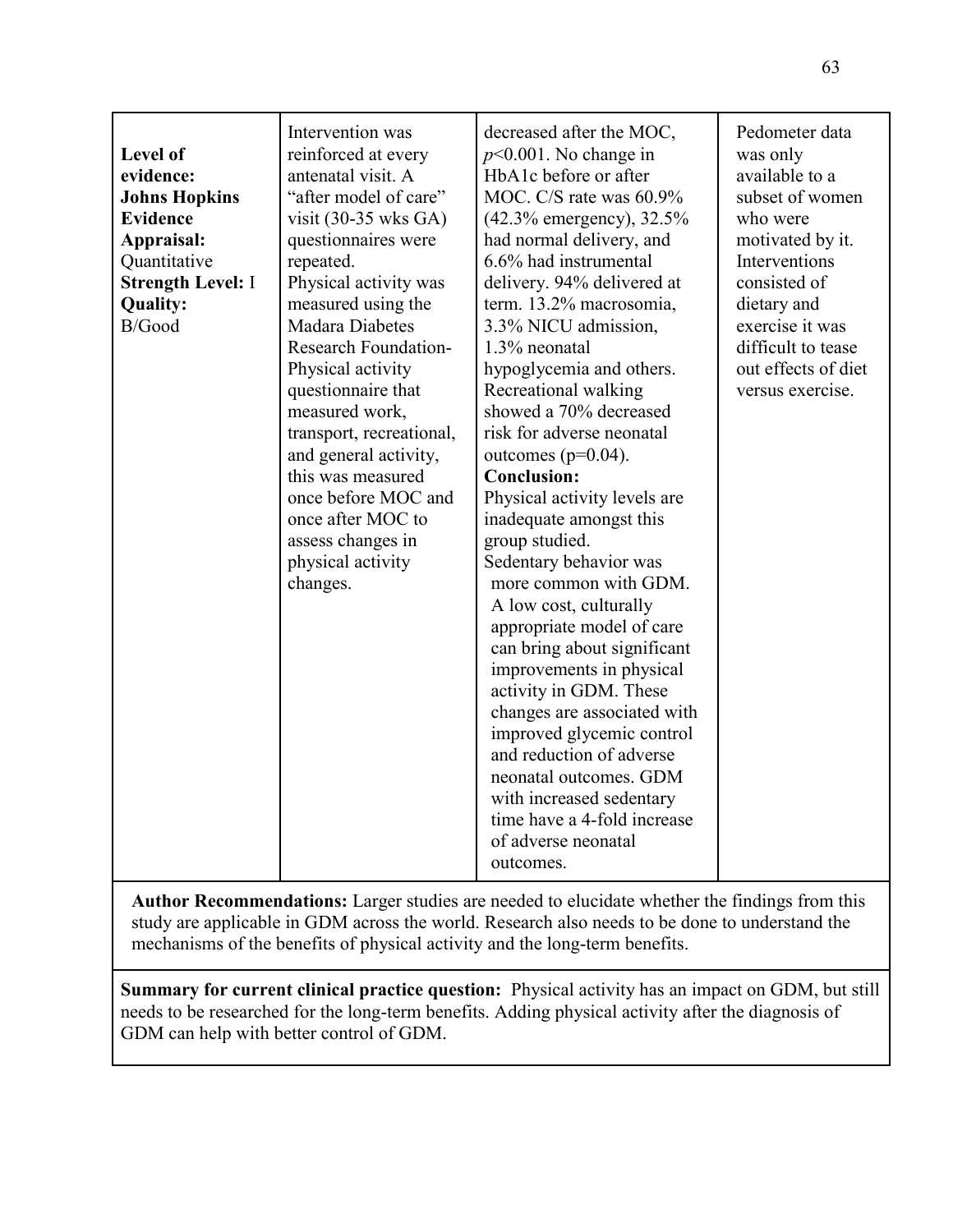**Source:** Colicchia, L. C., Parviainen, K., & Chang, J. C. (2016). Social contributors to glycemic control in gestational diabetes mellitus. *Obstetrics & Gynecology, 128*(6), 1333-1339. doi:10.1097/aog.0000000000001740

| <b>Purpose/Sample</b>                                                                                                                                                                                                                                                                                                                                                                                                                                                                                                                                                                                                                               | <b>Design</b>                                                                                                                                                                                                                                                                                                                                                                                                                                                                                                                                                                                                                                                                                                                                                                                                                                                                                                                                                                                                             | <b>Results Results/</b>                                                                                                                                                                                                                                                                                                                                                                                                                                                                                                                                                                                                                                                                                                                                                                                                                                                                                                                                                                                         | Strengths/                                                                                                                                                                                                                                                                                                                                                                                                                                                     |
|-----------------------------------------------------------------------------------------------------------------------------------------------------------------------------------------------------------------------------------------------------------------------------------------------------------------------------------------------------------------------------------------------------------------------------------------------------------------------------------------------------------------------------------------------------------------------------------------------------------------------------------------------------|---------------------------------------------------------------------------------------------------------------------------------------------------------------------------------------------------------------------------------------------------------------------------------------------------------------------------------------------------------------------------------------------------------------------------------------------------------------------------------------------------------------------------------------------------------------------------------------------------------------------------------------------------------------------------------------------------------------------------------------------------------------------------------------------------------------------------------------------------------------------------------------------------------------------------------------------------------------------------------------------------------------------------|-----------------------------------------------------------------------------------------------------------------------------------------------------------------------------------------------------------------------------------------------------------------------------------------------------------------------------------------------------------------------------------------------------------------------------------------------------------------------------------------------------------------------------------------------------------------------------------------------------------------------------------------------------------------------------------------------------------------------------------------------------------------------------------------------------------------------------------------------------------------------------------------------------------------------------------------------------------------------------------------------------------------|----------------------------------------------------------------------------------------------------------------------------------------------------------------------------------------------------------------------------------------------------------------------------------------------------------------------------------------------------------------------------------------------------------------------------------------------------------------|
|                                                                                                                                                                                                                                                                                                                                                                                                                                                                                                                                                                                                                                                     | (Method/Instruments)                                                                                                                                                                                                                                                                                                                                                                                                                                                                                                                                                                                                                                                                                                                                                                                                                                                                                                                                                                                                      | Conclusion                                                                                                                                                                                                                                                                                                                                                                                                                                                                                                                                                                                                                                                                                                                                                                                                                                                                                                                                                                                                      | <b>Limitations</b>                                                                                                                                                                                                                                                                                                                                                                                                                                             |
| Purpose: To<br>evaluate the<br>association of<br>social factors<br>with glycemic<br>control in GDM.<br>Sample/Setting:<br>145 approached,<br>111 completed<br>baseline surveys,<br>97 completed<br>follow up<br>surveys.<br>Participants were<br>recruited from<br>the MFM office<br>and high-risk<br>resident clinic at<br>Magee-Women's<br>Hospital<br>University of<br>Pittsburgh<br>Medical center.<br>March to<br>October 2015.<br>Needed a dx of<br>GDM based on 2<br>or more elevated<br>values on a 3 hr<br>$100-g$ GTT or<br>one or more<br>elevated values<br>on a 2-hr 75-g<br>GTT.<br>Exclusions- pre-<br>gestational<br>diabetes or dx | Design: RCT<br><b>Instruments: Surveys</b><br>administered in 2 parts.<br>After GDM dx & after 4-<br>12 wks of treatment (by<br>telephone, email, mail, or<br>in person at a follow up<br>visit). Managed according<br>to usual care. QID blood<br>sugar readings with<br>weekly reporting, dietary<br>modifications, $\&$<br>initiation of meds if<br>dietary modifications<br>didn't achieve<br>control. Social support<br>evaluated using the<br><b>Shortened Social Support</b><br>Scale & the Diabetes<br>Social Support<br>Questionnaire. Higher<br>scores on both scales $=$<br>more social support.<br>Chaotic lifestyle assessed<br>using the Confusion,<br>Hubbub and Order Scale<br>to measure organization,<br>instability, $\&$ ability to<br>anticipate the future $\&$<br>plan ahead. Higher scores<br>indicate poor organization<br>and high<br>instability. Questionnaires<br>on where food purchased,<br>transportation to food<br>stores, use of WIC<br>benefits or SNAP, $\&$<br>difficulty affording | <b>Results:</b> 86/111 (76.5%)<br>achieved satisfactory<br>glycemic control. 49<br>$(44.6\%)$ were treated<br>with dietary<br>modifications, 45(40.9%)<br>received glyburide, and<br>16 (14.6%) received<br>insulin treatment. An<br>average of 17.3%<br>missing values on<br>weekly logs (12.7% for<br>good control $& 32.7\%$<br>for poor control,<br>$P \le 001$ ).<br>Satisfactory glycemic<br>control had lower<br>baseline BMI, lower<br>fasting values on GTT, $\&$<br>more likely to be<br>married, have a higher<br>household income. Less<br>likely to have public<br>insurance, report a hx of<br>depression or anxiety, $\&$<br>more likely to exercise 3<br>or more times a<br>week. Chaotic lifestyle<br>(confusion, hubbub &<br>order scale score $12.5 \pm$<br>2.9 for those with good<br>control, $16.3 + 3.9$ for<br>poor control; odds ratio<br>$0.71$ (95 % CI 0.59-0.85)<br>& receipt of food stamps<br>$(11/86 \, [12.9\%]$ for good<br>control and $10/25$ [40%]<br>for poor control; OR | <b>Strengths:</b><br>Didn't receive<br>financial<br>compensation.<br>Approval from<br>University of<br>Pittsburgh IR<br>board.<br>Socioeconomically<br>diverse population<br>& prospectively<br>collected data with<br>clearly defined<br>outcomes.<br><b>Limitations:</b><br>Single institutional<br>study.<br>Small sample size<br>was likely too<br>small to identify<br>all association<br>between social<br>factors and<br>primary/secondary<br>outcomes. |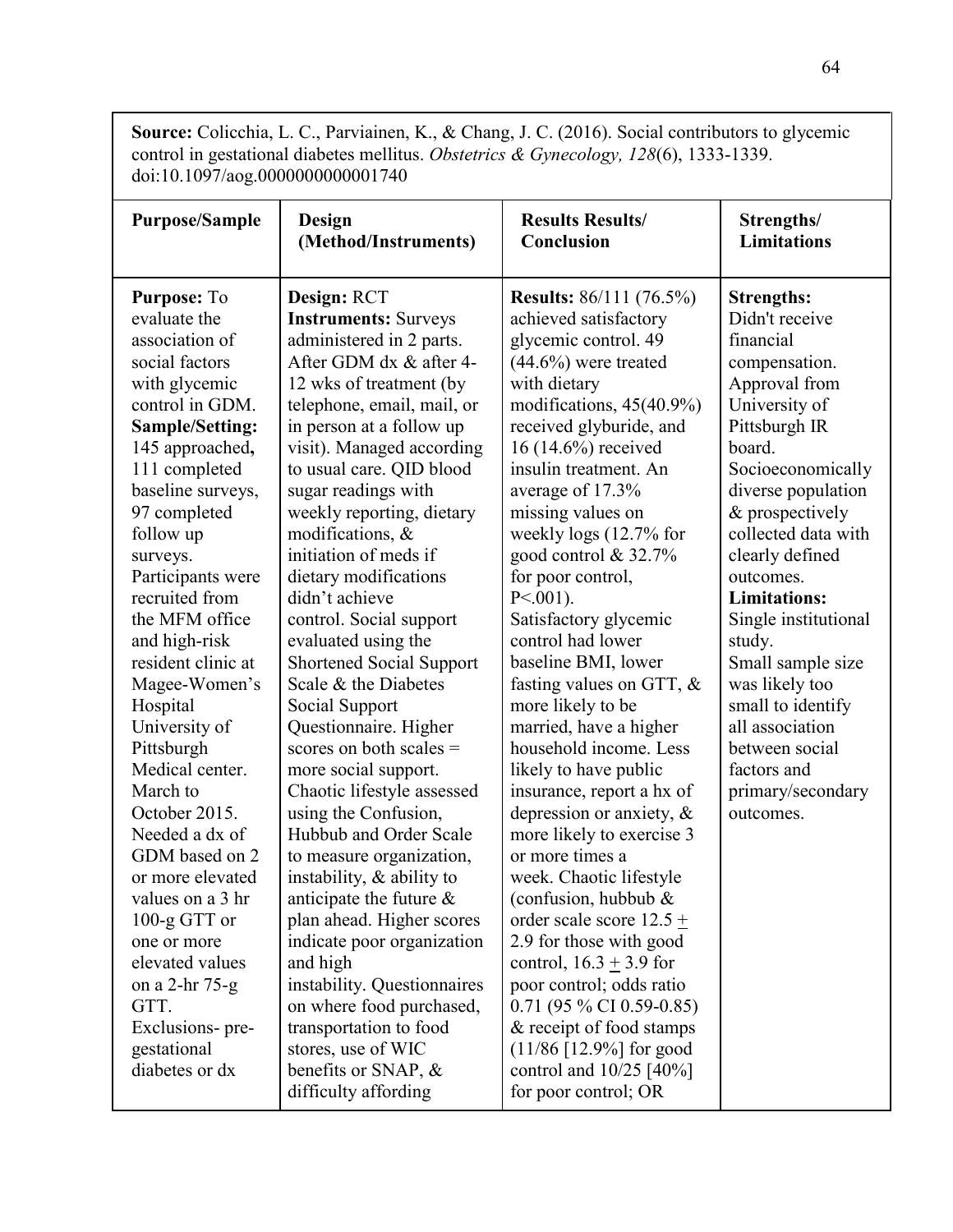| before 20 wks<br>GA.<br><b>Level of</b><br>evidence:<br><b>Johns Hopkins</b><br><b>Evidence</b><br>Appraisal:<br>Quantitative<br><b>Strength: Level 1</b><br><b>Quality: B/Good</b><br>Consistent results<br>Used RTC design.<br>There were no<br>definitive<br>conclusions.<br>Diverse<br>Population.<br>Significant<br>associations were<br>found.<br>Could use a larger<br>sample size. | food. Food purchases &<br>access to healthy food<br>were adapted from the<br>National Household Food<br><b>Acquisition and Purchase</b><br>Survey.<br>Asked questions related<br>to cooking $&$ meal prep<br>focusing on time and<br>stress and number of<br>meals eaten outside the<br>home. Physical &<br>emotional responses to<br>food were assessed using<br>a 3-point scale on food<br>cravings & feeling<br>anxious about food or<br>eating. Employer support<br>and shifts were assessed<br>as well.<br>Surveys were reviewed<br>by 4 MFM providers, 2<br>diabetic educators.<br>Data from EHR for<br>baseline health<br>information, pregnancy<br>complications, delivery<br>outcomes, &CBGs. | 0.22, 95% CI 0.08-0.62)<br>associated with<br>decreased likelihood of<br>achieving glycemic<br>control. Being married<br>$(67/86$ [77.9%] for good<br>control and 12/25<br>[48.0%] for poor control;<br>OR 3.82, 95% CI 1.49-<br>9.74) $&$ regular exercise<br>$(49/86)$ [57.0%] for good<br>control and 5/25 [20.0%]<br>for poor control; OR<br>5.03, 95% CI 1.72-14.72)<br>increased achieving<br>glycemic control. Time<br>to stores, home cooking,<br>& social support, not<br>associated with glycemic<br>control.<br><b>Conclusion: Chaotic</b><br>lifestyle, marital status,<br>food stamps, & exercise<br>were associated with<br>glycemic control.<br>Chaotic lifestyle is<br>associated with difficulty<br>adhering to GDM care<br>leading to poor<br>control. Social factors are<br>associated with glycemic<br>control in GDM and may<br>be modifiable to improve<br>glucose control. There<br>was no association<br>between social support<br>and glycemic control. |  |
|--------------------------------------------------------------------------------------------------------------------------------------------------------------------------------------------------------------------------------------------------------------------------------------------------------------------------------------------------------------------------------------------|--------------------------------------------------------------------------------------------------------------------------------------------------------------------------------------------------------------------------------------------------------------------------------------------------------------------------------------------------------------------------------------------------------------------------------------------------------------------------------------------------------------------------------------------------------------------------------------------------------------------------------------------------------------------------------------------------------|----------------------------------------------------------------------------------------------------------------------------------------------------------------------------------------------------------------------------------------------------------------------------------------------------------------------------------------------------------------------------------------------------------------------------------------------------------------------------------------------------------------------------------------------------------------------------------------------------------------------------------------------------------------------------------------------------------------------------------------------------------------------------------------------------------------------------------------------------------------------------------------------------------------------------------------------------------------------------------|--|
|--------------------------------------------------------------------------------------------------------------------------------------------------------------------------------------------------------------------------------------------------------------------------------------------------------------------------------------------------------------------------------------------|--------------------------------------------------------------------------------------------------------------------------------------------------------------------------------------------------------------------------------------------------------------------------------------------------------------------------------------------------------------------------------------------------------------------------------------------------------------------------------------------------------------------------------------------------------------------------------------------------------------------------------------------------------------------------------------------------------|----------------------------------------------------------------------------------------------------------------------------------------------------------------------------------------------------------------------------------------------------------------------------------------------------------------------------------------------------------------------------------------------------------------------------------------------------------------------------------------------------------------------------------------------------------------------------------------------------------------------------------------------------------------------------------------------------------------------------------------------------------------------------------------------------------------------------------------------------------------------------------------------------------------------------------------------------------------------------------|--|

**Author Recommendations:** Associations suggest there are multiple targets for interventions to improve glycemic control in GDM. Repeat study with a larger sample size.

**Summary for current clinical practice question:** Women who are diagnosed with GDM and have a chaotic lifestyle or social factors that impact their access to healthy food and activity and have a negative impact on their control of GDM. If we are able to help with access to food and services, we may be able to help improve glycemic control.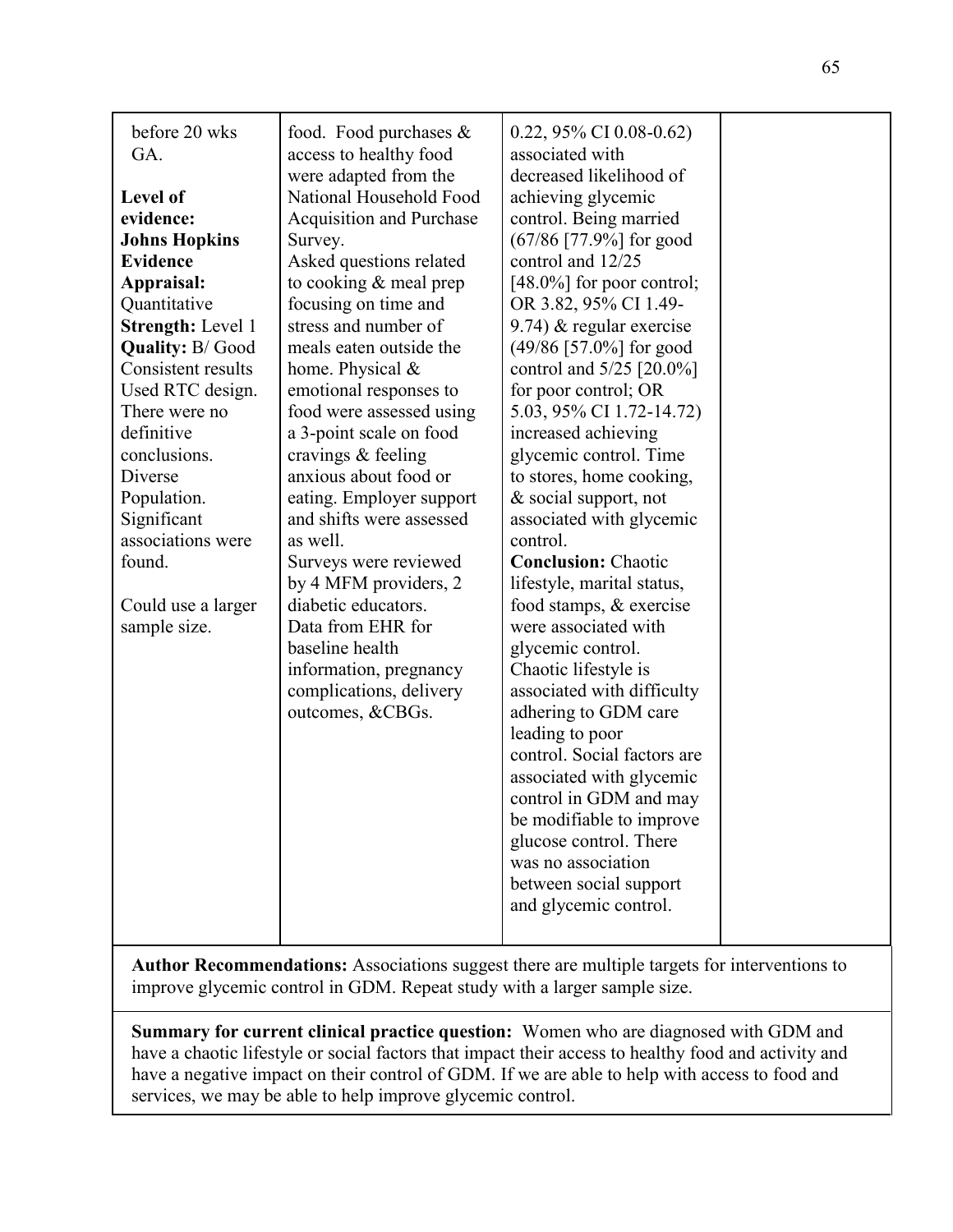**Source:** Cordero, Y., Mottola, M. F., Vargas, J., Blanco, M., & Barakat, R. (2015). Exercise is associated with a reduction in gestational diabetes mellitus. *Medicine & Science in Sports & Exercise, 47*(7), 1328-1333. doi:10.1249/mss.0000000000000547

| <b>Purpose/Sample</b>   | Design                          | Results/                               | <b>Strengths/Limitations</b>              |
|-------------------------|---------------------------------|----------------------------------------|-------------------------------------------|
|                         | (Method/Instruments)            | Conclusion                             |                                           |
|                         |                                 |                                        |                                           |
| <b>Purpose:</b> Examine | <b>Design: RCT</b>              | <b>Results:</b>                        | <b>Strengths: RCT study</b>               |
| efficacy of             | Intervention group (IG)         | Differences for the                    | design. Dynamic,                          |
| exercise during         | followed                        | 50-g maternal                          | controlled, supervised                    |
| pregnancy to            | exercise program                | glucose screen at                      | program. Offers a variety                 |
| prevent GDM.            | Control group (CG)              | 24-28wk GA were                        | of options while using                    |
| <b>Sample/Setting:</b>  | remained inactive               | not found. The oral                    | the dynamics of a group.                  |
| 257 participants        | Introduction of exercise        | glucose tolerance                      | A high level of                           |
| Pregnant living in      | and appearance of               | test at 180 minutes                    | adherence                                 |
| Madrid Spain.           | GDM, set with a                 | had lower values in                    | <b>Limitations:</b>                       |
| Recruited at 10-12      | confidence level of             | the IG $(98.00 + -$                    | "Fails to statistically                   |
| weeks (wk) GA.          | 95%. Exercise program           | 29.48mg dL) vs                         | confirm that a causal                     |
| All had medical         | from $10-14$ wks GA             | $CG (116.25 + -$                       | relationship between a                    |
| clearance for           | until the end of                | 29.90mg dL.IG had                      | variable exists, but the                  |
| exercise & had no       | pregnancy. IG exercised         | a 90% reduced risk                     | literature seems to                       |
| medical                 | for $50-60$ min per             | of GDM. IG also                        | indicate so" (Cordero et                  |
| contraindication.       | session 3 x a week. 2           | had less maternal                      | al., 2015 pg. 1332).                      |
|                         | sessions on land &1             | weight gain                            | Not using more contact                    |
| <b>Johns Hopkins</b>    | aquatic based                   | according to pre-                      | via email, telephone, or                  |
| <b>Evidence</b>         | program. Land exercise-         | pregnancy BMI                          | increased visits where                    |
| Appraisal:              | 10 min warm up, 20 min          | $(22.8\% \text{ vs } 34.8\%$           | information is collected                  |
| Quantitative            | aerobic, 12 min                 | in the CG)                             | through interviews and                    |
| Strength:<br>Level 1    | resistance, 10 min pelvic       | <b>Conclusion:</b><br>Exercise reduced | questionnaires.                           |
| <b>Quality: B/Good</b>  | floor, and 8 min<br>stretching. | the incidence of                       | No nutritional analysis in<br>this study. |
| Consistent results      | Water-10 min warm up,           | GDM $&$ is                             |                                           |
| with a sufficient       | 30 min aerobic, 20 min          | associated with                        |                                           |
| sample size and         | stretching. Borgs scale         | decreased                              |                                           |
| they used RTC           | was used for intensity $\&$     | gestational weight                     |                                           |
| design. There were      | an 12-14 level was              | gain & preserved                       |                                           |
| no definitive           | maintained (not allowed         | glucose tolerance.                     |                                           |
| conclusions.            | to surpass $60\%$ of            | Weight gain $\&$                       |                                           |
|                         | calculated HR reserve).         | obesity promote                        |                                           |
|                         | All sessions were also          | type 2 diabetes.                       |                                           |
|                         | supervised by a fitness         | Increasing                             |                                           |
|                         | specialist & an OB.             | evidence there is                      |                                           |
|                         |                                 | better glucose                         |                                           |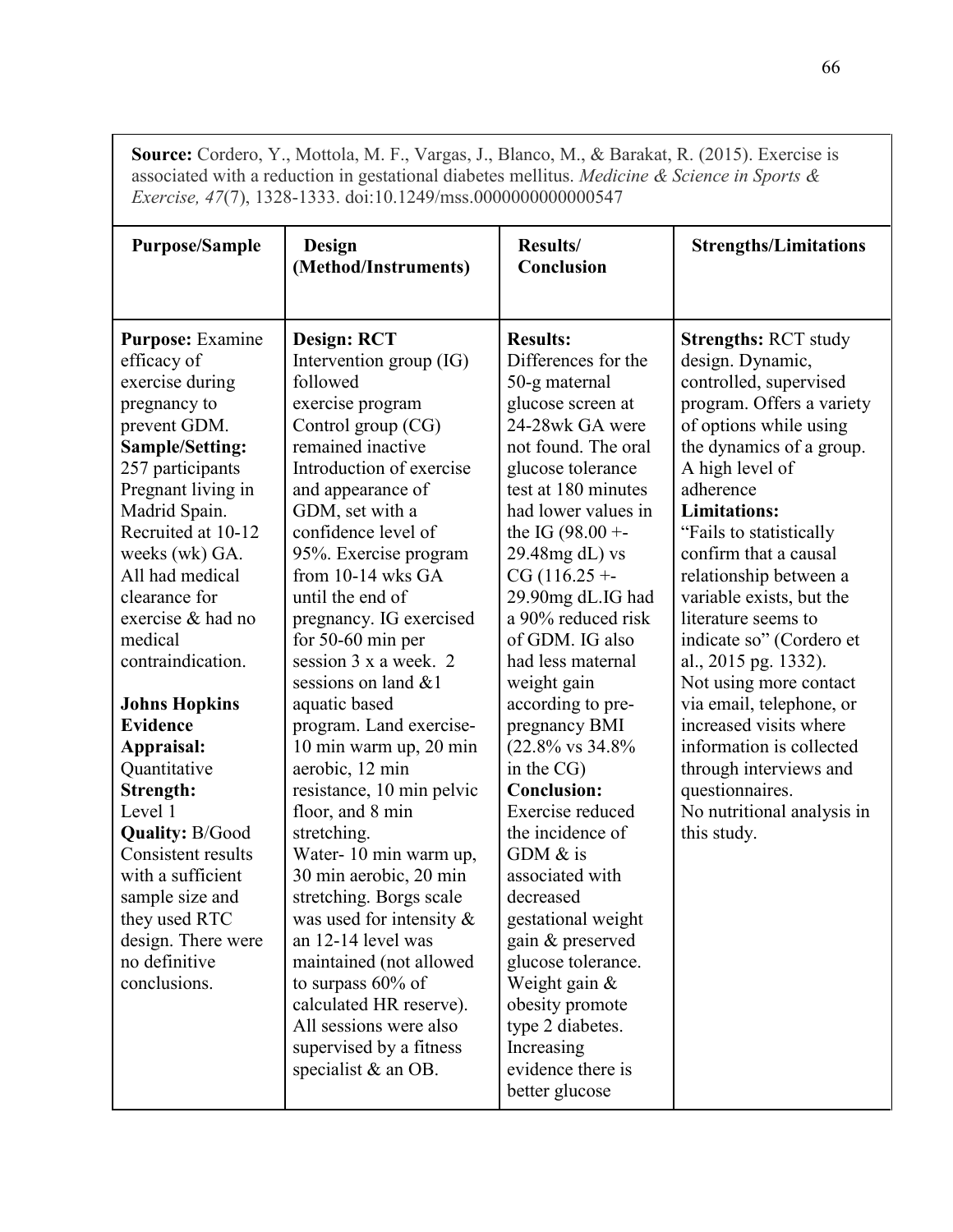| Diagnosis of GDM was<br>the primary outcome.<br>Tested by using the<br>criteria of the National<br>Diabetes Data Group.<br>50g maternal glucose<br>screen at GA from 24-28<br>wks & plasma glucose<br>after one hour. A<br>positive screen test when<br>the values were equal or<br>greater than 140 mgIdL,<br>If this was positive then<br>they had a 3 hour GTT<br>(fasting 100 g oral<br>glucose with plasma<br>levels at $1, 2, \& 3$ hrs.<br>Other pregnancy<br>outcomes-Excessive<br>maternal weight gain<br>defined according to<br>pre-pregnancy body<br>mass index. | control in pregnant<br>women who<br>exercise compared<br>to those who are<br>sedentary. |  |
|------------------------------------------------------------------------------------------------------------------------------------------------------------------------------------------------------------------------------------------------------------------------------------------------------------------------------------------------------------------------------------------------------------------------------------------------------------------------------------------------------------------------------------------------------------------------------|-----------------------------------------------------------------------------------------|--|

## **Author Recommendations:**

 Further studies need to be done to statistically confirm that the relationship of the existence of predisposition to diabetes in obese women rather than the independence of the pre-pregnancy BMI category.

# **Summary for current clinical practice question:**

Glucose control can be improved when exercise is incorporated into the lifestyle of women with GDM. Not only does this decrease gestational weight gain but preserves glucose tolerance.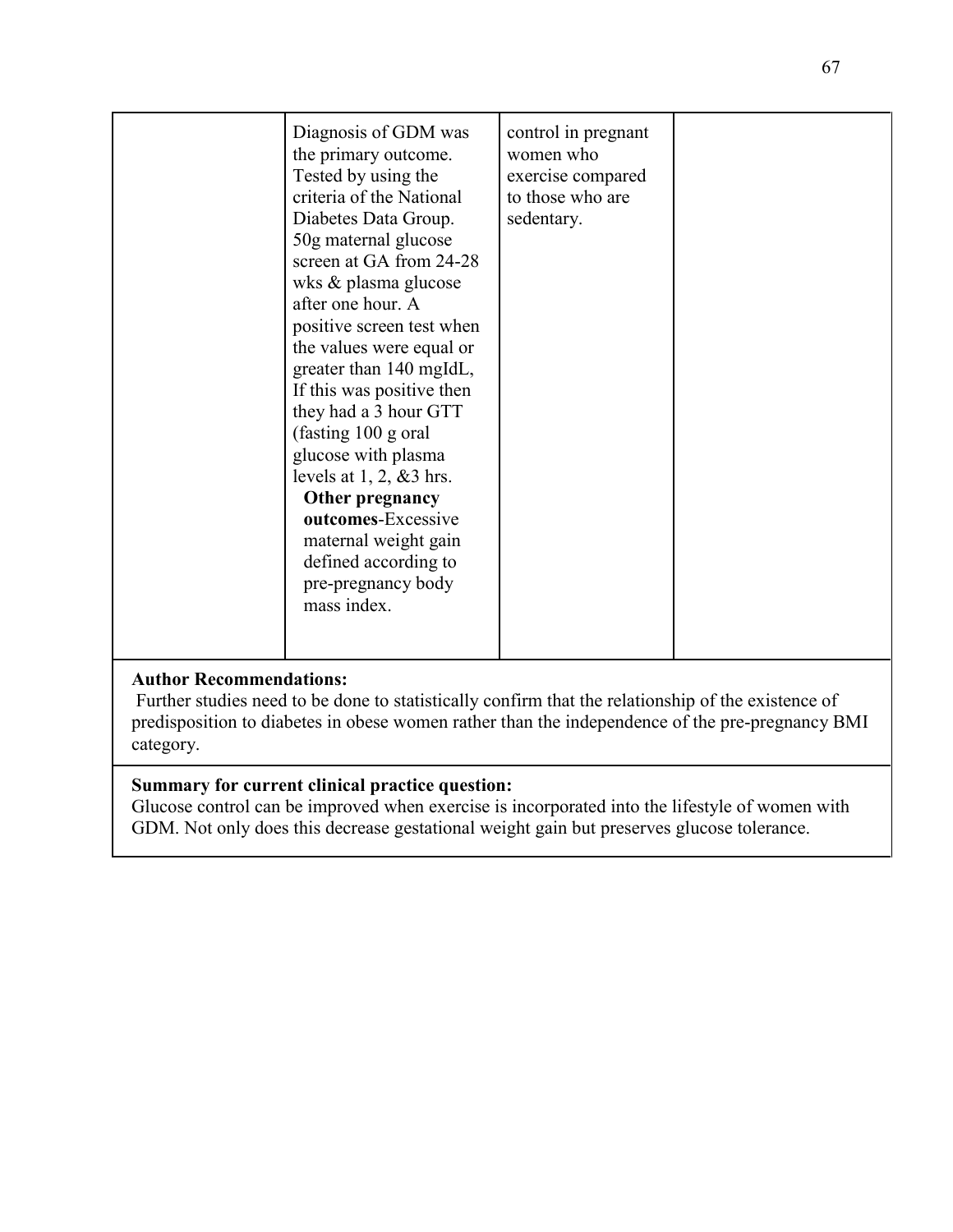**Source:** Cosson, E., Baz, B., Gary, F., Pharisien, I., Nguyen, M., Sandre-Banon, D., & . . . Valensi, P. (2017). Poor reliability and poor adherence to self-monitoring of blood glucose are common in women with gestational diabetes mellitus and may be associated with poor pregnancy outcomes. *Diabetes Care, 40*, 1181-1186. doi: 10.2337/dc17-0369

| <b>Purpose/Sample</b>                                                                                                                                                                                                                                                                                                                                                                                                                                                                                                                                                                                      | Design                                                                                                                                                                                                                                                                                                                                                                                                                                                                                                                                                                                                                                                                                                                                                                                                                                                                                                                           | Results/                                                                                                                                                                                                                                                                                                                                                                                                                                                                                                                                                                                                                                                                                                                                                                                                                                                               | Strengths/                                                                                                                                                                                                                                                                                                                                                                                                                                                                        |
|------------------------------------------------------------------------------------------------------------------------------------------------------------------------------------------------------------------------------------------------------------------------------------------------------------------------------------------------------------------------------------------------------------------------------------------------------------------------------------------------------------------------------------------------------------------------------------------------------------|----------------------------------------------------------------------------------------------------------------------------------------------------------------------------------------------------------------------------------------------------------------------------------------------------------------------------------------------------------------------------------------------------------------------------------------------------------------------------------------------------------------------------------------------------------------------------------------------------------------------------------------------------------------------------------------------------------------------------------------------------------------------------------------------------------------------------------------------------------------------------------------------------------------------------------|------------------------------------------------------------------------------------------------------------------------------------------------------------------------------------------------------------------------------------------------------------------------------------------------------------------------------------------------------------------------------------------------------------------------------------------------------------------------------------------------------------------------------------------------------------------------------------------------------------------------------------------------------------------------------------------------------------------------------------------------------------------------------------------------------------------------------------------------------------------------|-----------------------------------------------------------------------------------------------------------------------------------------------------------------------------------------------------------------------------------------------------------------------------------------------------------------------------------------------------------------------------------------------------------------------------------------------------------------------------------|
|                                                                                                                                                                                                                                                                                                                                                                                                                                                                                                                                                                                                            | (Method/Instruments)                                                                                                                                                                                                                                                                                                                                                                                                                                                                                                                                                                                                                                                                                                                                                                                                                                                                                                             | Conclusion                                                                                                                                                                                                                                                                                                                                                                                                                                                                                                                                                                                                                                                                                                                                                                                                                                                             | <b>Limitations</b>                                                                                                                                                                                                                                                                                                                                                                                                                                                                |
| <b>Purpose:</b> Evaluate<br>compliance with<br>self-monitoring of<br>blood glucose & the<br>reliability of<br>diabetes logbooks<br>in GDM as well as<br>the associated<br>determinants and<br>outcomes.<br><b>Sample/Setting: 94</b><br>French speaking<br>with newly dx<br>GDM referred to<br>diabetes<br>management<br>program $\&$<br>understood self-<br>monitoring of blood<br>glucose.<br>3 were excluded for<br>not bringing back<br>meter or being<br>hospitalized.<br><b>Johns Hopkins</b><br><b>Evidence</b><br>Appraisal:<br>Quantitative<br><b>Strength: Level 1</b><br><b>Quality: B/Good</b> | <b>Design: RCT</b><br><b>Instruments:</b><br>Referred to a 1-day<br>diabetes program & self-<br>monitoring blood glucose<br>teaching. Instructed on<br>accurate testing, recording<br>CBGs & using a<br>postprandial alarm. Given<br>target CBGs & advised<br>insulin could be necessary<br>if targets not achieved.<br>Data extracted from<br>EHR. Logbooks<br>duplicated & glucometer<br>data downloaded.<br>Considered compliant if<br>performed at least 80% of<br>pre- and postprandial<br>glucose tests. Inadequate<br>timing was classified as<br>before 100min or later<br>than 140 min after the<br>preprandial test.<br>5 categories of data were<br>1) underreported data-<br>values in glucometer but<br>not in logbook<br>2) concordant data-log<br>book matching<br>glucometer<br>3) non concordant data-<br>different in the diary than<br>meter<br>4) overreported-data in<br>the diary with no data in<br>meter | <b>Results: Analyzed</b><br>over $13 \pm 3$ days in<br>91.78.0%<br>performed $\geq 80\%$ of<br>required preprandial<br>tests. 65.9%<br>performed $\geq 80\%$ of<br>postprandial Only<br>61.5% performed<br>$\geq$ 80% of required<br>test. Average time<br>between pre and<br>postprandial tests<br>was $141 \pm 20$ min,<br>$46.5\%$ of women<br>performing $\geq 80\%$ of<br>postprandial test<br>100-140min after<br>meals. Inadequate<br>timing associated<br>with higher HbA1c<br>at baseline. 23.1%<br>of had $\leq 90\%$<br>matched values in<br>diary and meter.<br>Poor adherence<br>associated with<br>more preeclampsia<br>$(12.2 \text{ vs. } 1.9\%, P=$<br>$(0.049)$ , &<br>inadequate<br>postprandial test<br>timing with a higher<br>HbA1c at delivery<br>$(5.3 \pm 0.4 \text{ vs. } 5.0 \pm$<br>$0.3\%$ [34 $\pm$ 2 vs. 31<br>$\pm$ 2 mmol/mol], $P$ < | <b>Strengths: Included</b><br>parameters dealing<br>with psychosocial<br>deprivation including<br>dedicated social<br>insurances<br><b>Limitations:</b><br>Analyses were carried<br>out in a short period of<br>time.<br>Results may not be<br>generalizable.<br>Did not evaluate<br>some parameters that<br>may impact<br>compliance and<br>reliability (health<br>beliefs, behavioral<br>intentions,<br>psychological<br>factors, and fear of<br>inadequate glucose<br>control) |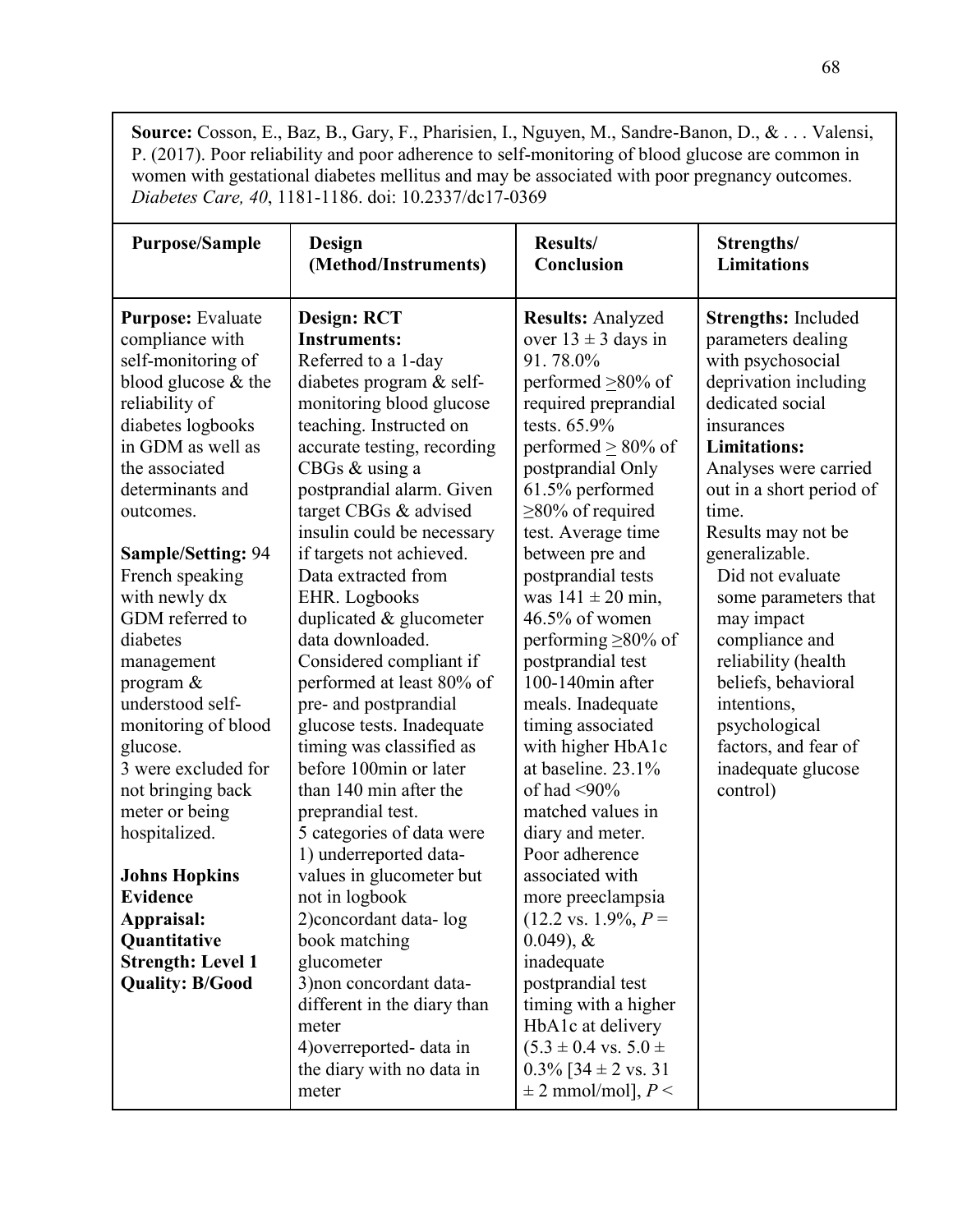| 5) concordant empty- no     | 0.01), despite more      |  |
|-----------------------------|--------------------------|--|
| meter or self-reported data | frequent insulin.        |  |
|                             | Poor compliance          |  |
|                             | associated with a        |  |
|                             | family hx of DM,         |  |
|                             | social deprivation.      |  |
|                             | Poor concordance         |  |
|                             | associated with a        |  |
|                             | family hx of DM.         |  |
|                             | Underreported            |  |
|                             | values high.             |  |
|                             | Nonconcordant            |  |
|                             | values                   |  |
|                             | underestimated           |  |
|                             | <b>Conclusion: Self-</b> |  |
|                             | monitoring of blood      |  |
|                             | glucose is an            |  |
|                             | integral part of         |  |
|                             | GDM care. Non-           |  |
|                             | compliant were           |  |
|                             | more likely to have      |  |
|                             | family hx of DM in       |  |
|                             | first degree             |  |
|                             | relatives. Poor          |  |
|                             | compliance               |  |
|                             | associated with          |  |
|                             | social insurance         |  |
|                             | dedicated to people      |  |
|                             | w/ social                |  |
|                             | deprivation. Poor        |  |
|                             | compliance was           |  |
|                             | more likely to           |  |
|                             | experience preE, the     |  |
|                             | neonatal outcomes        |  |
|                             | were the same either     |  |
|                             | way.                     |  |
|                             |                          |  |

**Author Recommendations:** We need to improve motivation in women with GDM for selfmonitoring. We should trust self-monitoring diaries with caution. We can adjust patient education with a supportive approach which in turn develops empowerment. Using the memory of blood glucose meters should improve the assessment of blood glucose control and guide clinical management in turn improving prognosis.

**Summary for current clinical practice question:** Education of patients and importance of strict self-monitoring is key. Elevated CBGs are not a failure and reporting them can help the health of their baby and is needed for adequate treatment.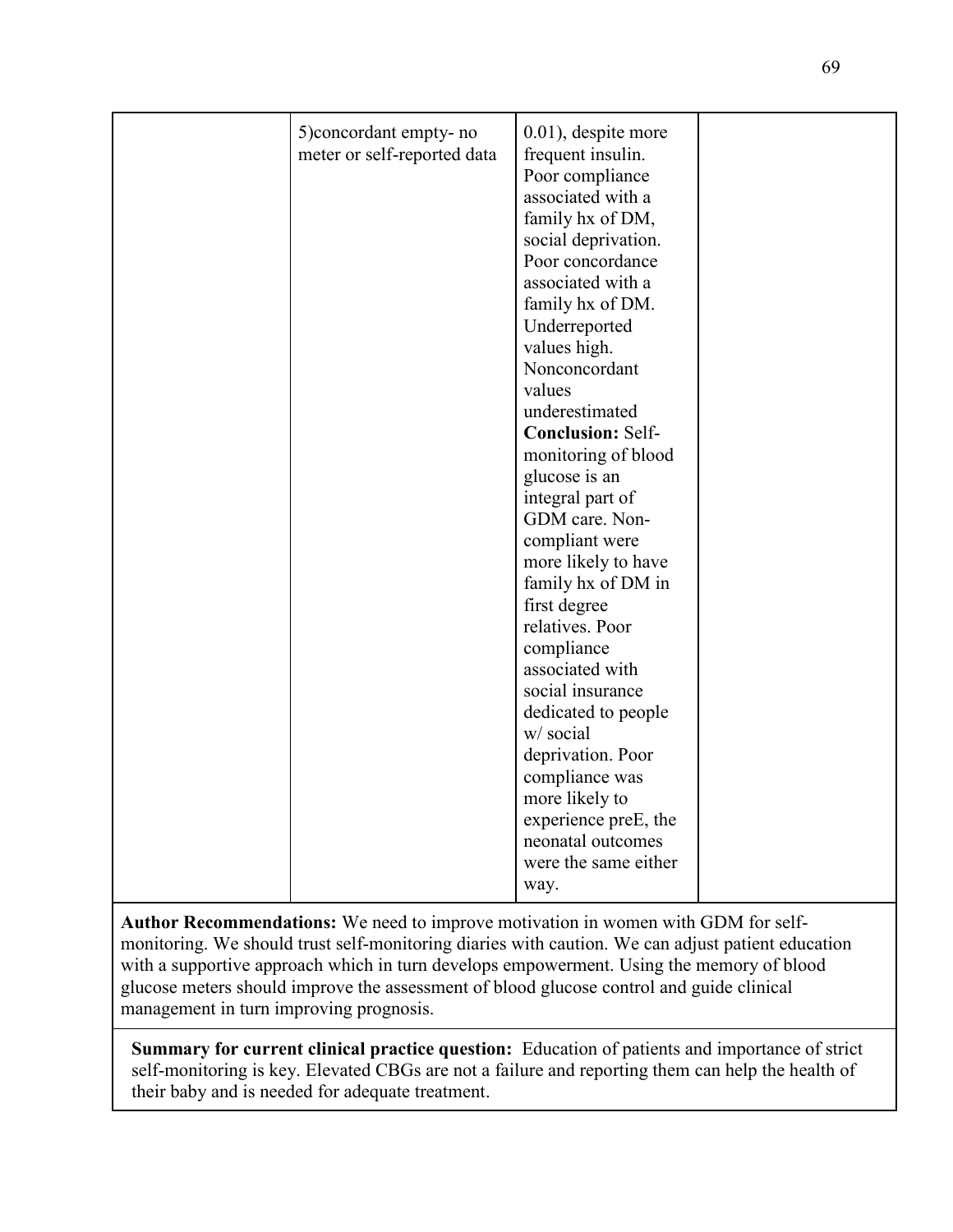**Source:** Engberg, E., Stach-Lempinen, B., Rono, K., Kautiainen, H., Eriksson, J., & Koivusalo, S. (2018). A randomized lifestyle intervention preventing gestational diabetes: effects on self-rated health from pregnancy to postpartum. *Journal of Psychosomatic Obstetrics & Gynecology, 39*(1), 1-6. http://dx.doi.org/10.1080/0167482X.2017.1286642

| <b>Purpose/Sample</b> | Design                  | <b>Results/Conclusion</b> | <b>Strengths/Limitations</b>    |
|-----------------------|-------------------------|---------------------------|---------------------------------|
|                       | (Method/Instruments)    |                           |                                 |
| <b>Purpose:</b>       | <b>Design: RCT</b>      | <b>Results:</b>           | <b>Strengths:</b>               |
| Examine effects of    | <b>Method:</b>          | There was evidence        | Randomized controlled           |
| a randomized          | Individualized          | that the intervention     | study.                          |
| lifestyle             | counseling on diet,     | improved the self-rated   | Study looked at pregnancy       |
| intervention on       | physical activity, and  | health scores, but the    | and postpartum.                 |
| self-rated health     | weight management       | data points did not       | Considered the personal         |
| from pregnancy to     | from trained nursing    | reach statistical         | perspective of their health     |
| postpartum (12-       | staff during each       | significance.             | and not just raw data.          |
| month PP) in          | trimester of pregnancy  |                           |                                 |
| participants at       | and at 6 weeks, 6       | <b>Conclusion:</b>        | <b>Limitations:</b>             |
| high risk for GDM     | months, and 12 months   | Self-rated health was     | Loss of 30% of the sample       |
|                       | PP. Using the Nordic    | poorest in third          | during the 12-month PP          |
| Sample/Setting:       | Nutrition               | trimester for both        | follow-up. Resulting in         |
| 266 (144 in           | Recommendations         | groups.                   | uneven groupings in the         |
| intervention and      | (optimizing             | There was evidence        | control and intervention        |
| 122 in control)       | participants'           | that the intervention     | group.                          |
| women over 18         | consumption of          | improved the self-rated   | 12-months may have been         |
| years old with a      | vegetables, fruits, and | health scores and         | too short to fully evaluate the |
| history of GDM,       | berries, whole-grain    | pregnancy decreased       | effectiveness of the study.     |
| and/or BMI $\geq$ 30  | products, and on        | the health rated health   | Both groups were being          |
| $kg/m2$ and           | lowering intake of      | scores in pregnancy.      | measured, which means it        |
| currently pregnant    | sugar-rich foods.)      |                           | could have tipped off the       |
| $<$ 20-weeks'         | Physical activity goal  |                           | control group as to what the    |
| gestation without     | was 150 minutes of      |                           | goals of the study were and     |
| diabetes, physical    | moderate-intensity      |                           | caused an effect of them        |
| disability, current   | activity per week. With |                           | having better diet choices      |
| substance abuse,      | an overall active       |                           | and exercise habits.            |
| severe psychiatric    | lifestyle. Intervention |                           | Self-perception was not         |
| disorder, or          | group had access to     |                           | measured against medical        |
| significant           | supervised exercise     |                           | perception of health. - No      |
| cooperation           | groups.                 |                           | actual psychological            |
| difficulties.         | All groups checked-in   |                           | evaluation.                     |
| Conducted over 6      | at six different times  |                           | Nurse patient relationship      |
| years in the          | for various             |                           | could have affected control     |
| maternity hospital    | measurements.           |                           | group.                          |
| of Helsinki and       |                         |                           |                                 |
| Lappeenranta in       | <b>Instrument:</b>      |                           |                                 |
| Finland.              | Self-rated health       |                           |                                 |
|                       | survey with one         |                           |                                 |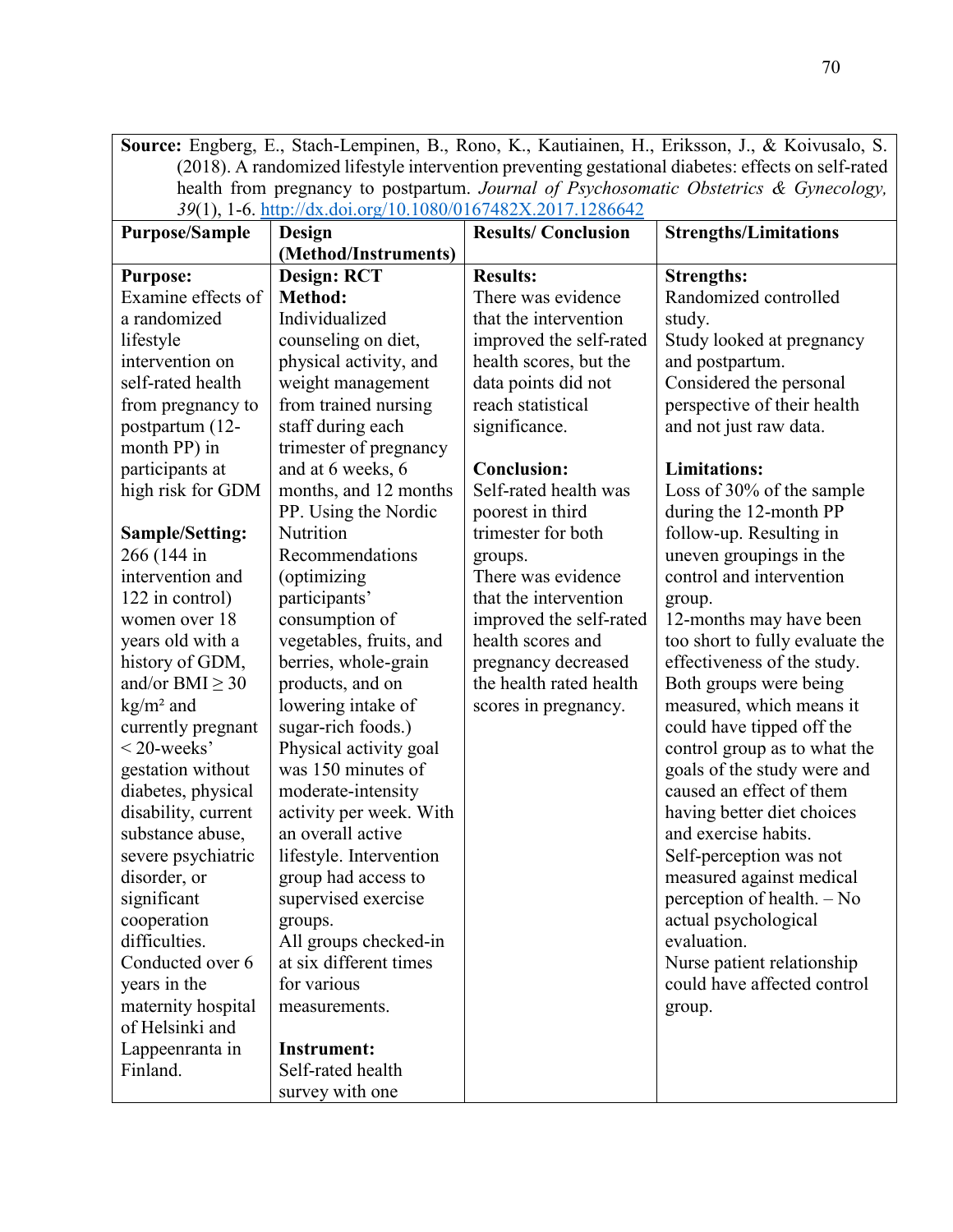| <b>Johns Hopkins</b>                                                                                 | question, self- |  |  |
|------------------------------------------------------------------------------------------------------|-----------------|--|--|
| Evidence                                                                                             | administered.   |  |  |
| Appraisal:                                                                                           |                 |  |  |
| Quantitative                                                                                         |                 |  |  |
| Strength: Level I                                                                                    |                 |  |  |
| <b>Quality: B/Good</b>                                                                               |                 |  |  |
| <b>Author Recommendations:</b>                                                                       |                 |  |  |
| None                                                                                                 |                 |  |  |
|                                                                                                      |                 |  |  |
| <b>Implications:</b>                                                                                 |                 |  |  |
| Self-rated health directly correlates with actual health. The poorer the person rates themselves the |                 |  |  |

higher their incidences of morbidity and mortality.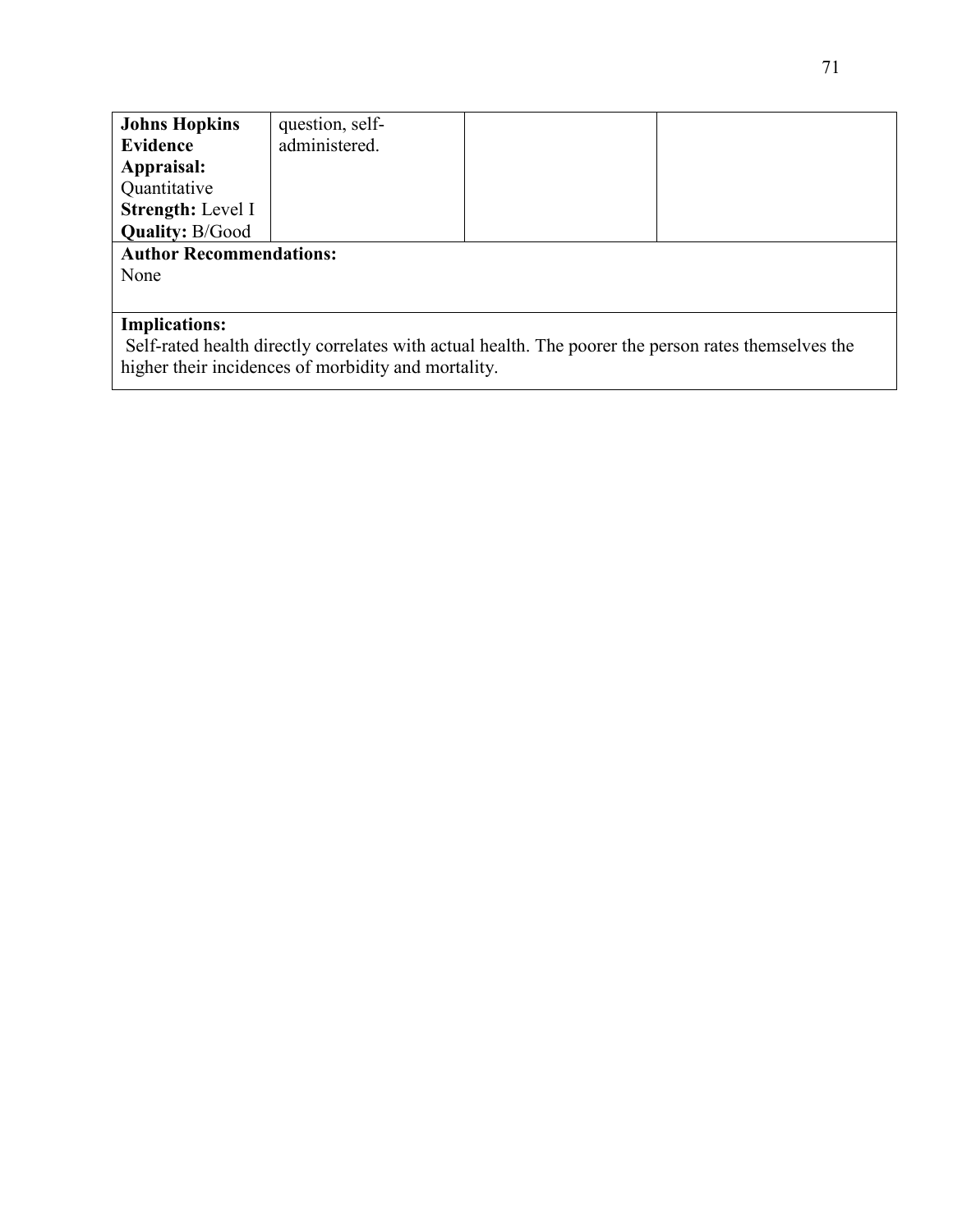**Source:** Halse, R. E. (2014). Home-based exercise training improves capillary glucose profile in women with gestational diabetes. *Medicine & Science in Sports & Exercise, 46*(9), 1702-1709. doi:10.1249/mss.0000000000302

| Purpose/<br><b>Sample</b>                                                                                                                                                                                                                                                                                                                                                                                                                                                                                                                                                                    | Design<br>(Method/Instruments)                                                                                                                                                                                                                                                                                                                                                                                                                                                                                                                                                                                                                                                                                                                                                                | <b>Results/Conclusion</b>                                                                                                                                                                                                                                                                                                                                                                                                                                                                                                                                                                                                                                                                                                                                                                                                                                                                                                        | Strengths/<br><b>Limitations</b>                                                                                                                                                                                                                                                                                                                                                                                                                                                                                                                                                              |
|----------------------------------------------------------------------------------------------------------------------------------------------------------------------------------------------------------------------------------------------------------------------------------------------------------------------------------------------------------------------------------------------------------------------------------------------------------------------------------------------------------------------------------------------------------------------------------------------|-----------------------------------------------------------------------------------------------------------------------------------------------------------------------------------------------------------------------------------------------------------------------------------------------------------------------------------------------------------------------------------------------------------------------------------------------------------------------------------------------------------------------------------------------------------------------------------------------------------------------------------------------------------------------------------------------------------------------------------------------------------------------------------------------|----------------------------------------------------------------------------------------------------------------------------------------------------------------------------------------------------------------------------------------------------------------------------------------------------------------------------------------------------------------------------------------------------------------------------------------------------------------------------------------------------------------------------------------------------------------------------------------------------------------------------------------------------------------------------------------------------------------------------------------------------------------------------------------------------------------------------------------------------------------------------------------------------------------------------------|-----------------------------------------------------------------------------------------------------------------------------------------------------------------------------------------------------------------------------------------------------------------------------------------------------------------------------------------------------------------------------------------------------------------------------------------------------------------------------------------------------------------------------------------------------------------------------------------------|
| <b>Purpose: Study</b><br>the effectiveness<br>of a home-based<br>cycling program<br>upon diagnosis<br>of GDM on<br>daily fasting and<br>postprandial<br>blood glucose<br>levels, hbA1c, &<br>the response of<br>glucose and<br>insulin to a 75-g<br>oral glucose<br>load.<br>Sample/<br><b>Setting:</b><br>40 women<br>recruited from<br>diabetes service<br>at King Edward<br>Memorial<br>Hospital in<br>Perth, Australia<br>within one week<br>if GDM dx.<br>Inclusions:<br>Single<br>pregnancy<br>between 26-30<br>wk GA with a<br>normal anatomy<br>scan. BMI $\leq$ 45,<br>non-smokers, | Design: RCT<br>Visited at home for a<br>baseline assessment to<br>confirm standard<br>medical & OB<br>demographic data & to<br>do a Pregnancy Physical<br><b>Activity Questionnaire</b><br>(PPAQ) to evaluate the<br>weekly average of<br>energy expenditure<br>$(MET \cdot h \cdot wk-1)$ to assess<br>household/caregiving,<br>occupational and<br>sports/exercise, &<br>sedentary, light,<br>moderate, & vigorous<br>activity. Randomization<br>placed each participant<br>in the exercise<br>intervention in<br>combination with<br>conventional<br>management (EX, $n =$<br>20) or continue<br>conventional<br>management alone<br>$(CON, n=20)$<br>The EX group<br>participated in 5 home-<br>based exercise<br>sessions/week until<br>34wks.CON continued<br>with their usual physical | <b>Results: Baseline-no</b><br>differences in maternal<br>age, gestation, gravidity,<br>parity, or pre intervention<br>gestational weight gain<br>$(P > 0.05)$ . No difference<br>in degree of glucose<br>intolerance at diagnosis<br>w/ pre intervention<br>fasting, 60- and 120-min<br>venous plasma glucose<br>after OGTT between<br>groups ( $P > 0.05$ . Pre-<br>Intervention HbA1c was<br>similar between CON<br>$(5.3\% \pm 0.5\%) \& EX$<br>$(5.2\% \pm 0.4\%)$ (P ><br>0.05). 5 had GDM in a<br>previous pregnancy<br>$(CON, n = 3, EX, n = 2).$<br>Compliance with cycling<br>program for each<br>participant was 96%.<br>Mean capillary<br>concentrations of<br>glucose from pre to post<br>exercise decreased from<br>$6.3 \pm$ to 0.8 mM pre<br>exercise to $4.9 \pm 0.7$ mM<br>postexercise $(P<0.001)$ .<br>The decline in CBG was<br>$>1.0$ in 62% of all<br>analyzed sessions with<br>26% of sessions in a drop | <b>Strengths: Written</b><br>informed consent<br>Reviewed by<br>University of Western<br>Australia ethics<br>committee. Excellent<br>compliance to<br>program. Home<br>environment &<br>support from exercise<br>physiologist could<br>have increased<br>comfort & familiarity<br>to eliminate barriers to<br>exercise.<br><b>Limitations:</b><br>Diet not strictly<br>controlled. The<br>group volunteered<br>for an exercise<br>intervention, which<br>could indicate<br>greater awareness &<br>commitment to<br>managing condition.<br>Small sample size.<br>Short intervention<br>period. |
| not engaged in a<br>structured<br>exercise                                                                                                                                                                                                                                                                                                                                                                                                                                                                                                                                                   | activity. Groups were<br>assessed for glycemic<br>control $&$ counseling                                                                                                                                                                                                                                                                                                                                                                                                                                                                                                                                                                                                                                                                                                                      | less than $1.0$ mM. $12\%$<br>resulted in an increase in<br>CBG postexercise (in                                                                                                                                                                                                                                                                                                                                                                                                                                                                                                                                                                                                                                                                                                                                                                                                                                                 |                                                                                                                                                                                                                                                                                                                                                                                                                                                                                                                                                                                               |
| program,                                                                                                                                                                                                                                                                                                                                                                                                                                                                                                                                                                                     | visits with a diabetes                                                                                                                                                                                                                                                                                                                                                                                                                                                                                                                                                                                                                                                                                                                                                                        | 68% of these cases                                                                                                                                                                                                                                                                                                                                                                                                                                                                                                                                                                                                                                                                                                                                                                                                                                                                                                               |                                                                                                                                                                                                                                                                                                                                                                                                                                                                                                                                                                                               |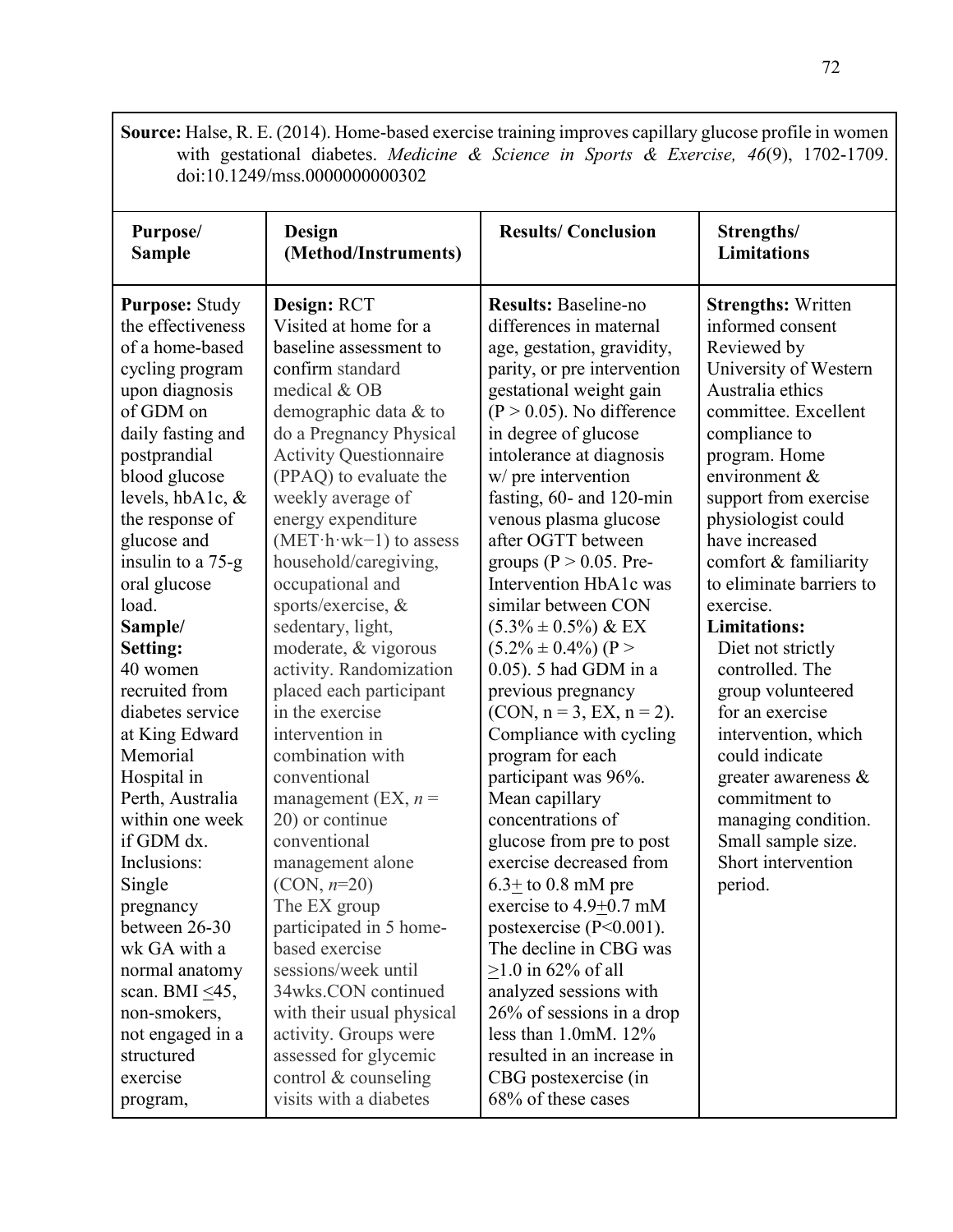| medically            | educator & dietician.        | participants ate within 30      |  |
|----------------------|------------------------------|---------------------------------|--|
| cleared for          | Participants checked         | min of session). 2 CON          |  |
| exercise.            | CGBs QID, fasting $& 2$      | and 2 EX had to start           |  |
| Exclusions: less     | hrs postprandial) daily      | insulin therapy according       |  |
| than 18 years        | recorded by the              | to routine care. Mean           |  |
| old, unable to       | participant. Diet            | CBG concentration was           |  |
| understand the       | evaluated by a food          | within the target ranges        |  |
| implications of      | diary that recorded all      | in the other 38. Tendency       |  |
| participation, on    | food & drink intake in       | for lower daily fasting         |  |
| any medications      | the first $&$ last 7 days of | glucose concentrations in       |  |
| at time of           | the intervention.            | EX compared with those          |  |
| recruitment, had     | Nutritional intake was       | in CON ( $P = 0.083$ ).         |  |
| low lying            | determined using a           | Overall mean                    |  |
| placenta,            | commercially available       | postprandial (PP)               |  |
| preexisting          | program to analyze the       | glucose concentration           |  |
| diabetes, or         | average daily energy         | was significantly lower         |  |
| cardiac disease.     | intake, absolute &           | in EX compared with             |  |
| Level of             | relative intake of           | that in CON ( $P = 0.046$ ).    |  |
| evidence:            | carbohydrate (CHO), fat      | PP glucose concentration        |  |
| <b>Johns Hopkins</b> | & protein, & absolute        | was lower specifically          |  |
| <b>Evidence</b>      | intake of sugars and         | after breakfast ( $P =$         |  |
| Appraisal:           | dietary fiber. EX group      | $0.036$ , with a tendency       |  |
| Quantitative         | completed 3 home-based       | for lower values at dinner      |  |
| Strength:            | sessions on stationary       | $(P = 0.054)$ , whereas         |  |
| Level 1              | cycle supervised by an       | glucose concentrations          |  |
| <b>Quality: B/</b>   | exercise physiologist $\&$   | after lunch were similar        |  |
| Good                 | 2 unsupervised on            | between EX and CON              |  |
|                      | alternative days.            | groups $(P =$                   |  |
|                      | Sessions were 5 min of       | 0.312). Glucose response        |  |
|                      | low intensity warm up        | to the post intervention        |  |
|                      | $(55-65% \text{ of max HR})$ | OGTT no significant             |  |
|                      | followed by continuous       | difference between CON          |  |
|                      | moderate intensity (65-      | and EX ( $P > 0.05$ ) or        |  |
|                      | 75% max HR) & high           | within groups when              |  |
|                      | intensity bouts (75-85%)     | compared with the pre           |  |
|                      | max HR) every 2              | intervention values ( $P >$     |  |
|                      | minutes alternated for       | $(0.05)$ . Insulin response to  |  |
|                      | 25-30 minutes up to the      | the OGTT was similar            |  |
|                      | goal of 45 min by week       | between groups ( $P >$          |  |
|                      | 4 concluded with a 5-10      | 0.05) with no statistical       |  |
|                      | min cool down. BP &          | difference calculated           |  |
|                      | CBGs were measured           | whole-body insulin              |  |
|                      | pre & post workout at        | sensitivity between CON         |  |
|                      | the supervised sessions      | $(4.2 \pm 2.3)$ & EX $(5.0 \pm$ |  |
|                      | as well as the time of the   | 3.0) $(P > 0.05)$ . HbA1c       |  |
|                      | last meal. If blood          | was higher at the post          |  |
|                      |                              |                                 |  |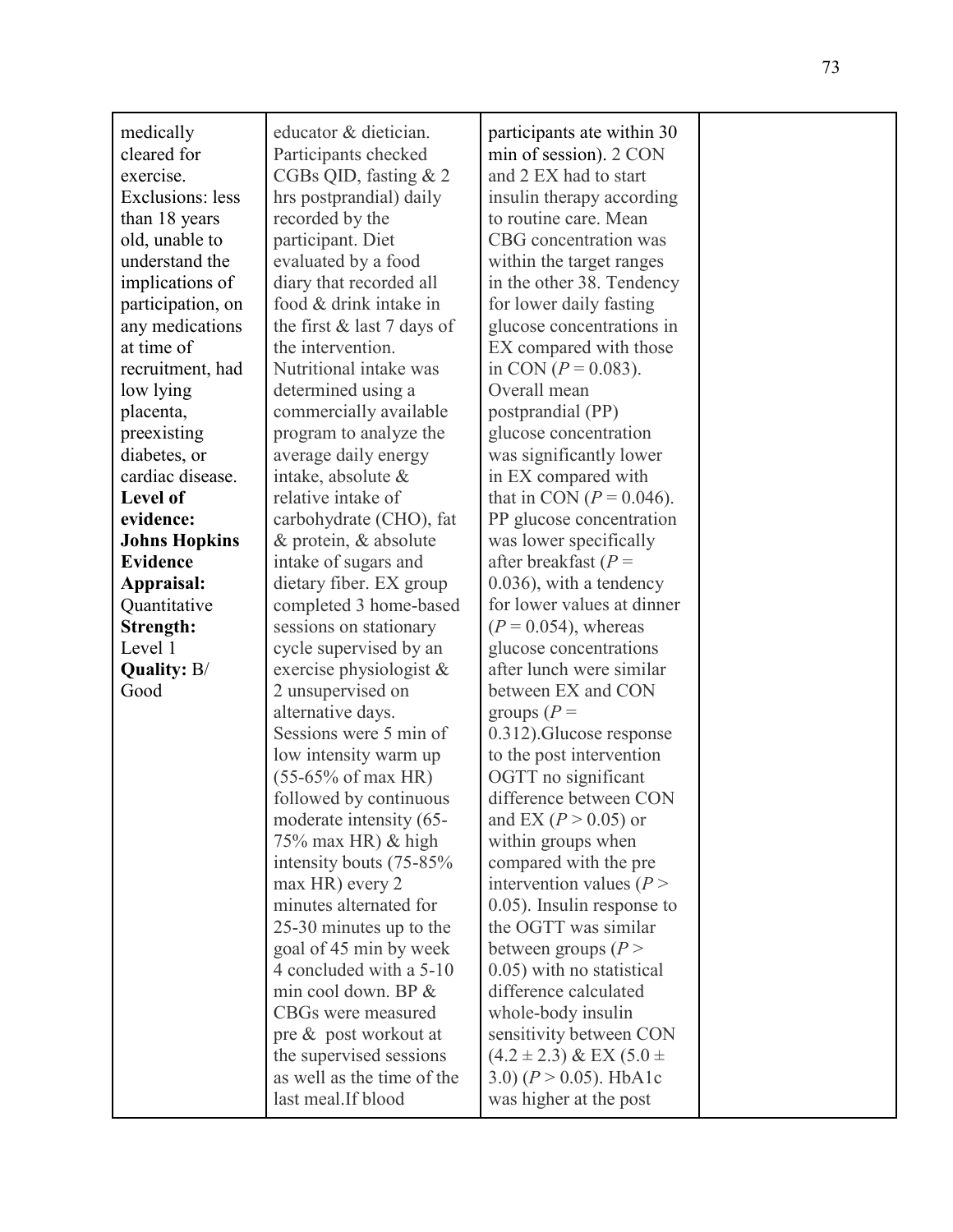| glucose was $\leq$ 3.0 mM<br>before exercise<br>participants ate 15-30g<br>of high glycemic index<br>food prior to<br>exercise. HR was<br>measured at regular<br>intervals during exercise<br>to monitor intensity. | intervention assessment<br>in both CON $(5.4\% \pm$<br>0.3%, $P = 0.029$ and EX<br>$(5.3\% \pm 0.4\%, P =$<br>0.012) compared with<br>pre intervention values,<br>with no difference<br>between groups $(P >$<br>0.05). Total weekly<br>activity based on the<br>PPAQ similar in CON<br>and EX at baseline $\&$                                                                                                                                                                                                                                                                                                                                                                                                                                                                                                                                                                                                                  |  |
|---------------------------------------------------------------------------------------------------------------------------------------------------------------------------------------------------------------------|----------------------------------------------------------------------------------------------------------------------------------------------------------------------------------------------------------------------------------------------------------------------------------------------------------------------------------------------------------------------------------------------------------------------------------------------------------------------------------------------------------------------------------------------------------------------------------------------------------------------------------------------------------------------------------------------------------------------------------------------------------------------------------------------------------------------------------------------------------------------------------------------------------------------------------|--|
|                                                                                                                                                                                                                     | post intervention ( $P >$<br>0.05). Post Intervention,<br>EX group reported an<br>increase from pre<br>intervention weekly<br>sports/exercise<br>participation, with higher<br>MET-hours per week<br>compared with those in<br>CON (CON, $8 \pm 9$ )<br>MET $\cdot$ h $\cdot$ wk $-1$ ; EX, 25 $\pm$<br>9 MET $\cdot$ h $\cdot$ wk $-1$ ; P <<br>$0.001$ ). All other<br>components of physical<br>activity were similar<br>between groups pre- $\&$<br>post-intervention ( $P >$<br>0.05). Nutritional intake<br>similar during the first $\&$<br>last 7 d of the<br>intervention, no<br>difference in mean daily<br>total intake of energy $\&$<br>absolute intake of CHO,<br>sugars, fat, protein, &<br>dietary fiber ( $P > 0.05$ )<br>Intake of protein was<br>lower in the EX group<br>during the first ( $P =$<br>$(0.033)$ & last week of the<br>intervention $(P =$<br>0.009). Intake of CHO<br>was higher in EX during |  |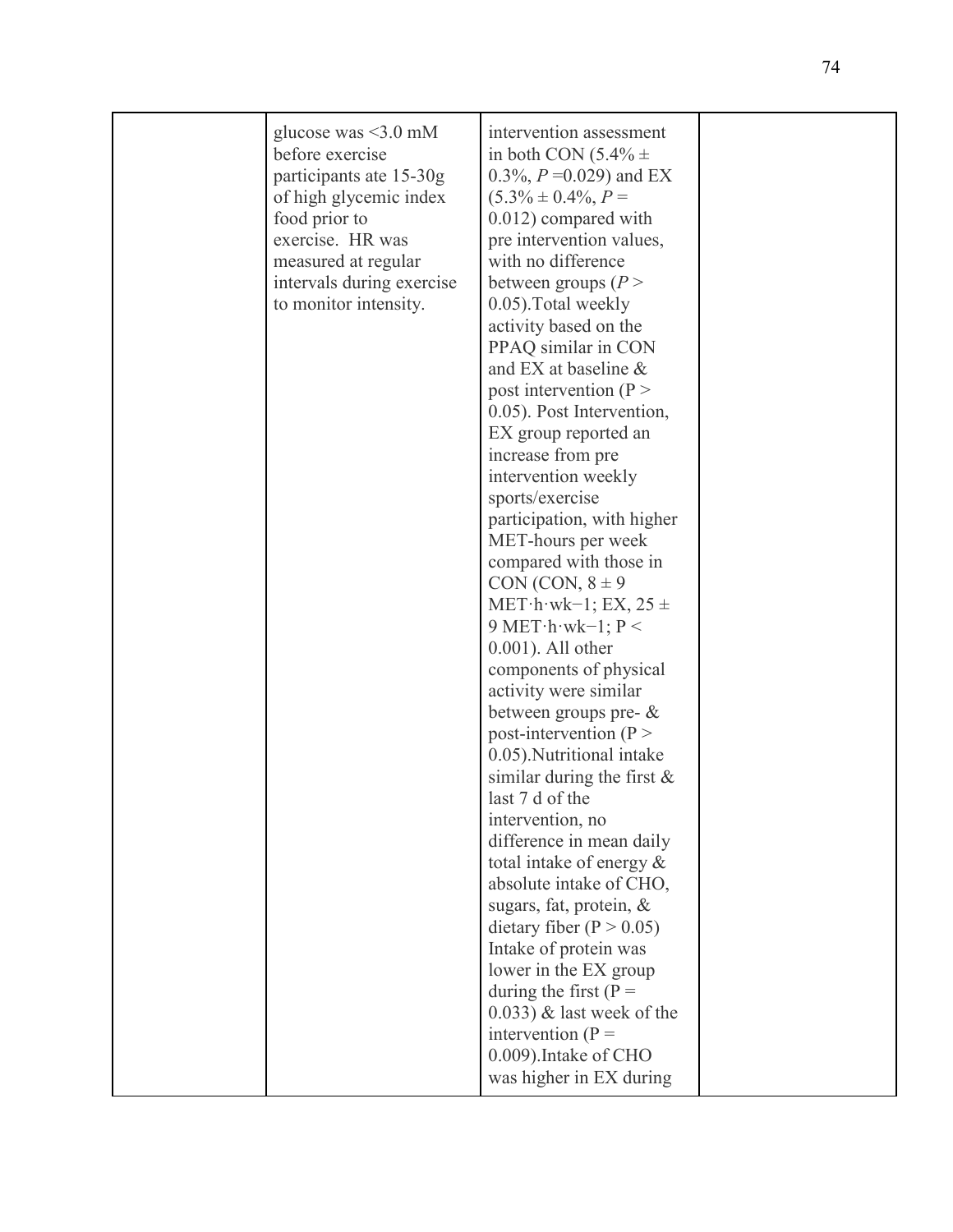|  | the last week of the<br>intervention ( $P = 0.035$ )<br><b>Conclusion:</b> Started at<br>diagnosis of GDM<br>improved daily<br>postprandial glucose<br>control but did not alter<br>HbA1c, glucose<br>tolerance, or the insulin<br>response to the post<br>intervention<br>OGTT.Home based<br>exercise programs may<br>help to maintain normal<br>postprandial CBGs in<br>diet controlled GDM. |
|--|------------------------------------------------------------------------------------------------------------------------------------------------------------------------------------------------------------------------------------------------------------------------------------------------------------------------------------------------------------------------------------------------|
|--|------------------------------------------------------------------------------------------------------------------------------------------------------------------------------------------------------------------------------------------------------------------------------------------------------------------------------------------------------------------------------------------------|

Using a home-based program may help patients with diet-controlled GDM manage daily PP CBGs. Adding supervision and home based may increase compliance and help overcome barriers to exercise and establish lifestyle changes. Implementing a specific exercise program while providing support may be an integral part of routing OB counseling in management of GDM.

**Summary for current clinical practice question:** Home based programs are good for monitoring CBGs in GDM patients, but there needs to be some direction to increase the compliance of patients. Interviewing and asking about barriers in their life  $\&$  implementing ways to overcome this can help increase their compliance and management of GDM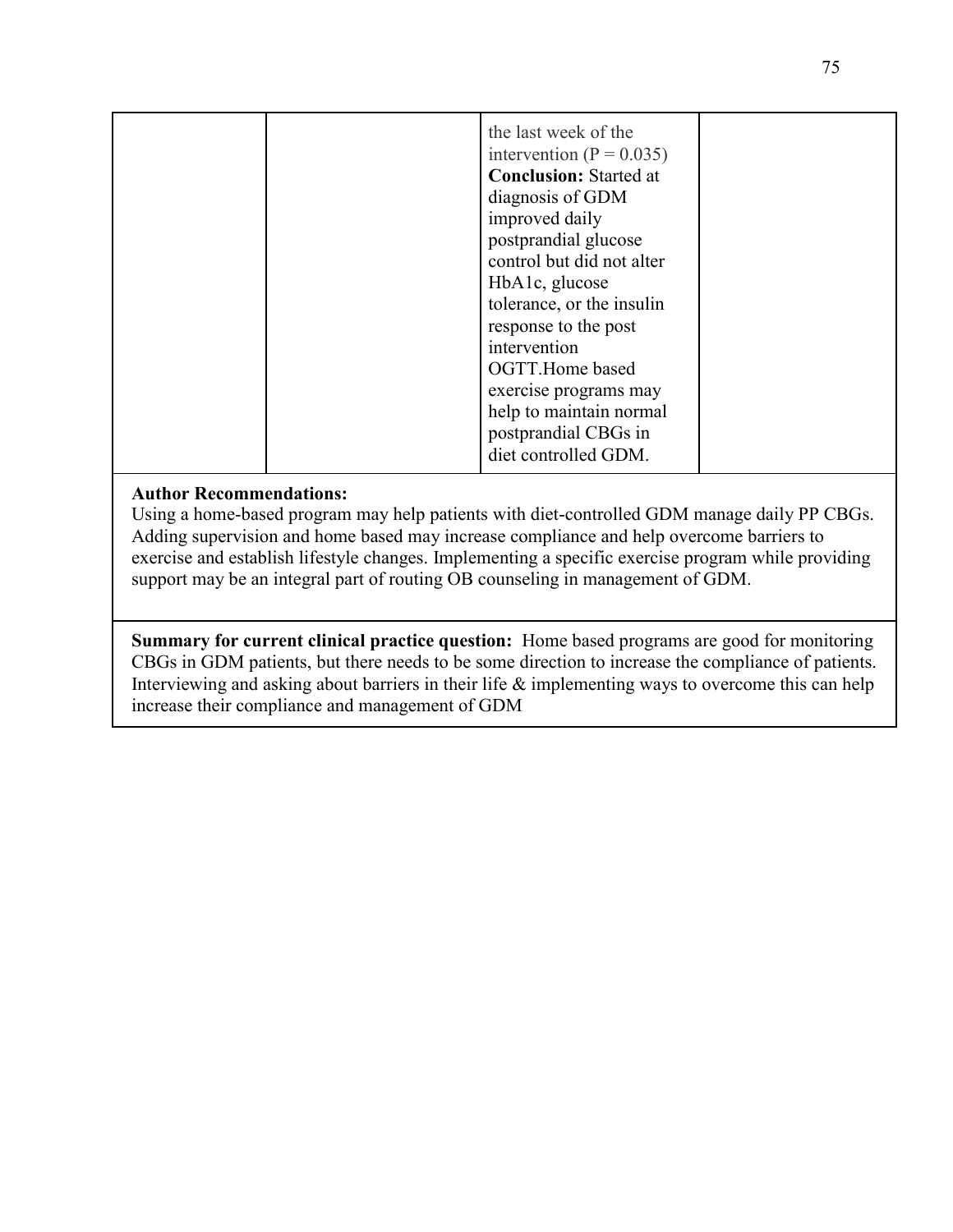**Source:** Han, S., Middleton, P. F., Tran, T. S., & & Crowther, C. A. (2016). Assessing use of a printed lifestyle intervention tool by women with borderline gestational diabetes and their achievement of diet and exercise goals: A descriptive study. *BMC Pregnancy and Childbirth, 16*(42), 44. doi:10.1186/s12884-016-0825-z

| <b>Purpose/Sample</b>                                                                                                                                                                                                                                                                                                                                                                                                                                                                                                                                                                                     | <b>Design</b><br>(Method/Instruments)                                                                                                                                                                                                                                                                                                                                                                                                                                                                                                                                                                                                                                                                                                                                                                                                                                      | <b>Results/Conclusion</b>                                                                                                                                                                                                                                                                                                                                                                                                                                                                                                                                                                                                                                                                                                                                                                                                                                                                                                                     | Strengths/<br><b>Limitations</b>                                                                                                                                                                                                                                                   |
|-----------------------------------------------------------------------------------------------------------------------------------------------------------------------------------------------------------------------------------------------------------------------------------------------------------------------------------------------------------------------------------------------------------------------------------------------------------------------------------------------------------------------------------------------------------------------------------------------------------|----------------------------------------------------------------------------------------------------------------------------------------------------------------------------------------------------------------------------------------------------------------------------------------------------------------------------------------------------------------------------------------------------------------------------------------------------------------------------------------------------------------------------------------------------------------------------------------------------------------------------------------------------------------------------------------------------------------------------------------------------------------------------------------------------------------------------------------------------------------------------|-----------------------------------------------------------------------------------------------------------------------------------------------------------------------------------------------------------------------------------------------------------------------------------------------------------------------------------------------------------------------------------------------------------------------------------------------------------------------------------------------------------------------------------------------------------------------------------------------------------------------------------------------------------------------------------------------------------------------------------------------------------------------------------------------------------------------------------------------------------------------------------------------------------------------------------------------|------------------------------------------------------------------------------------------------------------------------------------------------------------------------------------------------------------------------------------------------------------------------------------|
| <b>Purpose: Assess</b><br>the use of a<br>booklet to record<br>& assist dietary &<br>lifestyle changes<br>in GDM; to<br>describe diet &<br>exercise goals set<br>during the initial<br>discussions; & to<br>assess goal<br>achievement<br><b>Sample/Setting:</b><br>358 women given<br>booklets, 56<br>returned booklets<br>& used them at<br>least once.<br>Between 24& 35<br>wks GA with a<br>singleton<br>pregnancy<br>classified as<br>having borderline<br><b>GDM</b><br><b>Johns Hopkins</b><br><b>Evidence</b><br>Appraisal:<br>Quantitative<br><b>Strength: Level 1</b><br><b>Quality: B/Good</b> | Design: RCT<br><b>Instruments: Placed in</b><br>intervention (IG) or<br>routine group (RG).<br>IG-received booklets<br>during initial lifestyle<br>discussions with a<br>dietician & invited to<br>return them after<br>delivery. Advised to<br>bring to antenatal appts<br>and delivery. Book was<br>designed to record<br>existing diet & exercise<br>patterns & to see goals.<br>Reviewed dietary<br>monthly & exercise<br>habits. Goals reset<br>monthly. Counseled on<br>recommendations & best<br>available evidence.<br>Information entered into<br>a database. Dietary data<br>was categorized into 7<br>categories. Grains,<br>Veggies, fruit, dairy,<br>meat & protein rich<br>foods, foods high in fat,<br>sugar &/or salt, $\&$<br>overall dietary goal.<br>Exercise data was<br>analyzed by systematic<br>comparisons based on<br>grounded theory<br>methods. | <b>Results: 56 completed</b><br>initial lifestyle<br>discussion at a mean<br>gestation of $31.6(1.7)$<br>wks. 52 (92.9%) used<br>the booklet for setting<br>dietary goals for the<br>next month, 53 (94.6%)<br>used booklets at least<br>once for reviewing<br>existing pattern of<br>exercise, & 44 (78.6%)<br>used the booklet for<br>setting exercise goals for<br>the next month. After 1<br>month 86.4% achieved<br>exercise goals of<br>maintaining current<br>level of activity, only<br>25% of goals to increase<br>walking were met. Most<br>frequent dietary goal<br>was to reduce foods<br>high in sugar, fat, $\&$ /or<br>salt.<br>Set a total of 197 dietary<br>goals & 65 exercise<br>goals. In the 1st month<br>over 80% of dietary<br>goals that targeted<br>grains, dairy, & overall<br>diet were achieved. 20-<br>30% of the goals about<br>veggies $&$ foods high in<br>fat, sugar, $\&$ /or salt were<br>met. Conclusion: | <b>Strengths: Ethics</b><br>approved. Written<br>consent from<br>participants.<br><b>Limitations Women</b><br>were invited, but not<br>required to return<br>booklets. Majority of<br>women who returned<br>booklets were from 2<br>geographical areas.<br>Self-<br>reported data. |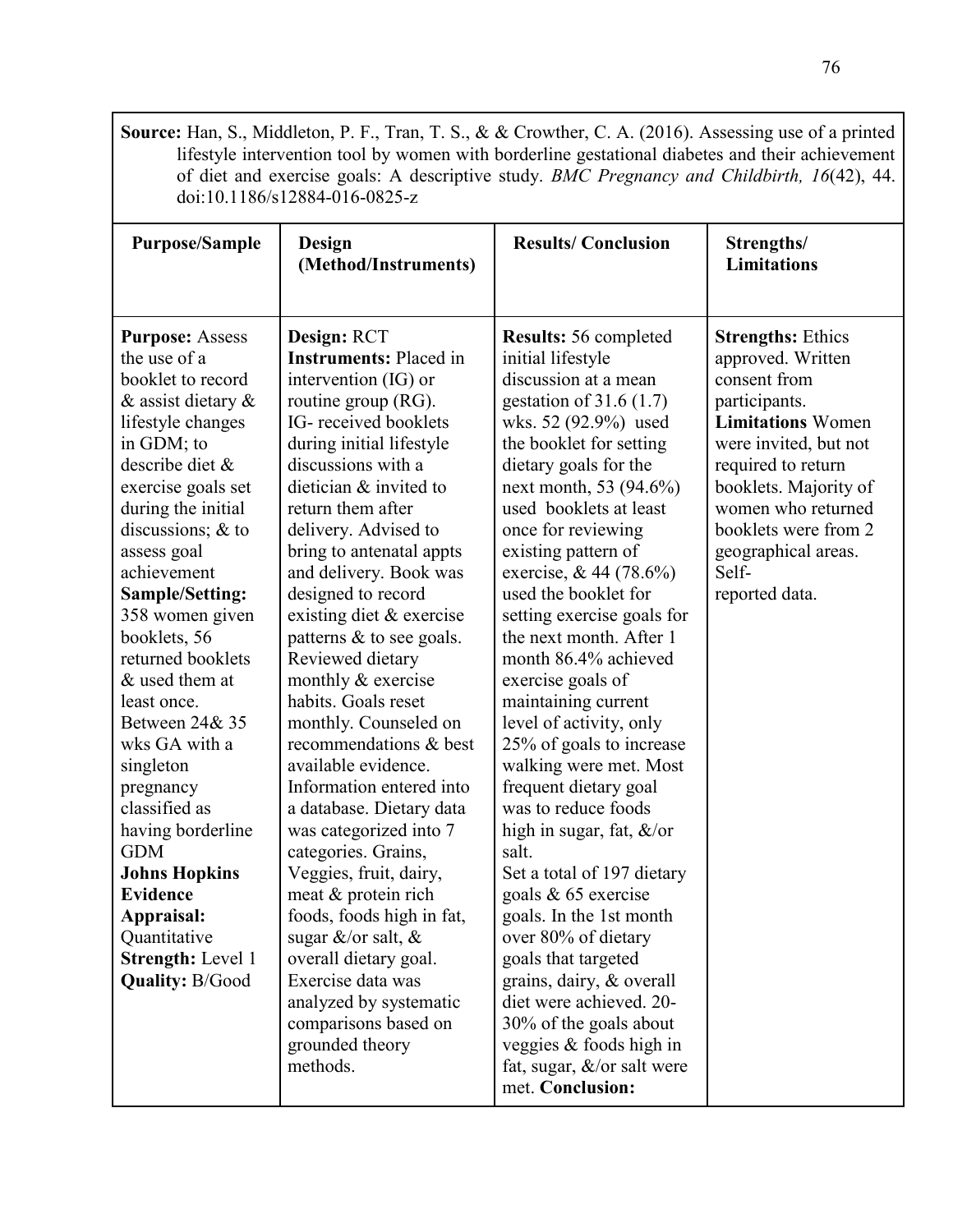|  | Women who used<br>pregnancy logbooks<br>reported good<br>achievement rates for<br>goals related to grains,<br>fruits, dairy, and overall<br>diet, but were less likely<br>to be successful in goals<br>to increase vegetables<br>and limit foods high in<br>fat, sugar and/or salt.<br>Maintaining an active<br>lifestyle during<br>pregnancy was feasible.<br>Increase in physical<br>activity were less often<br>achieved.<br>Using a pregnancy<br>logbook may be helpful<br>in assisting as well as<br>encouraging behavioral<br>changes. |  |
|--|----------------------------------------------------------------------------------------------------------------------------------------------------------------------------------------------------------------------------------------------------------------------------------------------------------------------------------------------------------------------------------------------------------------------------------------------------------------------------------------------------------------------------------------------|--|

**Author Recommendations:** Further investigations of long-term effects in different populations are warranted. Information from this study may help to design behavioral intervention tools in the future to provide tailored care for women.

**Summary for current clinical practice question:** When women are dx with GDM it is important to educate them on the management of this health condition and ways to improve long- and shortterm outcomes for their health and their baby. Encouraging an active and healthy lifestyle can help in this management. Giving women the tools to achieve this is important for success.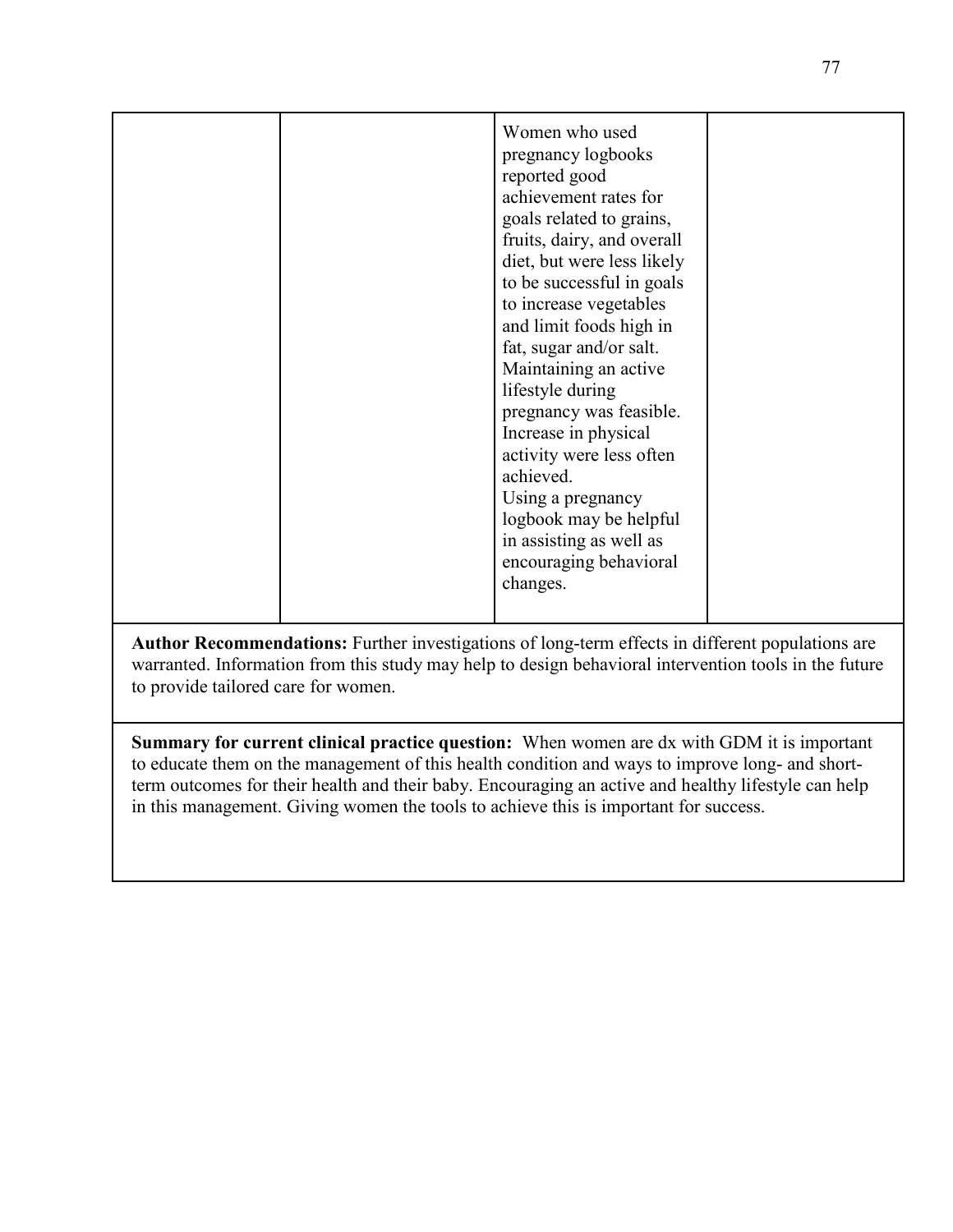**Source:** Horsch, A., Kang, J., Vial, J., Ehlert, U., Borghini, A., Marques-Vidal, P. . . . Puder, J. (2016). Stress exposure and psychological stress responses are related to glucose concentrations during pregnancy. *British Journal of Health Psychology*, 21, 712-729. doi:10.1111/bjhp.12197

| <b>Purpose/Sample</b>   | <b>Design</b><br>(Method/Instruments) | <b>Results/Conclusion</b>          | Strengths/<br><b>Limitations</b> |
|-------------------------|---------------------------------------|------------------------------------|----------------------------------|
| Purpose: To             | Design: Cross sectional               | <b>Results:</b>                    | <b>Strengths:</b>                |
| investigate the         | study                                 | 39 (19.2 %) were dx                | Informative sheet and            |
| impact of stress        | <b>Instruments:</b>                   | with GDM. With GDM                 | consent given to                 |
| exposure,               | Routine screening for                 | were significantly older           | participants. Women              |
| psychological           | GDM at 24-30 wks GA                   | $(t=313, p=.002, g=.56),$          | were allowed to ask              |
| stress responses, $\&$  | with a 75-g OGTT.                     | had a higher pre-                  | questions about the              |
| physiological stress    | Diagnosis using the                   | pregnancy BMI                      | study.                           |
| responses on            | guidelines of the                     | $(t=2.75. p=.006, g=.51),$         | Ethical approval from            |
| glucose                 | <b>International Association</b>      | & higher current BMI               | <b>Cantonal Ethics</b>           |
| concentrations          | of Diabetes and                       | $(t=2.66, p=.008, g=.52)$          | Committee of Vaud,               |
| during pregnancy.       | Pregnancy Study group,                | than without                       | Switzerland.                     |
| Sample/Setting203       | ADA, & the Endocrine                  | <b>GDM.</b> Positive               |                                  |
| pregnant women at       | Society. Given a list of 3            | associations were found            | <b>Limitations:</b>              |
| the maternity           | negative pregnancy                    | between the number of              | Lack of consideration            |
| department of a         | related major events $\&$             | pregnancy related                  | of dietary factors as            |
| <b>Swiss University</b> | ten negative pregnancy                | major life events                  | potential confounders            |
| hospital between        | unrelated events & were               | $(r=16, p=0.26)$ &                 | and lack of measuring            |
| 11/2012 & 7/2013.       | asked if they were                    | fasting glucose. No                | social support and               |
| Asked to                | exposed to any of these               | association with                   | coping.                          |
| participate while       | in the prior 12 months.               | pregnancy-unrelated                |                                  |
| waiting for their       | Pregnancy-related &                   | major life events                  |                                  |
| routine appt in the     | pregnancy-unrelated                   | $(p > 22)$ . More anxiety          |                                  |
| waiting room.           | major life events,                    | & depressive                       |                                  |
| Excluded if they        | perceived stress                      | symptoms, a higher                 |                                  |
| were not able to        | (measured by PSS                      | general level of distress          |                                  |
| complete the self-      | scale), general                       | $(.15 \le r \le .18, p \le .030),$ |                                  |
| report                  | psychosocial distress,                | & shorter duration of              |                                  |
| questionnaires due      | anxiety, depression, &                | sleep ( $r = -.18$ , $p = .009$ )  |                                  |
| to difficulties with    | amount of sleep                       | were related to fasting            |                                  |
| French or if they       | (measured by Pittsburgh               | glucose. When age $\&$             |                                  |
| had medical             | Sleep Quality Index)                  | <b>BMI</b> were controlled         |                                  |
| problems or used        | were assessed by                      | for the general level of           |                                  |
| medications that        | validated self-reported               | distress & shorter                 |                                  |
| could influence         | questionnaires.                       | duration of sleep not              |                                  |
| their cortisol and/or   | Depression and anxiety                | significant.                       |                                  |
| glucose levels.         | were measured by the                  | Physiological stress               |                                  |
|                         | DASS-21 scale.                        | responses were not                 |                                  |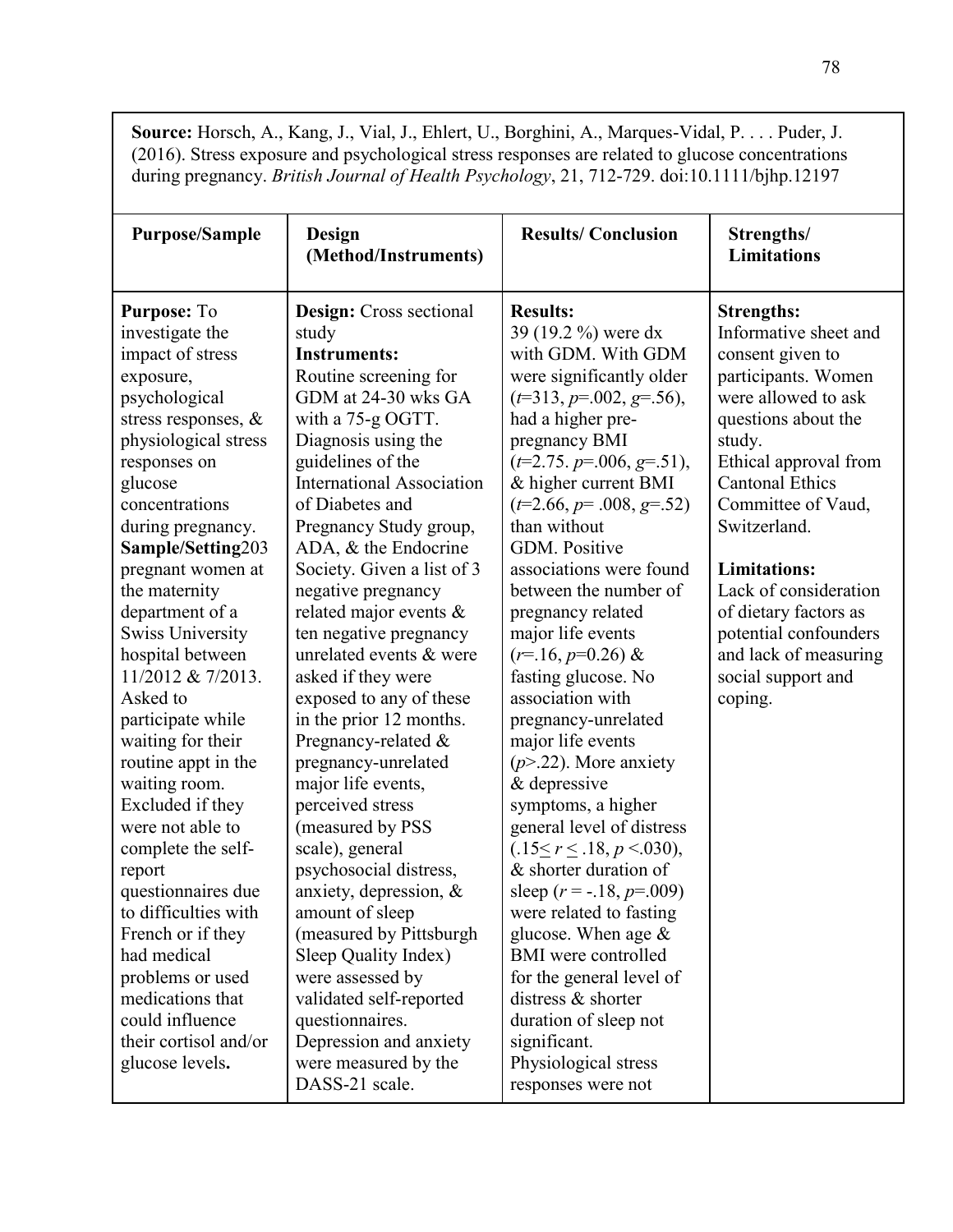| Level of evidence:<br><b>Johns Hopkins</b><br><b>Evidence</b><br>Appraisal:<br>Quantitative<br>Strength: Level III<br><b>Quality: B/Good</b> | Physiological stress was<br>measured by cortisol<br>samples. Cortisol was<br>measured using fasting<br>& bedtime saliva<br>samples, and copeptin<br>using fasting plasma.<br>Measured prior to<br>receiving the 75-g<br>OGTT. Results of GTT<br>were not given until<br>after obtaining the<br>evening cortisol sample.<br>Samples were analyzed<br>using CLIA. Inter-and<br>intra-assay coefficients<br>of variation were below<br>$5\%$ .<br>Participants were asked<br>how many<br>minutes/weeks they<br>engaged in moderate<br>physical activity in the<br>last 7 days using the<br><b>International Physical</b><br><b>Activity Questionnaire</b><br>(IPAQ). Education,<br>history of GDM, family<br>hx of diabetes, medical<br>diseases, and current<br>medication were<br>assessed. Self-reported<br>data (age, pre-pregnancy<br>and current weight, and<br>current height) were<br>collected. | associated with glucose<br>concentrations (all<br>$p > 0.05$ ). Age correlated<br>$+$ with all 3 glucose<br>indices $(.21 \le r \le .25,$<br>$p<01$ ) suggests higher<br>glucose if older. Family<br>hx of DM was<br>positively linked to 1-or<br>2-hour post load<br>glucose concentrations<br>$(r=15, p=0.036,$ or<br>$r=19, p=.008$ ). Dx with<br>GDM reported more<br>pregnancy-related life<br>events. Education level,<br>migrant status, duration<br>of physical activity had<br>no correlate with any of<br>the 3 glucose variables<br>(all $p > .11$ )<br><b>Conclusion: Some</b><br>indicators of stress<br>exposure and<br>psychological stress<br>response were<br>associated with fasting<br>glucose concentrations.<br>Concludes that stress<br>exposure $\&$<br>psychological stress are<br>important risk factors<br>for GDM development. |  |
|----------------------------------------------------------------------------------------------------------------------------------------------|-------------------------------------------------------------------------------------------------------------------------------------------------------------------------------------------------------------------------------------------------------------------------------------------------------------------------------------------------------------------------------------------------------------------------------------------------------------------------------------------------------------------------------------------------------------------------------------------------------------------------------------------------------------------------------------------------------------------------------------------------------------------------------------------------------------------------------------------------------------------------------------------------------|-----------------------------------------------------------------------------------------------------------------------------------------------------------------------------------------------------------------------------------------------------------------------------------------------------------------------------------------------------------------------------------------------------------------------------------------------------------------------------------------------------------------------------------------------------------------------------------------------------------------------------------------------------------------------------------------------------------------------------------------------------------------------------------------------------------------------------------------------------------|--|
|----------------------------------------------------------------------------------------------------------------------------------------------|-------------------------------------------------------------------------------------------------------------------------------------------------------------------------------------------------------------------------------------------------------------------------------------------------------------------------------------------------------------------------------------------------------------------------------------------------------------------------------------------------------------------------------------------------------------------------------------------------------------------------------------------------------------------------------------------------------------------------------------------------------------------------------------------------------------------------------------------------------------------------------------------------------|-----------------------------------------------------------------------------------------------------------------------------------------------------------------------------------------------------------------------------------------------------------------------------------------------------------------------------------------------------------------------------------------------------------------------------------------------------------------------------------------------------------------------------------------------------------------------------------------------------------------------------------------------------------------------------------------------------------------------------------------------------------------------------------------------------------------------------------------------------------|--|

Given the lack of studies on cortisol and copeptin levels in pregnancy further research is needed to clarify if copeptin is a useful predictor of metabolic disturbances in pregnancy. Results need to be replicated before firmer conclusions can be drawn.

**Summary for current clinical practice question:** Women who are exposed to increased stress could have higher fasting CBGs. Incorporating self-care and ways to decrease stress could help control elevated fasting CBGs.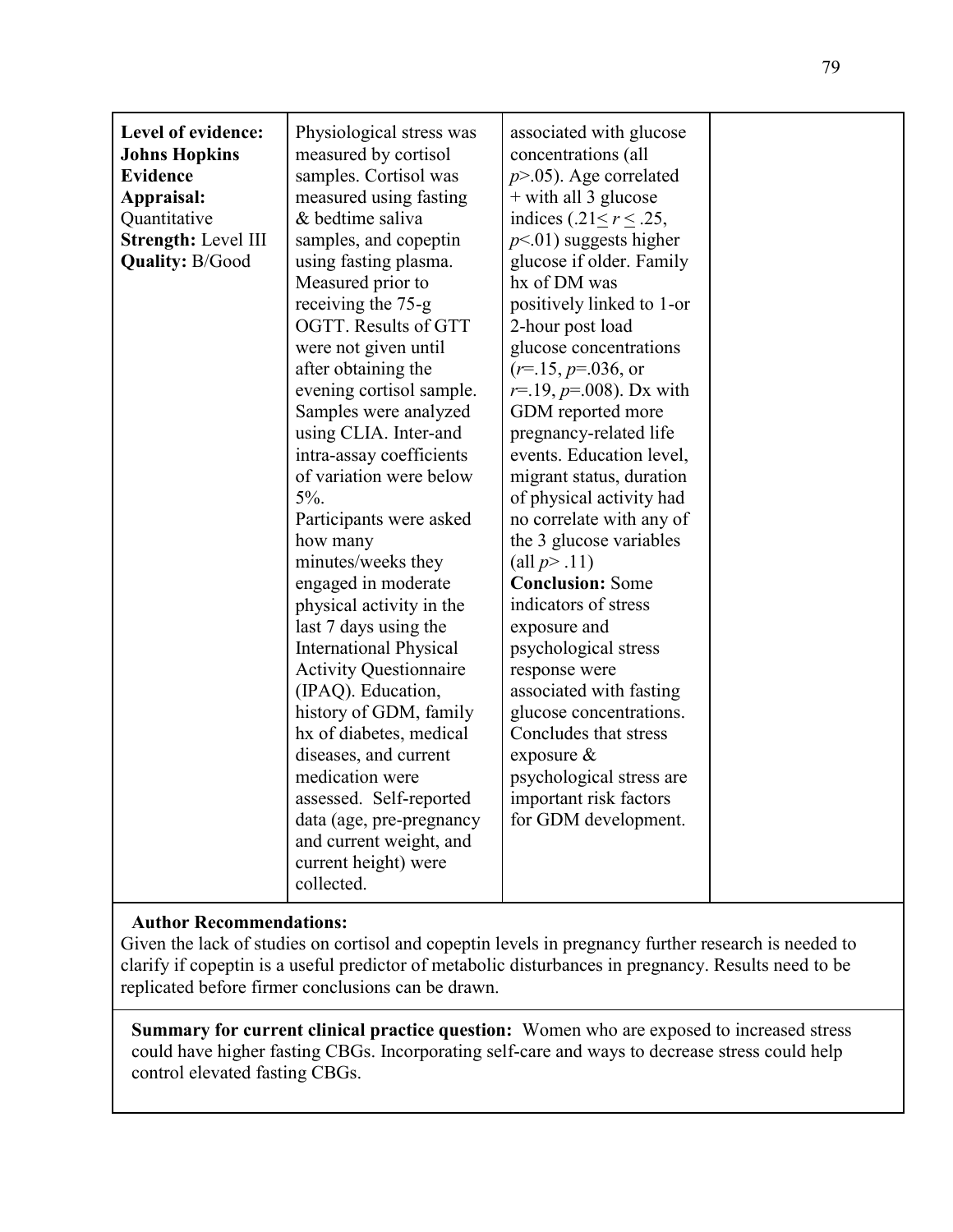**Source:** Jamilian, M., Amirani, E., & & Asemi, Z. (2018). The effects of vitamin D and probiotic cosupplementation on glucose homeostasis, inflammation, oxidative stress and pregnancy outcomes in gestational diabetes: A randomized, double-blind, placebo-controlled trial. *Clinical Nutrition*. doi:10.1016/j.clnu.2018.10.028

| <b>Purpose/Sample</b>  | Design                          | Results/                 | Strengths/Limitati     |
|------------------------|---------------------------------|--------------------------|------------------------|
|                        | (Method/Instruments)            | Conclusion               | <sub>on</sub>          |
| <b>Purpose: To</b>     | Design: RCT                     | <b>Results: Mean BMI</b> | <b>Strengths: That</b> |
| assess the effects     | Matched by BMI and age $\&$     | & weight were not        | study used a large     |
| of the combination     | then randomly assigned into     | statistically different  | group of participants  |
| of vitamin D and       | 3 groups.1 group received a     | between treatment or     | and also had similar   |
| probiotic              | probiotic, 1 received a         | placebo groups at the    | average ages,          |
| supplements on         | probiotic & 50000 IU            | end of the study. No     | heights, and BMIs in   |
| the metabolic          | vitamin D3 every 2 weeks,       | significant changes      | each group to prevent  |
| status of women        | or the placebo group. The       | in macro &               | any bias.              |
| with GDM               | duration of intervention was    | micronutrients           | <b>Limitations:</b>    |
| <b>Sample/Setting:</b> | 6 weeks but were followed       | among the                | The study had          |
| 87 Primigravida        | until delivery. Participants    | groups. Vitamin D        | funding limitations    |
| women age 18-40        | advised to maintain routine     | & probiotic co           | and they were not      |
| and with a GA          | dietary habits & activity.      | supplementation          | able to characterize   |
| between 24-28          | They also completed 3-day       | significantly reduced    | the microbiota and     |
| wks that were          | food records $& 3$ physical     | fasting plasma           | therefore unable to    |
| diagnosed with         | activity measures as            | glucose (from 95.4 to    | establish in the       |
| GDM by a 2 hr          | metabolic equivalents at        | 83.1) serum insulin      | microbiota changed     |
| 75g GTT based on       | weeks $0, 3, \& 6$ during       | levels (12.8 to 10.8),   | its composition.       |
| guidelines by the      | treatment                       | homeostasis model        | There was also no      |
| American               | All followed standard           | of assessment-insulin    | examination of the     |
| Diabetes               | pregnancy protocol in Iran      | resistance $(3.0)$ to    | effects of vitamin D   |
| Association            | which included taking 1000      | 2.2). An increase of     | and probiotic          |
| guidelines.            | IU Vitamin D3 & 400 ug          | the quantitative         | supplementation on     |
| Performed at a         | vitamin B9 daily from the       | insulin sensitivity      | gene expression        |
| gynecology clinic      | beginning of pregnancy $\&$     | check index was also     | related to metabolic   |
| in Iran.               | 60mg per day of ferrous         | noted (0.32 to 0.34)     | profiles.              |
| Exclusions-taking      | sulfate per day starting at the | Probiotic                |                        |
| vitamin D,             | second trimester.               | supplementation also     |                        |
| probiotic, or          | Compliance monitored by         | resulted in a            |                        |
| symbiotic              | assessing serum levels of       | significant reduction    |                        |
| supplements 3          | vitamin D. Intake of the        | of fasting plasma        |                        |
| months prior to        | participants was monitored      | glucose (96.6 to         |                        |
| the intervention.      | by asking the participants to   | 86.5), serum insulin     |                        |
| Being on insulin       | return medication containers.   | levels (13.1 to 11.7),   |                        |
| therapy, pre-          | To increase compliance,         | homeostasis model        |                        |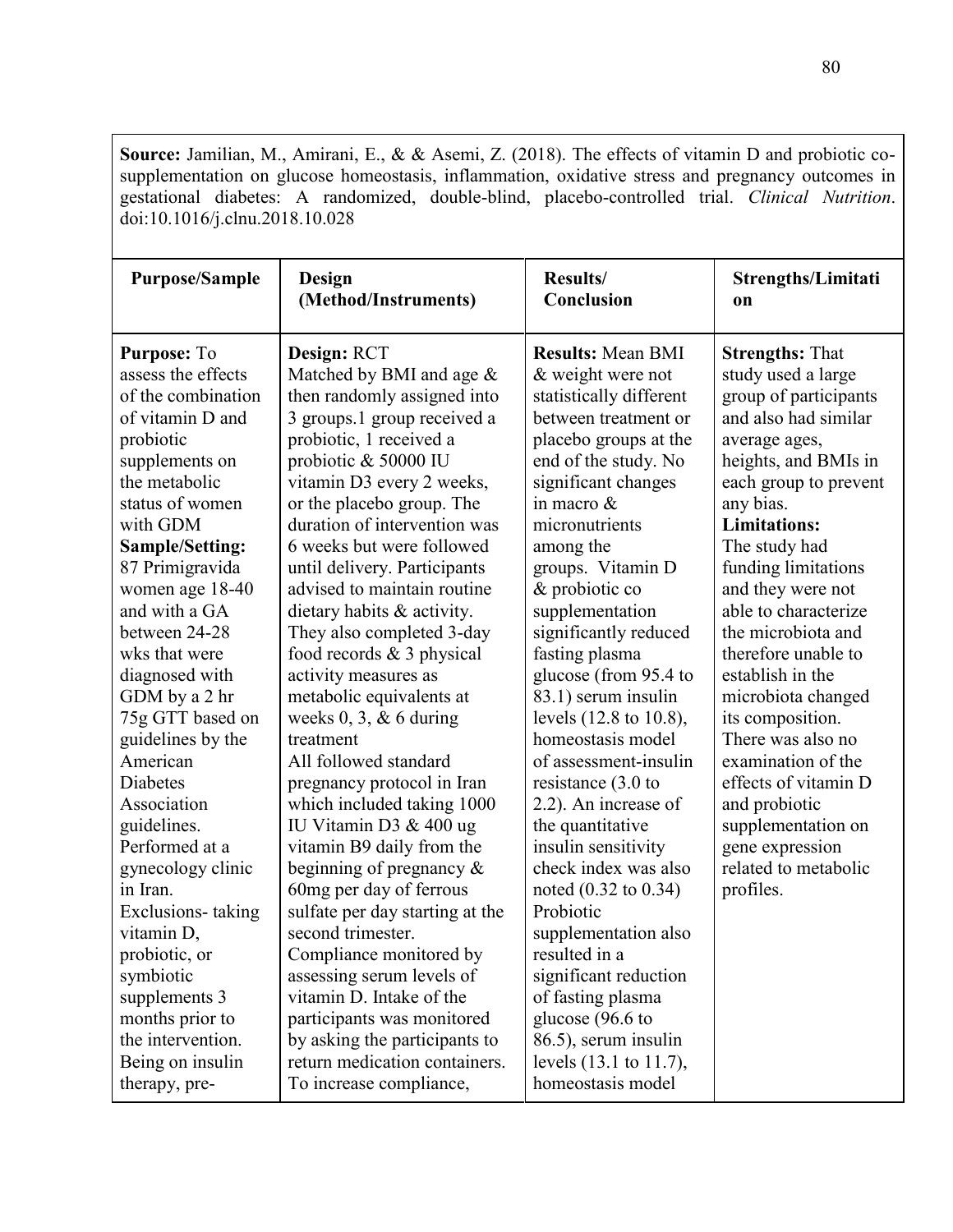| eclampsia,               | they received daily calls    | of assessment-               |  |
|--------------------------|------------------------------|------------------------------|--|
| smoking, hyper           | reminding them to take       | insulin resistance           |  |
| and                      | supplements.                 | $(3.1 \text{ to } 2.5)$ . An |  |
| hypothyroidism           | <b>Instruments</b>           | increase of the              |  |
|                          | Measurement of weight $\&$   | quantitative insulin         |  |
| <b>Johns Hopkins</b>     | height at baseline & 6 weeks | sensitivity check            |  |
| <b>Evidence</b>          | following intervention.      | index was also noted         |  |
| Appraisal:               | Primary outcomes- markers    | $(0.33 - 0.34)$              |  |
| Quantitative             | of insulin metabolism.       | Both treatment               |  |
| <b>Strength: Level 1</b> | Secondary outcomes-lipid     | groups did not show          |  |
| <b>Quality: B/Good</b>   | profiles, biomarkers of      | any change in other          |  |
| The researchers          | inflammation, & oxidative    | metabolic                    |  |
| used a significant       | stress.                      | parameters.                  |  |
| sample size and          | Ten milliliters of fasting   | <b>Conclusion:</b>           |  |
| the results are          | blood samples were           | Vitamin D &                  |  |
| generalizable.           | collected at the beginning   | probiotic                    |  |
| They also used           | of the trial. 25-            | supplementation was          |  |
| RTC for the              | hydroxyvitamin D             | showed significant           |  |
| design study. The        | concentrations were          | improvements in              |  |
| article is not high      | measured using ELISA         | glycemic control but         |  |
| quality because          | kits. Enzymatic kits were    | did not affect other         |  |
| there are not            | used to quantify fasting     | metabolic profiles &         |  |
| definitive               | plasma glucose, serum        | pregnancy                    |  |
| conclusions or           | triglycerides, LDL, HDL,     | outcomes.                    |  |
| consistent               | & total cholesterol. Used    |                              |  |
| recommendations.         | the Statistical Package for  |                              |  |
|                          | Social Science version 18    |                              |  |
|                          | for analysis.                |                              |  |
|                          |                              |                              |  |
|                          |                              |                              |  |

 Further studies are needed to continue to explore possible mechanisms for decrease in insulin levels and hyperbilirubinemia in infants.

# **Summary for current clinical practice question:**

Adding in supplements such as vitamin D and probiotics may help with glycemic control in GDM.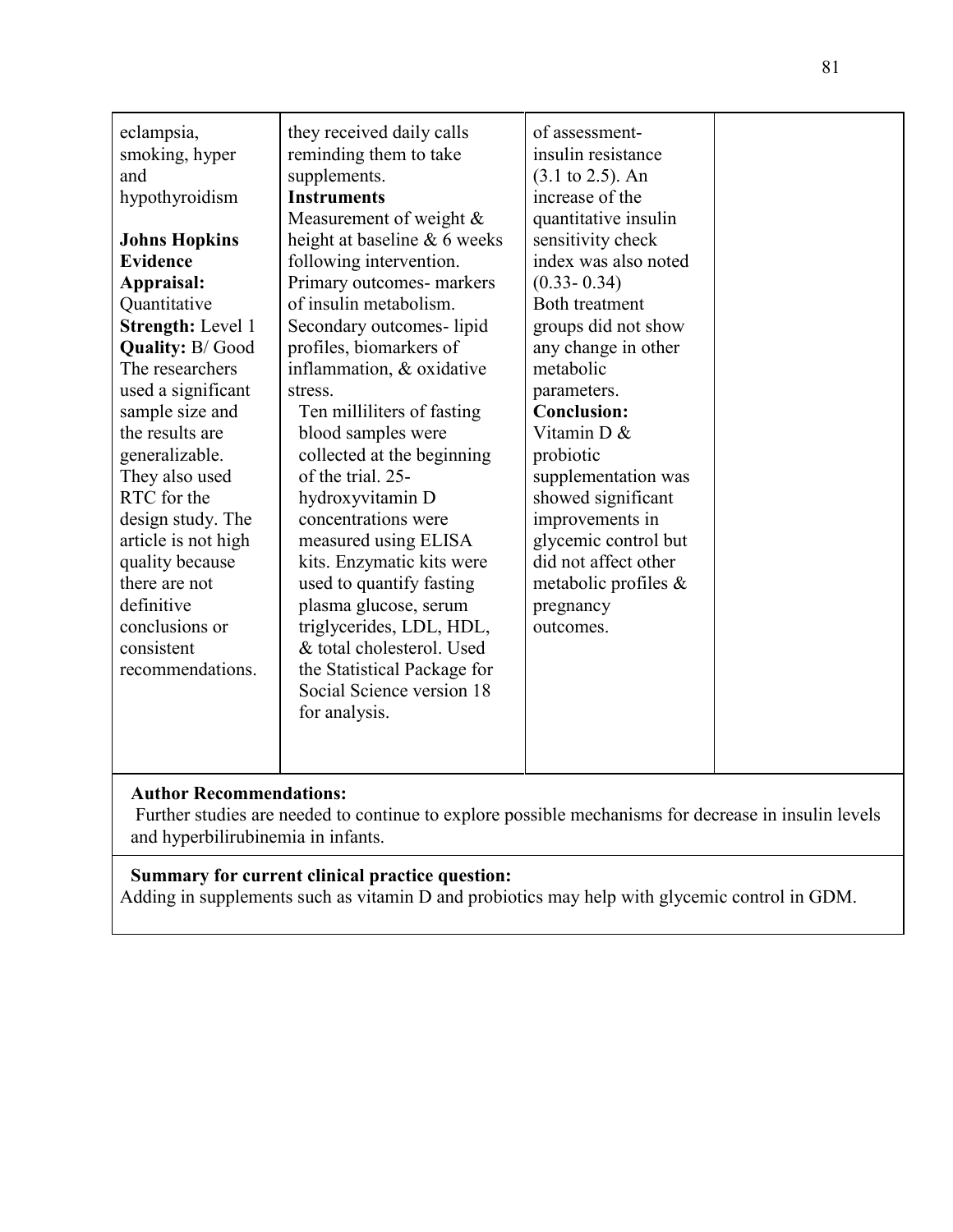| Diebetes Mellitus. Midwifery, 49, 79-86. doi: 10.1016/j.midw.2016.12.009 |                      |                                   |                          |
|--------------------------------------------------------------------------|----------------------|-----------------------------------|--------------------------|
| <b>Purpose/Sample</b>                                                    | <b>Design</b>        | <b>Results/Conclusion</b>         | <b>Strengths/Limitat</b> |
|                                                                          | (Method/Instruments) |                                   | ions                     |
| <b>Purpose:</b>                                                          | Method:              | <b>Results:</b> GDM patients tend | <b>Strengths:</b>        |
| Discover how                                                             | sociological design. | to have more daily and            | Good use of article      |
| women with                                                               |                      | cumulative stressors, and         | review and in-           |
| GDM feel about                                                           | <b>Instrument:</b>   | lower self-esteem. Women          | depth review of          |
| their treatment.                                                         | Narrative interviews | felt judged for their GDM         | interview results.       |
|                                                                          | during pregnancy,    | and this made their mental        |                          |
| <b>Sample/Setting:</b>                                                   | post-birth and       | health decrease. Financial        | <b>Limitations:</b>      |
| 27 women with a                                                          | fieldnotes           | concerns were a barrier to        | Interviewees could       |
| $BMI \geq 39 AND$                                                        |                      | buying the proper food to         | report                   |
| GDM.                                                                     |                      | control weight. Several           | inaccuracies.            |
| Diabetes antenatal                                                       |                      | patients requested for blood      | Majority of              |
| clinic at two NHS                                                        |                      | sugar log reviews that they       | participants were        |
| hospital trusts in                                                       |                      | be done over the phone for        | of low socio-            |
| the South West of                                                        |                      | reasons of time and cost.         | economic status;         |
| England                                                                  |                      | <b>Conclusion:</b>                | not fully                |
|                                                                          |                      | Women had several other           | representative of        |
| <b>Johns Hopkins</b>                                                     |                      | outside factors that hindered     | general population.      |
| <b>Evidence</b>                                                          |                      | their ability to manage their     |                          |
| Appraisal:                                                               |                      | pregnancy, weight, and            | Low number of            |
| Qualitative                                                              |                      | diabetes. Women felt that         | participants.            |
| Strength: Level I                                                        |                      | there was a stigma placed         |                          |
| <b>Quality: B/Good</b>                                                   |                      | on them by the healthcare         |                          |
|                                                                          |                      | teams and the general             |                          |
|                                                                          |                      | public due to their weight.       |                          |
|                                                                          |                      | The more it was mentioned         |                          |
|                                                                          |                      | the greater the stigma felt.      |                          |
|                                                                          |                      |                                   |                          |

**Source:** Jarvie, R. (2017). Lived experiences of women with co-existing BMI  $\geq$  and Gestational Diebetes Mellitus. *Midwifery, 49*, 79-86. doi: 10.1016/j.midw.2016.12.009

### **Author Recommendations:**

Offer women collaborative care which would track who and how many times their weight and lifestyle changes were being addressed.

### **Implications:**

Study noted that in order to assist women in not having to come into the clinic as frequently they were given access to a smartphone and an app to track sugars, diet, and exercise and they were able to comply better with the program(s).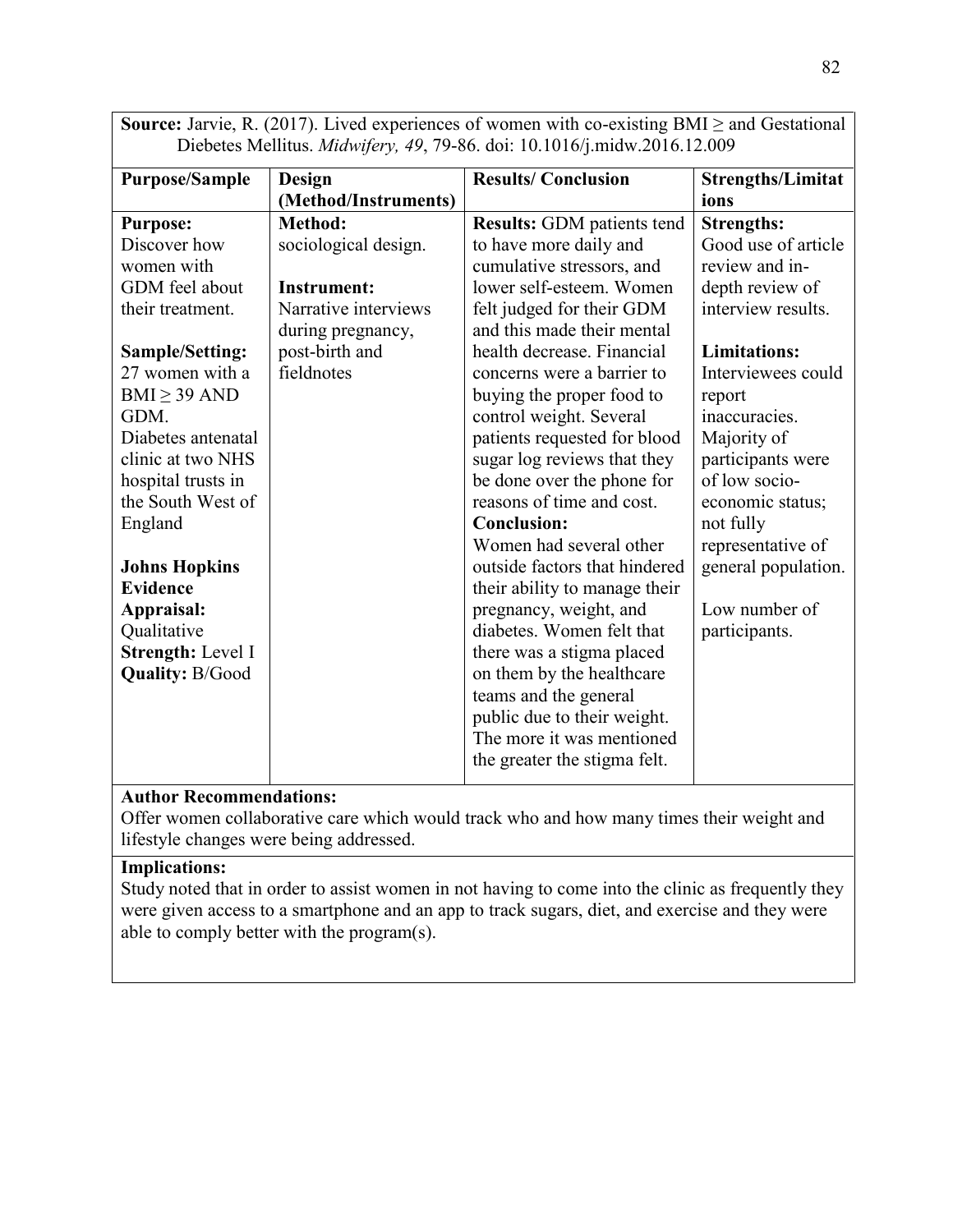**Source:** Koivusalo, S. B., Rönö, K., Klemetti, M. M., Roine, R. P., Lindström, J., Erkkola, M., . . . Stach-Lempinen, B. (2015). Gestational diabetes mellitus can be prevented by lifestyle intervention: The Finnish gestational diabetes prevention study (RADIEL). *Diabetes Care, 39*(1), 24-30. doi:10.2337/dc15-0511

| <b>Purpose/Sample</b>                                                                                                                                                                                                                                                                                                                                       | Design<br>(Method/<br><b>Instruments</b> )                                                                                                                                                                                                                                                                                                                                                                              | <b>Results/Conclusion</b>                                                                                                                                                                                                                                                                                                                                                                                                                         | Strengths/<br><b>Limitations</b>                                                                                                                                                                                                                                                        |
|-------------------------------------------------------------------------------------------------------------------------------------------------------------------------------------------------------------------------------------------------------------------------------------------------------------------------------------------------------------|-------------------------------------------------------------------------------------------------------------------------------------------------------------------------------------------------------------------------------------------------------------------------------------------------------------------------------------------------------------------------------------------------------------------------|---------------------------------------------------------------------------------------------------------------------------------------------------------------------------------------------------------------------------------------------------------------------------------------------------------------------------------------------------------------------------------------------------------------------------------------------------|-----------------------------------------------------------------------------------------------------------------------------------------------------------------------------------------------------------------------------------------------------------------------------------------|
| <b>Purpose: To</b><br>examine the effect<br>of combined<br>moderate physical<br>activity & diet<br>intervention in<br>high-risk women<br>on the incidence of<br>gestational diabetes<br>Sample/Setting:<br>Participants<br>recruited from<br>obese women's in<br>association with<br>the first trimester<br>screening<br>ultrasound, women<br>with previous | Design: RCT<br><b>Intervention group</b><br>(IG): received<br>lifestyle counseling<br>from study nurses and<br>dieticians that were<br>specifically trained.<br>Got structured, but<br>individualized visits at<br>around 13.3 wks<br>gestation, 23.1 wks<br>gestation, $& 35.1$ wks<br>gestation with the<br>study nurse. Attended<br>2-hour group<br>counseling sessions<br>with a dietician in<br>addition to normal | <b>Results:</b> Demographic<br>& clinical<br>characteristics did not<br>differ between the 2<br>groups at baseline. 66<br>reported chronic<br>disease and 22%<br>Parental hx of diabetes<br>with no group<br>differences. Both<br>groups visited<br>antenatal clinic 4 times<br>prior to the 2 <sup>nd</sup><br>trimester OGTT. GDM<br>was dx in 20 (13.9%)<br>in the IG and 27 in the<br>CG (21.6%). Crude<br>relative risk for GDM              | <b>Strengths:</b><br>Participants<br>entered the<br>study<br>voluntarily<br>Signed an<br>informed<br>consent.<br>Allowed to<br>leave the study<br>at any point they<br>wanted.<br>Participants did<br>not have to be<br>labor intensive<br>to participate.<br>In compliance<br>with the |
| <b>GDM</b> were<br>recruited by<br>personal invitations<br>based on hospital<br>data. There was<br>also notices in<br>newspapers, social<br>media, and<br>antenatal clinics.<br>540 women were<br>recruited, 247 did<br>not meet study<br>criteria. Most<br>common reason<br>was preliminary<br>OGTT result. 24<br>women were                               | antenatal visits per the<br>standard national<br>practice.<br>If the participants<br>BMI was $\geq$ 30 they<br>were advised to not<br>gain weight during the<br>first 2 trimesters.<br>Given dietary advice<br>to optimize<br>consumption of<br>vegetables, fruits &<br>berries, whole grain<br>products rich in fiber,<br>low-fat dairy<br>products, vegetable<br>fats high in                                         | was .64 in the IG. IG<br>had crude reduction in<br>fasting plasma glucose<br>concentration of -0.18<br>mmol/L from baseline<br>in the $3rd$ trimester<br>compared with -0.07<br>mmol/L in the control<br>group. In the IG the 2-<br>h glucose value<br>increased in baseline to<br>$2nd$ trimester by 0.54<br>mmol/L $\&$ in the CG<br>by $0.55$ mmol/L.<br>Weight gain difference<br>from baseline to 2 <sup>nd</sup><br>trimester: intervention | Declaration of<br>Helsinki<br>Approved by the<br>ethics<br>committees.<br>Registered at<br>clinicaltrials.gov<br>Intervention<br>started early in<br>pregnancy $\&$<br>had a longer<br>intervention<br>period.<br>Study nurses<br>were midwives<br>with strong                          |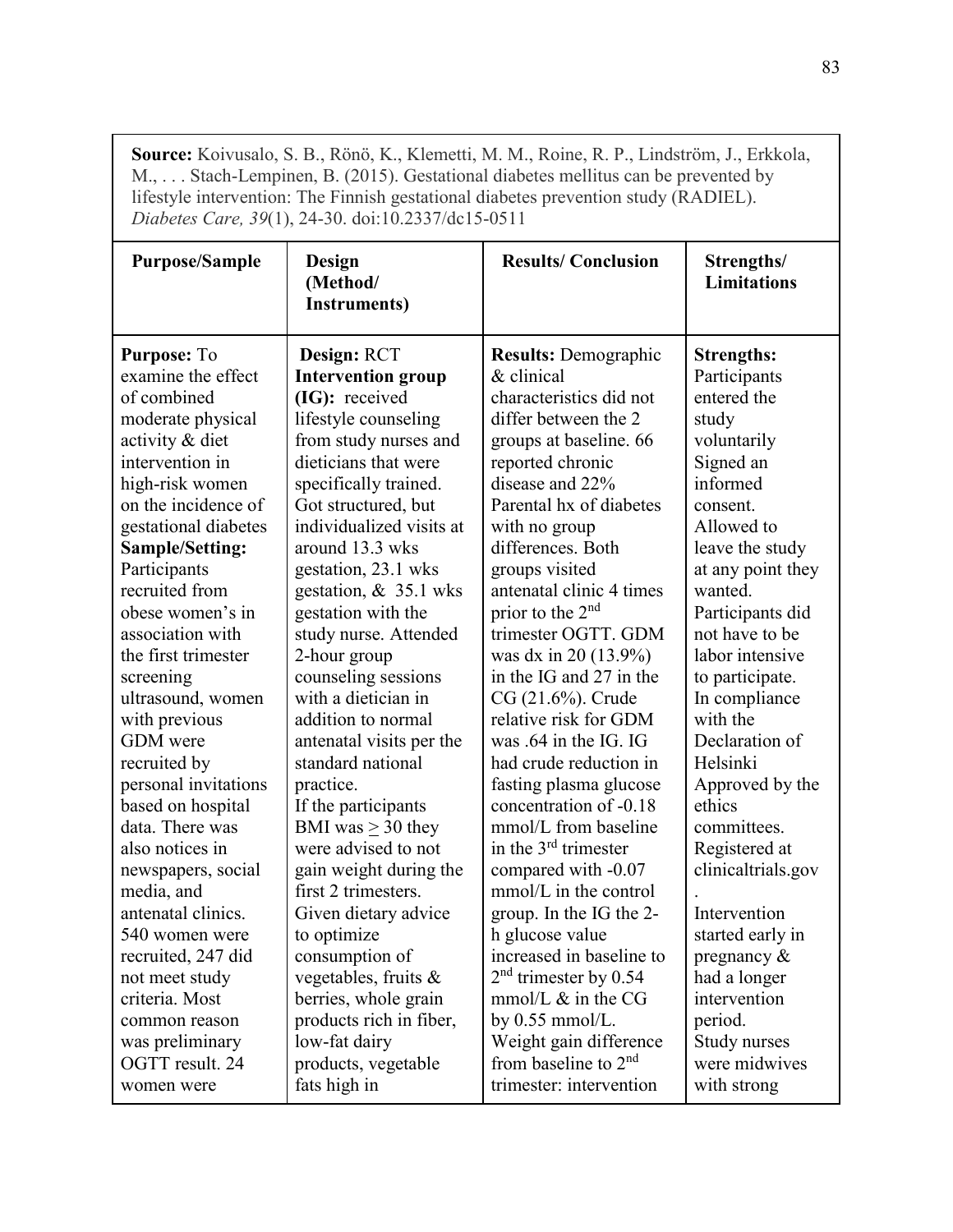| excluded due to<br>miscarriage or loss<br>to follow up.<br>$269$ women $> 18$<br>years old with a<br>history of GDM<br>and/or a pre<br>pregnancy BMI $\geq$<br>30 were enrolled at<br>$<$ 20 weeks of<br>gestational age.<br>144 were assigned<br>to the intervention<br>group and 125 to<br>the control group.<br>Exclusions: type 1<br>or 2 diabetes, the<br>use of medication<br>that influences<br>glucose<br>metabolism<br>(continuous<br>therapy with oral<br>corticosteroids or<br>metformin),<br>multiple<br>pregnancy,<br>physical disability,<br>current substance<br>abuse, severe<br>psychiatric<br>disorder, and<br>significant<br>difficulty in<br>cooperating, and<br>women with GDM<br>prior to 20 weeks<br>GA.<br>Conducted between<br>2/2008 and 1/2014 | unsaturated fatty<br>acids, fish, low-fat<br>meat products, $\&$<br>lower intake of sugar<br>rich foods.<br>Physical activity:<br>achieve a minimum of<br>150 minutes of<br>moderate physical<br>activity per week, as<br>well as an overall<br>active lifestyle. Also<br>got free access to<br>pools and exercise<br>groups once a week.<br><b>Control Group:</b><br>Received general info<br>on diet and exercise<br>provided by antenatal<br>clinics. Had 3 visits<br>with study nurse for<br>data collection.<br>Incidence of GDM<br>was defined as one or<br>more pathological<br>glucose values in a<br>75-g, 2 -h oral glucose<br>tolerance test with<br>thresholds of; fasting<br>$\geq$ 5.3 mmol/L, 1-h<br>$>10.0$ mmol/L, and 2-<br>$h > 8.6$ mmol/L. All<br>participants<br>underwent OGTT at<br>enrollment then<br>at 24-28wks GA<br>unless insulin or<br>metformin treatment<br>was initiated earlier.<br>Blinded-study | group 2.5 kg $& CG$ 3.1<br>kg, mean difference of<br>-0.2kg. Dietary index<br>score improved in the<br>IG (0.7) compared to<br>the $CG(0.3)$ mean<br>difference of 0.4.<br>Activity was increased<br>in the IG by 15 min,<br>where the physical<br>activity in the CG<br>remained the same.<br>Goal of 150 min/week<br>was met by 26% of the<br>IG and 23% of the CG,<br>no significant<br>differences in the<br>groups. No differences<br>in the other maternal<br>pregnancy or birth<br>outcomes assessed<br>between the groups.<br><b>Conclusion:</b><br>The first randomized<br>controlled lifestyle<br>intervention trial that<br>succeeded in reducing<br>overall incidence of<br>GDM among high risk<br>pregnant women.<br>Combining moderate<br>physical activity with<br>diet intervention the<br>overall incidence of<br>GDM was reduced by<br>39%. IG increased<br>activity & improved<br>diet during pregnancy<br>which indicated a real<br>effort to change | expertise in<br>counseling<br>pregnant<br>women.<br><b>Limitations:</b><br>Control group<br>was more of a<br>mini<br>intervention<br>group since they<br>received general<br>health advice at<br>antenatal clinics.<br>Performed in a<br>white<br>population. |
|---------------------------------------------------------------------------------------------------------------------------------------------------------------------------------------------------------------------------------------------------------------------------------------------------------------------------------------------------------------------------------------------------------------------------------------------------------------------------------------------------------------------------------------------------------------------------------------------------------------------------------------------------------------------------------------------------------------------------------------------------------------------------|--------------------------------------------------------------------------------------------------------------------------------------------------------------------------------------------------------------------------------------------------------------------------------------------------------------------------------------------------------------------------------------------------------------------------------------------------------------------------------------------------------------------------------------------------------------------------------------------------------------------------------------------------------------------------------------------------------------------------------------------------------------------------------------------------------------------------------------------------------------------------------------------------------------------------------------|--------------------------------------------------------------------------------------------------------------------------------------------------------------------------------------------------------------------------------------------------------------------------------------------------------------------------------------------------------------------------------------------------------------------------------------------------------------------------------------------------------------------------------------------------------------------------------------------------------------------------------------------------------------------------------------------------------------------------------------------------------------------------------------------------------------------------------------------------------------------------------------------------------------------------------------------------------------------------|---------------------------------------------------------------------------------------------------------------------------------------------------------------------------------------------------------------------------------------------------------------|
|                                                                                                                                                                                                                                                                                                                                                                                                                                                                                                                                                                                                                                                                                                                                                                           |                                                                                                                                                                                                                                                                                                                                                                                                                                                                                                                                                                                                                                                                                                                                                                                                                                                                                                                                      |                                                                                                                                                                                                                                                                                                                                                                                                                                                                                                                                                                                                                                                                                                                                                                                                                                                                                                                                                                          |                                                                                                                                                                                                                                                               |
|                                                                                                                                                                                                                                                                                                                                                                                                                                                                                                                                                                                                                                                                                                                                                                           |                                                                                                                                                                                                                                                                                                                                                                                                                                                                                                                                                                                                                                                                                                                                                                                                                                                                                                                                      |                                                                                                                                                                                                                                                                                                                                                                                                                                                                                                                                                                                                                                                                                                                                                                                                                                                                                                                                                                          |                                                                                                                                                                                                                                                               |
|                                                                                                                                                                                                                                                                                                                                                                                                                                                                                                                                                                                                                                                                                                                                                                           |                                                                                                                                                                                                                                                                                                                                                                                                                                                                                                                                                                                                                                                                                                                                                                                                                                                                                                                                      |                                                                                                                                                                                                                                                                                                                                                                                                                                                                                                                                                                                                                                                                                                                                                                                                                                                                                                                                                                          |                                                                                                                                                                                                                                                               |
|                                                                                                                                                                                                                                                                                                                                                                                                                                                                                                                                                                                                                                                                                                                                                                           |                                                                                                                                                                                                                                                                                                                                                                                                                                                                                                                                                                                                                                                                                                                                                                                                                                                                                                                                      |                                                                                                                                                                                                                                                                                                                                                                                                                                                                                                                                                                                                                                                                                                                                                                                                                                                                                                                                                                          |                                                                                                                                                                                                                                                               |
| in 4 maternity                                                                                                                                                                                                                                                                                                                                                                                                                                                                                                                                                                                                                                                                                                                                                            | physicians reviewed                                                                                                                                                                                                                                                                                                                                                                                                                                                                                                                                                                                                                                                                                                                                                                                                                                                                                                                  | lifestyle in a healthier                                                                                                                                                                                                                                                                                                                                                                                                                                                                                                                                                                                                                                                                                                                                                                                                                                                                                                                                                 |                                                                                                                                                                                                                                                               |
| hospitals<br>(Hels                                                                                                                                                                                                                                                                                                                                                                                                                                                                                                                                                                                                                                                                                                                                                        | OB records and                                                                                                                                                                                                                                                                                                                                                                                                                                                                                                                                                                                                                                                                                                                                                                                                                                                                                                                       | direction. CG did not                                                                                                                                                                                                                                                                                                                                                                                                                                                                                                                                                                                                                                                                                                                                                                                                                                                                                                                                                    |                                                                                                                                                                                                                                                               |
| inki University                                                                                                                                                                                                                                                                                                                                                                                                                                                                                                                                                                                                                                                                                                                                                           | maternal and neonatal                                                                                                                                                                                                                                                                                                                                                                                                                                                                                                                                                                                                                                                                                                                                                                                                                                                                                                                | improve in a                                                                                                                                                                                                                                                                                                                                                                                                                                                                                                                                                                                                                                                                                                                                                                                                                                                                                                                                                             |                                                                                                                                                                                                                                                               |
| Central Hospital,                                                                                                                                                                                                                                                                                                                                                                                                                                                                                                                                                                                                                                                                                                                                                         | diagnosis.                                                                                                                                                                                                                                                                                                                                                                                                                                                                                                                                                                                                                                                                                                                                                                                                                                                                                                                           | significant manner.                                                                                                                                                                                                                                                                                                                                                                                                                                                                                                                                                                                                                                                                                                                                                                                                                                                                                                                                                      |                                                                                                                                                                                                                                                               |
| Katiloopisto                                                                                                                                                                                                                                                                                                                                                                                                                                                                                                                                                                                                                                                                                                                                                              | At each visit in both                                                                                                                                                                                                                                                                                                                                                                                                                                                                                                                                                                                                                                                                                                                                                                                                                                                                                                                | Results are                                                                                                                                                                                                                                                                                                                                                                                                                                                                                                                                                                                                                                                                                                                                                                                                                                                                                                                                                              |                                                                                                                                                                                                                                                               |
| Maternity Hospital,                                                                                                                                                                                                                                                                                                                                                                                                                                                                                                                                                                                                                                                                                                                                                       | groups they filled out                                                                                                                                                                                                                                                                                                                                                                                                                                                                                                                                                                                                                                                                                                                                                                                                                                                                                                               | encouraging and                                                                                                                                                                                                                                                                                                                                                                                                                                                                                                                                                                                                                                                                                                                                                                                                                                                                                                                                                          |                                                                                                                                                                                                                                                               |
|                                                                                                                                                                                                                                                                                                                                                                                                                                                                                                                                                                                                                                                                                                                                                                           |                                                                                                                                                                                                                                                                                                                                                                                                                                                                                                                                                                                                                                                                                                                                                                                                                                                                                                                                      |                                                                                                                                                                                                                                                                                                                                                                                                                                                                                                                                                                                                                                                                                                                                                                                                                                                                                                                                                                          |                                                                                                                                                                                                                                                               |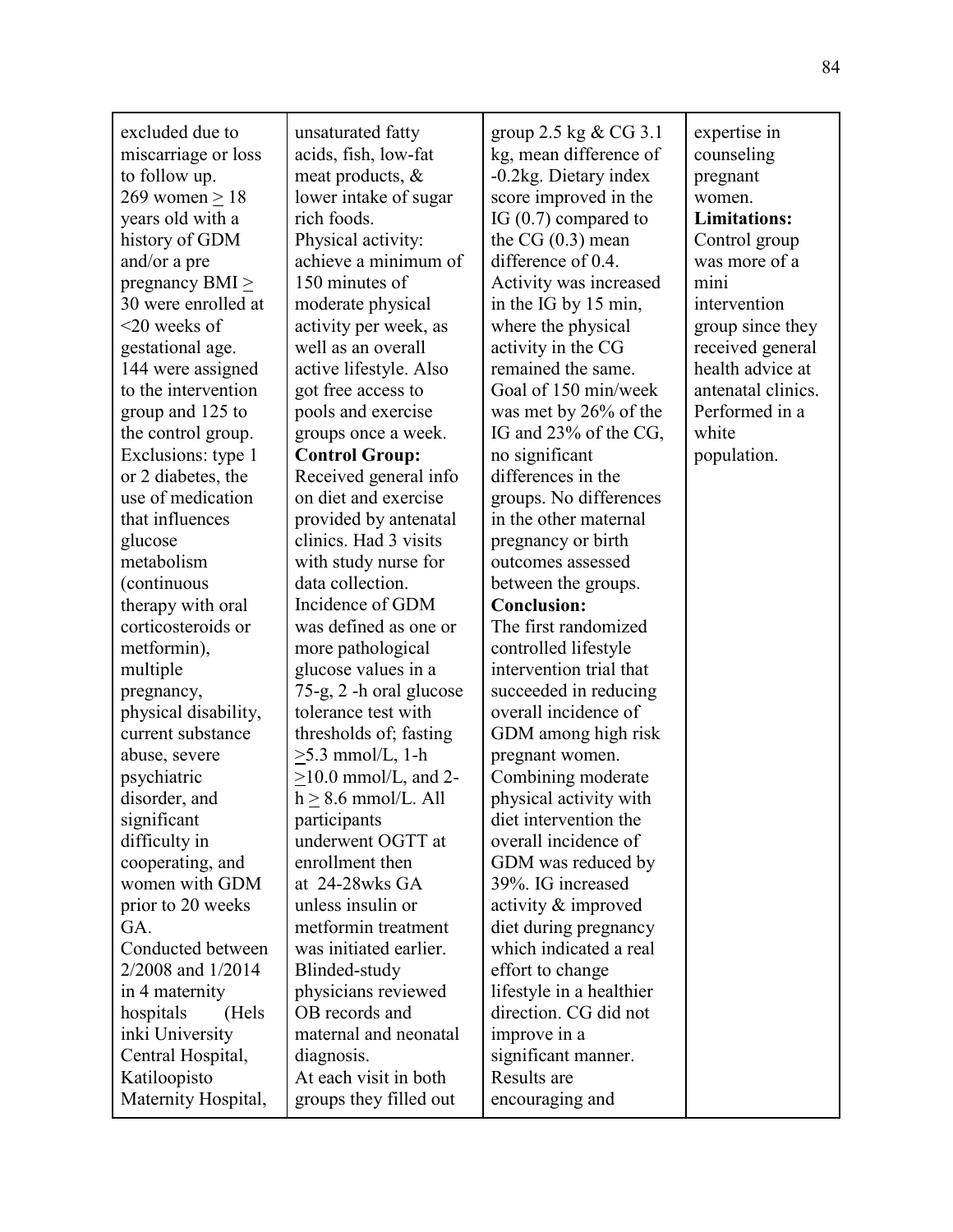Setting would need a bigger sample size to reveal the effect of lifestyle intervention. Also including other ethnicities to be less generalized. Since the interventions were simple and easily modifiable it would be easy to implement in other ethnic groups.

### **Summary for current clinical practice question:**

GDM can be prevented in a high-risk population by simple and easy applicable lifestyle change/intervention. This intervention should be initiated early and continued throughout the pregnancy for the best outcomes. Prevention of GDM can have short- and long-term health consequences for the mother and the child.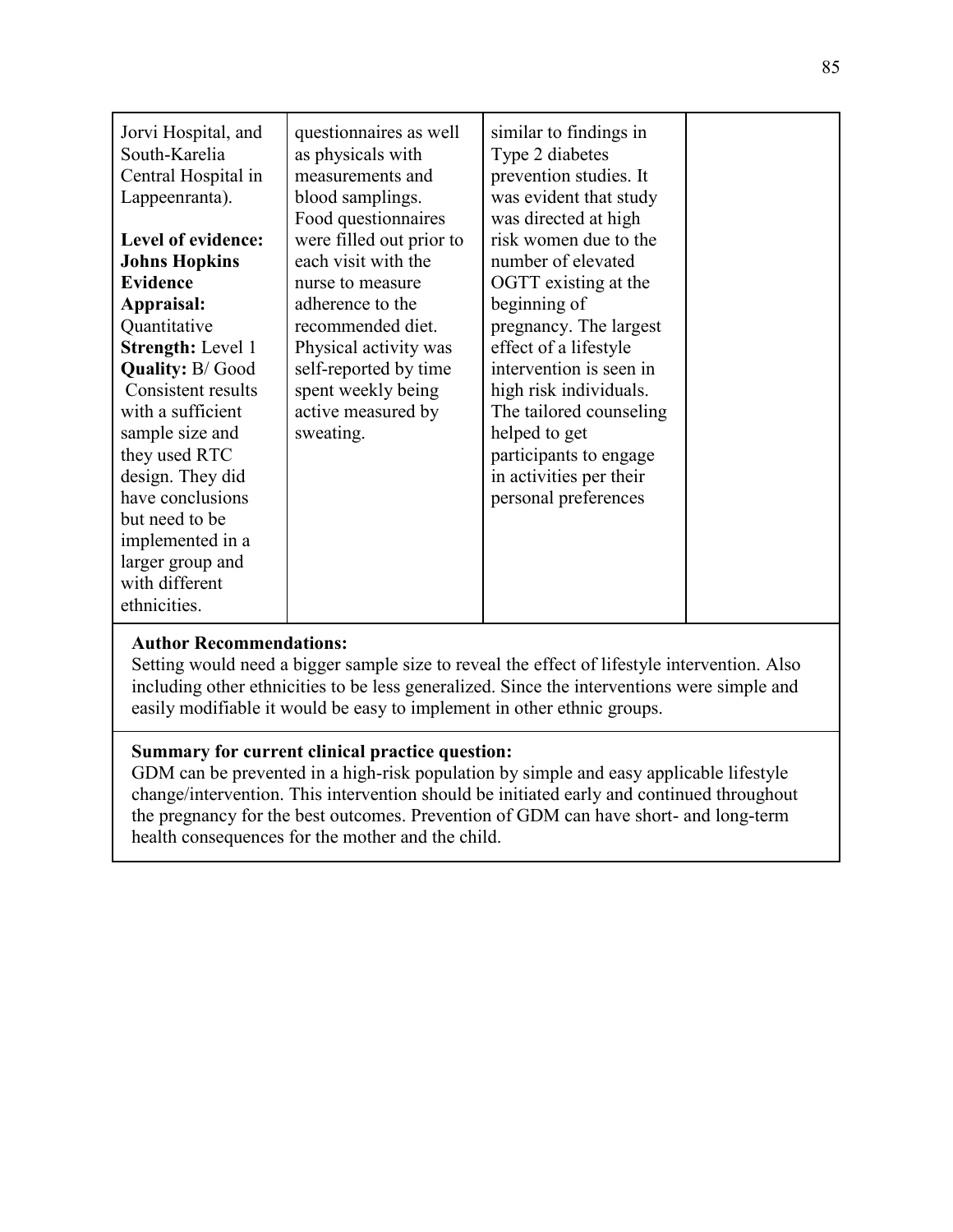**Source:** Luoto, R., Kinnunen, T. I., Aittasalo, M., Kolu, P., Raitanen, J., Ojala, K., & . . . Tulokas, S. (2011). Primary prevention of gestational diabetes mellitus and large-forgestational-age newborns by lifestyle counseling: A cluster-randomized controlled trial. *PLoS Medicine, 8*(5), p.e1001036. doi:10.1371/journal.pmed.1001036

| Purpose/                                                                     | Design                                                                                        | <b>Results/Conclusion</b>                                                       | Strengths/                      |
|------------------------------------------------------------------------------|-----------------------------------------------------------------------------------------------|---------------------------------------------------------------------------------|---------------------------------|
| <b>Sample</b>                                                                | (Method/Instruments)                                                                          |                                                                                 | <b>Limitations</b>              |
| <b>Purpose:</b>                                                              | Design: Cluster RTC                                                                           | <b>Results: No</b>                                                              | <b>Strengths:</b>               |
| Examine whether                                                              | Intervention 8-12 wks                                                                         | significant differences                                                         | Approved by                     |
| gestational                                                                  | until 37 wks.                                                                                 | between the                                                                     | review board                    |
| diabetes or a                                                                | Recommendations for                                                                           | intervention and                                                                | and ethical                     |
| newborn's high                                                               | weight gain discussed. A                                                                      | control group at                                                                | committee of                    |
| birth weight can                                                             | graph was given to                                                                            | baseline or 26-28 wks                                                           | Pikanmaa                        |
| be prevented by                                                              | monitor weight gain.                                                                          | in glucose tolerance                                                            | Hospital                        |
| lifestyle                                                                    | Physical activity                                                                             | measurements. The                                                               | District, and                   |
| counseling in                                                                | counseling was                                                                                | proportion of women                                                             | the                             |
| pregnant women                                                               | implemented at 8-12 wks                                                                       | with GDM, total                                                                 | physicians in                   |
| who are at a high                                                            | Diet counseling at 16-18                                                                      | gestational weight                                                              | charge of the                   |
| risk for gestational                                                         | wks. If OGTT was dx of                                                                        | gain, preeclampsia, or                                                          | clinics.                        |
| diabetes.                                                                    | GDM at 26-28 wks                                                                              | used of diabetic                                                                | Participants                    |
| <b>Sample/Setting:</b>                                                       | participant was also                                                                          | medication did not                                                              | also provided                   |
| Screened 2271.<br>640 agreed to<br>participate, 24 had<br>a miscarriage, 174 | referred to specialists.<br>Physical activity<br>counseling aimed to<br>increase leisure time | differ significantly.<br>Gestational age of<br>newborns was 39.4+<br>1.9 wks vs | written<br>informed<br>consent. |
| had abnormal                                                                 | activity in those not                                                                         | 39.6+1.3wks. The                                                                | <b>Limitations:</b>             |
| OGTT at baseline,                                                            | meeting recommended                                                                           | average weight of                                                               | Absence of                      |
| 29 did not respond                                                           | activity for the level of                                                                     | newborns was lower                                                              | late                            |
| to the final survey,                                                         | health as well as maintain                                                                    | in the intervention                                                             | pregnancy                       |
| 14 had a                                                                     | or adjust those who were                                                                      | group $(3,532 \text{ g})$ vs                                                    | measurement                     |
| miscarriage.                                                                 | already meeting                                                                               | control group (3659 g)                                                          | of maternal                     |
| 399 participants                                                             | recommendations. Min                                                                          | adjusted $p=0.035$ .                                                            | glucose                         |
| were included.                                                               | weekly leisure time                                                                           | When looking at                                                                 | intolerance                     |
| 219 in the                                                                   | physical activity dose 800                                                                    | between group                                                                   | and not being                   |
| intervention group                                                           | MET (multiples of resting                                                                     | differences in birth                                                            | able to                         |
| and 180 in the                                                               | metabolic equivalents)                                                                        | weight (absolute size-                                                          | measure and                     |
| control group.                                                               | minutes. Evaluation of                                                                        | 133g, 95% CI-231 to -                                                           | assess                          |
| Mean age was 30.                                                             | leisure time activity was                                                                     | 35) and birthweight                                                             | maternal                        |
| Eligible if they                                                             | evaluated on self-report.                                                                     | per gestational age                                                             | endpoints                       |
| had at least one of                                                          | Dietary counseling aimed                                                                      | (absolute effect size -                                                         | close to                        |
| the following: pre                                                           | to help achieve a diet                                                                        | 3.08, 95%C CI-5.29                                                              | delivery, so                    |
| pregnancy BMI                                                                | containing $\leq 10\%$                                                                        | to $-0.87$ ) remained                                                           | high                            |
| $>25$ , GDM, any                                                             | saturated fat, 5-10%                                                                          | significant after taking                                                        | birthweight                     |
| signs of glucose                                                             | polyunsaturated fat, 25-30                                                                    | cluster, clinic, nurse,                                                         | was used as a                   |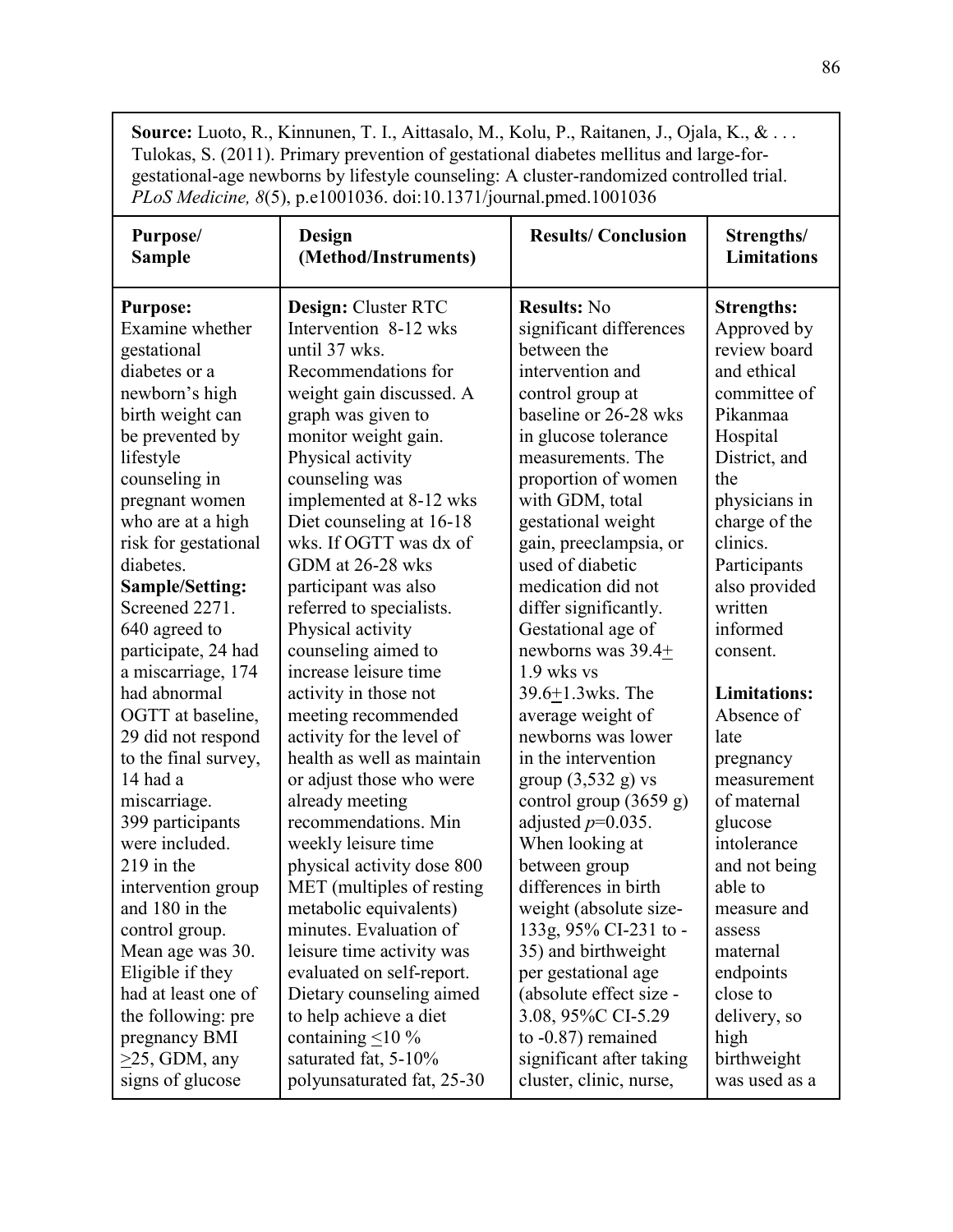| intolerance, or                   | $\%$ total fat, <10\%             | maternal age,              | marker of      |
|-----------------------------------|-----------------------------------|----------------------------|----------------|
| newborn's                         | saccharose of total energy        | education, sex of the      | longstanding   |
| macrosomia                        | intake, $& 25-35$ g/d             | infant, parity,            | glucose        |
| $(24500 \text{ g})$ in any        | fiber. Counseling cards           | prepregnancy BMU,          | intolerance in |
| earlier pregnancy,                | standardized counseling.          | gestational weight         | pregnancy.     |
| type 1 or 2 DM in                 | Used notebooks to set             | gain, and smoking          | There could    |
| $1st$ or $2nd$ degree             | plans for physical activity       | into account               | also be        |
| relatives, or age                 | $&$ dietary changes $&$ to        | $(p=0.024)$ .              | inaccuracy of  |
| >40. Exclusions:                  | record adherence to the           | Birthweight SD was         | measurement    |
| at least 1 of 3                   | plan. Control group               | not significantly          | of the         |
| baseline $(8-12 \text{ wk})$      | received no counseling            | different. The             | newborn        |
| <b>OGTT</b>                       | beyond usual care. Dx of          | proportion of LGA          | taken in the   |
| measurement was                   | GDM was based on 2-h              | infants was lower in       | hospital since |
| abnormal, pre                     | OGTT with results of              | intervention group         | they are       |
| pregnant type 1 or                | fasting $\geq$ 5.3 mmol/L, 1h     | $(12.1\%)$ than the        | nondifferentia |
| 2 DM, inability to                | $\geq$ 10.0mmol/L,& 2h $\geq$ 8.6 | control (19.7%,            | 1 and errors   |
| speak Finnish $<$ 18              | mmol/L. Birthweight               | $p=0.042$                  | can be made.   |
| yr old, multiple                  | based on hospital records         | <b>Conclusion:</b> Using a | Women and      |
| pregnancy,                        | & the research group.             | cluster-controlled         | nurses of the  |
| physical                          | Level of insulin resistance       | design lifestyle           | control group  |
| restriction                       | & glucose tolerance based         | counseling was             | could not be   |
| preventing                        | on homeostasis model              | effective in               | blinded for    |
| physical activity,                | assessment insulin                | controlling the            | the purpose    |
| substance abuse,                  | resistance (HOMA-R)               | proportion of LGA          | of the study   |
| or treatment or                   | calculator & calculated as        | newborns, be the           | and this could |
| clinical hx of a                  | fasting insulin x fasting         | result concerning the      | have changed   |
| psychiatric                       | glucose concentration             | effectiveness on           | their health   |
| illness. Conducted                | /22.5. Blood samples were         | controlling/reducing       | behavior       |
| in maternity                      | taken at 8-12 & 26-28 wks         | <b>GDM</b> was             | and/or         |
| clinics of primary                | Neonatal outcomes                 | inconclusive. There        | counseling     |
| health care centers               | reported: sex, proportions        | were beneficial effects    | practices.     |
| of                                | of Macrosomic, LGA                | on the dietary aims of     |                |
|                                   | (above 90%) and SAG               | intake of dietary fiber,   |                |
| 14 municipalities<br>in Pirkanmaa | (below $10\%$ ), GA at            |                            |                |
|                                   |                                   | saccharose, and            |                |
| region in SW                      | delivery, birthweight             | saturated and              |                |
| Finland. Study                    | standard deviation (SD),          | polyunsaturated fatty      |                |
| conducted                         | crown-heel length                 | acids. Women who           |                |
| between 10/1/07                   | (measured with measuring          | were adherent to           |                |
| and 12/31/08.                     | board), crown-heel length         | lifestyle aims had         |                |
| Level of                          | SD score, ponderal index          | lower proportion of        |                |
| evidence:                         | (birth weight in kg divided       | LGA newborns and           |                |
| <b>Johns Hopkins</b>              | by the cube of the crown-         | lower incidence of         |                |
| <b>Evidence</b>                   | heel length in meters), and       | GDM. The                   |                |
| Appraisal:                        | newborn head circ.                | proportion of the          |                |
| Quantitative                      | (measuring tape to the            | incidence of GDM           |                |
| <b>Strength: Level 1</b>          | nearest millimeter).              | was expected to be         |                |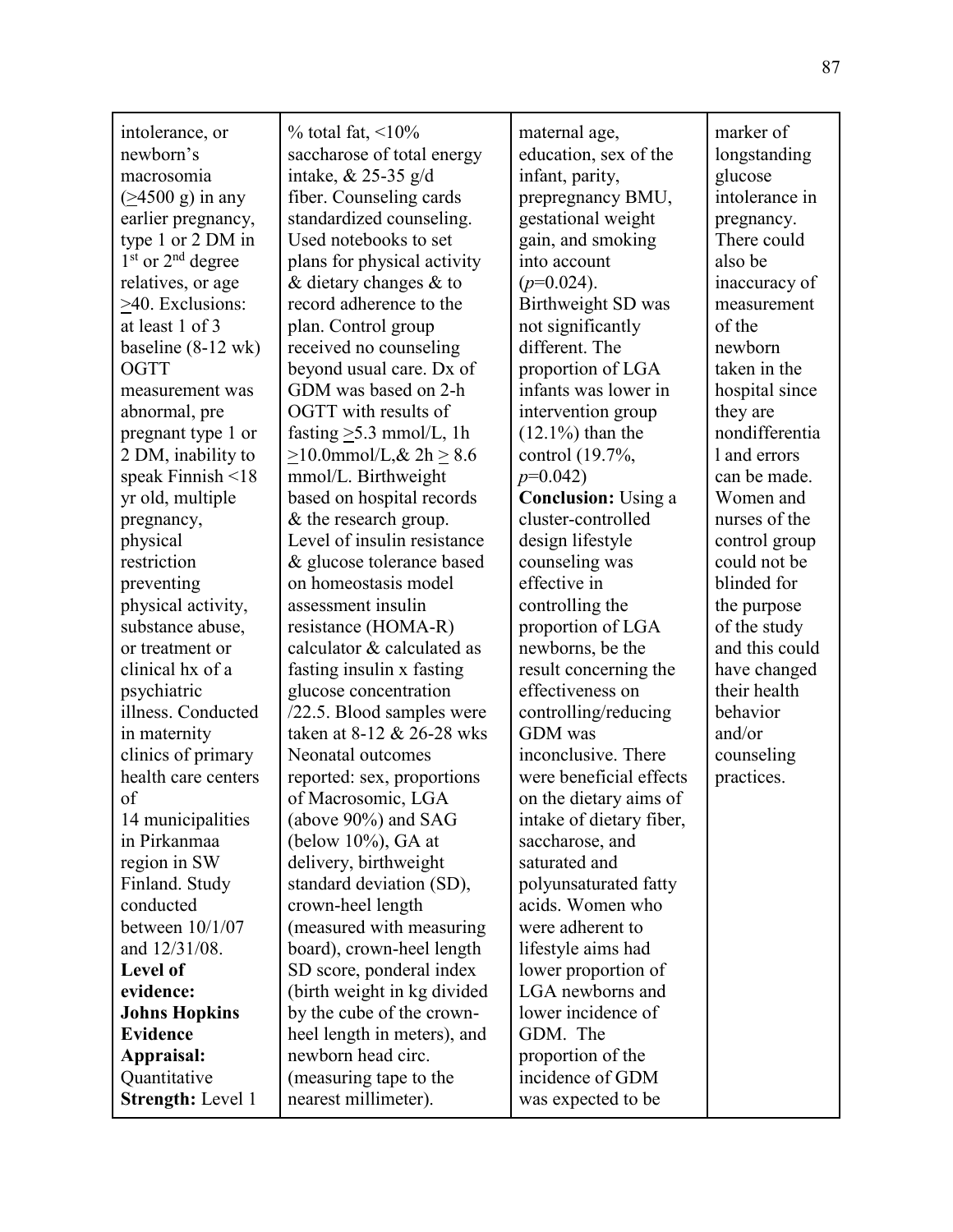|                        | Measurements collected         | half lower than the            |  |
|------------------------|--------------------------------|--------------------------------|--|
| <b>Quality: B/Good</b> | through medical records.       | control group                  |  |
|                        | Leisure time physical          | according to power             |  |
|                        | activity was reported by a     | calculations, but              |  |
|                        | self-report at baseline, 26-   | results didn't support         |  |
|                        | 28 wks, and 36-37 wks          | the reduction. The             |  |
|                        | Follow ups questioned          | time of the initiation         |  |
|                        | physical activity in the       | of dietary counseling          |  |
|                        | prior 3 wks. Intensity         | $(16-18 \text{ wks})$ to the   |  |
|                        | based on the                   | measurement of GDM             |  |
|                        | breathlessness of the wmn.     | $(26-28 \text{ wks})$ may have |  |
|                        | METs were quantified 3         | been to short of a time        |  |
|                        | for light, 5 for moderate $\&$ | period to produce              |  |
|                        | 7 for vigorous. Dietary        | changed that have an           |  |
|                        | habits were assessed using     | effect on the                  |  |
|                        | questionnaire at baseline,     | development of                 |  |
|                        | 26-28 wks & 36-37 wks.         | GDM.                           |  |
|                        | Data underwent statistical     |                                |  |
|                        | analysis and numbers and       |                                |  |
|                        | percentages were reported      |                                |  |
|                        | with standard deviations       |                                |  |
|                        | (SD) or 95% confidence         |                                |  |
|                        | intervals (CI). SPSS           |                                |  |
|                        | software and STATA were        |                                |  |
|                        | used for multilevel            |                                |  |
|                        | analysis to examine            |                                |  |
|                        | cluster, clinic, nurse, and    |                                |  |
|                        | individual influences on       |                                |  |
|                        | outcomes and correlation       |                                |  |
|                        | of results.                    |                                |  |

Researching with a larger sample group may have changed the study results. Also, most of the women included had a quite low risk of developing GDM. If higher risk women were included the results may have been different. The counseling may have been more applicable if the interventions were delivered by research nurses or other staff.

### **Summary for current clinical practice question:**

Interventions for prevention of GDM need to be given very early in gestation to see if they can have an impact on preventing GDM. Diet and lifestyle interventions do have an impact on reducing LGA newborns, which can lead to better health later in life.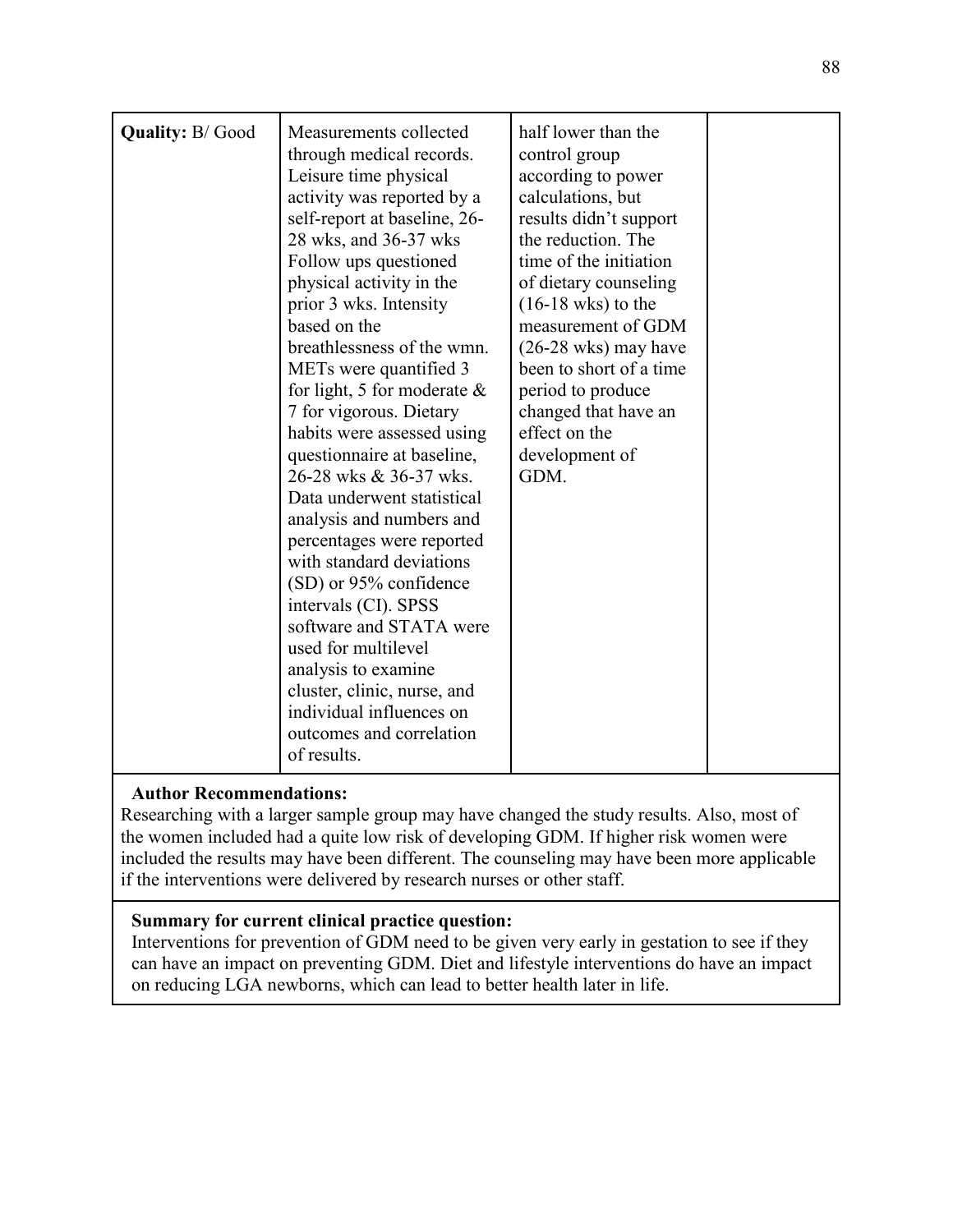**Source:** Mazzoni, S., Hill, P., Webster, K., Heinrichs, G., & Hoffman, C. (2015). Group prenatal care for women with gestational diabetes. *Journal of Maternal-Fetal and Neonatal Medicine, 29*(17), 2852-2856. doi: 10.3109/14767058.2015.1107541

| $=$ $($ $+$ $)$ $,$ $=$ $00 =$ $=$ $000$ $0$ $.$<br>Purpose/ | <b>Design</b>      | <b>Results/Conclusion</b>                                                            | Strengths/             |
|--------------------------------------------------------------|--------------------|--------------------------------------------------------------------------------------|------------------------|
| <b>Sample</b>                                                | (Method/Instru     |                                                                                      | <b>Limitations</b>     |
|                                                              | ments)             |                                                                                      |                        |
| <b>Purpose:</b>                                              | Method:            | <b>Results:</b> Women in group                                                       | <b>Strengths:</b>      |
| Compare group                                                | Observational      | care had less prenatal visits,                                                       | Mix of private and     |
| prenatal care for                                            | Study              | and less OB triage problem                                                           | state assisted         |
| <b>GDM</b> patients                                          |                    | visits. They also required less                                                      | healthcare patients.   |
| versus traditional                                           | <b>Instrument:</b> | antenatal diabetic medication                                                        |                        |
| $1:1$ care.                                                  | Most traditional   | (namely insulin) and had                                                             |                        |
|                                                              | patients were      | improved glucose tolerance in                                                        |                        |
| <b>Sample/Setting:</b>                                       | previous patients  | the postpartum period. Those                                                         |                        |
| 165 GDM                                                      | as the group       | in group had higher rates of                                                         |                        |
| Patients: 62 in                                              | setting was made   | increased activity and diet                                                          |                        |
| group care and                                               | available to all   | modifications.                                                                       |                        |
| 103 in traditional                                           | patients if they   | Those in group received                                                              |                        |
| in the Denver                                                | wished. The        | "more frequent and in-depth"                                                         | <b>Limitations:</b>    |
| Health Hospital                                              | group was led by   | education that was enhanced                                                          | Groups were studied at |
| Authority                                                    | OBs and MFM        | by peer-to-peer interaction.                                                         | different times, not a |
| System.                                                      | practitioners.     | They had an average delivery                                                         | true control group.    |
|                                                              |                    | at 39 weeks; and had the                                                             | Small sample size.     |
| <b>Johns Hopkins</b>                                         |                    | same occurrences of                                                                  |                        |
| <b>Evidence</b>                                              |                    | spontaneous preterm births.                                                          |                        |
| Appraisal:                                                   |                    | Weight gain was also similar                                                         |                        |
| Quantitative                                                 |                    | between groups.                                                                      |                        |
| <b>Strength: Level</b>                                       |                    | <b>Conclusion:</b>                                                                   |                        |
| $\mathbf{III}$                                               |                    | Group care for GDM patients                                                          |                        |
| <b>Quality: B/Good</b>                                       |                    | shows decreased transition to                                                        |                        |
|                                                              |                    | A2 GDM and better glucose                                                            |                        |
|                                                              |                    | tolerance in the post-partum                                                         |                        |
|                                                              |                    | period; without affecting                                                            |                        |
|                                                              |                    | obstetric or neonatal                                                                |                        |
|                                                              |                    | outcomes.                                                                            |                        |
|                                                              |                    | Author Pecommondations: Group prepared care for GDM patients is an improved model of |                        |

**Author Recommendations:** Group prenatal care for GDM patients is an improved model of care resulting in improved screening for diabetes outside of pregnancy and decrease resource utilization for antenatal care and long-term benefits.

#### **Implications:**

When considering alternate therapy for GDM patients it would be prudent to consider the group setting for education and support.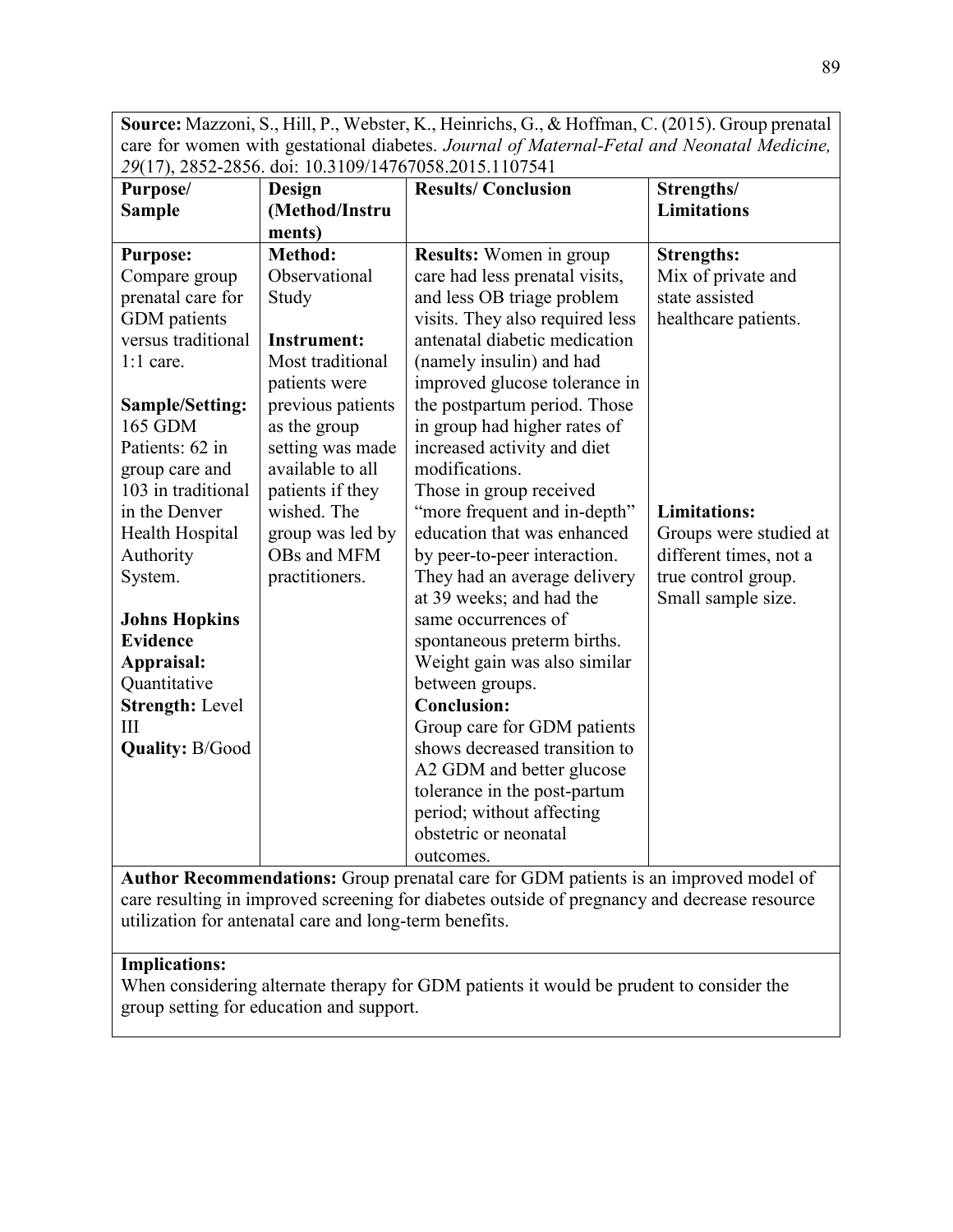**Source:** Miremberg, H., Ben-Ari, T., Betzer, T., Raphaeli, H., Gassnier, R., Barda, G., . . . Weiner, E. (2018). The impact of daily smartphone-based feedback system among women with gestational diabetes on compliance, glycemic control, satisfaction, and pregnancy outcome: a randomized controlled trial. *American Journal of Obstetrics and Gynecology, 218*(4), 453.e1 - 453.e7, https://doi.org/10.1016/j.ajog.2018.01.044

| <b>Purpose/Sample</b>      | <b>Design</b>      | <b>Results/Conclusion</b> | <b>Strengths/Limitations</b>  |
|----------------------------|--------------------|---------------------------|-------------------------------|
|                            | (Method/Ins        |                           |                               |
|                            | truments)          |                           |                               |
| <b>Purpose:</b>            | Design:            | <b>Results:</b>           | <b>Strengths:</b>             |
| To determine the           | randomized         | Control group had         | Women who used the            |
| effectiveness of using a   | control trial.     | 66% compliance of         | smartphone app reported       |
| smartphone app to          |                    | glycemic control and      | satisfaction with the         |
| encourage tighter          | <b>Instruments</b> | the smartphone            | application: Glucose Buddy.   |
| glycemic control in        |                    | group had higher          | Integration of easily         |
| gestational diabetic       | Smartphone         | glycemic control at       | accessed instrument.          |
| patients                   | and                | 84%. The                  | Smartphones are common        |
| Sample/Setting:            | application        | smartphone group          | (80% in developed             |
| 120 English and            | Glucose            | also had less insulin     | countries).                   |
| speaking and reading; as   | Buddy.             | use at 8 patients, and    | Good integration of home      |
| well as Hebrew reading     | Questionnair       | the control group         | data collection and provider  |
| and writing pregnant       | e in Hebrew        | had 18 patients on        | feedback to that data.        |
| women age 18-45, with      | about the          | insulin.                  | Creating a link between       |
| single gestation and       | ease of use of     | <b>Conclusion:</b>        | those two worlds.             |
| newly diagnosed            | the                | Smartphone based          | <b>Limitations:</b>           |
| gestational diabetes less  | application        | daily feedback and        | Women had to be able to       |
| than 34 weeks' gestation   | versus             | communication             | converse in English and       |
| at a                       | difficulties,      | platform between          | read and write in Hebrew.     |
| multidisciplinary          | and their          | gestational diabetes      | Non-application using         |
| diabetes-in-pregnancy      | satisfaction       | mellites patients and     | patients were not surveyed    |
| university-affiliated      | with their         | the multidisciplinary     | on their satisfaction with    |
| clinic; were split into    | prenatal care.     | diabetes-in-              | their prenatal care.          |
| groups of 60. Each         |                    | pregnancy clinic          | Application has cost          |
| group received care and    |                    | team improved             | associated with it and could  |
| one group used the         |                    | patient compliance        | exclude lower income          |
| smartphone application.    |                    | and glycemic control      | families. Cost per website is |
| <b>Johns Hopkins</b>       |                    | and lowered the rate      | \$5/month.                    |
| <b>Evidence Appraisal:</b> |                    | of insulin treatment.     | There were no statistical     |
| Quantitative               |                    |                           | benefits to birth outcomes    |
| Strength: Level I          |                    |                           | or fetal weight.              |
| <b>Quality: A/High</b>     |                    |                           | Small sample size.            |

#### **Author Recommendations:**

That further studies need to be done in order to prove efficacy of integration of smartphone applications to increase glycemic control of women with gestational diabetes.

**Implications:** This study shows that there is potential to use smartphones to decrease insulin use in pregnant women with gestational diabetes and should be considered.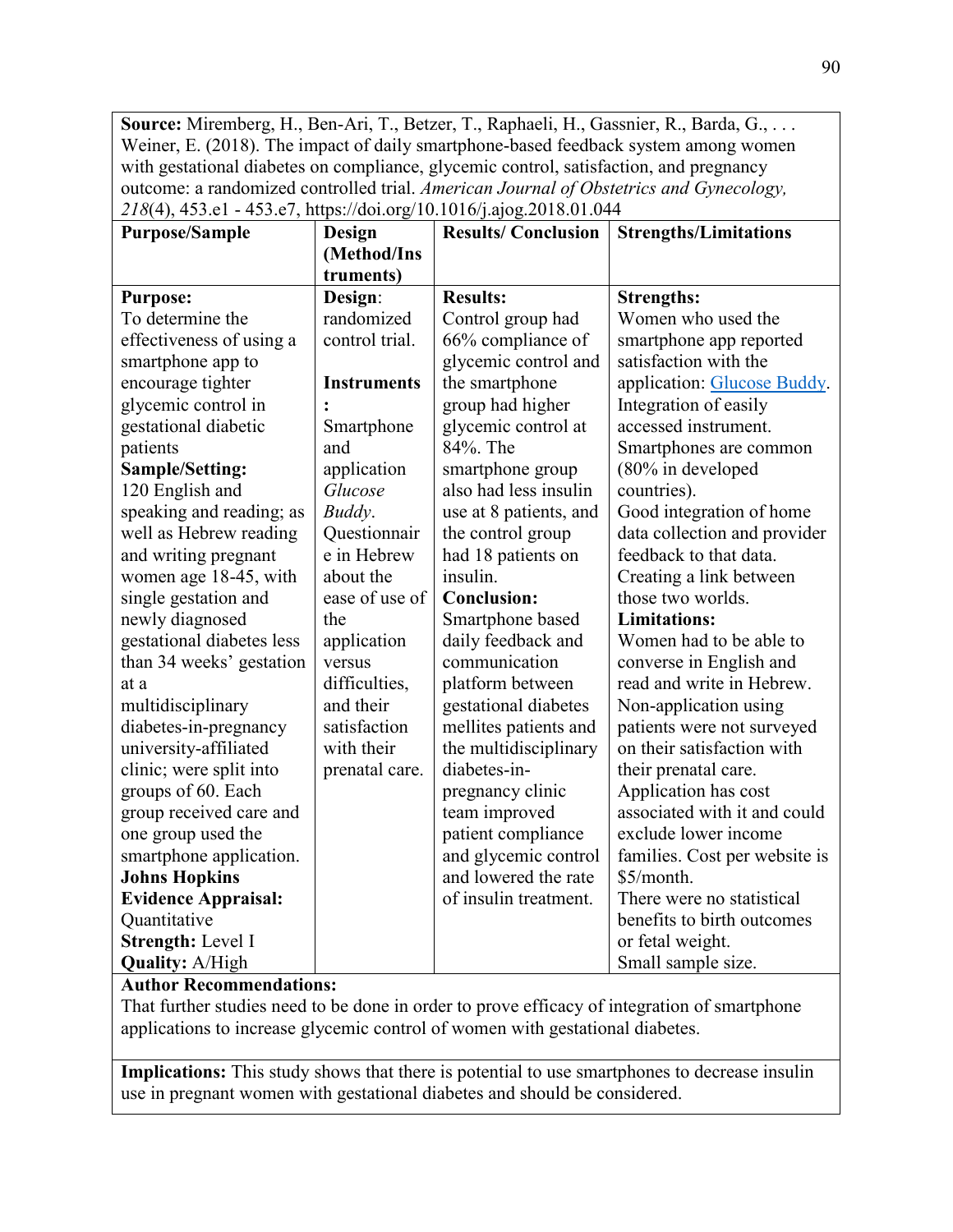**Source:** Rasekaba, T., Furler, J., Young, D., Liew, D., Gray, K., Blackberry, I., & W., L. (2018). Using technology to support care in gestational diabetes mellitus: Quantitative outcomes of an exploratory randomized control trial of adjunct telemedicine for gestational diabetes mellitus (TeleGDM). *Diabetes Research and Clinical Practice*, 142, 276-285. https://doi.org/10.1016/j.diabetes.2018.05.049

| <b>Purpose/Sample</b>  | Design                   | <b>Results</b>               | <b>Strengths/Limitations</b> |
|------------------------|--------------------------|------------------------------|------------------------------|
|                        | (Method/Instruments)     |                              |                              |
| <b>Purpose:</b>        | Method:                  | <b>Results: Patients who</b> | <b>Strengths:</b>            |
| Review the use of      | Exploratory              | utilized the                 | Women were studied           |
| telemedicine in        | randomized control       | telemedicine services        | from time of diagnosis       |
| GDM patients.          | trial                    | reached glycemic             | to delivery.                 |
|                        | <b>Instrument:</b>       | control quicker;             | All participants were        |
| Sample/Setting:        | Application on internet  | despite that there were      | studied in the same          |
| 95 GDM women:          | access device,           | no differences in face       | place at the same time.      |
| 61 in intervention     | handwritten diary, and   | to face appointments,        |                              |
| and 34 in control      | hospital/clinic records. | $C/S$ , fetal                | <b>Limitations:</b>          |
| at a metropolitan      |                          | macrosomia, and need         | Participants needed          |
| Melbourne              |                          | for higher level of          | access to a computer,        |
| hospital.              |                          | care for the newborn.        | smartphone, or tablet        |
|                        |                          |                              | with internet services       |
| <b>Johns Hopkins</b>   |                          | <b>Conclusion:</b>           | to utilize services.         |
| <b>Evidence</b>        |                          | Telemedicine showed          | Small sample size.           |
| Appraisal:             |                          | no increase of service       | Uneven randomization         |
| Quantitative           |                          | utilization for GDM          | of control and               |
| Strength: Level I      |                          | patients.                    | intervention groups.         |
| <b>Quality: B/Good</b> |                          | Having to enter food         | Data did not cross over      |
|                        |                          | and blood sugars             | to patient records and       |
|                        |                          | creates an awareness         | still had to be reviewed     |
|                        |                          | of those results and         | by provider manually.        |
|                        |                          | quicker realization of       |                              |
|                        |                          | how-to better control        |                              |
|                        |                          | sugars.                      |                              |

#### **Author Recommendations:**

Use of telemedicine may help the patient achieve glycemic control sooner and does not pose a disadvantage otherwise.

#### **Implications:**

When considering alternative therapies for GDM patients telemedicine needs more research and better products available to fully be utilized by both the patient and the practitioner.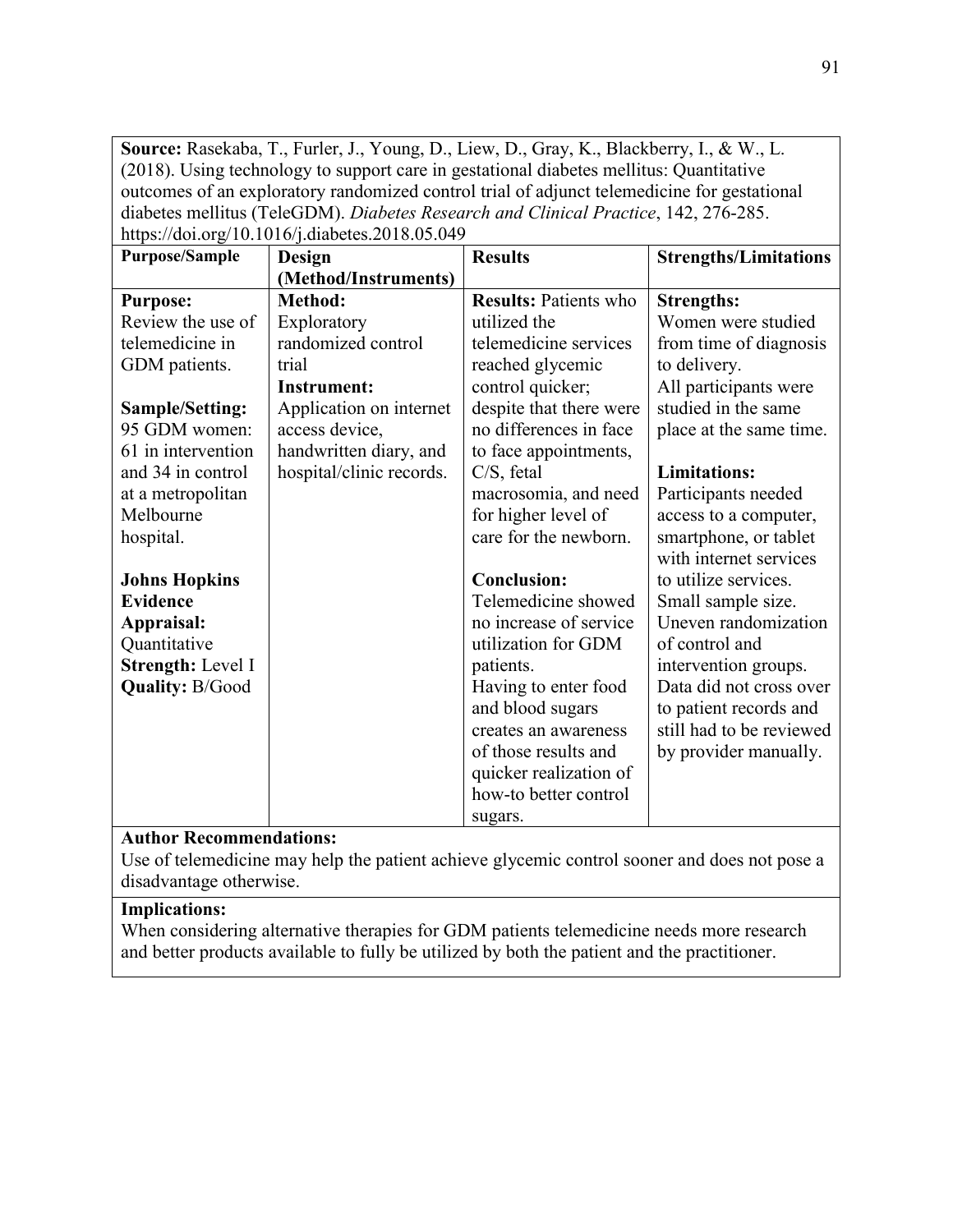**Source:** Simmons, D., Devlieger, R., Assche, A. V., Galjaard, S., Corcoy, R., Adelantado, J., . . . Poppel, M. V. (2018). Association between gestational weight gain, gestational diabetes risk, and obstetric outcomes: A randomized controlled trial post hoc analysis. *Nutrients*, 10(11), 1568. doi:10.3390/nu10111568

| 1900. Q01.10.9999/HQ10111900 |                               |                             |                      |
|------------------------------|-------------------------------|-----------------------------|----------------------|
| <b>Purpose/Sample</b>        | Design                        | <b>Results / Conclusion</b> | Strengths/           |
|                              | (Method/Instruments)          |                             | <b>Limitations</b>   |
| Purpose: To see              | Design: RTC post hoc          | <b>Results: GA ranged</b>   | <b>Strengths: No</b> |
| if the hypothesis            | analysis                      | from 8 to $19+6$ wks.       | other study has      |
| that the greater             | Initially compared women      | The median GWG              | achieved the         |
| gestational                  | above and below the           | between the pre-            | degree of            |
| weight gain                  | median gestational weight     | pregnancy weight            | <b>GWG</b>           |
| limitation, the              | gain (GWG) independent        | and 24-28 wks was           | limitation as        |
| greater the                  | of any intervention. Then     | 5.5 kg and at 35-37         | this study did.      |
| difference in                | used the DALI (Vitamin D      | wks was 9.5 kg.             | One of the           |
| GDM rates,                   | & Lifestyle intervention for  | <b>Greatest GWG</b>         | larger RCT on        |
| fasting glucose,             | GDM prevention) lifestyle     | commenced at a              | lifestyle to         |
| and adverse                  | study & stratified it by site | lower weight & BMI,         | prevent GDM.         |
| outcomes                     | & treated each site as its    | were also more likely       | Encompasses a        |
| between control              | own RTC to test if GDM        | to be smokers &             | large number         |
| and intervention             | rate was reduced in the 5     | nulliparous. Greatest       | of different         |
| subjects.                    | sites with the greatest       | GWG at 24-28 wks            | lifestyles and       |
| <b>Sample/Setting</b>        | GWG. Used the healthy         | had a lower fasting         | cultures.            |
| 205 over 18                  | eating & physical activity    | glucose. Greatest           | Approved by          |
| years of age,                | intervention.                 | GWG at 35-37 wks            | the relevant         |
| prior to 20 weeks            | DALI lifestyle study is a     | had lower fasting, 1        | ethical              |
| GA with a pre-               | RCT trial registration,       | hr, $& 2$ hr glucose        | committees           |
| pregnancy BMI                | compares 3 different          | concentrations at           | and registered       |
| of greater than or           | lifestyle approaches that     | baseline.                   | as an RCT.           |
| equal to 29                  | could prevent GDM across      | Homeostasis model           | <b>Limitations:</b>  |
| kg/m2. The                   | 10 European centers.          | assessment insulin          | Number of            |
| study took place             | Randomized by site to         | resistance & insulin        | patients             |
| in ten European              | usual care, healthy eating,   | secretion were              | successfully         |
| centers                      | physical activity, or healthy | significantly higher        | recruited was        |
| (Cambridge,                  | eating and physical           | among those with the        | suboptimal in        |
| Amsterdam,                   | activity. All completed a     | greatest GWG at 24-         | order to have        |
| Leuven,                      | glucose tolerance test $\&$   | 28 wks & 35-37 wks.         | definitive           |
| Barcelona,                   | any diagnosed with GDM        | Highest GWG at 35-          | answers.             |
| Galway,                      | were excluded from the        | 37 wks also had             | Women that           |
| Pisa/Padova,                 | study. Assessments made       | larger babies.              | come into an         |
| Vienna, Poznan,              | at baseline (before 20wks),   | Glucose levels,             | RCT are more         |
| Copenhagen, and              | between 24-28 wks,            | measures of insulin         | motivated than       |
| Odense) between              | between $35-37$ wks, $\&$ at  | resistance $\&$             | most women.          |
| January 2012                 | gestation. Assigned to a      | secretion, & GDM            | The control          |
| and February                 | lifestyle coach that          | rates were not              | group                |
| 2014.                        | provided 5 face to face and   | significantly different     | appeared to be       |
|                              | up to 4 telephone coaching    | with the physical           | more                 |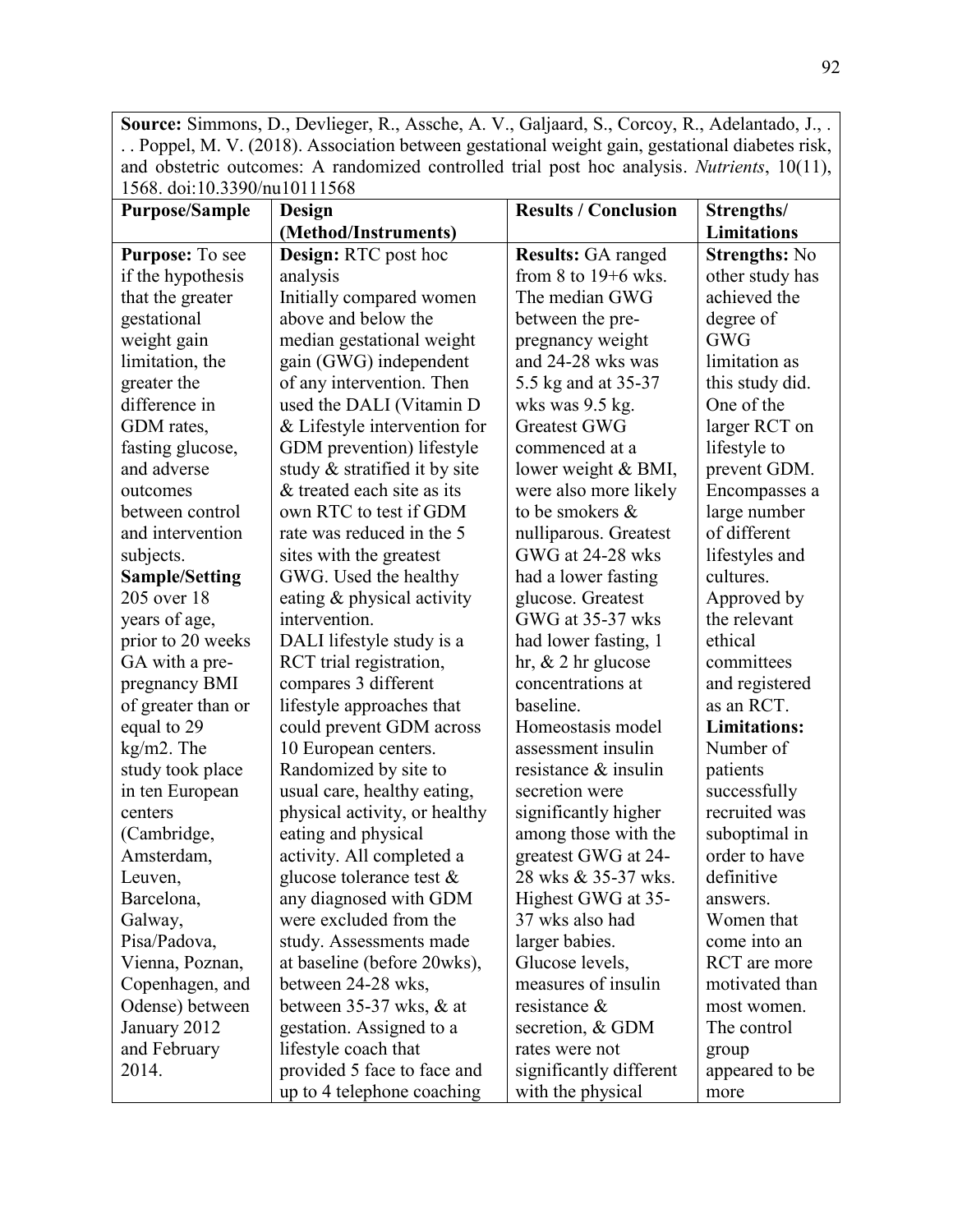| <b>Johns Hopkins</b>   | sessions based on             | activity or healthy             | motivated to    |
|------------------------|-------------------------------|---------------------------------|-----------------|
|                        |                               |                                 |                 |
| <b>Evidence</b>        | principles of motivational    | eating groups. They             | improve their   |
| Appraisal:             | interviewing. 4/5 face to     | did have less GWG               | lifestyle and   |
| Quantitative           | face sessions were            | at 24-28 wks & 35-              | possibly        |
| <b>Strength: Level</b> | completed prior to the        | wks than the usual              | reducing the    |
|                        | second measurement (24-       | care group $(2.6 \text{ kg})$ . | rates between   |
| Quality:               | 28wks). All coaches           | The group with                  | the             |
| B/Good                 | received standardized         | combined                        | intervention    |
| The researchers        | training as and an            | intervention was                | and control     |
| used a large           | interventional took kit.      | associated with a               | groups.         |
| sample size over       | Healthy eating-promoted       | significantly lower             | Including       |
| different cultures     | food-based, lower simple      | large for gestational           | hyperglycemia   |
| therefore making       | complex carb, lower fat,      | ager rate.                      | at baseline may |
| results                | higher fiber, & higher        | <b>Conclusion:</b>              | have had a      |
| generalizable.         | protein diet with a focus on  | Gestational weight              | greater benefit |
| They also used         | smaller portion size $\&$     | gain is associated with         | from the        |
| RTC for the            | limited calories.             | an increase in insulin          | intervention.   |
| design study.          | Physical activity-promoted    | resistance, adverse             |                 |
| The article is not     | aerobic & resistance          | obstetric outcomes,             |                 |
| high quality           | physical activity.            | and glycemia. This              |                 |
| because there are      | Questionnaires were used to   | study showed that the           |                 |
| not definitive         | gather information on         | sites with the greatest         |                 |
| conclusions or         | demographics such as pre-     | reduction in GWG had            |                 |
| consistent             | pregnancy weight smoking,     | no reduction in GDM             |                 |
| recommendations.       | ETOH consumption,             | or its risks but did            |                 |
| There were also        | past/current medical history, | correlate with a                |                 |
| numerous               | obstetric history, &          | reduction in babies             |                 |
| limitations.           | medication use. Data was      | that were large for             |                 |
|                        | collected from medical        | gestational age.                |                 |
|                        | records for birth weight,     | Lifestyle intervention          |                 |
|                        | obstetric and perinatal       | in the second trimester         |                 |
|                        | outcomes, and co-             | is too late for the             |                 |
|                        | morbidities.                  | prevention of                   |                 |
|                        |                               | gestational diabetes.           |                 |

**Author Recommendations:** More randomized controlled trials are needed in the first trimester in order to understand the mechanisms behind a metabolic trajectory.

**Summary for current clinical practice question:** Lifestyle interventions need to be done prior to pregnancy. Education & preconception counseling are key to help decrease the dx of GDM & health complications.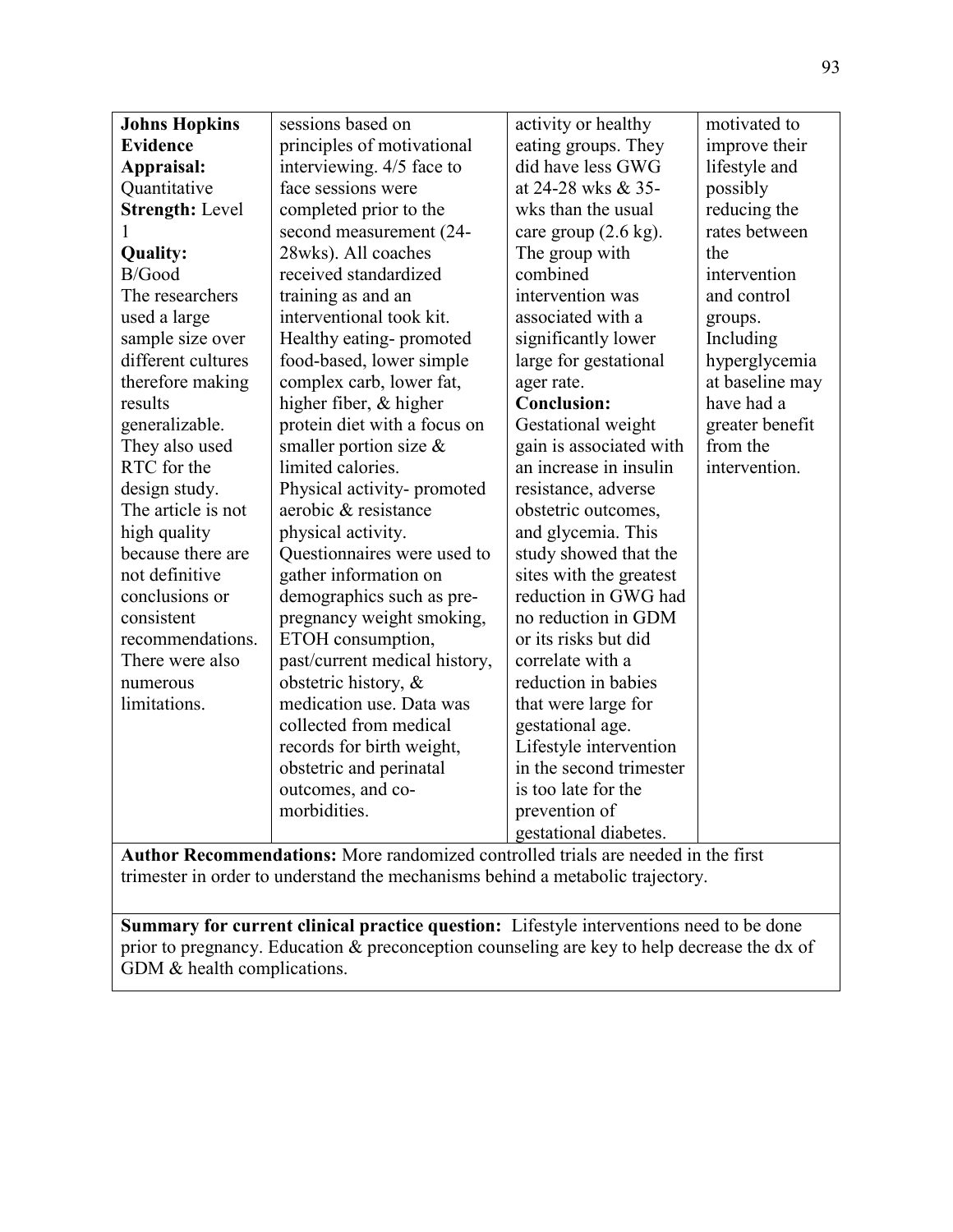**Source:** Singh, H., Soyoltulga, K., Fong, T., & Billimek, J. (2018). Delivery outcomes, emergency room visits, and psychological aspects of gestational diabetes results from a community hospital multiethnic cohort. *The Diabetes Educator, 44*(5), 465-474, https://doi.org/10.1177%2F0145721718795589

| <b>Purpose/Sample</b>  | <b>Design</b>          | <b>Results/Conclusion</b>         | Strengths/Li        |
|------------------------|------------------------|-----------------------------------|---------------------|
|                        | (Method/               |                                   | mitations           |
|                        | <b>Instruments)</b>    |                                   |                     |
| <b>Purpose:</b>        | <b>Methods:</b>        | <b>Results:</b>                   | <b>Strengths:</b>   |
| To evaluate            | Mixed-method design    | Lowest rates of cesarean          | Large sample        |
| perinatal outcomes     |                        | delivery and ED utilization       | size in             |
| and experiences of     | <b>Instruments:</b>    | during pregnancy was in           | effluent            |
| women who had          | Semi-structured        | Southeast and East Asian          | location.           |
| managed GDM.           | Interviews             | women (23.2%).                    |                     |
|                        | Multivariable logistic | Hispanic women were most          | <b>Limitations:</b> |
| <b>Sample/Setting:</b> | regression models.     | likely to have a cesarean         | Data was            |
| Phase 1:564            |                        | delivery, then non-Hispanic       | collected           |
| women with a           |                        | whites, then Asian Indians.       | from                |
| diagnosis of GDM       |                        | Hispanics also had the highest    | interviews so       |
| who participated       |                        | percentage of at least 1 ED visit | information         |
| in the Sweet           |                        | at $15%$ .                        | could have          |
| Success program        |                        | Maternal age and obesity were     | been altered        |
| in California from     |                        | found to also have higher rates   | or not              |
| multiple cultural      |                        | of cesarean deliveries.           | included per        |
| backgrounds and        |                        | Many women reported that the      | personal            |
| had a delivery date    |                        | diagnosis of GDM felt like a      | preferences.        |
| between July 1,        |                        | failure, and consequently had     | Unable to           |
| 2015 and June 30,      |                        | no realization of the risk of     | determine if        |
| 2016.                  |                        | post-natal diabetes. Several also | culture, age,       |
|                        |                        | reported not routinely checking   | or body             |
| Phase $2:29$ of the    |                        | their sugar due to being busy.    | habitus had         |
| women from phase       |                        | They felt their healthcare team   | the highest         |
| 1 who agreed to        |                        | should do a better job of         | influence of        |
| participate further.   |                        | providing support groups and      | <b>GDM</b>          |
|                        |                        | connecting them with other        | diagnosis.          |
| <b>Johns Hopkins</b>   |                        | patients.                         |                     |
| <b>Evidence</b>        |                        | <b>Conclusion:</b>                |                     |
| Appraisal:             |                        | Ethnic variation shows            |                     |
| Quantitative           |                        | correlation with cesarean rates   |                     |
| Strength: Level I      |                        | for GDM mothers. Culturally       |                     |
| <b>Quality: B/Good</b> |                        | sensitive support groups as well  |                     |
|                        |                        | as dietary recommendations are    |                     |
|                        |                        | important for higher adherence    |                     |
|                        |                        | rates.                            |                     |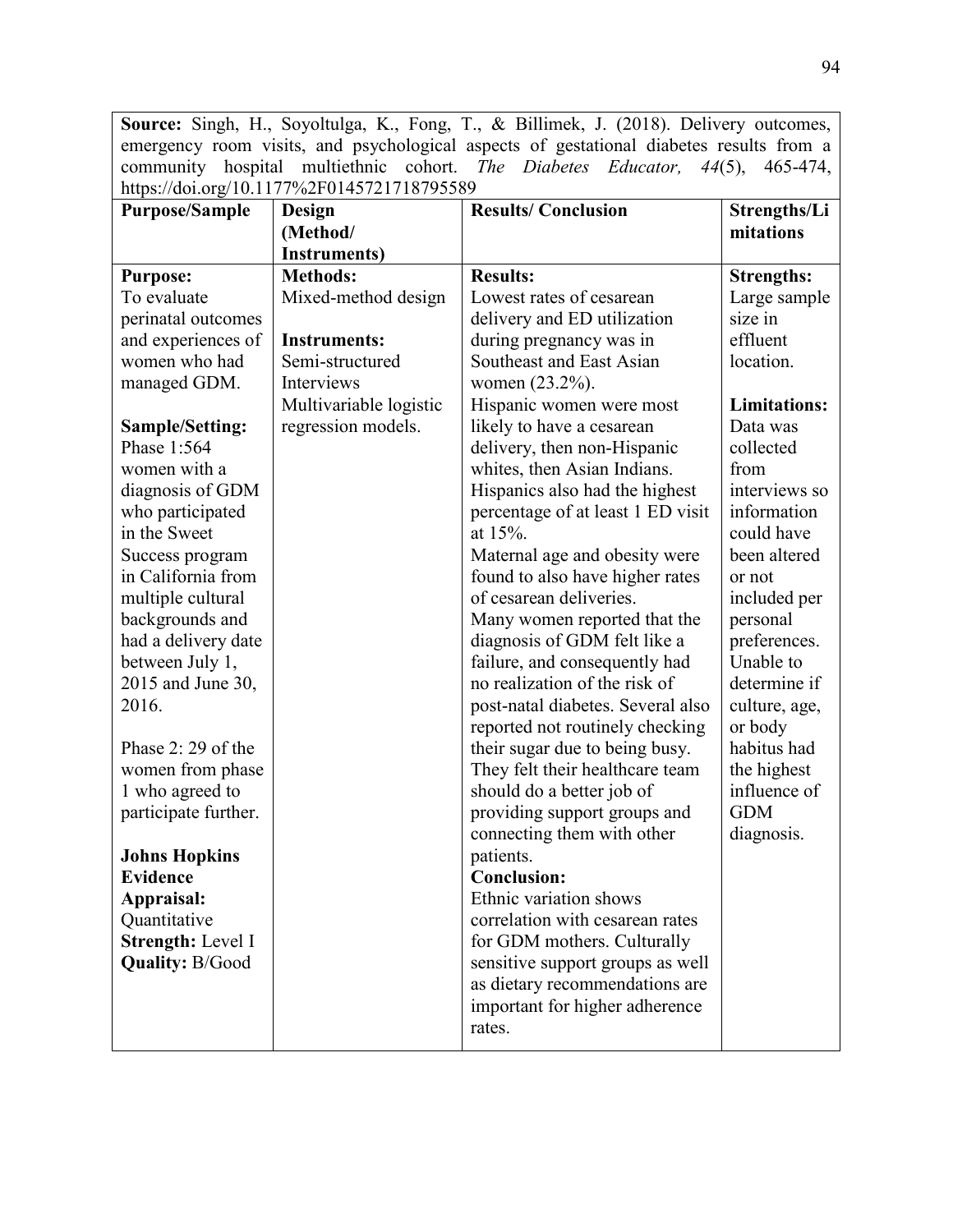To consider culturally sensitive approaches when counseling women with GDM.

# **Implications:**

Encourages to highlight culturally specific programs to improve utilizations of said programs. Also, consider with-in clinic group counseling or programs for patients who desire to speak with other women going through the same thing.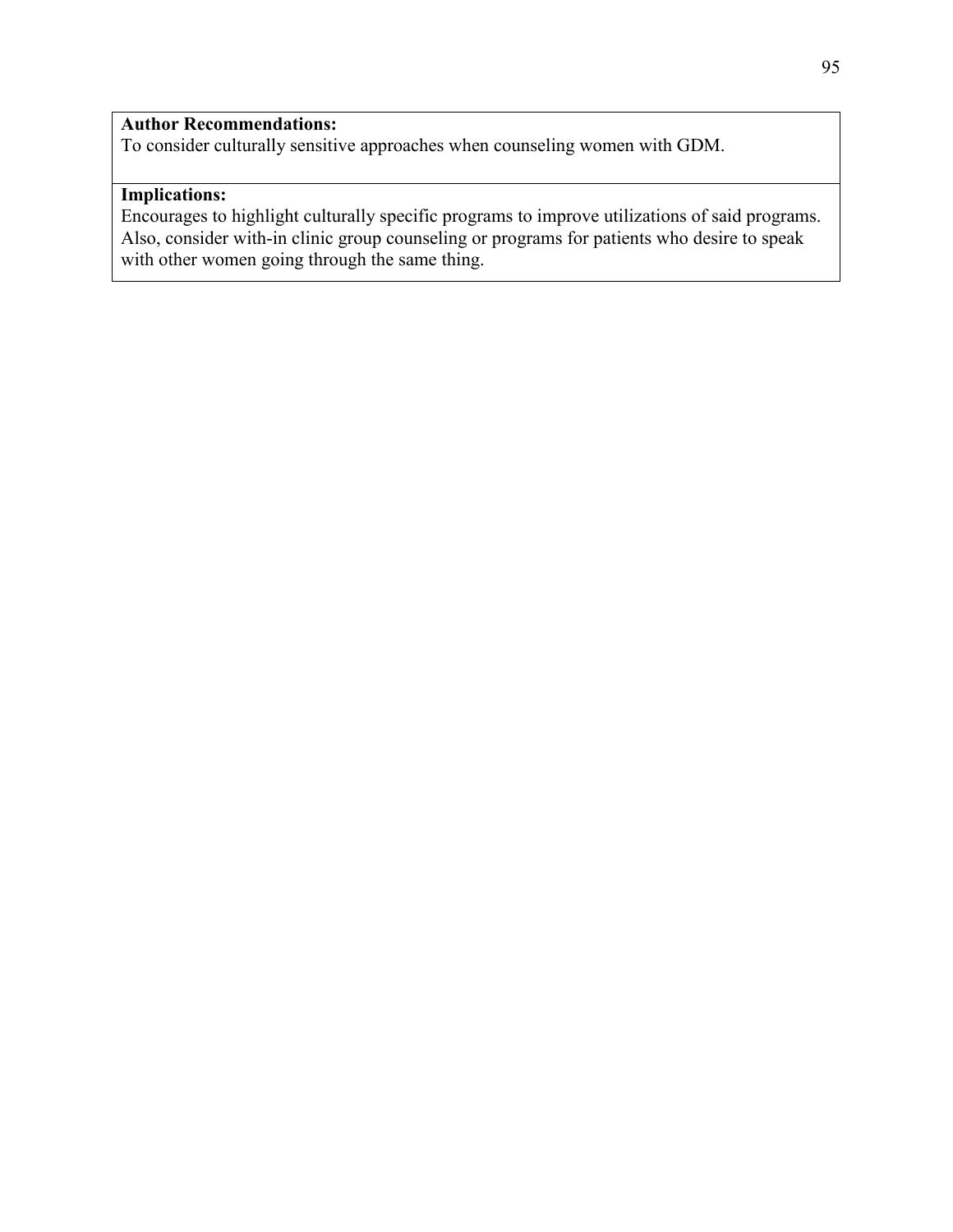**Source:** Wang, C., Wei, Y., Zhang, X., Zhang, Y., Xu, Q., Sun, Y., . . . Yang, H. (2017). A randomized clinical trial of exercise during pregnancy to prevent gestational diabetes mellitus and improve pregnancy outcome in overweight and obese pregnant women. *American Journal of Obstetrics and Gynecology*, 216(4), 340-351. doi:10.1016/j.ajog.2017.01.037

| <b>Purpose/Sample</b>                                                                                                                                                                                                                                                                                    | <b>Design</b>                                                                                                                                                                                                                                                            | Results/                                                                                                                                                                                                                               | Strengths/                                                                                                                                                                               |
|----------------------------------------------------------------------------------------------------------------------------------------------------------------------------------------------------------------------------------------------------------------------------------------------------------|--------------------------------------------------------------------------------------------------------------------------------------------------------------------------------------------------------------------------------------------------------------------------|----------------------------------------------------------------------------------------------------------------------------------------------------------------------------------------------------------------------------------------|------------------------------------------------------------------------------------------------------------------------------------------------------------------------------------------|
|                                                                                                                                                                                                                                                                                                          | (Method/Instruments)                                                                                                                                                                                                                                                     | Conclusion                                                                                                                                                                                                                             | <b>Limitations</b>                                                                                                                                                                       |
| <b>Purpose:</b> To test                                                                                                                                                                                                                                                                                  | Design: RCT                                                                                                                                                                                                                                                              | <b>Results: 25.3-26%</b>                                                                                                                                                                                                               | <b>Strengths:</b>                                                                                                                                                                        |
| efficacy of regular                                                                                                                                                                                                                                                                                      | Randomly allocated to an                                                                                                                                                                                                                                                 | in each group were                                                                                                                                                                                                                     | Written                                                                                                                                                                                  |
| exercise in early                                                                                                                                                                                                                                                                                        | exercise group (EG) or                                                                                                                                                                                                                                                   | obese.                                                                                                                                                                                                                                 | consent,                                                                                                                                                                                 |
| pregnancy to prevent                                                                                                                                                                                                                                                                                     | control group (CG)                                                                                                                                                                                                                                                       | The number of                                                                                                                                                                                                                          | ethics                                                                                                                                                                                   |
| gestational diabetes                                                                                                                                                                                                                                                                                     | EG: assigned to exercise                                                                                                                                                                                                                                                 | exercise sessions                                                                                                                                                                                                                      | committee                                                                                                                                                                                |
| in Chinese                                                                                                                                                                                                                                                                                               | via a cycling program 3                                                                                                                                                                                                                                                  | attended was                                                                                                                                                                                                                           | approval.                                                                                                                                                                                |
| overweight/obese                                                                                                                                                                                                                                                                                         | times a week for at least                                                                                                                                                                                                                                                | $73+10$ over a                                                                                                                                                                                                                         | Supervised                                                                                                                                                                               |
| pregnant women                                                                                                                                                                                                                                                                                           | 30 min with a perceived                                                                                                                                                                                                                                                  | period of $27+2$                                                                                                                                                                                                                       | exercise                                                                                                                                                                                 |
| <b>Sample/Setting</b>                                                                                                                                                                                                                                                                                    | exertion between 12-14.                                                                                                                                                                                                                                                  | weeks. 90% of the                                                                                                                                                                                                                      | intervention                                                                                                                                                                             |
| 821 assessed, 521                                                                                                                                                                                                                                                                                        | CG: continued with usual                                                                                                                                                                                                                                                 | participants in the                                                                                                                                                                                                                    | ensured                                                                                                                                                                                  |
| excluded, 300                                                                                                                                                                                                                                                                                            | daily activities, were not                                                                                                                                                                                                                                               | EG compliant                                                                                                                                                                                                                           | appropriate                                                                                                                                                                              |
| randomized. Analyzed                                                                                                                                                                                                                                                                                     | discouraged from                                                                                                                                                                                                                                                         | with the program.                                                                                                                                                                                                                      | amount of                                                                                                                                                                                |
| 112 intervention $\&$                                                                                                                                                                                                                                                                                    | participating in exercise                                                                                                                                                                                                                                                | The lowest                                                                                                                                                                                                                             | intensity. Did                                                                                                                                                                           |
| 114 control. Peking                                                                                                                                                                                                                                                                                      | sessions on their own                                                                                                                                                                                                                                                    | attendance rate                                                                                                                                                                                                                        | not include                                                                                                                                                                              |
| <b>University First</b>                                                                                                                                                                                                                                                                                  | Intervention started                                                                                                                                                                                                                                                     | was 73%. Mean                                                                                                                                                                                                                          | nutritional                                                                                                                                                                              |
| Hospital, Dec 2014 to                                                                                                                                                                                                                                                                                    | within 3 days of                                                                                                                                                                                                                                                         | duration of each                                                                                                                                                                                                                       | component,                                                                                                                                                                               |
| July 2016.                                                                                                                                                                                                                                                                                               | randomization and lasted                                                                                                                                                                                                                                                 | session was 35+6                                                                                                                                                                                                                       | so exercise                                                                                                                                                                              |
| Nonsmoking over the                                                                                                                                                                                                                                                                                      | until 37 wks GA                                                                                                                                                                                                                                                          | minutes with an                                                                                                                                                                                                                        | was discerned                                                                                                                                                                            |
| age of 18 with a                                                                                                                                                                                                                                                                                         | Both groups received                                                                                                                                                                                                                                                     | RPE of $13+1$                                                                                                                                                                                                                          | itself.                                                                                                                                                                                  |
| uncomplicated                                                                                                                                                                                                                                                                                            | standard prenatal care                                                                                                                                                                                                                                                   | (somewhat hard).                                                                                                                                                                                                                       | Equal number                                                                                                                                                                             |
| singleton pregnancy at                                                                                                                                                                                                                                                                                   | without special dietary                                                                                                                                                                                                                                                  | Incidence of GM                                                                                                                                                                                                                        | of obese                                                                                                                                                                                 |
| $GA < 12+6$ , who were                                                                                                                                                                                                                                                                                   | recommendations.                                                                                                                                                                                                                                                         | was $22\%$ in EG                                                                                                                                                                                                                       | patients in                                                                                                                                                                              |
| overweight/obese                                                                                                                                                                                                                                                                                         | All exercise studies were                                                                                                                                                                                                                                                | and $40.6\%$ in the                                                                                                                                                                                                                    | each group.                                                                                                                                                                              |
| (BMI $24 \le 28$ kg/m2)<br>the Group of Chinese<br>Ministry and Health.<br>Exclusions:<br>contraindications to<br>physical activity,<br>unwilling to provide<br>informed consent,<br>cervical insufficiency,<br>on medication for<br>preexisting HTN, DM,<br>cardiac disease, renal<br>disease, systemic | done at the Peking<br>University First Hospital<br>under supervision and<br>conducted on alternate<br>days.<br><b>International Physical</b><br><b>Activity Questionnaire</b><br>was used at study entry $\&$<br>at 25 and 36 wks to assess<br>physical activity levels. | CG (95% CI).<br>Representing a<br>45.8% reduction in<br>GDM.<br>EG had lower<br>blood glucose<br>levels at $0,1,\& 2$<br>hrs at the post<br>intervention GTT<br>compared with<br>$CG. P = 001$ ,<br>$P = 0.009$ , and<br>$P = 0.009$ . | <b>Limitations:</b><br>Study may<br>have been too<br>small to<br>demonstrate a<br>positive result<br>on perinatal<br>outcomes.<br>Done in one<br>population.<br>Not including<br>dietary |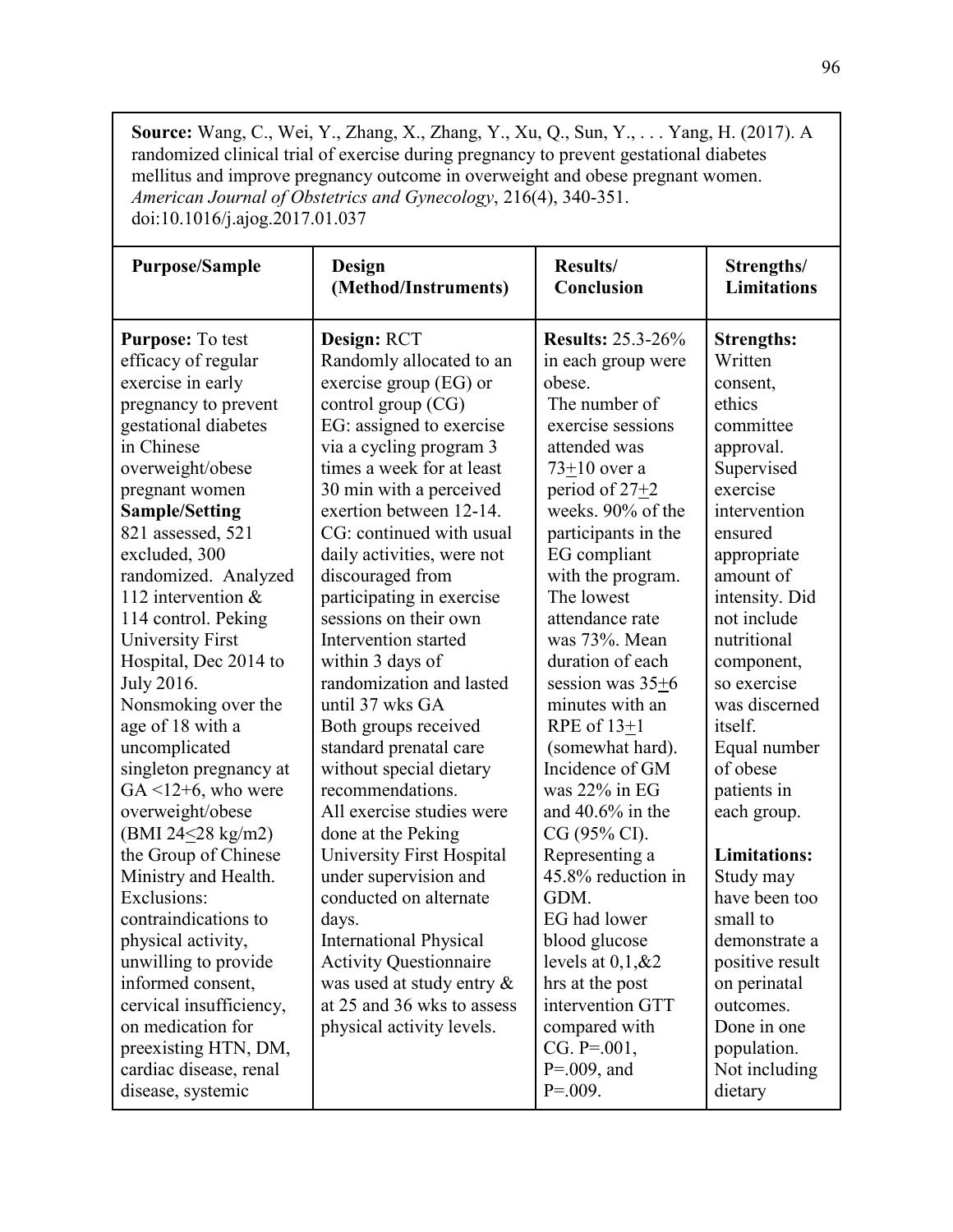| lupus erythematosus,<br>thyroid disease, or<br>psychosis. Currently<br>being treated with<br>metformin or<br>corticosteroids.<br>Level of evidence:<br><b>Johns Hopkins</b><br><b>Evidence</b><br>Appraisal:<br>Quantitative<br>Strength: Level I<br><b>Quality: B/Good</b> | EG had higher<br>total physical<br>activity at 25 and<br>36 wks GA.<br>Levels of vigorous<br>physical activity<br>and walking were<br>similar between<br>the groups at 25 $\&$<br>36 wks GA.<br>EG had<br>significantly less<br>GWG at 25 wks<br>$(4.08 \pm 3.02 \text{ vs }$<br>$5.92 \pm 2.5$ kg;<br>$P < .001$ ) & at the<br>end of pregnancy<br>$(8.38 + 3.65$ vs<br>$10.47 + 3.33$ kg;<br>$P<.001$ ). There<br>was no significant<br>difference in GWG<br>between 25-36<br>wks $(4.55 \pm 2.06 \text{ vs }$<br>4.59 $\pm$ 2.31 kg;<br>$P = .896$ ).<br>Insulin resistance<br>was lower in the<br>EG than CG at 25<br>wks $(2.92 \pm 1.27)$<br>vs $3.38 \pm 2.00$ ;<br>$P = .033$ ).<br>No differences in<br>gestational HTN,<br>preeclampsia, and<br>cesarean delivery.<br>No differences in<br>GA at birth,<br>preterm birth, or | measures<br>restrained<br>from further<br>analysis. |
|-----------------------------------------------------------------------------------------------------------------------------------------------------------------------------------------------------------------------------------------------------------------------------|----------------------------------------------------------------------------------------------------------------------------------------------------------------------------------------------------------------------------------------------------------------------------------------------------------------------------------------------------------------------------------------------------------------------------------------------------------------------------------------------------------------------------------------------------------------------------------------------------------------------------------------------------------------------------------------------------------------------------------------------------------------------------------------------------------------------------------------|-----------------------------------------------------|
|                                                                                                                                                                                                                                                                             | APGAR score at 1<br>or 5 min.<br>Infants born to<br>women in the EG<br>had a significantly<br>lower birth weight<br>than CG                                                                                                                                                                                                                                                                                                                                                                                                                                                                                                                                                                                                                                                                                                            |                                                     |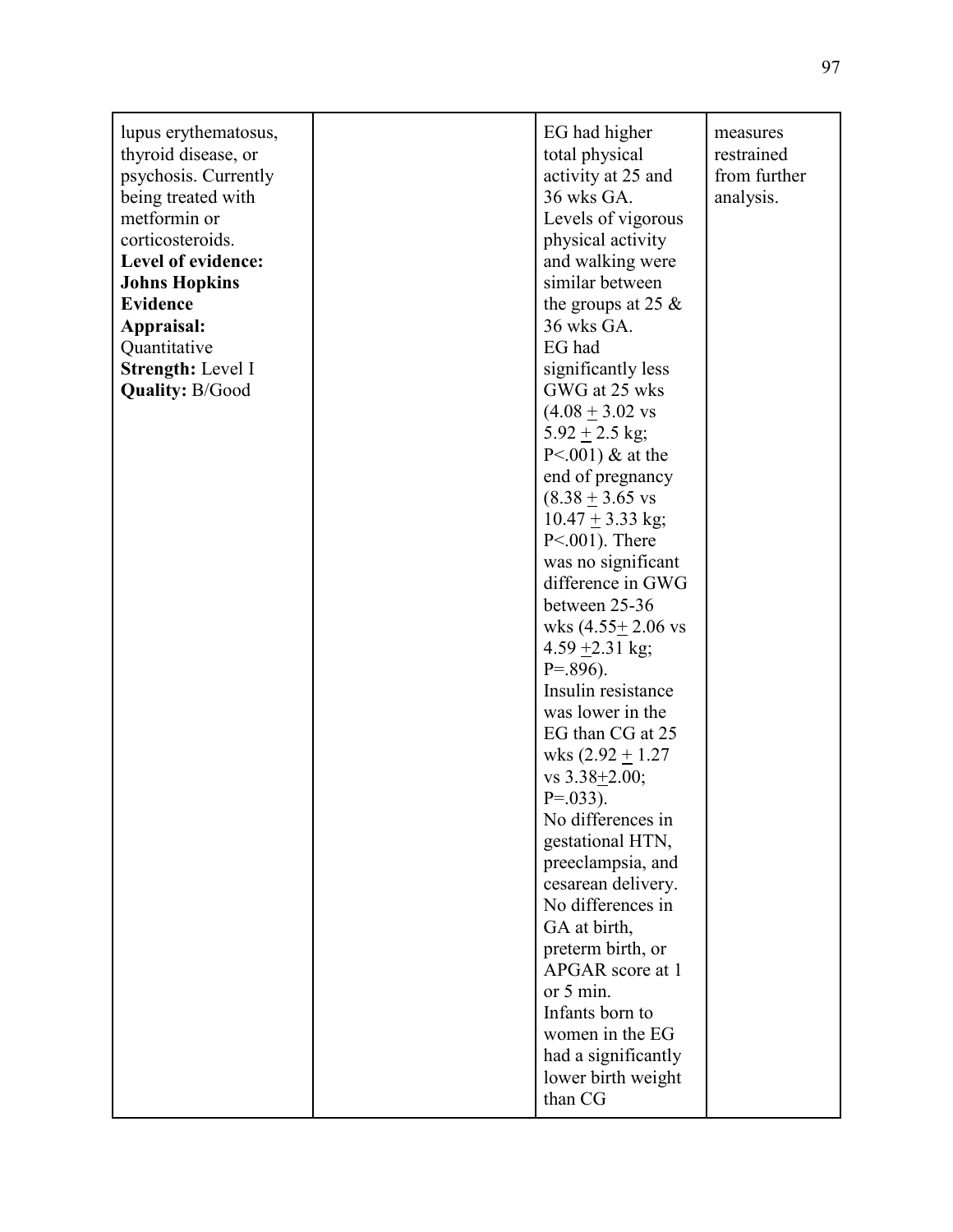| $(3345.27 + 397.07$<br>$vs$ 3457.46 +<br>446.00; P=.049).<br><b>Conclusion:</b><br>Cycling initiated<br>early in pregnancy<br>and performed for<br>at least 30 minutes<br>3 times a week is<br>associated with a<br>significant<br>reduction in the<br>frequency of GDM<br>1n<br>overweight/obese<br>pregnant women.<br>Relevant to that<br>exercise at the<br>beginning of<br>pregnancy<br>decreases GWG<br>prior to mid<br>second trimester.<br>No evidence that |  |
|--------------------------------------------------------------------------------------------------------------------------------------------------------------------------------------------------------------------------------------------------------------------------------------------------------------------------------------------------------------------------------------------------------------------------------------------------------------------|--|
|                                                                                                                                                                                                                                                                                                                                                                                                                                                                    |  |
| exercise in this<br>study increased<br>the risk of<br>preterm birth or<br>reduced mean<br>GA at birth.                                                                                                                                                                                                                                                                                                                                                             |  |

**Author Recommendations:** Results suggest that preventing the development of GDM in women with risk factors might be challenging but highlight the importance of seeing effective ways to reduce the incidence of GDM in high risk women. Pre-Pregnancy overweight and obesity are main health care challenges.

**Summary for current clinical practice question:** Counseling women prior to pregnancy is important to decrease risk for GDM. Pre conceptional counseling should be done to help women maintain a healthy lifestyle and normal BMI. Women should be educated on the risks of GDM and what they can do to help decrease their chances of getting dx. They also should be educated on the impacts it has for the baby, pregnancy, and health complications later in life.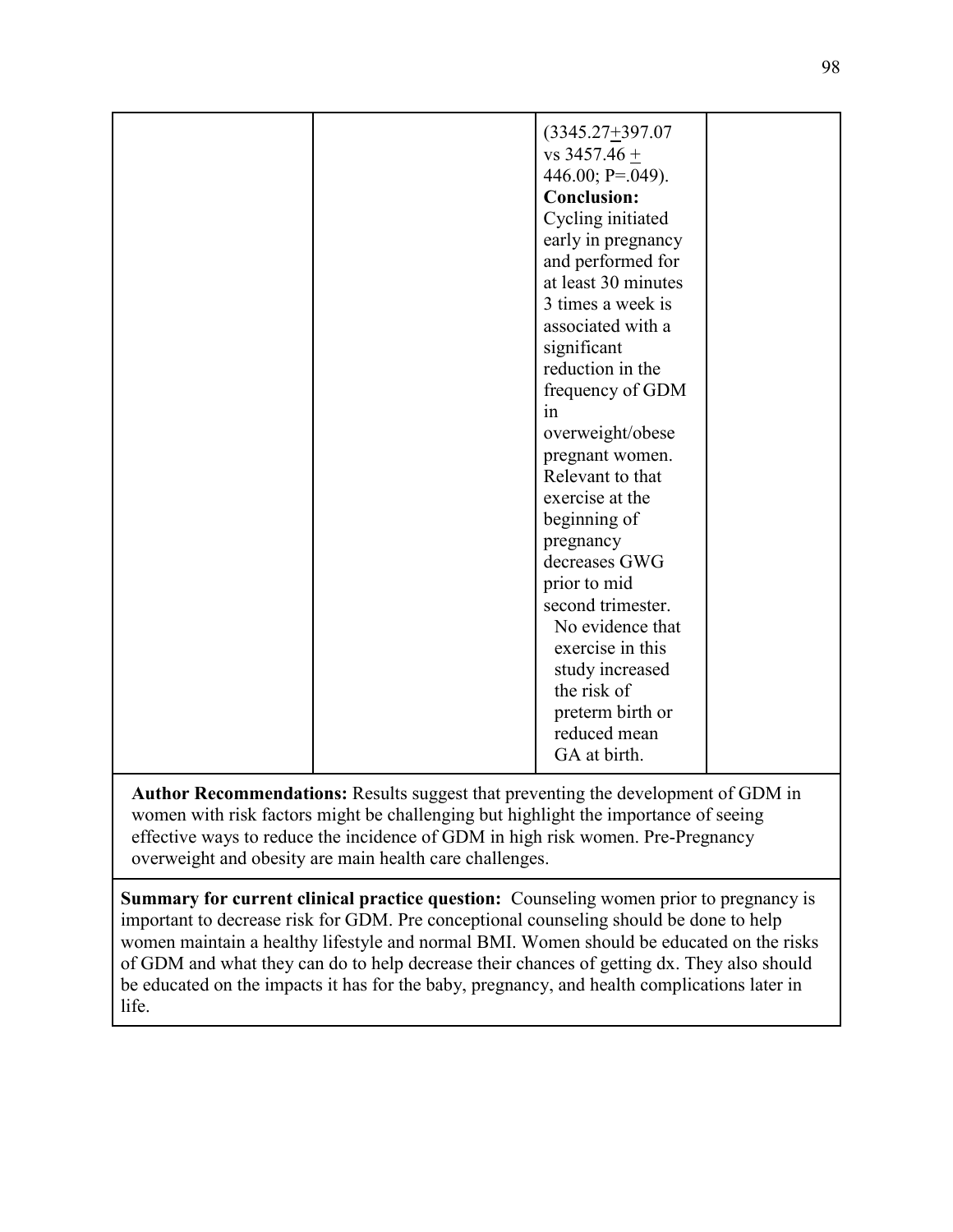**Source:** Wang, S., Ma, J., & Yang, H. (2015). Lifestyle intervention for gestational diabetes mellitus prevention: A cluster-randomized controlled study. Chronic Diseases and Translational Medicine, 1(3), 169-174. doi:10.1016/j.cdtm.2015.09.001

| <b>Purpose/Sample</b>                                                                                                                                                                                                                                                                                                                                                                                                                                                                                                                                                                                                               | Design                                                                                                                                                                                                                                                                                                                                                                                                                                                                                                                                                                                                                                                                                                                                                                                                                                                                                                                                                                                                                                         | Results/                                                                                                                                                                                                                                                                                                                                                                                                                                                                                                                                                                                      | Strengths/                                                                                                                                                                                                                                                                                                                                             |
|-------------------------------------------------------------------------------------------------------------------------------------------------------------------------------------------------------------------------------------------------------------------------------------------------------------------------------------------------------------------------------------------------------------------------------------------------------------------------------------------------------------------------------------------------------------------------------------------------------------------------------------|------------------------------------------------------------------------------------------------------------------------------------------------------------------------------------------------------------------------------------------------------------------------------------------------------------------------------------------------------------------------------------------------------------------------------------------------------------------------------------------------------------------------------------------------------------------------------------------------------------------------------------------------------------------------------------------------------------------------------------------------------------------------------------------------------------------------------------------------------------------------------------------------------------------------------------------------------------------------------------------------------------------------------------------------|-----------------------------------------------------------------------------------------------------------------------------------------------------------------------------------------------------------------------------------------------------------------------------------------------------------------------------------------------------------------------------------------------------------------------------------------------------------------------------------------------------------------------------------------------------------------------------------------------|--------------------------------------------------------------------------------------------------------------------------------------------------------------------------------------------------------------------------------------------------------------------------------------------------------------------------------------------------------|
|                                                                                                                                                                                                                                                                                                                                                                                                                                                                                                                                                                                                                                     | (Method/Instruments)                                                                                                                                                                                                                                                                                                                                                                                                                                                                                                                                                                                                                                                                                                                                                                                                                                                                                                                                                                                                                           | Conclusion                                                                                                                                                                                                                                                                                                                                                                                                                                                                                                                                                                                    | <b>Limitations</b>                                                                                                                                                                                                                                                                                                                                     |
| Purpose: To<br>determine if GDM<br>can be prevented in<br>the 1 <sup>st</sup> trimester<br>with early initiation<br>of diet, exercise,<br>and monitoring of<br>weight gain.<br>Sample/Setting:<br>272 women with<br>singleton<br>pregnancies seen<br>before 8 weeks'<br>gestation with at<br>least one risk factor<br>for GDM, at Peking<br><b>University First</b><br>Hospital. 134<br>received<br>intervention, 138<br>were in control<br>group. (1664)<br>women were<br>screened.)<br>Level of evidence:<br><b>Johns Hopkins</b><br><b>Evidence</b><br>Appraisal:<br>Quantitative<br>Strength: Level I<br><b>Quality: B/Good</b> | <b>Design: RCT</b><br>Method: Those with one of<br>these risk factors were<br>excluded in the study:<br>multiple pregnancy or pre-<br>existing diabetes. Those with<br>at least one risk factor were<br>included. Risk factors are<br>AMA, $BMI \geq 25$ kg/m,<br>history of GDM or PCOS,<br>family history of DM or<br>macrosomia from a previous<br>pregnancy. 17% (299/1664)<br>of pregnancies had high risk<br>factors.<br>Lifestyle Interventions were<br>introduced ay 6-8 gestation of<br>diet, exercise, and monitoring<br>of weight gain. Given in<br>courses by a physician<br>presented in groups of six.<br>Nutritional counselors<br>suggested diet and weight<br>gain goals per person.<br>At 24-28 weeks the normal<br>oral glucose tolerance test<br>(OGTT) was administered per<br>the International Association<br>of Diabetes and Pregnancy<br>Study Groups (IADPSG)<br>criteria.<br><b>Instruments:</b><br>Questionnaire for risk<br>factors.<br>Lab for biochemistry and<br>nurse's assessment of body<br>height, weight. | <b>Results: Women</b><br>in the intervention<br>group gained<br>slightly less<br>weight and had<br>lower fasting<br>glucose rates; but<br>the difference was<br>not statistically<br>significant. The<br>intervention group<br>had GDM at a rate<br>of 17.16%<br>$(23/134)$ and the<br>control group had<br>GDM at a rate of<br>23.91% (33/138);<br>but $p=0.168$ ,<br>statistical<br>significance was<br>$< 0.05$ .<br><b>Conclusion:</b><br>Some GDM can<br>be reduced with<br>lifestyle<br>intervention at<br>the beginning of<br>pregnancy, but<br>more methods<br>need to be<br>studied. | <b>Strengths:</b><br>New approach<br>No statistical<br>difference in<br>basic<br>parameters<br>between control<br>and<br>intervention<br>group.<br><b>Limitations:</b><br>Small sample<br>size<br><b>Risk factors</b><br>were self-<br>reported, and<br>not verified.<br>Control group<br>may have<br>received some<br>early<br>counseling as<br>well. |